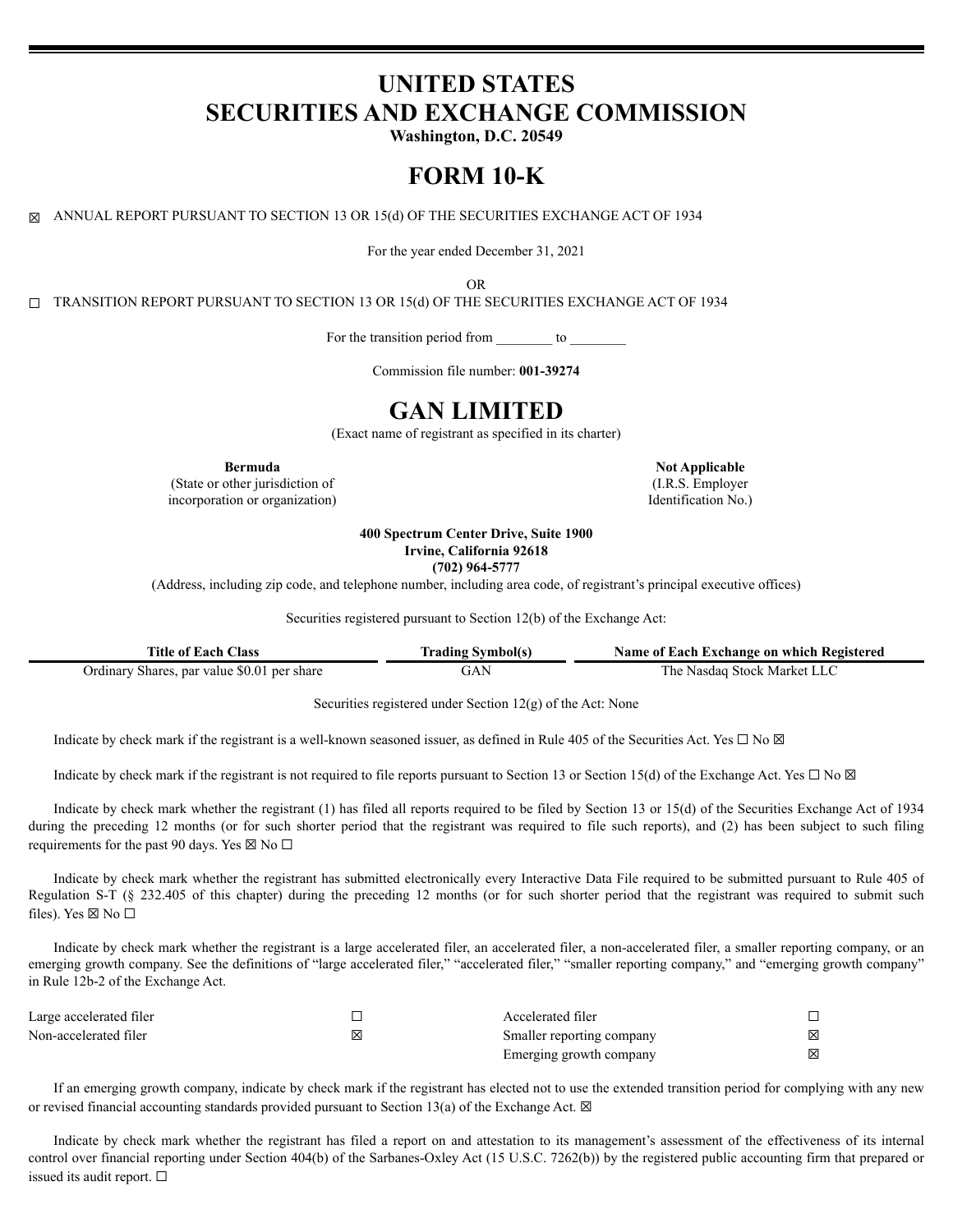Indicate by check mark whether the registrant is a shell company (as defined in Rule 12b-2 of the Exchange Act). Yes  $\Box$  No  $\boxtimes$ 

The aggregate market value of the registrant's voting and non-voting ordinary shares held by non-affiliates as of June 30, 2021, based on last sale price as reported on The Nasdaq Capital Market on that date, was approximately \$653.9 million.

At March 9, 2022, there were 42,250,743 ordinary shares outstanding.

## **Documents Incorporated by Reference:**

Certain portions, as expressly described in this report of the registrant's definitive Proxy Statement for the 2022 Annual Shareholder Meeting, to be filed within 120 days of December 31, 2021, are incorporated by reference into Part III, Items 10-14 of this Annual Report on Form 10-K.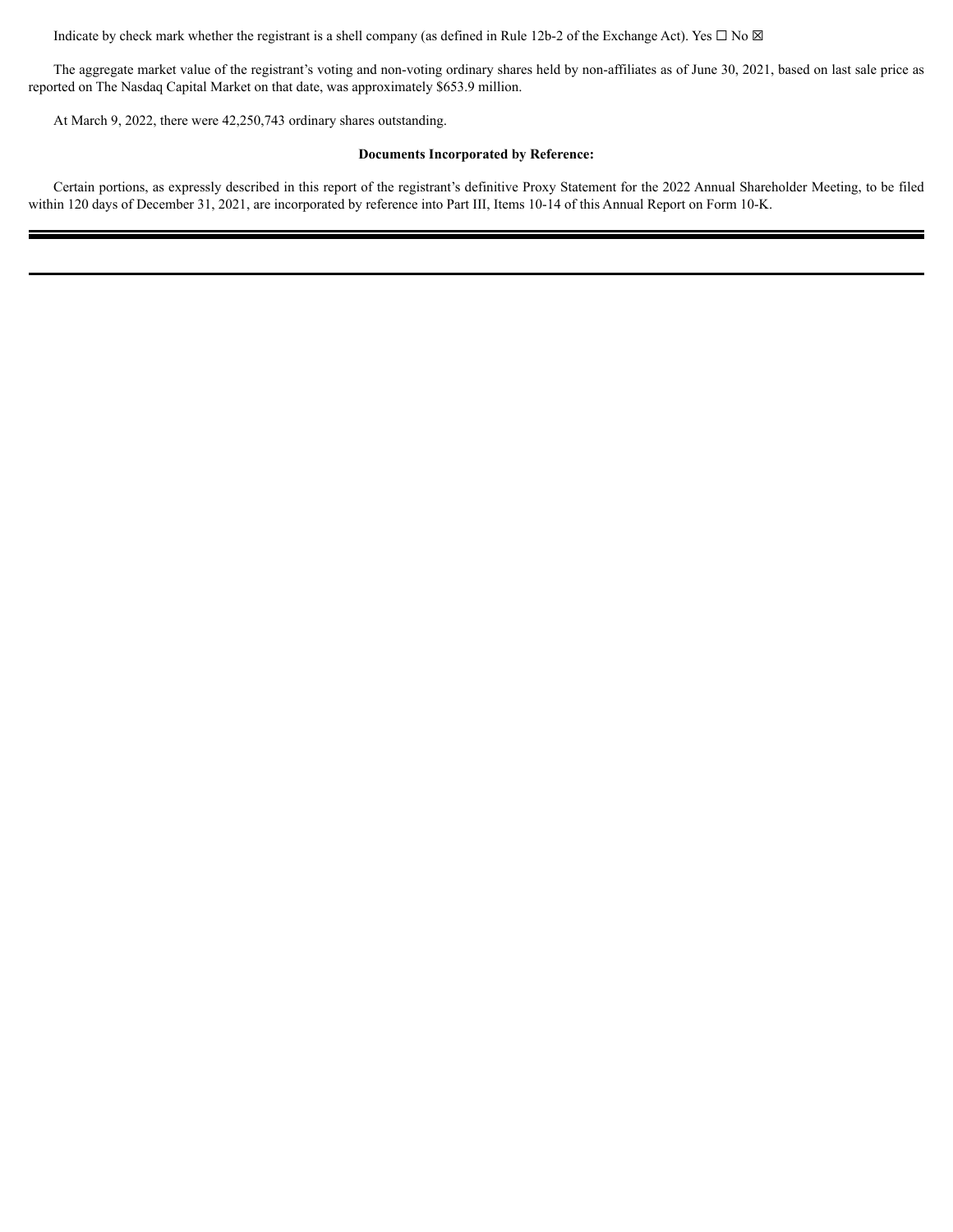# **GAN LIMITED 2021 ANNUAL REPORT ON FORM 10-K INDEX**

|                   |                                                                                                              | Page           |
|-------------------|--------------------------------------------------------------------------------------------------------------|----------------|
|                   | <b>PART I</b>                                                                                                |                |
| Item 1.           | <b>Business</b>                                                                                              | $\overline{4}$ |
| Item 1A.          | <b>Risk Factors</b>                                                                                          | 17             |
| Item 1B.          | <b>Unresolved Staff Comments</b>                                                                             | 35             |
| Item 2.           | <b>Properties</b>                                                                                            | 35             |
| Item 3.           | <b>Legal Proceedings</b>                                                                                     | 35             |
| Item 4.           | <b>Mine Safety Disclosures</b>                                                                               | 35             |
|                   | <b>PART II</b>                                                                                               |                |
| Item 5.           | Market for Registrant's Common Equity, Related Stockholder Matters and Issuer Purchases of Equity Securities | 36             |
| Item 6.           | [Reserved]                                                                                                   | 36             |
| Item 7.           | Management's Discussion and Analysis of Financial Condition and Results of Operations                        | 37             |
| Item 7A.          | Quantitative and Qualitative Disclosures about Market Risk                                                   | 50             |
| Item 8.           | <b>Financial Statements and Supplementary Data</b>                                                           | 53             |
| Item 9.           | Changes in and Disagreements with Accountants on Accounting and Financial Disclosure                         | 86             |
| Item 9A.          | <b>Controls and Procedures</b>                                                                               | 86             |
| Item 9B.          | <b>Other Information</b>                                                                                     | 88             |
| Item 9C.          | Disclosure Regarding Foreign Jurisdictions that Prevent Inspections                                          | 88             |
|                   | <b>PART III</b>                                                                                              |                |
| Item $10$ .       | Directors, Executive Officers and Corporate Governance                                                       | 89             |
| Item 11.          | <b>Executive Compensation</b>                                                                                | 89             |
| Item 12.          | Security Ownership of Certain Beneficial Owners and Management and Related Stockholder Matters               | 89             |
| Item 13.          | Certain Relationships and Related Transactions, and Director Independence                                    | 89             |
| Item 14.          | <b>Principal Accountant Fees and Services</b>                                                                | 89             |
|                   | <b>PART IV</b>                                                                                               |                |
| Item $15$ .       | <b>Exhibits and Financial Statement Schedules</b>                                                            | 90             |
| Item 16.          | Form 10-K Summary                                                                                            | 91             |
|                   |                                                                                                              |                |
| <b>SIGNATURES</b> |                                                                                                              | 92             |
|                   |                                                                                                              |                |
|                   | 2                                                                                                            |                |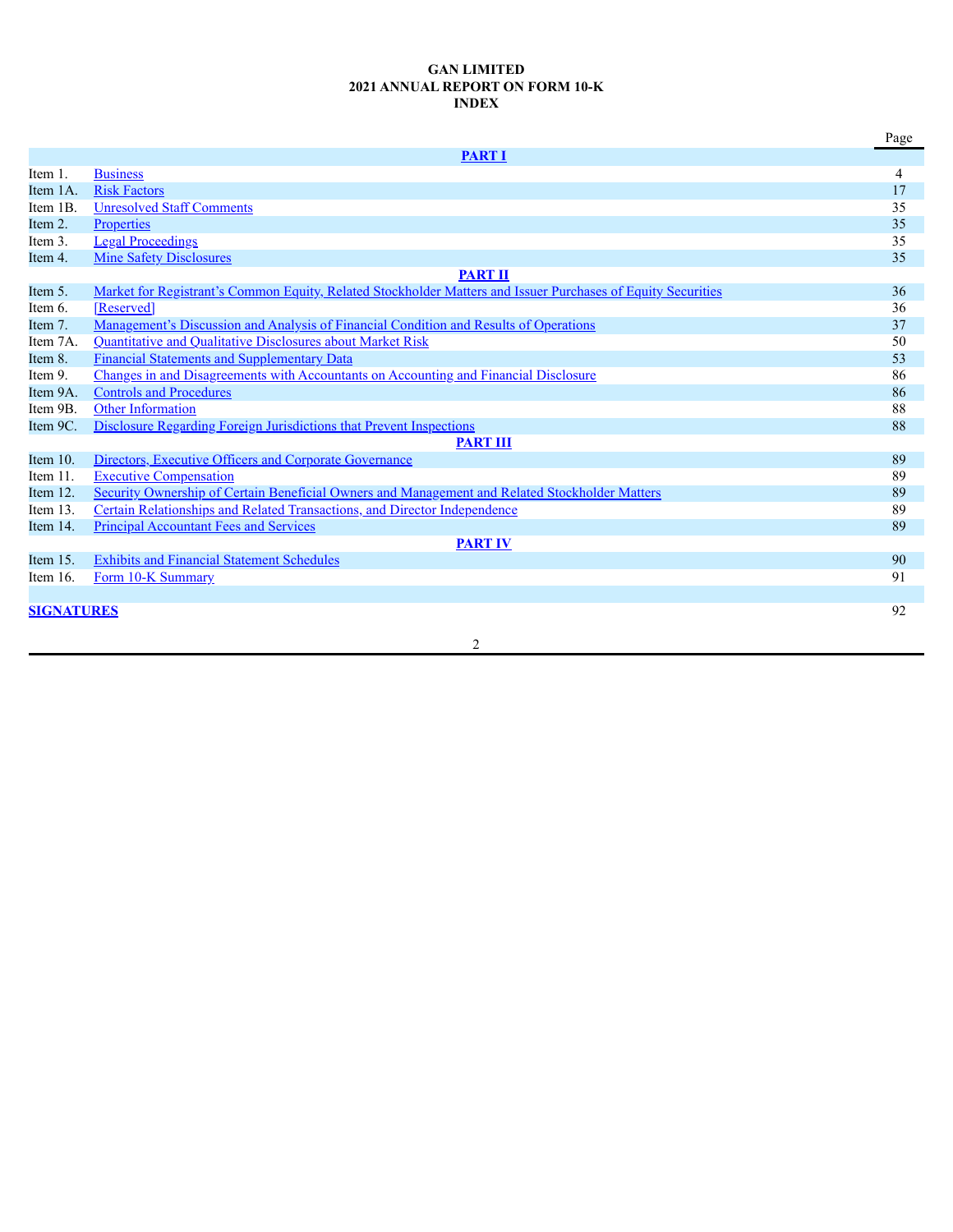Except as otherwise required by the context, references to "GAN," "GAN Limited," "the Company," "we," "us" and "our" are to (i) GAN (UK) Limited, a private limited company organized under the laws of England and Wales (formerly GAN plc, a public limited company organized under the laws of the England and Wales), and its subsidiaries, for all periods prior to the completion of the May 2020 share exchange and reorganization, and (ii) GAN Limited, a Bermuda exempted company limited by shares, and its subsidiaries, or GAN Limited, for all periods after the completion of the May 2020 share exchange and reorganization. References to "Coolbet" are to Vincent Group p.l.c., a Malta public limited company and its subsidiaries, which was acquired by GAN Limited *on January 1, 2021.*

## **CAUTIONARY NOTE REGARDING FORWARD-LOOKING STATEMENTS**

This Annual Report on Form 10-K contains certain statements that are, or may be deemed to be, forward-looking statements within the meaning of Section 27A of the Securities Act of 1933, as amended, and Section 21E of the Securities Exchange Act of 1934, as amended, that reflect our current expectations and views of future events. These forward-looking statements can be identified by words or phrases such as "may," "will," "expect," "should," "anticipate," "aim," "estimate," "intend," "plan," "believe," "is/are likely to" or other similar expressions. These forward-looking statements include, among other things, statements relating to our goals and strategies, our competitive strengths, our expectations and targets for our results of operations, our business prospects and our expansion strategy. We have based these forward-looking statements largely on current expectations and projections about future events and financial trends that we believe may affect our financial condition, results of operations, business strategy and financial needs. Although we believe that we have a reasonable basis for each forward-looking statement, we caution you that these statements are based on our projections of the future that are subject to known and unknown risks and uncertainties and other factors that may cause our actual results, level of activity or performance expressed or implied by these forwardlooking statements, to differ.

The forward-looking statements are subject to risks, uncertainties and assumptions about our Company. Our actual results of operations may differ materially from the forward-looking statements as a result of risk factors described under "Item 1A. Risk Factors" in this Annual Report on Form 10-K, including, among other things:

- our ability to generate and sustain profitability in light of the incurrence of net losses and negative cash flows;
- our ability to successfully develop, market or sell new products or adopt new technology platforms;
- risks related to competition;
- our ability to manage the substantial variability in our business operations and forecast our financial results in light of such variability;
- risks related to our customer contracts, pursuant to which our revenues fluctuate with the use of our products or services;
- risks related to our historical reliance on a small number of customers for a substantial portion of our revenues;
- our ability to realize the anticipated benefits of our consummated acquisitions or investments in other companies, including our acquisition of Coolbet in January 2021;
- risks related to the continued uncertainty in the global financial markets and unfavorable global economic conditions, including as a result of the global outbreak of the novel coronavirus ("COVID-19") pandemic;
- our ability to attract and retain qualified personnel;
- risks related to the heavily regulated online gaming industry;
- our ability to maintain good relations with our channel partners;
- risks associated with our international operations and fluctuations in currency values;
- risks related to unanticipated performance problems or bugs in our software product offerings; and
- our ability to protect our intellectual property and proprietary rights.

The foregoing factors should not be construed as an exhaustive list and should be read in conjunction with other cautionary statements that are included in this Annual Report on Form 10-K as well as the items set forth under "Item 1A. Risk Factors." If one or more events related to these or other risks or uncertainties materialize, or if our underlying assumptions prove to be incorrect, actual results may differ materially from what we anticipate. Moreover, we operate in an evolving environment and new risk factors emerge from time to time. It is not possible for our management to predict all risk factors, nor can we assess the impact of all factors on our business or the extent to which any factor, or combination of factors, may cause our actual results to differ materially from those contained in any forward-looking statement.

You should not rely upon forward-looking statements as predictions of future events. All forward-looking statements attributable to us or persons acting on our behalf are expressly qualified in their entirety by the cautionary statements. These forward-looking statements speak only as of the date on which it is made. We do not intend to update or revise these forward-looking statements, whether as a result of new information, future events or otherwise, unless the securities laws require us to do so.

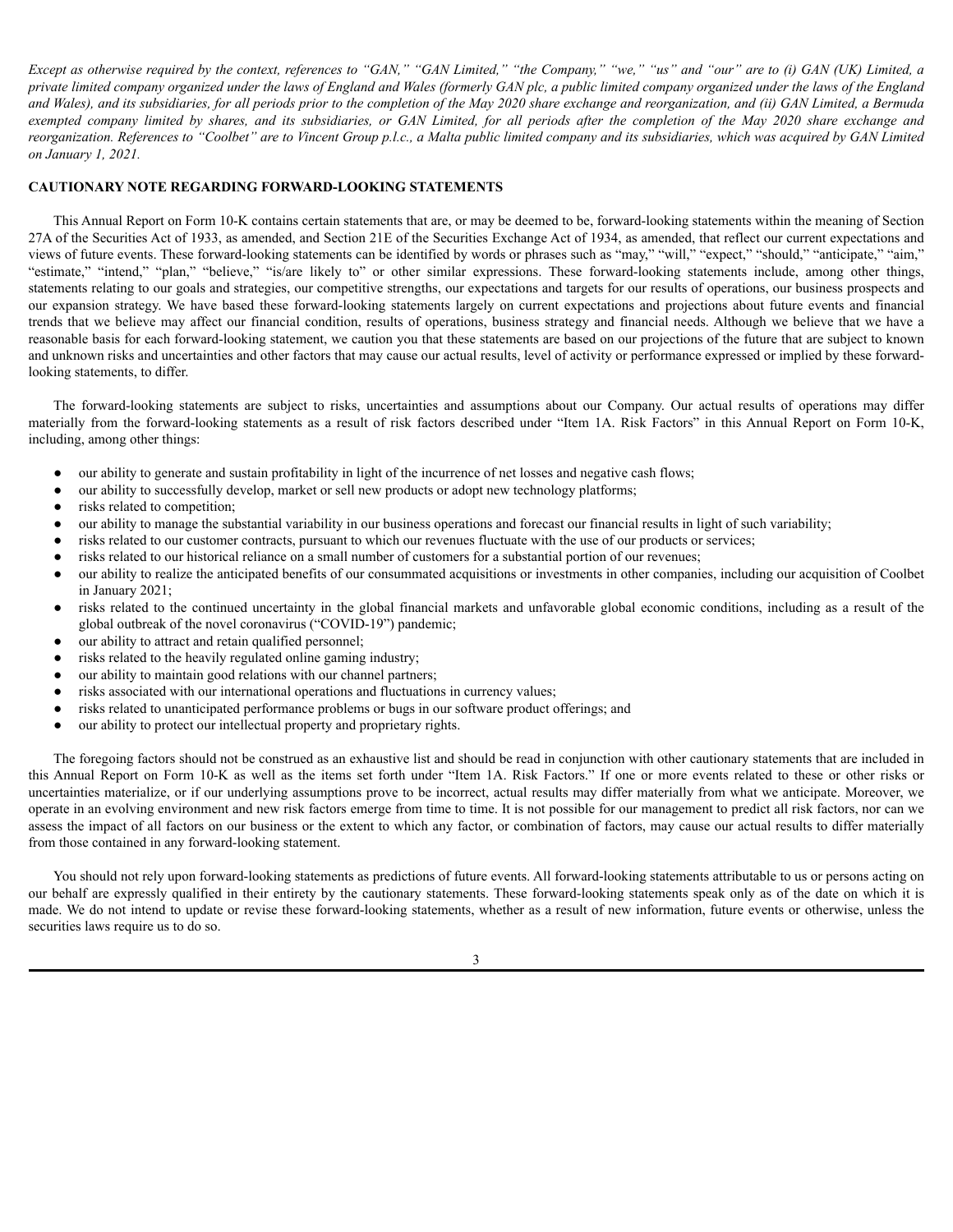## <span id="page-4-0"></span>**PART I**

# **ITEM 1. BUSINESS**

GAN Limited is a Bermuda exempted holding company and through its subsidiaries, consists of two lines of business. We are a business-to-business ("B2B") supplier of enterprise Software-as-a-Service ("SaaS") solutions for online casino gaming, commonly referred to as iGaming, and online sports betting applications. Beginning with our acquisition of Coolbet in January 2021, we are also a business-to-consumer ("B2C") developer and operator of an online sports betting and casino platform, which offers individuals located in select markets in Northern Europe, Latin America and Canada access to a digital portal for engaging in sports betting, online casino games and poker.

In our B2B segment, we feature our technology platform, which we market as the GameSTACK™ internet gaming platform ("GameSTACK"). Our GameSTACK platform and related support services are geared towards casino operators, with an emphasis on land-based commercial and tribal casinos in the United States, although we have deployed our platform in other geographies such as the United Kingdom, Italy, and Australia and are currently preparing to deploy in Canada. We also market our platform to gaming partners, such as online sportsbooks and gaming content developers, who provide us with an indirect channel into casino operators. This segment is primarily focused on enabling the U.S. casino industry's ongoing digital transformation, which is accelerating following the repeal of a federal ban on sports betting in May 2018. Our customers rely on our platform to run their online casinos and sportsbooks legally, profitably and with engaging content. GameSTACK enables us to offer a turnkey technology solution for regulated real money internet gambling ("real money iGaming" or "RMiG"), online sports betting and virtual simulated gaming ("simulated gaming" or "SIM"). In addition, we believe that our acquisition of Coolbet provides us with the opportunity to integrate proprietary online sports betting technology to enable us to offer a turnkey technology solution.

Our B2C segment commenced on January 1, 2021, when we completed the acquisition of Vincent Group p.l.c., a Malta public limited company doing business as "Coolbet." This acquisition enabled us to operate a B2C casino and sports betting platform that is accessible for gambling through the website www.coolbet.com in markets across Northern Europe, Latin America and Canada. Coolbet.com launched in May 2016 and as of January 1, 2022, had over 790,000 registered customers. Coolbet holds gambling licenses in Estonia, Malta, Sweden, and Canada. The majority of Coolbet's website traffic comes from mobile customers and each region features customized interfaces with localized product offerings and local language support teams. For 2021, our total B2C revenue was generated 53% from online casino games, 43% from online sports betting and 4% from online peer-to-peer poker. B2C revenue increased 121% from \$35.5 million in 2020 to \$78.6 million in 2021. Coolbet's results of operations are included in our financial results beginning on January 1, 2021. In addition to providing complementary technology to our B2B segment, we believe our B2C segment provides diversification of revenue streams and growth opportunities in international markets.

#### **Corporate History**

We were an early pioneer of online gaming. We commenced operations in 2002 in the United Kingdom and first generated revenue in December 2002. Our initial product allowed end user residents of the United Kingdom to create an online account, deposit money into that account and to compete against each other online in competitions of skill. We offered online games of skill to residents of the United Kingdom under the operation of the United Kingdom's applicable legislation, the Lotteries & Amusements Act 1976 (s.14), which permitted competitions of skill.

Beginning in 2004, we secured our first major customers in the United Kingdom and subsequently launched our first real money casino gambling games through a license procured from the United Kingdom Gambling Commission following the passage of the Gambling Act 2005 which permitted companies in the United Kingdom to develop software intended for enabling internet gambling. In 2008 we began securing our first major customers in Italy and deployed our technology platform in Rome, Italy and served internet gaming content to several major Italian operators of regulated internet sports betting and gaming.

In 2010 we released the first version of our GameSTACK enterprise software platform for our first platform customer to launch a new internet gambling business in Europe as a complement to existing retail bingo gaming business, and following the launch of an internet casino for a casino operator customer operating on the GameSTACK platform in the State of New Jersey in 2013, we were the first technology platform provider to accept and process a deposit online in the State of New Jersey and processed the first legal online bet on our proprietary blackjack game. Our casino operators have continued to rely on GameSTACK to launch their online casinos in new and existing U.S. states following applicable legislation.

In May 2020, GAN Limited completed a reorganization and share exchange pursuant to which we acquired all of the outstanding ordinary shares of GAN plc and became the parent company of GAN plc. Subsequently, GAN plc changed its name to GAN (UK) Limited. Additionally, in May 2020, we completed our U.S. initial public offering through which we sold an aggregate of 7,337,000 ordinary shares at a price per share of \$8.50 and received gross proceeds of \$62.4 million.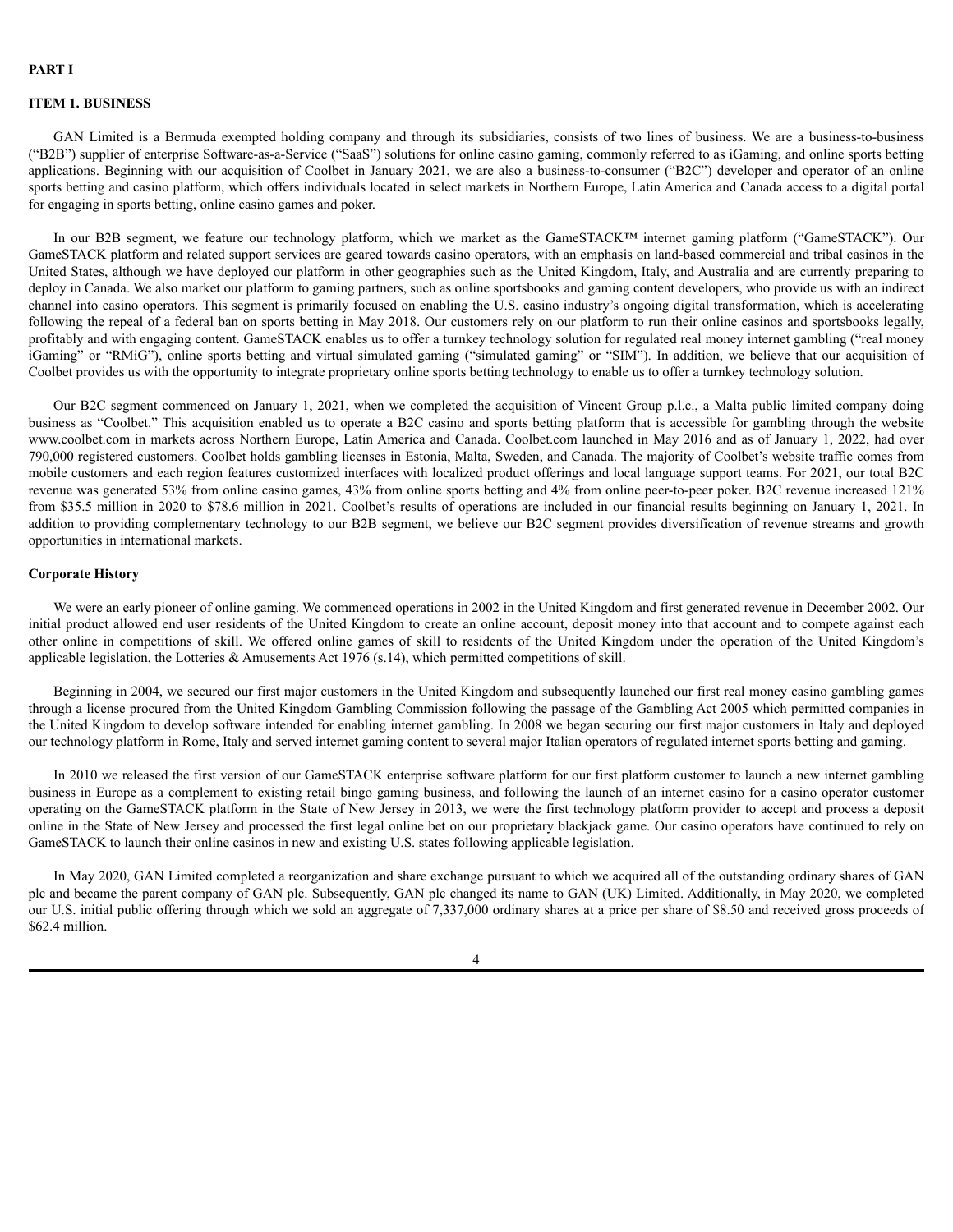In November 2020, we entered into a share exchange agreement (the "Share Exchange Agreement"), pursuant to which we agreed to acquire all of the outstanding equity in Vincent Group p.l.c., a Malta public limited company doing business as "Coolbet" in exchange for cash and ordinary shares. In December 2020, we completed a secondary public offering, issuing 6,790,956 ordinary shares in exchange for net proceeds of \$98.5 million after underwriting discounts and commissions, and other offering expenses. We used the proceeds from this offering to fund the cash portion of the purchase price payable to the former Coolbet shareholders. On January 1, 2021, we completed the acquisition of Coolbet for a total purchase price of \$218.1 million, comprised of a cash payment of \$111.1 million, the issuance of 5,260,516 ordinary shares (valued at \$106.7 million) and the issuance of replacement equity awards (valued at \$0.3 million).

#### **iGaming and Online Sportsbook Industry and Background**

On May 14, 2018, the Supreme Court of the United States overturned the Professional and Amateur Sports Protection Act ("PASPA"), which since 1992 had prevented U.S. states, aside from Nevada, Delaware and Oregon from engaging in the regulation and taxation of sports betting activities at the intrastate level. The ruling paved the way for U.S. states to elect individually whether to allow for regulated sports betting and, by extension, real money iGaming within their borders. Prior to the Supreme Court of the United States overturning PASPA, U.S. casino operators were largely limited to retail slot and table gaming operations and, in the online channel, to simulated gaming operations offering no prospect for real money winnings.

As of December 31, 2021, 32 U.S. states have approved legalized sports betting: Arizona, Arkansas, Colorado, Connecticut, Delaware, Illinois, Indiana, Iowa, Louisiana, Maryland, Michigan, Mississippi, Montana, Nebraska, Nevada, New Hampshire, New Jersey, New Mexico, New York, North Carolina, North Dakota, Oregon, Pennsylvania, Rhode Island, South Dakota, Tennessee, Virginia, Washington, West Virginia, Wisconsin and Wyoming, along with Washington D.C. Real money iGaming is also presently legal in seven states: Connecticut, Delaware, Michigan, Nevada, New Jersey, Pennsylvania and West Virginia. Each state has unique regulatory and licensure requirements, and our ability to rapidly customize deployments and submit expeditiously for individual state gaming licensure has been a vital contributor to our success in the U.S. market. We enable our customers to deploy iGaming and online sportsbook offerings to their end users quickly, capturing valuable early-mover advantages in their relevant markets, such as the January 2021 launch in Michigan. We are presently licensed or approved to operate our RMiG platform in New Jersey, Pennsylvania, Indiana, West Virginia, Colorado, Michigan, Tennessee, and Connecticut. We plan to continue to evaluate new opportunities to provide services in additional U.S. states and expect to expand in Canada and additional U.S. states, consisting of Mississippi and Arkansas in 2022 and beyond.

Online sports betting deployment models can vary widely due to state-specific regulatory and licensing mandates. However, licensed casino operators with land-based retail facilities tend to partner with online sportsbook operators in order to accelerate online customer acquisition. These operators generally rely on a technology platform, such as GameSTACK, for player onboarding, player account management, payment processing and various back-office tools designed to maintain regulatory compliance and real-time reporting. Additionally, our technology for online sportsbooks incorporates a sports betting engine for pricing, trade execution and risk management.

In order to monetize online and offline players in a coherent manner, casino operators pursue omnichannel marketing strategies that require deep integration of hardware and software elements, including computing infrastructure, customer relationship management, casino management system and loyalty program management. Because of the complexity in deploying and maintaining iGaming and online sports betting infrastructures, casino operators may rely on third-party service providers to operate and maintain all or part of the technology infrastructure on their behalf.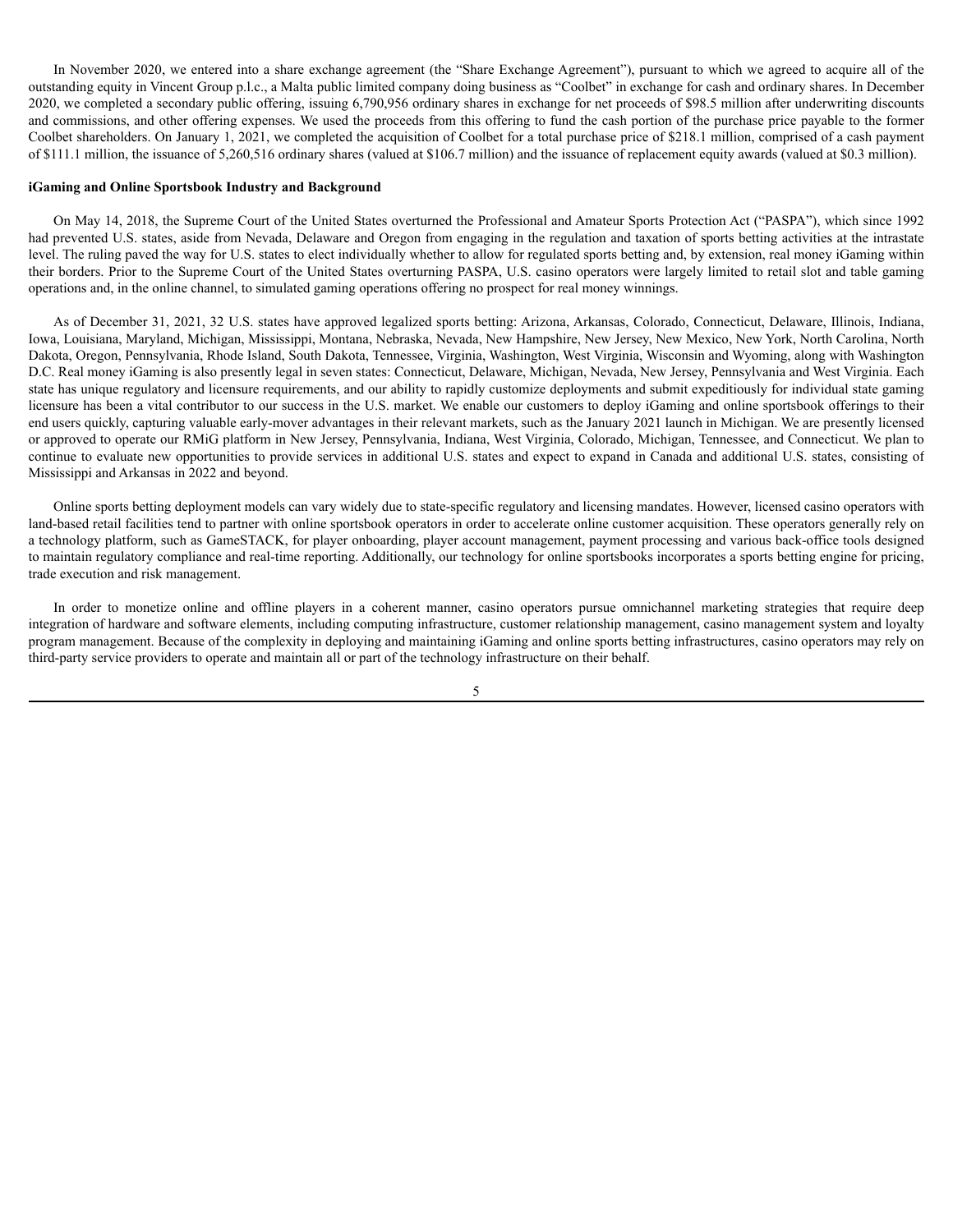## **Our Operating Models**

## *B2B*

Our product strategy for GameSTACK is to provide a unified, flexible and highly scalable platform that can be rapidly deployed for SIM, RMiG, and online sports betting. In addition to our platform, we offer a range of development, marketing and customer support services designed to fast-track deployments and provide ongoing operational support following commercial launch.

Our GameSTACK platform and related support services are designed to help our customers rapidly launch and scale their iGaming and online sportsbook operations. Our iGaming offerings support both social, or "freemium," simulated online casino gaming in regulated and unregulated markets as well as RMiG for deployment in regulated markets. We measure the level of player engagement through key performance measures including Gross Operator Revenue, which we define as the sum of our B2B corporate customers' gross revenue from SIM, gross gaming revenue from RMiG, and gross sports win from sportsbook offerings, which we track for both SIM and RMiG operations.

Our GameSTACK customer base in the United States includes large regional operators as well as individual tribal casino operators that, combined, operate over 100 retail casino properties, racetracks and online sportsbooks. Our customers in the United States that are outside of the states with regulated online casino or sports betting markets generally operate on our social casino or simulated gambling applications. The largest portion of our U.S. business is in real money internet gambling with operators in the U.S. states where either (or both) internet casino gaming and sports betting are permitted by regulation.

We believe there is a large and growing number of additional potential new customers for GameSTACK in selected U.S. states that have formally passed online sports betting but have not yet implemented a regulatory framework for governing online real money iGaming in these states. Also, we believe that as newly regulated U.S. states such as Michigan generate real tax revenue for their respective state treasuries that more states will evaluate, develop, and pass online gaming legislation. The Company has the unique ability to absorb and support this expansion. For example, in January 2021, we simultaneously launched three operators online in Michigan, including our existing customer, FanDuel Group Inc.'s ("FanDuel") online casino and two new customers, Churchill Downs' brand TwinSpires and Wynn Resorts' WynnBET.

As of December 31, 2021, we have instances of GameSTACK deployed inside data centers located in Nevada, New Jersey, Pennsylvania, Michigan, Connecticut, West Virginia, Guernsey (U.K. Channel Islands) and Italy.

#### *B2C*

Our principal B2C offerings are real-money online sports betting, online casino and peer-to-peer poker. We offer these products directly to the end customer through our website, which is also available on tablet and mobile devices in markets predominantly across Northern Europe and Latin America. In order to attract and retain customers, we seek to provide a high-quality customer experience through a high speed mobile website, excellent customer service and attractive odds. With our own technology and sportsbook software, and in cooperation with recognized providers for odds data and game content, we strive to provide the best online sportsbook and iGaming offering available, and believe that positive word of mouth referrals allowed us to increase our revenues and acquire customers at a lower cost than our competitors.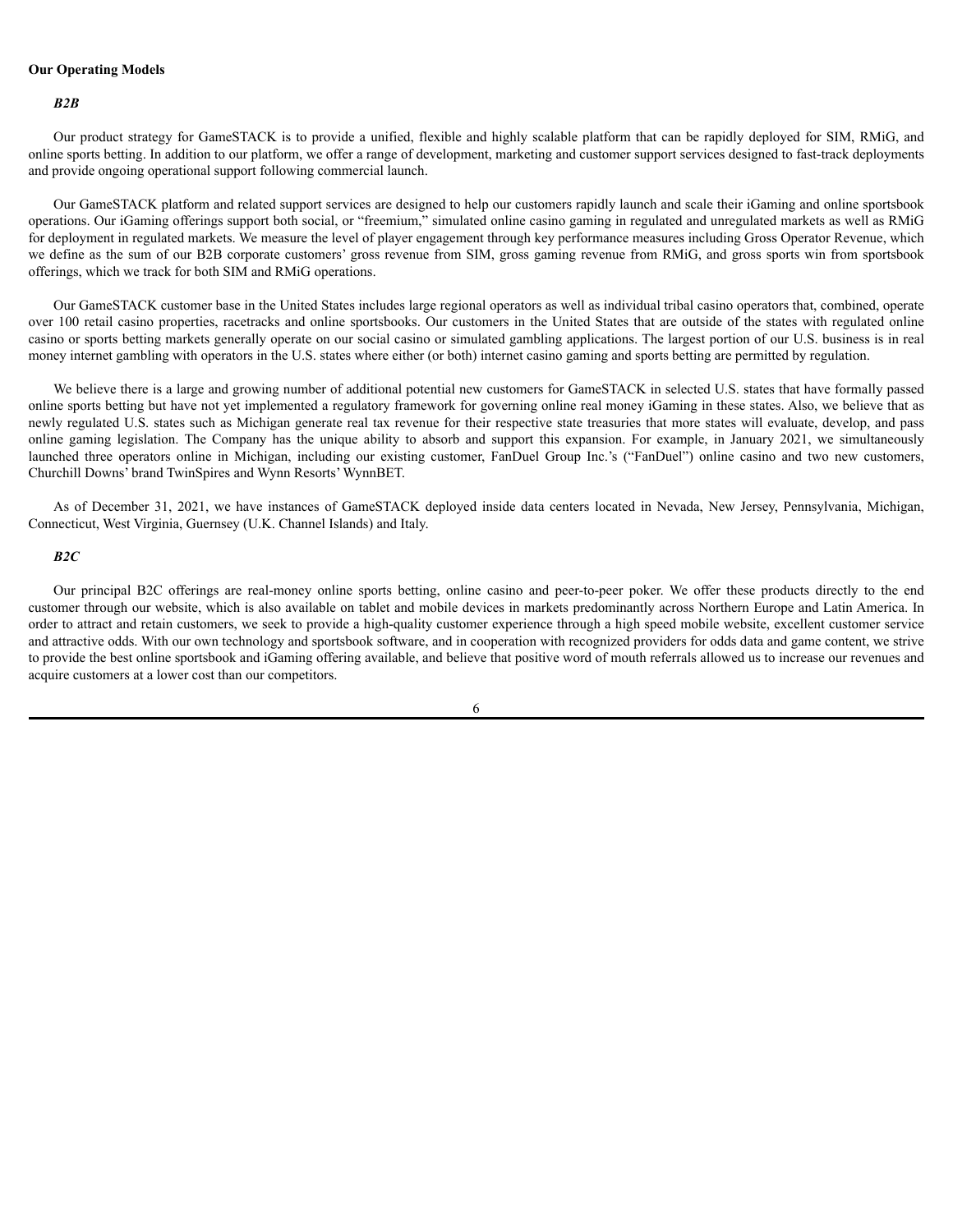#### **Our Products and Service Offerings**

## *B2B GameSTACK Platform, Development and Support Services*

GameSTACK is a turnkey platform comprising proprietary enterprise software, computer hardware and specific proprietary software components such as our iSight Back Office tool ("iSight") and the iBridge Framework. GameSTACK is a comprehensive proprietary software platform providing our customers with account set-up, customer services facilitation, comprehensive player marketing tools, and the ability to deliver converged gambling across land-based retail casinos and the internet. GameSTACK supports both real money and social casino offerings through a common code base and user interface, providing our SIM customers a path to rapid market entry into real money gambling. Our operator customers' players also experience a consistent user experience throughout the evolution to permitted real money gambling. While SIM implementations of GameSTACK generate revenue for our customers, the SIM application is predominantly employed as a marketing platform by operators in anticipation of rolling out an RMiG offering.

While developing GameSTACK, we remained fully committed to building an evergreen and agile software architecture forged from a single code base, ensuring that developments in game mechanics, new back-office functionalities and integrations with leading third-party software could be capitalized on by our customers across all gameplay modalities. Importantly, we developed our code to operate in multiple jurisdictions and under different regulatory requirements, giving us the ability to leverage different configurations quickly to comply with newly regulated markets.

GameSTACK serves as the technical hub of our customers' online gaming presence. The platform provides the foundational technology and back-office tools necessary for a successful consumer experience, including intuitive player account activation, sophisticated payment services, geolocation, marketing, loyalty club linking and real-time analytics and reporting. The core of the GameSTACK platform is its player account management system, in which highly sensitive consumer and player activity data is stored and processed. This information is the layer of any casino operator's online technology deployment that becomes the focal point of regulatory licensure since it is the fortified vault of player data and privacy. We are the trusted custodian of player transactional data and provide direct visibility into wagering activity, which allows us to deploy proprietary player analysis models to assist our casino operator customers in predicting and identifying, over time, their highest-value players. Our casino operator customers can rely on our data models to best direct their retention marketing investments towards specific customer profiles, thereby optimizing player loyalty and therefore player value. GameSTACK also relies on a flexible integration services layer in order to integrate easily with other essential third-party systems such as casino management systems, remote gaming servers, sports betting engines, and marketing services applications.

#### *Real Money iGaming*

Our RMiG instances of GameSTACK incorporate comprehensive player registration, account funding and back-office accounting and management tools that enable our casino operator customers to efficiently, confidently and effectively extend their presence online. For the individual players, our software enables them to create a regulatory-compliant iGaming account online, have their credentials properly validated in order to activate their account, deposit money into their account and proceed to wager that money on any content we provide on the relevant casino operator's website or mobile app. The online content may comprise a casino game such as roulette, blackjack or a casino slot machine game. Content may also comprise a myriad of sporting events on which the diverse outcomes can be wagered on.

We have optimized GameSTACK for RMiG, and in particular, U.S. internet casino gaming with geolocation tracking, Know-Your-Customer processes and a market-leading U.S. payments platform. Payment aggregation services within GameSTACK integrate with a wide range of third-party payment processors while simultaneously allowing our casino operators to accept cash deposits onsite within their retail casino properties, which are credited to the players' online account.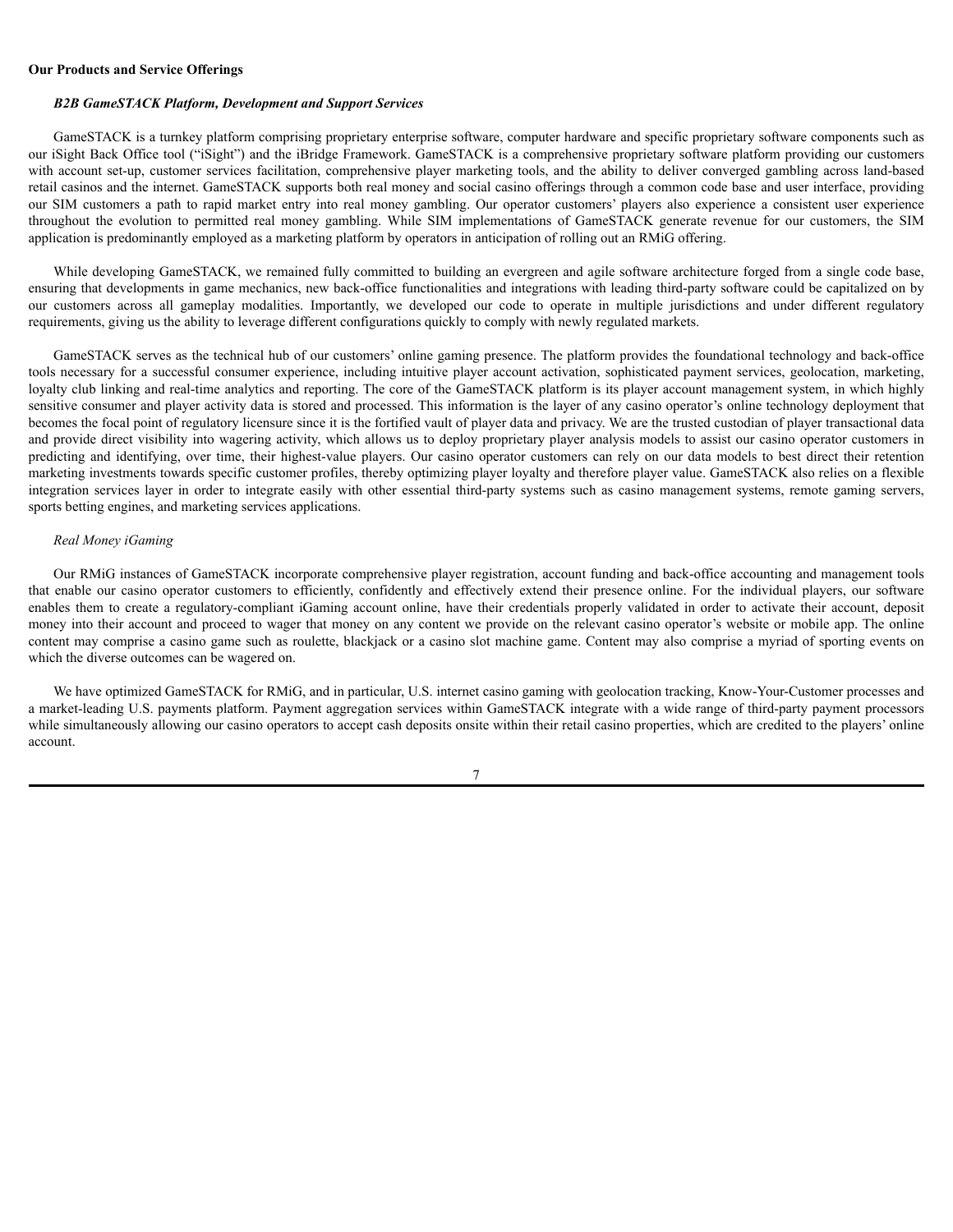Our RMiG instances of GameSTACK augment our SIM product to further incorporate more comprehensive player registration, account funding and backoffice accounting and management tools. In the United States, real money iGaming applications must comply with the Unlawful Internet Gambling Enforcement Act of 2006 and with the federal Wire Act of 1961. Consequently, our RMiG customers must physically deploy our platform within their state's borders, typically inside their retail casino premises in order to comply with intrastate regulatory mandates. Our customers generally procure the computer hardware on which our software is deployed inside of our customers' data centers.

#### *Simulated Gaming*

Our SIM product is custom-designed for the U.S. casino operators seeking to bring their retail brand online and create a new internet gaming experience delivered as an amenity to their players and leveraging their on-property rewards program.

For SIM implementations, we design the casino operator's mobile application and website with a branded experience that is consistent with the casino operator's brand and market positioning. Our iSight technology provides management tools and streamlines player registration and account funding. We generally host our customers' SIM operations on a combination of proprietary and cloud servers. GameSTACK features a gaming content engine that serves both internally developed slot and table games as well as third-party gaming content through a technical 'abstraction layer' that permits third-party games to be published to end user players through GameSTACK. SIM deployments of GameSTACK allow casino operators to put their offers, games and unique brand experience in their players' hands 24/7. GameSTACK incorporates our proprietary iSight technology, which captures online player activity, giving marketers the equivalent visibility of 100% rated play.

#### *Online Sportsbook*

For online sports betting applications, we integrate our RMiG version of GameSTACK with third-party services such as sports betting engines and the sportsbook operator's user interface and user experience. To date, we have integrated sports betting engines for customers at their request, including IGT Sports, Kambi and Amelco.

#### *GAN Sports*

GAN Sports, our newest product offering following the acquisition of Coolbet, will be offered as an online and retail solution to U.S. casino operators as a complete turnkey solution across future regulated states, or as a replacement to existing sports betting technology currently relied on by operators. The GAN Sports retail solution will allow our customers to launch and operate their sportsbooks on their properties, with the ability to add an on-premise mobile platform delivered through self-service kiosk technology to prepare for statewide mobile sports betting.

#### *Super Remote Gaming Server*

GameSTACK may also be configured as a "super" remote gaming server ("Super RGS"), otherwise known as a remote gaming server aggregator, which can be deployed on behalf of existing internet casino operators in various U.S. states that are operating on their own proprietary or third-party platform. Super RGS provides these operators with access to all of our proprietary games, our current (and all future) remote gaming server integrations, as well as our content library of more than 1,000 internet casino games. Super RGS creates a technical and commercial vehicle for us to deliver our proprietary casino content and third-party game content across the entirety of the relevant U.S. intrastate markets. Our Super RGS provides for a cost and time savings for new and existing market operators to more efficiently manage their game content.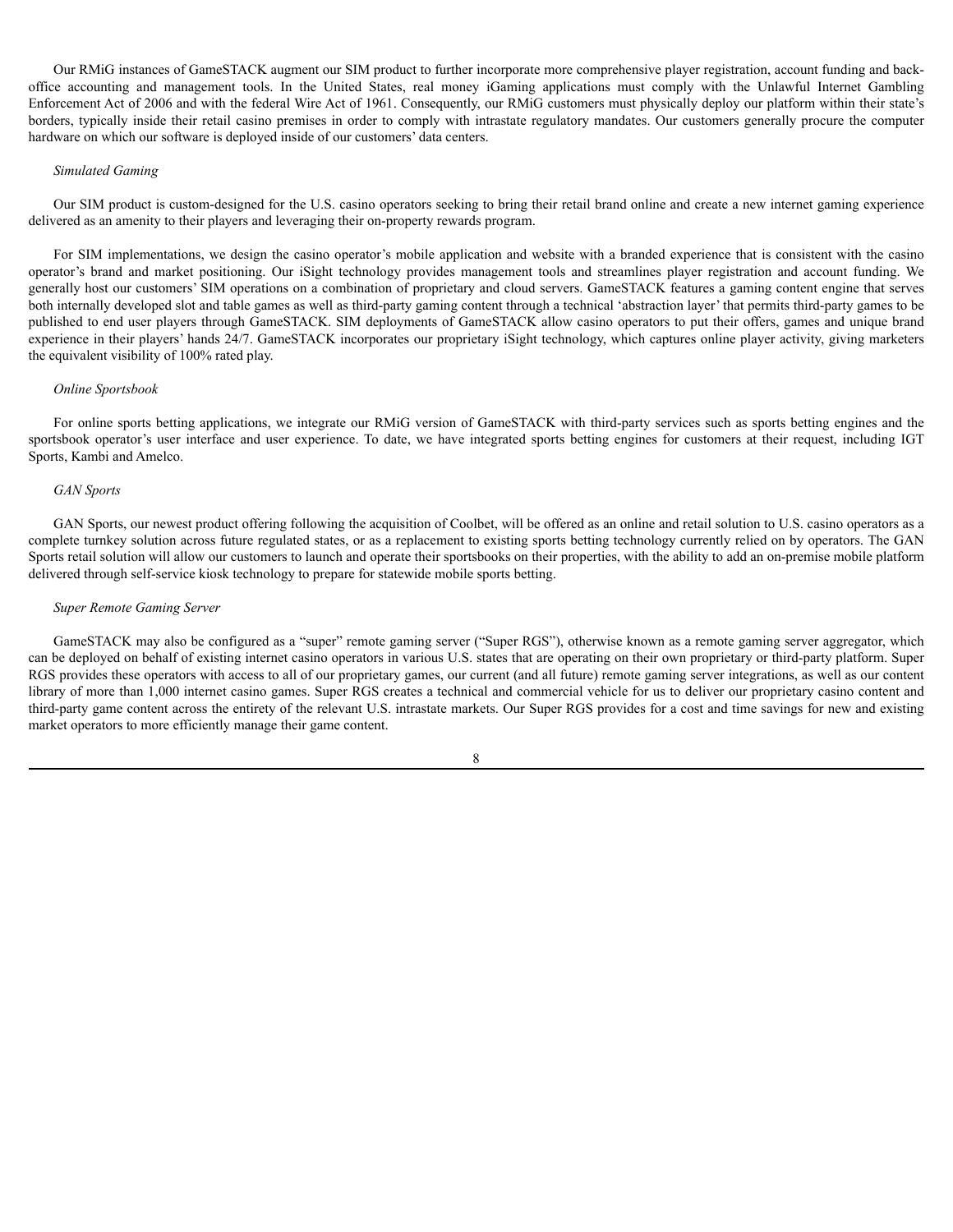## *iSight Back Of ice*

GameSTACK provides operators with a range of day-to-day back-office management tools along with integration application program interfaces for thirdparty casino management systems. With the iSight management tool, our casino operators have complete control over their content selection, player communications, website layout, process automation and real-time analytics.

#### *iBridge Framework*

Our proprietary iBridge Framework is a core feature of our platform, enabling operators to engage online players with innovative loyalty offers. iBridge provides our operator customers the ability to automatically verify whether a new online player is part of an existing offline loyalty database. iBridge allows operators to unite in-casino complimentary items and services, loyalty points and other offers with online play. This enables casino operators to engage their customers online, reinforcing brand loyalty, as well as encouraging online players to visit retail properties. Our platform integrates with a variety of third-party casino management systems, eliminating the need for operators to create and maintain two disparate databases as their online businesses grows.

#### *Data Analytics*

Because we are the trusted custodian of our customers' end user players' aggregated and anonymized transactional data originated and stored within our platform, we have direct visibility into a players' activity and can predict which characteristics will contribute to a player becoming amongst the highest-value players of our customers over time. This helps our customers to direct their retention marketing investments to specific player profiles. Over the course of our history, we have accumulated large data sets from which we have extracted substantial analytical insights for the benefit of our customers, who rely on our reporting and analytics capabilities to help them to optimize their marketing spend as well as to maximize the value of their loyalty programs.

#### *Development Services*

We develop custom games for use on our RMiG and SIM platforms. Additionally, we provide platform development services, which consist of initial deployment of gaming hosting facilities and ongoing development services to provide updates to the software for enhanced functionality or customization.

#### *Customer Support Services*

We provide a range of term-based operational services to support our customers' online gaming activities. Our premier offering is a full turnkey combination of marketing services and customer support services. Our managed services teams provide user acquisition, customer retention management, and customer functions for our operator customers to help them in acquiring and retaining players. These services are designed to fast-track deployments and provide ongoing operational support following commercial launch for our customers. We offer marketing and customer services to our casino operator customers to support their deployment of our RMiG and SIM solutions. Our tailored customer support services include player customer support across email, phone and live chat, marketing agency services and network management with 24/7 uptime guarantee.

#### *Non-U.S. B2C*

#### *B2C Product Of erings*

Since our acquisition of Coolbet in January 2021, we have operated the B2C gaming site www.coolbet.com, which predominantly operates in select Northern Europe and Latin America markets. The site offers sports betting, poker, casino, live casino and virtual sports. Coolbet.com is built on proprietary software, including a proprietary sportsbook engine and risk management tools, enabling us to offer a highly differentiated entertainment experience when compared to other B2C gaming sites who rely on third-party technology stacks. Because we predominantly rely on in-house technology, we can rapidly enter new international markets with deeply local and tailor made content. Our B2C product offerings include: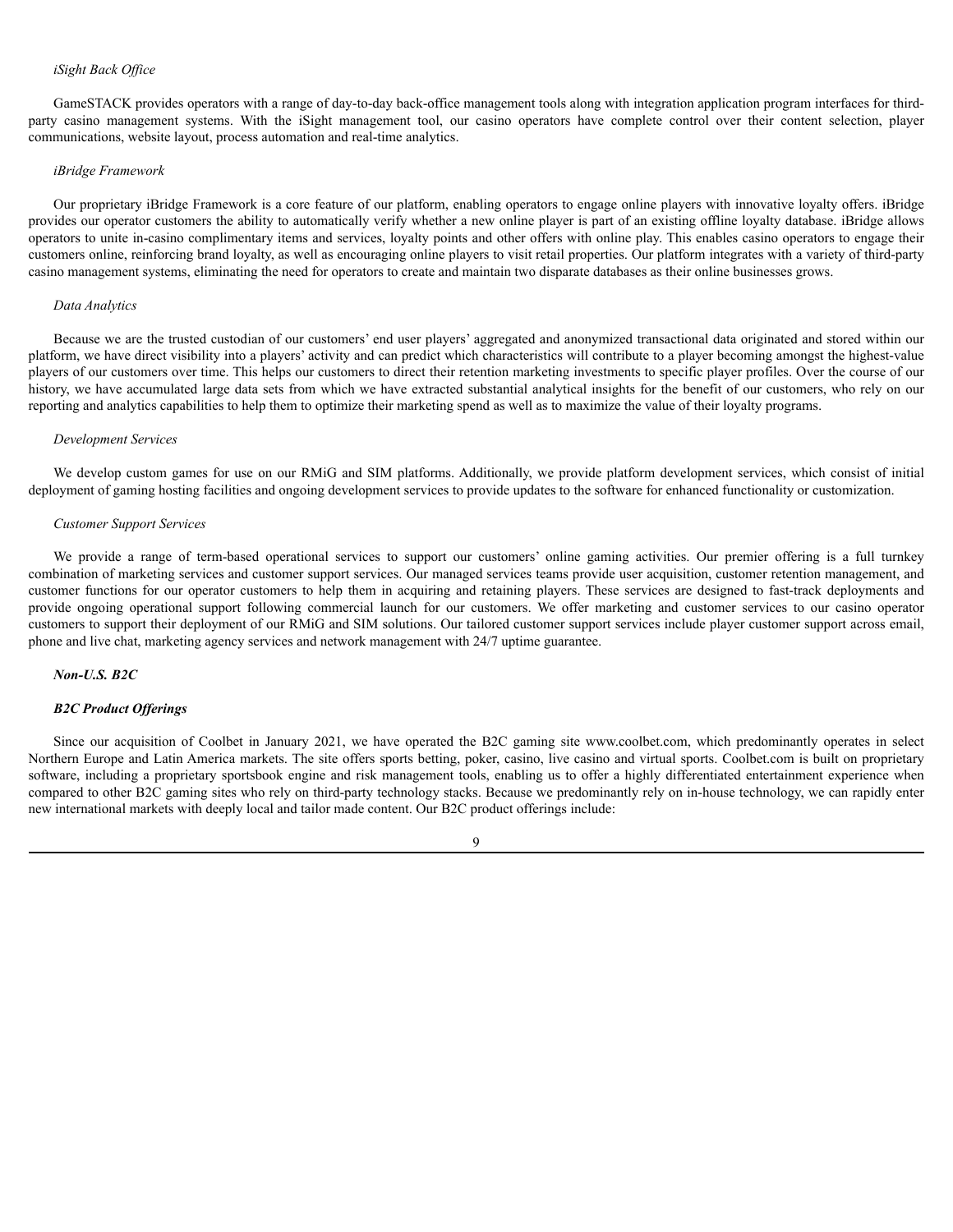# *Sports Betting*

We manage an award-winning online sportsbook allowing customers to place various types of wagers on the outcome of sporting events around the world. We operate as the bookmaker and offer a large variety of betting types in a given event, including both pre-match and in-play (placed after a sports event has begun) betting types. We offer all major sports including soccer, basketball, baseball, American football, ice hockey and tennis, as well as emerging sports such as eSports and smaller sports. Coolbet's proprietary sportsbook features specialist odds compiled by in-house product experts, which leads to more attractive odds and offers on local sports events and a higher value proposition for customers.

#### *Online Casino*

We offer thousands of digital and live dealer casino games provided by recognized game content creators, integrated into our proprietary technology. The casino product features many proprietary features and functionalities driving customer engagement. Live Casino, through its digital online casino offering in selected markets, allows customers to place wagers and play games through a real-time streaming video solution. Coolbet.com offers customers a catalog of over 2,700 third-party iGaming titles across skill-based games such as Poker and chance-based games, such as digital slot machines and table games such as Blackjack and Roulette.

## *Poker*

Poker allows registered customers to play poker against each other in cash games and tournaments directly on the website www.coolbet.com in real-time.

#### **Growth Strategy**

Key elements of our growth strategy include:

Supporting our existing B2B customers as they continue to scale their respective iGaming and online sportsbook and retail gaming operations. Gross Operator Revenue generated on our platform in 2021 increased by 69% to \$921.1 million in 2021, up from \$545.2 million in 2020. As our customers' online businesses continue to grow, we intend to deploy the necessary additional internal resources to support their omnichannel requirements. We will, for instance, continue to invest in our GameSTACK platform's functionality by expanding the gaming content library and third-party integrations, and will move expeditiously to obtain regulatory approvals to operate in new U.S. states. In 2022, we anticipate introducing two new B2B product offerings in GAN Sports, which will allow us to compete as a full enterprise solution. Furthermore, we will continue to engage our SIM installed base in pursuit of opportunities to upgrade these customers to RMiG customers as the regulatory environment develops.

*Continue to grow our B2C revenues*. Coolbet's revenue was \$78.6 million in 2021. We intend to further augment this growth by increasing market share in our existing markets through increased brand building and marketing efficiencies while continuing to add: (i) new and increasingly popular wagering options, (ii) more localized sporting event content in our existing jurisdictions, and (iii) innovative and popular games in our casino library.

Securing new B2B casino operator customers in existing and new regulated markets. We continuously engage with new casino operators, whether in existing U.S. states or U.S. states that have yet to adopt regulated forms of RMiG and online sports betting. We intend to engage these new customers with the relevant opportunities within our enterprise solution, currently our Super RGS or SIM offerings, creating a path to RMiG deployments over time. In U.S. states with regulated online wagering markets, we are investing in sales and marketing initiatives to aggressively pursue new deployment opportunities, including the Super RGS content offering. This offering creates a technical and commercial vehicle for us to deliver our proprietary casino games across the entirety of the relevant U.S. intrastate markets, and not just to the websites and mobile applications of GameSTACK customers. We believe that the Super RGS will generate additional Gross Operator Revenue and yield high margin content licensing revenues.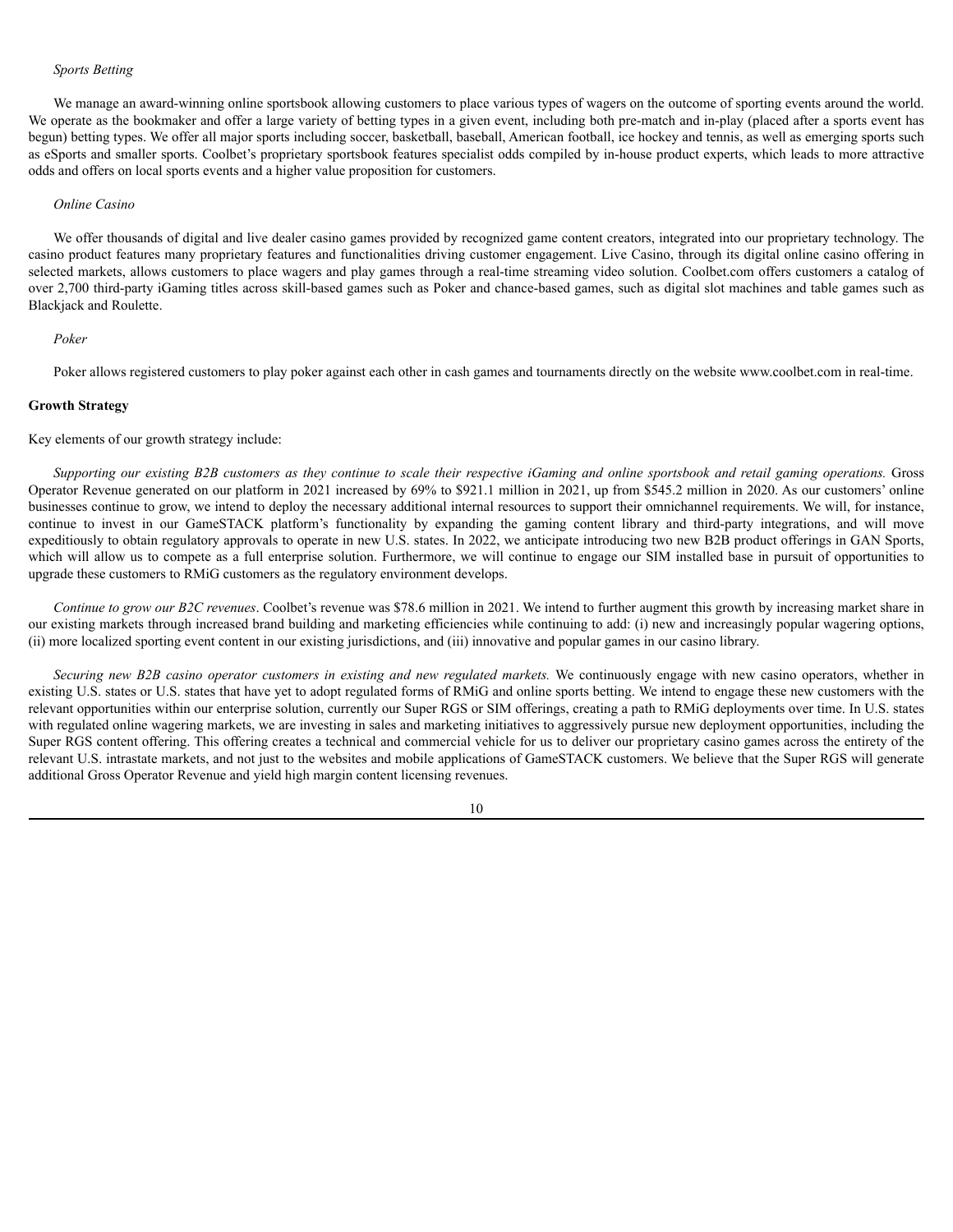*Growing our international business.* In addition to our focus on the U.S. market, we intend to expand primarily in regulated markets in Canada and Latin America through both B2B and B2C opportunities. The acquisition of Coolbet in January 2021, which has operated a B2C model at scale primarily in Northern Europe and Latin America, provides us with a fast-growing international strategy incremental to our existing international market presence. Additionally, we are exploring select Latin American markets for potential expansion. With the addition of European, Latin American and Canadian B2C activities, we expect to continue to grow our international business.

*Expanding our gaming content development capabilities.* In addition to distributing online third-party content, consisting of slot machines and table games, through GameSTACK, we offer proprietary casino games that we display in both our SIM and RMiG online environments. We will continue to invest in our development of game content in order to expand our library of high-quality, in-house content, which will strategically fit within GameSTACK. The acquisition of Silverback Gaming in December 2021 will bolster our Super RGS offering in the coming months and years with an exclusive portfolio of online casino gaming experiences, which the Company expects will include 50 unique new games in the next three years. Silverback Gaming's existing portfolio of online games recently launched within our Super RGS content suite in Europe, and will launch in the U.S. commencing in the first half of 2022.

*Integration of Coolbet.* We continue to expect that our combination with Coolbet should drive significant value for our customers and our shareholders. We believe that the integration of our GameSTACK and Coolbet platforms should be done efficiently, and that the combination should result in one of the most comprehensive, best-in-class product offerings in the iGaming space. We are now in the position to offer to U.S. customers an omnichannel enterprise solution, enabling iGaming and sports betting in retail and online channels. This combination of platforms should also result in a diversification of revenue streams, customer bases and markets. We intend to continue to operate in the United States solely as a B2B provider to casino operators. The addition of a proprietary sports betting engine will give us the ability to offer a "one-stop" solution to our U.S. retail casino operators, while at the same time preserving the flexibility to incorporate third-party solutions when specified.

*Executing a selective merger and acquisition and commercial licensing strategy.* We intend to pursue a prudent inorganic growth strategy aimed at strengthening and expanding our competitive position in the markets where we compete. Our U.S. B2B product offerings will be complete following the integration of Coolbet's sportsbook into the B2B platform. However, we will continue to pursue opportunities to acquire selective elements of the industrial ecosystem as well as a myriad of content to bolster our product offerings, both through commercial licensing as well as through acquisition.

#### **Competition**

We operate in a global and dynamic market and compete with a variety of organizations that offer services similar to those that we offer. Our B2B operations face competition primarily from: (i) online casino operators that provide competing content direct to consumers; (ii) retail casino operators that develop their own proprietary online gaming capabilities; and (iii) other similar existing or developing technology providers that develop competing platforms.

We believe the principal competitive factors in our B2B operations include rapid deployment, ease of integration with existing and future content and gaming, ease of user registration and conversion, regulatory compliance, data security, back office management systems, reliability, and platform extensibility.

Our B2C operations compete against a variety of online sportsbook and casino operators, which range from large international organizations with greater advertising and marketing resources to local players that provide specific opportunities in local markets.

We believe the principal competitive factors in our B2C operations include the overall customer mobile and online experience, better and more reliable oddsmaking, ease of use and our customer service.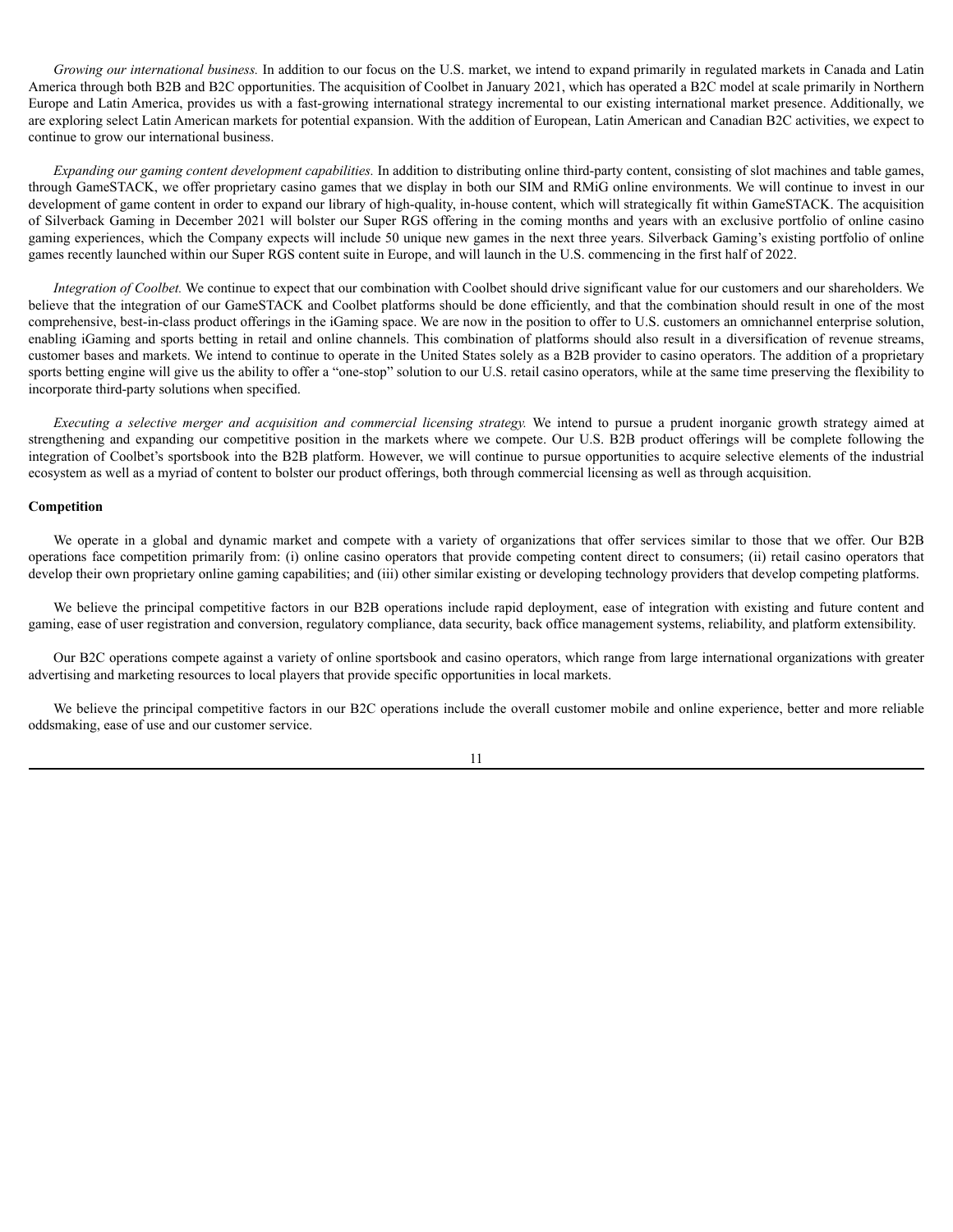#### **Customers and Ecosystem**

Our principal B2B customers are retail casino operators who require a regulatory compliant and complete technology solution provider for setting up, launching and operating an internet gaming business to drive incremental and complementary revenues to their existing retail gaming business.

When a U.S. casino needs to move online, there is a small group of potential technology vendors available to serve their needs, and an even smaller subset of companies which are B2B-only business and fully licensed for U.S. internet gaming. We believe we are one of the few companies whose operational knowhow and proven track record of excellence represent a substantial competitive advantage together with our strategic U.S. patent governing the important linkage of an iGaming account with a land-based casino rewards account.

The GAN family of casino operator customers represents leading U.S. gaming groups, both online and retail. Our customer base is comprised of casino operators, which contract with us for our ability to deliver RMiG and social casino gaming as well as provide dedicated services pre and post-product launch. These casino operators span over 100 retail locations. Today, the GAN family of casino operator customers operate tens of thousands of slot machine units on their casino gaming floors and possess millions of dedicated loyalty club card holding players within their loyalty program databases.

In addition to customer relationships with retail casino operators, we have assembled a wide range of relationships with casino equipment manufacturers seeking to bring their machine-based casino slot games online and distribute them into permitted U.S. markets and into selected regulated markets internationally.

For sports betting content, we proactively integrated three third-party sports betting systems into our platform. We remain capable of integrating any thirdparty sports betting system nominated by an existing or future customer, in order to publish sports betting content alongside gaming content on our customers' operating websites and mobile applications. Beyond content, we have brought together leading service providers spanning payment processing, pre-paid card services, age and identity verification, geolocation, and fraud detection.

For the year ended December 31, 2021, one of our customers, FanDuel, accounted for 14.8% of our total revenue. Beginning in 2013, we partnered with FanDuel's majority shareholder, Flutter Entertainment plc (formerly known as PaddyPower Betfair plc), to support FanDuel's rapid deployment of online sports betting sites in selected states that had legalized single-game sports betting. Under our current commercial agreements, we provide access to the GameSTACK platform and provide development and support services to FanDuel.

Our agreement with FanDuel provides that FanDuel, upon notice and payment of certain fees, can migrate user accounts from our digital wallet technology to its own proprietary solution. FanDuel exercised its option in 2020 and migrated its New Jersey, Pennsylvania and Indiana wallets from us to its own proprietary solution. We stopped generating revenue from FanDuel's sports betting operations on August 31, 2020. We continue to generate revenue from FanDuel's RMiG operations.

Additionally, our agreement with FanDuel provides that we are the exclusive provider of their casino gaming operations for the initial three years following a launch date, which exclusivity period will end in January 2023. Following that exclusivity period, FanDuel will have the right to use other casino gaming solutions, subject to a requirement to pay us revenue calculated as a certain percentage of their net gaming revenue from RMiG operations. Upon the expiration of exclusivity, we could experience a significant decline in our revenue. We currently support FanDuel's RMiG casino operations in the U.S. states of Pennsylvania, New Jersey, Michigan, West Virginia and Connecticut. Our current contract with FanDuel expires in January 2025.

Additionally, beginning January 2021, we operate a B2C casino and sports betting platform that is accessible for wagering through the website www.coolbet.com in markets across Northern Europe, Latin America and Canada. Coolbet.com originally launched May 2016 and as of January 1, 2022, had over 790,000 registered customers. The majority of website traffic comes from mobile customers and each region features customized interfaces with localized product offerings and local language support teams.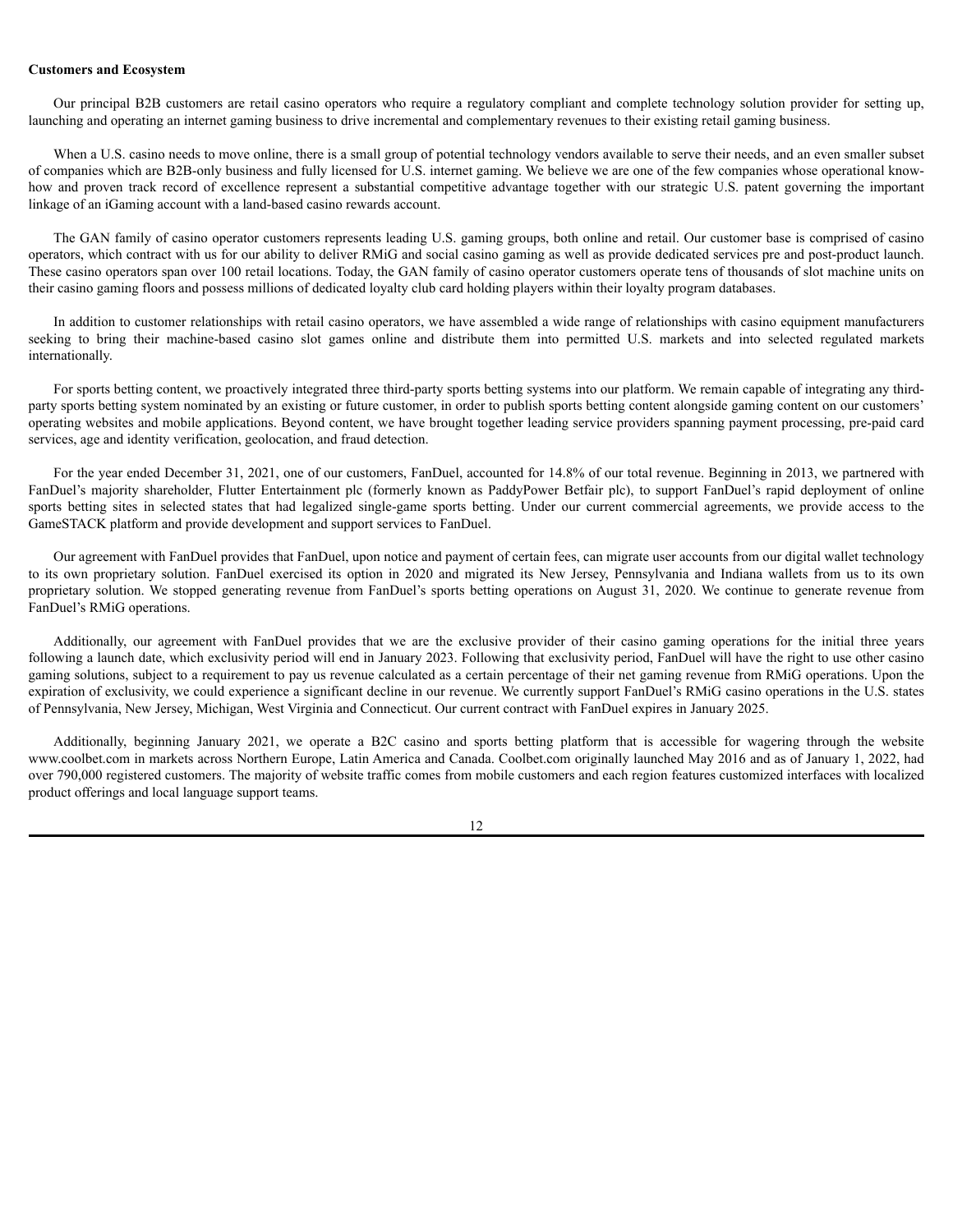#### **Seasonality**

Our online sports betting operations experience seasonality based on the relative popularity of certain sporting events, in particular with respect to local and international football seasons and high-profile international and regional tournaments. This seasonality could be exacerbated by cancellation of sporting events due to the COVID-19 pandemic or other adverse health events but can also provide increased volume during high-volume events such as the World Cup.

#### **Intellectual Property Rights**

We rely on a combination of patent, copyright, trademark and trade secret laws in the United States and other jurisdictions, as well as license agreements and other contractual protections, to protect our proprietary technology. We also rely on a number of registered and unregistered trademarks to protect our brand.

As of December 31, 2021, we had one registered patent in the United States and two registered trademarks in the United Kingdom relating to our proprietary technology. We hold a U.S. patent, which expires in 2034, that covers the integration of a retail casino's on-property rewards and loyalty program with an internet wagering experience, whether offered for real money or virtual-based social casino gaming. Because of the tendency for non-licensed states to implement social casino gaming as an alternative or precursor to RMiG, and our ability to legitimately and comprehensively integrate the unique ability to connect existing retail rewards program with an online gaming experience, we believe that our intellectual property provides a key competitive advantage.

We seek to protect our intellectual property rights by implementing a policy that requires our employees and independent contractors involved in development of intellectual property to enter into agreements acknowledging that all intellectual property generated or conceived by them on our behalf are our property, and assigning to us any rights that they may claim or otherwise have in those works or property, to the extent allowable under applicable law. Despite our efforts to protect our technology and proprietary rights through intellectual property registrations, licenses and contractual protections, unauthorized parties may still copy or otherwise obtain and use our software and technology. We may also face allegations in the future that we have infringed the intellectual property rights of third parties, including our competitors and non-practicing entities.

#### **Government Regulation**

We are subject to various U.S. and foreign laws and regulations that affect our ability to operate in the gaming and entertainment industry, in particular in the online gaming industry. These industries are generally subject to extensive and evolving regulations that could change based on political and social norms and that could be interpreted or enforced in ways that could negatively impact our business. Regulatory agencies in each of our operating markets continue to examine a wide variety of issues impacting the iGaming and sports betting industries, and consequently the laws and regulations governing our business could be modified or could be interpreted differently in the future, or new laws and regulations could be enacted. Material changes, new laws or regulations, or material differences in interpretations by courts or governmental authorities could cause us to incur substantial additional compliance costs and adversely affect our operating results. The primary means of enforcement of such regulations is through regulatory licenses.

Our B2B operations are licensed and regulated by the United Kingdom ("U.K.") Gambling Commission, the Amministrazione autonoma dei monopoli di Stato (Autonomous Administration of State Monopolies) in Italy, the Alcohol and Gaming Commission of Ontario in Canada, the New Jersey Division of Gaming Enforcement, the Pennsylvania Gaming Control Board, the Indiana Gaming Commission, the West Virginia Lottery, the Michigan Gaming Control Board, the Tennessee Education Lottery Corporation, the Colorado Department of Revenue Division of Gaming, and the Arizona Department of Gaming, the Connecticut Department of Consumer Protection — Gaming Division. Entry into new geographies will require us to engage with additional regulatory authorities.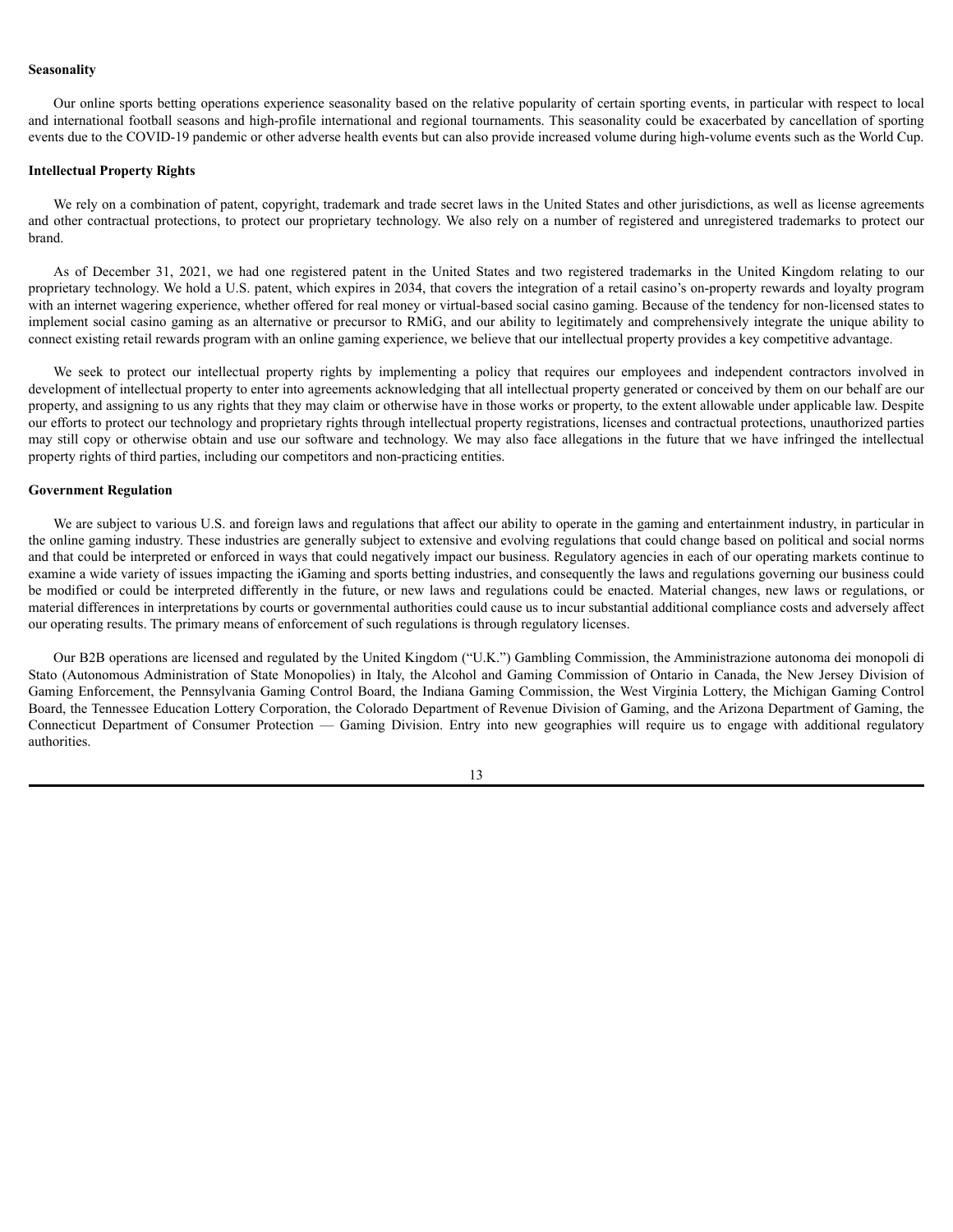Our B2C operations are also required to hold licenses in several jurisdictions. We hold gaming licenses in Estonia, Malta, Sweden, and Ontario, Canada. Our B2C sportsbook technology and technical platform is certified by an accredited third-party according to the licensing requirements of the regulatory authorities of Estonia, Malta and Sweden. We also have customers in jurisdictions that currently do not have a local licensing scheme. A number of these jurisdictions are evaluating the adoption of a local licensing scheme for the online sports betting and gaming operations that we currently offer. If regulations requiring licensure are adopted in those jurisdictions, we intend to apply for licensing, but we cannot be assured that we will receive licenses in each instance or that changes in regulation will not adversely impact our business.

#### *Licensing Process*

We are required to secure licenses to operate in each new jurisdiction where we conduct business and will need to secure additional licenses in order to expand operations to new markets. In newly regulated markets, new licensing regimes may impose licensing conditions, such as the requirement to locate significant technical infrastructure within the relevant territory or establish real-time data interfaces with the regulator that present operational challenges or may stop the licensee from being able to offer the full range of our products. Certain jurisdictions require us to hold a distributor license, while in other jurisdictions we need to qualify for a vendor license to supply our licensed customers. The licensing process can be burdensome and lengthy, depending on the local jurisdiction and their relative ability to move quickly, which is outside our control. Some jurisdictions will allow us to operate on a provisional license while the regulators process our applications. Other jurisdictions require full licensure prior to commencing operations. Accordingly, even as new regulated markets emerge, it is difficult to predict how quickly we will be able to derive revenues in such jurisdictions.

#### *Data Protection and Privacy*

As part of our operations, we establish player accounts and receive personal and financial information. Accordingly, our operations are subject to privacy and data protection regulation in the United States, the U.K., the European Union, Asia Pacific, and elsewhere. These laws are rapidly developing and changing. The European Union adopted a comprehensive General Data Protection Regulation ("GDPR"), which came into effect in May 2018, as supplemented by any national laws (such as the Data Protection Act 2018 in the U.K.) and further implemented through binding guidance from the European Data Protection Board. In the United States, several states have adopted revised legislation to expand data breach notification rules and to mirror some of the protections provided by the GDPR. Some states, including California, have adopted data protection legislation that requires companies to make significant changes in their data processing operations.

#### *Compliance*

We have developed and implemented an internal compliance program designed to ensure that we comply with legal and regulatory requirements imposed on us in connection with our gaming operations. Our internal compliance program focuses, among other things, on ensuring we comply with applicable licensing requirements and local gaming regulations. In addition, we plan to introduce a dedicated data protection officer and compliance officer to strengthen the overall compliance capabilities of the organization.

Additionally, we use various methods and tools across our operations such as geolocation blocking, which restricts access based on a user's geographical location determined through a series of data points such as mobile devices and Wi-Fi networks; age verification to ensure our users are of a certain age to participate; routine monitoring of user activity; and risk-based user due diligence to ensure player funds are legitimately derived. We have a zero-tolerance approach to money laundering, terrorist financing, fraud and collusion. All of our games and platforms are certified and tested by various private accreditation organizations, such as, the New Jersey Division of Gaming Enforcement's technical testing laboratory and the Gaming Laboratories International, which is a leading industry provider for online gaming testing and certification.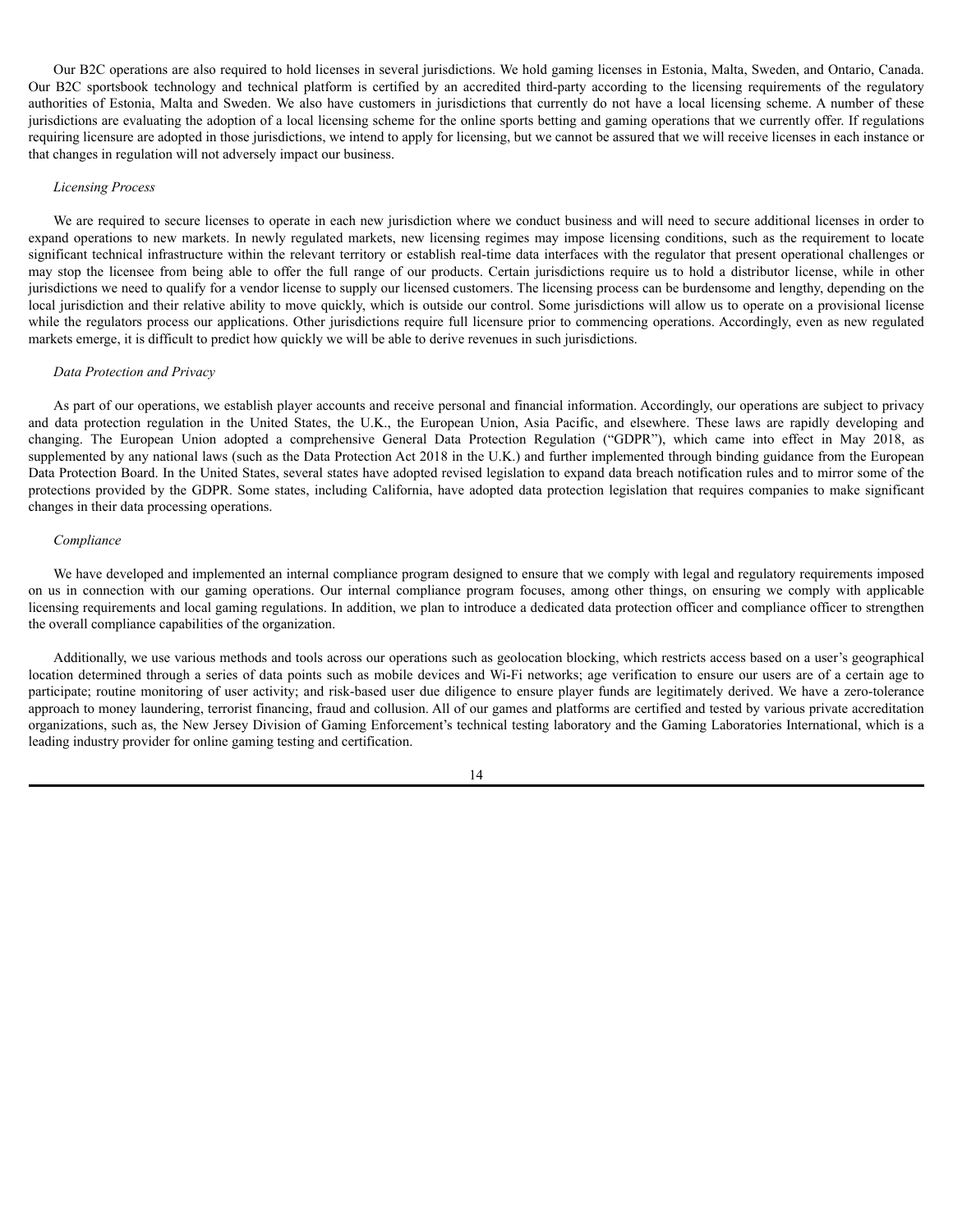While we are firmly committed to full compliance with all applicable laws and have developed appropriate policies and procedures to comply with the requirements of the evolving regulatory regimes, we cannot provide assurance that our compliance program will prevent all violations of applicable laws or regulations, or that a violation by us or our personnel will not result in a monetary fine or suspension or revocation of one or more of our licenses.

## **Social Responsibility**

We maintain an open, honest and responsible approach towards our stakeholders, which include our employees, suppliers, customers, investors and the wider community. As both a B2B provider of games of skill and chance in regulated intrastate internet gaming markets, we have placed our responsible gaming policies and tools at the core of our vision to provide industry-leading entertainment in a socially responsible fashion. Our GameSTACK software platform has a myriad of features for detection and prevention of problem gambling as well as offering tools to end user players to limit their gaming activities online, in compliance with the challenging technical requirements of the U.S. states we are licensed in, as well as the U.K. and other jurisdictions.

Our platform services enable our casino operators to offer their players an array of tools to control their spending, including deposit limits, wagering value limits, wagering frequency limits, time limits, definable self-exclusion and/or cooling-off periods. This, coupled with sophisticated reporting and analytics, allows operators to identify potentially compulsive behavior and take the required action to ensure the protection of any vulnerable players in line with their operating requirements in the relevant intrastate gaming market. Our teams are extensively trained in the area of responsible gaming, to assist end user players displaying signs of gambling addiction and guide them in the correct direction to seek assistance. We also, in conjunction with our customers and third-party service partners, provide robust age verification processes to ensure that no minors can access the gaming opportunities provided on our customer's websites.

#### **Human Capital Resources**

We are committed to investing in our employees while nurturing an innovative and vibrant work environment. Our leadership team actively works to attract, develop, and retain talent from a range of backgrounds and experiences in order to benefit from diverse perspectives.

## *Our Global Workforce*

As of December 31, 2021, we had 682 total employees, of which approximately 82% of these employees were located outside the United States. The majority of our employees are working within the operations function, which includes the majority of the technical and product employees. The charts below show our global employee population by region and operational function.

| Workforce by Region:         |     |
|------------------------------|-----|
| Europe                       | 512 |
| <b>United States</b>         | 125 |
| Latin America                | 14  |
| Rest of World                | 31  |
|                              |     |
| Workforce by Function:       |     |
| Operations<br>Non-operations | 90% |
|                              | 10% |
|                              |     |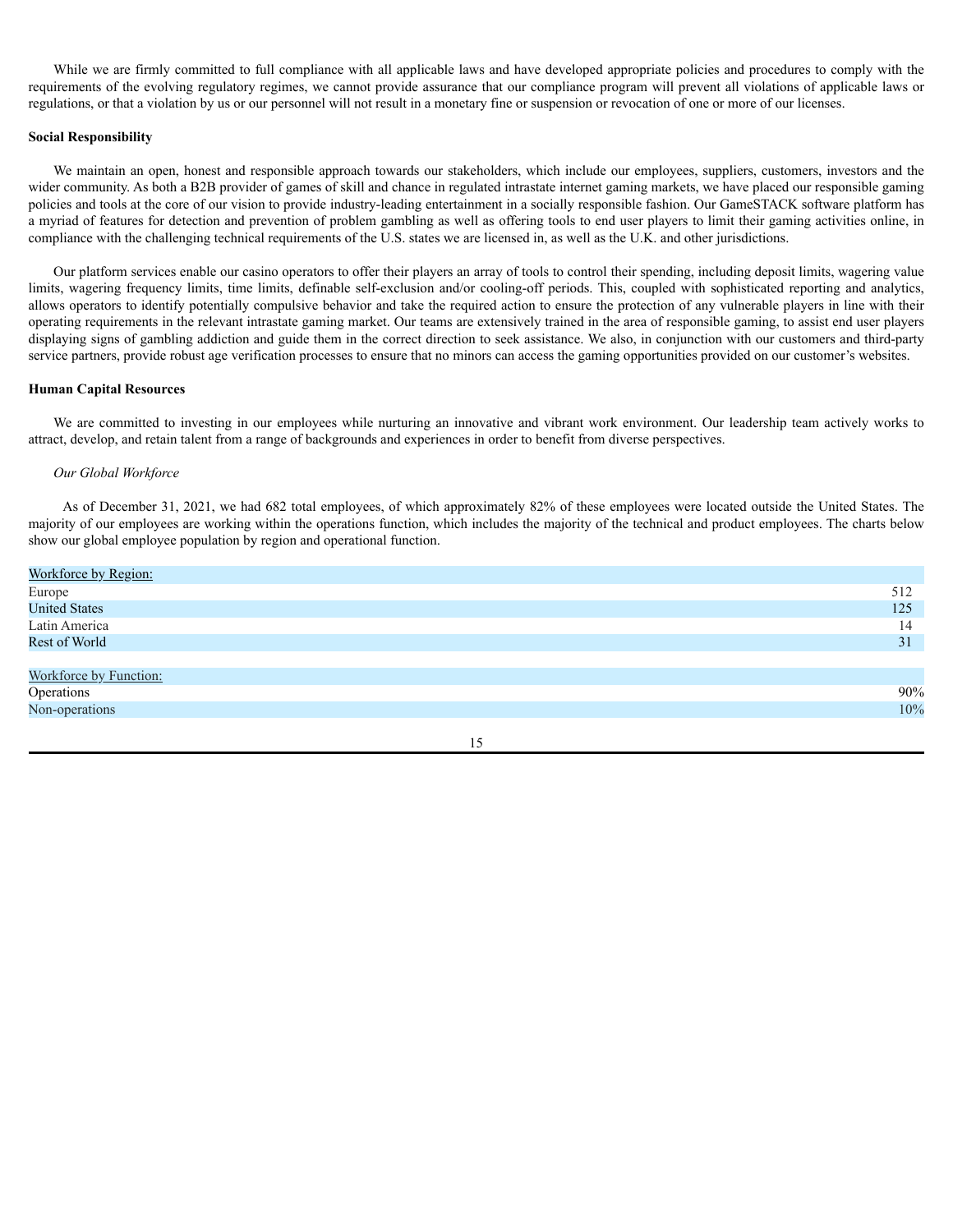Attracting, developing and retaining a pool of diverse and highly skilled talent is critical to our ability to continue achieving sustainable growth. As we continue to build out the Human Capital function, learning and development will be created to provide ongoing support and resources to our teams worldwide to ensure that the skills of our employees evolve with our business needs, industry trends, and human capital management best practices. Additionally, the Human Capital function is working on tools and processes to enable increased productivity, peak performance, and career growth.

#### *Diversity and Inclusion*

A diverse global workforce and an equality, inclusive, and belonging culture is our commitment to the current and future employees. We are committed to promote diversity and inclusion in all our policies, practices, and actions such as hiring, purchasing, and general business practices. We seek to establish an environment of respect and understanding in the workplace and a culture that values and reflects the diverse components of our employees and the communities in which we operate. We also work to ensure that a welcoming and professional environment is maintained in the workplace for all of our employees.

## *Pay and Benefits*

With our recent growth and success, we continue to update our compensation philosophy to offer market-based, competitive wages and benefits in all markets where we compete for talent. The pay structure has evolved to be positioned around the market median within each market, with variances based on knowledge, skills, years of experience, and performance. We regularly evaluate pay equity, expanding our review to include race/ethnicity in addition to gender.

In addition to base wages, our compensation and benefit programs, which vary by country, include short-term incentives, long-term incentives (e.g., cash and share-based awards), employee savings plans with providers for Company matching, healthcare and insurance benefits (in the United States), health savings spending accounts with providers for Company matching (in the United States), paid time off, leave options, flexible work arrangements, and employee assistance programs.

Furthermore, we implemented tools and programs to support our employees through the COVID-19 pandemic. These offerings focus on supporting mental wellness, intellectual wellness, physical wellness, and social wellness through activities, blogs, and training. In particular, we instituted a day of wellness, where employees worldwide may choose a day to focus on their physical and mental well-being. All employees are also provided with a free subscription to the Calm app, which provides assistance with finding ways to de-stress. We further provide a monthly reimbursement for fitness related expenses, and in 2022 we anticipate expanding this benefit to include wellness related expenses.

We also respect our employees' needs for flexibility and balance between work and life. We support a flexible working model where employees may work from the office or from home. Recently, we implemented a reimbursement policy for work related expenses, which provides employees an allowance to purchase office equipment when working from home.

## *Workforce Health and Safety*

When the COVID-19 pandemic occurred, we worked to ensure all our offices were following the strict protocols of local, federal, country-specific, and global requirements. We quickly closed all our offices and required our entire workforce to work remotely for the majority of 2020. The health and safety of our employees is the upmost importance now and in the future. Throughout 2020, we continued to review the safety protocols to determine when it would be safe to reopen our offices. We eventually reopened our offices in 2021. We continue to be diligent in our safety protocols as well as re-closing the offices, when necessary, when it was no longer safe to remain open. We maintain open lines of communication with employees on safety procedures when working in our offices.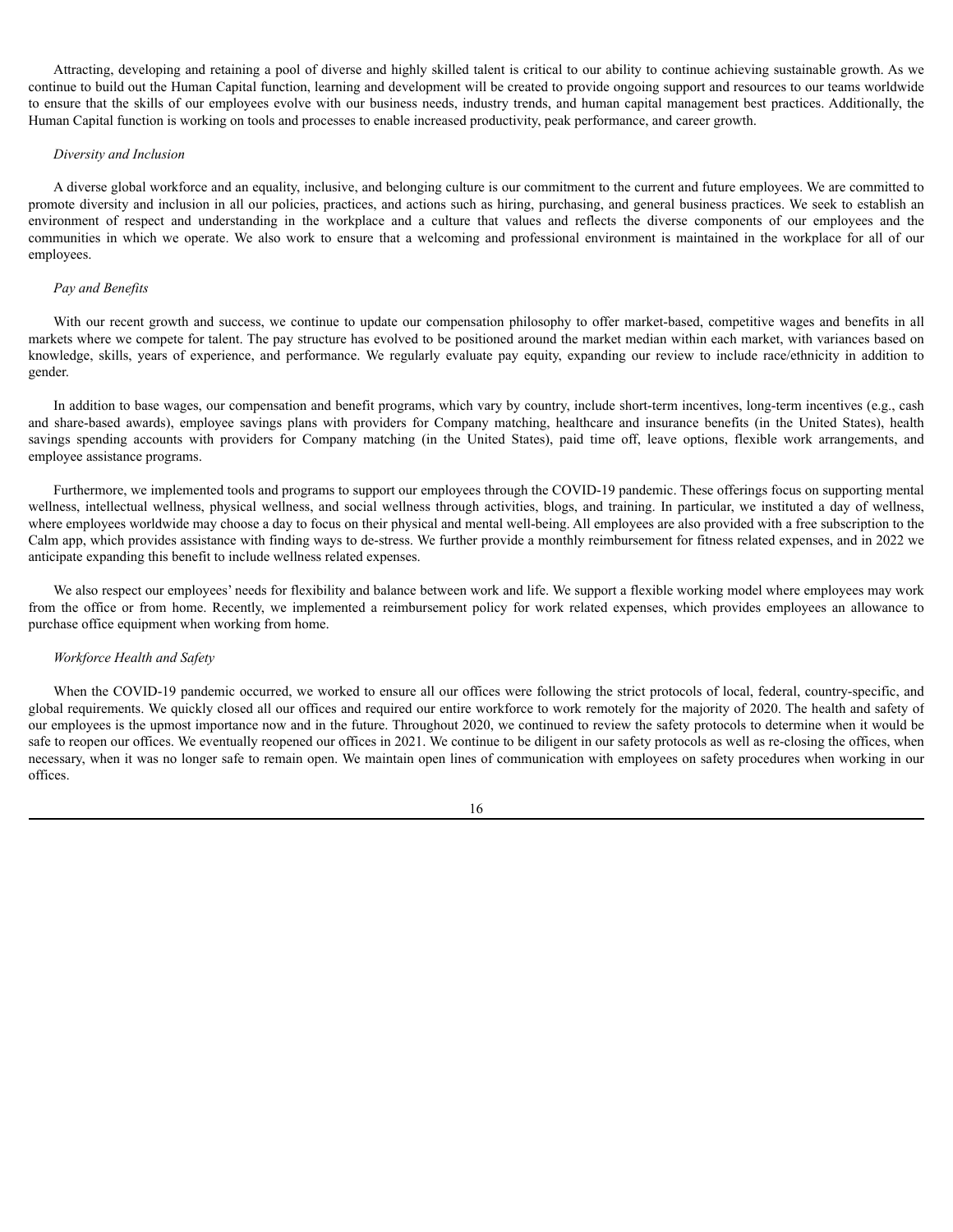#### *Employee Engagement*

With the majority of 2020 forcing closures and stay at home orders, it was important for us to find ways to engage and support our employees even when we could no longer be together. We know how important an engaged workforce is to the health of the organization as well as our employee population. Engaged employees provides a more innovative, productive, and satisfied workforce and promotes retention while minimizing employee turnover.

Throughout 2021, we conducted global employee engagement surveys to ensure our employees had what they needed to do their job remotely, obtain the support of their teams and management, and receive the communication and guidance they needed from the Company, as well as attend their own well-being and the well-being of those who may be living with them.

While employee engagement is the result of many factors, we believe the changes we have implemented in 2021 and plans for the future should help us grow a more engaged workforce. Our goal is to provide an environment where our employees can be the best versions of themselves and have the support they need to deliver extraordinary results for themselves and our Company.

## **Information about Segment and Geographic Revenue**

Our segment and geographic revenue information is described in Note 16 to the Consolidated Financial Statements in Item 8 of this report.

#### **Available information**

We make available free of charge (other than an investor's own internet access charges) through our internet website (https://www.investors.gan.com) our Annual Report on Form 10-K and other reports filed or furnished pursuant to Section 13(a) or 15(d) of the Exchange Act as soon as reasonably practicable after we electronically file such material with, or furnish it to, the Securities and Exchange Commission ("SEC"). We are not including the information contained on our website as part of or incorporating it by reference into, this Annual Report on Form 10-K. In addition, the SEC maintains an internet site, sec.gov, that includes filings of and information about issuers that file electronically with the SEC.

# <span id="page-17-0"></span>**ITEM 1A. RISK FACTORS**

You should carefully consider the risks and information below. We describe below risks that we currently believe are the material risks in connection with our operations. These are not the only risks we face; we are subject to risks that are currently unknown to us, or that we may currently believe are remote or immaterial. If any of these risks or events occurs, our business, financial condition and operating results could be harmed.

## **Summary of the Material Risks Associated with our Business**

- We have incurred net losses in the past with negative cash flows and may not be able to generate and sustain profitability.
- We operate in a rapidly evolving industry and if we fail to successfully develop, market or sell new products or adopt new technology platforms, it could materially adversely affect our results of operations and financial condition.
- The online gaming industry is highly competitive, and if we fail to compete effectively, we could experience price reductions, reduced margins or loss of market share.
- Our business operations are subject to substantial variability, which may make it more difficult for us to forecast our financial results, and may negatively impact how investors review our results or prospects.
- Under our revenue arrangements, if existing customers do not continue the use of our products or services, our results of operations could be materially adversely affected.
- We have historically relied on a small number of customers for a substantial portion of our revenues.
- A reduction in discretionary consumer spending, from an economic downturn or disruption of financial markets or other factors, could negatively impact our financial performance.
- We face the risk of fraud, theft, and cheating.

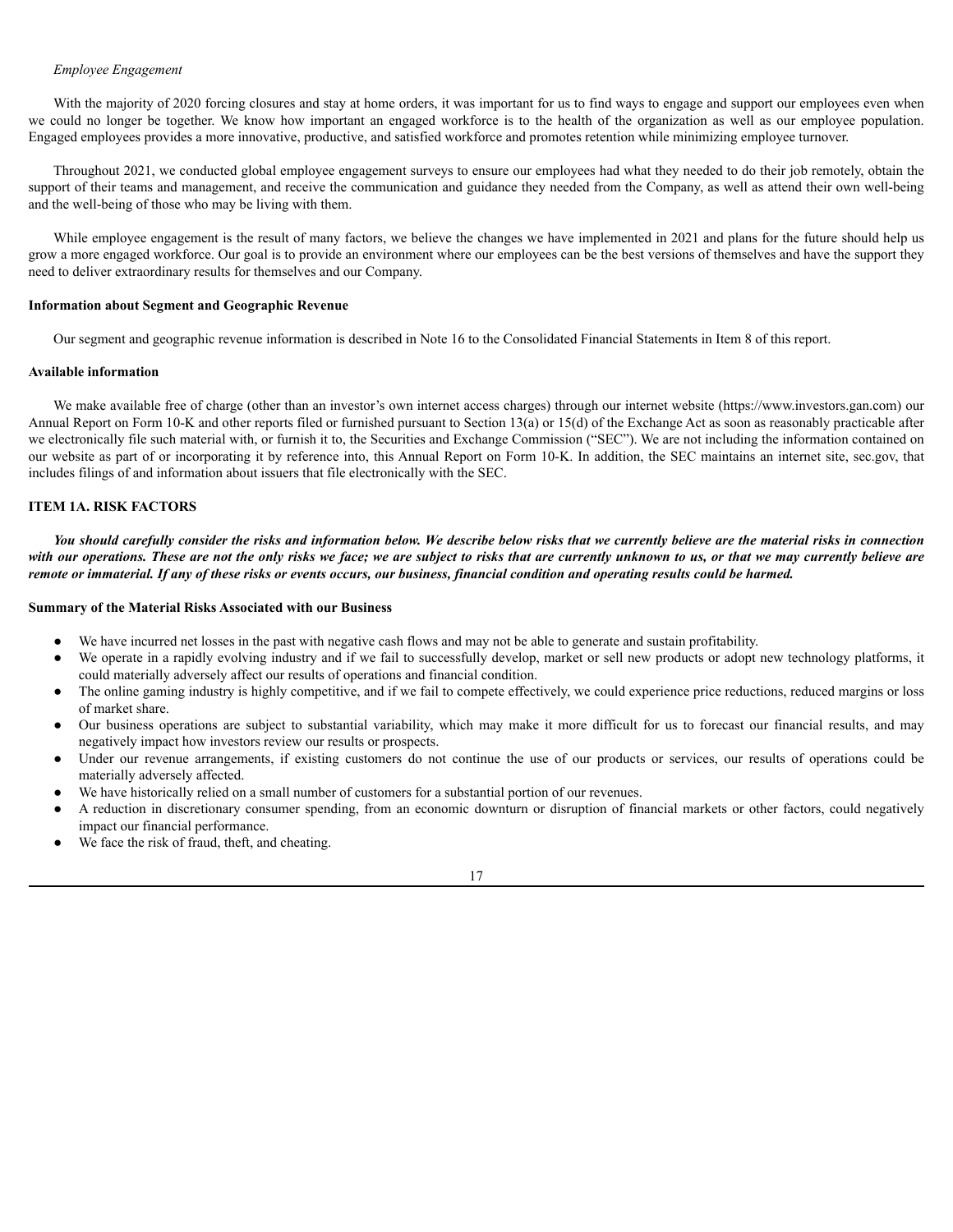- We face cyber security risks that could result in damage to our reputation and/or subject us to fines, payment of damages, lawsuits and restrictions on our use of data.
- Systems failures and resulting interruptions in the availability of our websites, applications, products, or services could harm our business.
- Our business strategy anticipates substantial growth, and if we fail to adequately scale product offerings and manage our entry into new territories, our business and reputation may be harmed.
- Our business plan includes the evaluation and potential integration of acquisitions, which if not done successfully could adversely affect our operating results and result in charges to our earnings, impairing our financial condition.
- We rely on relationships with third-party content providers for a significant portion of our revenue.
- If we are unable to protect our intellectual property and proprietary rights, our competitive position and our business could be materially adversely affected.
- We face the risk that third parties will claim that we infringe on their intellectual property rights, which could result in costly license fees or expensive litigation.
- We face risks related to health epidemics and other widespread outbreaks of contagious disease, which could disrupt our operations and impact our operating results.
- We are subject to risks related to corporate social responsibility, responsible gaming, reputation and ethical conduct.
- The online gaming industry is heavily regulated and the Company's failure to obtain or maintain applicable licensure or approvals, or otherwise comply with applicable requirements, could be disruptive to our business and could adversely affect our operations.
- Once a gaming license is granted, or conditionally approved, violations of any gaming related requirements could result in the imposition of fines, penalties, conditions, or limitations, up to and including the revocation of a gaming license for material and/or repeated violations, all of which could adversely affect our operations and financial viability.
- The online gaming industry is rapidly expanding and evolving, which the proliferation of new and changing regulatory frameworks increases costs and the risk of non-compliance.
- Our B2C operations generate a significant portion of our revenue from "unregulated" markets and changes in regulation in those markets could result in us losing business in those markets or incurring additional expenses in order to comply with any new regulatory scheme.
- Compliance with evolving data privacy regulations may cause us to incur additional expenses, and any violation could result in damage to our reputation and/or subject us to fines, payment of damages, lawsuits and restrictions on our use of data.
- Any violation of the Bank Secrecy Act or other similar anti-money laundering laws and regulations could have a negative impact on us.
- We have business operations located in many countries and a significant level of operations outside of the U.S., which subjects us to additional costs and risks that could adversely affect our operating results.
- Our results of operations may be adversely affected by fluctuations in currency values.
- The expansion of our business will subject us to taxation in a number of jurisdictions and changes in, or new interpretation of, tax laws, tax rulings or their application by tax authorities could result in additional tax liabilities and could materially affect our financial condition and results of operations.
- A change in our tax residence could have a negative effect on our future profitability.
- Ownership in our ordinary shares is restricted by gaming laws and our by-laws, and persons found "unsuitable" may be required to dispose of their shares.
- We are a Bermuda company and it may be difficult for you to enforce judgments against us or certain of our directors or officers.
- Our bye-laws restrict shareholders from bringing legal action against our officers and directors and contain provisions that may discourage a change in control.

The summary risk factors described above should be read together with the text of the full risk factors below and the other information set forth in this Annual Report on Form 10-K, including our consolidated financial statements and the related notes, as well as in other documents that we file with the SEC. If any such risks and uncertainties actually occur, our business, prospects, financial condition and results of operations could be materially and adversely affected. The risks summarized above, or described in full below, are not the only risks that we face. Additional risks and uncertainties not currently known to us, or that we currently deem to be immaterial may also materially adversely affect our business, prospects, financial condition and results of operations.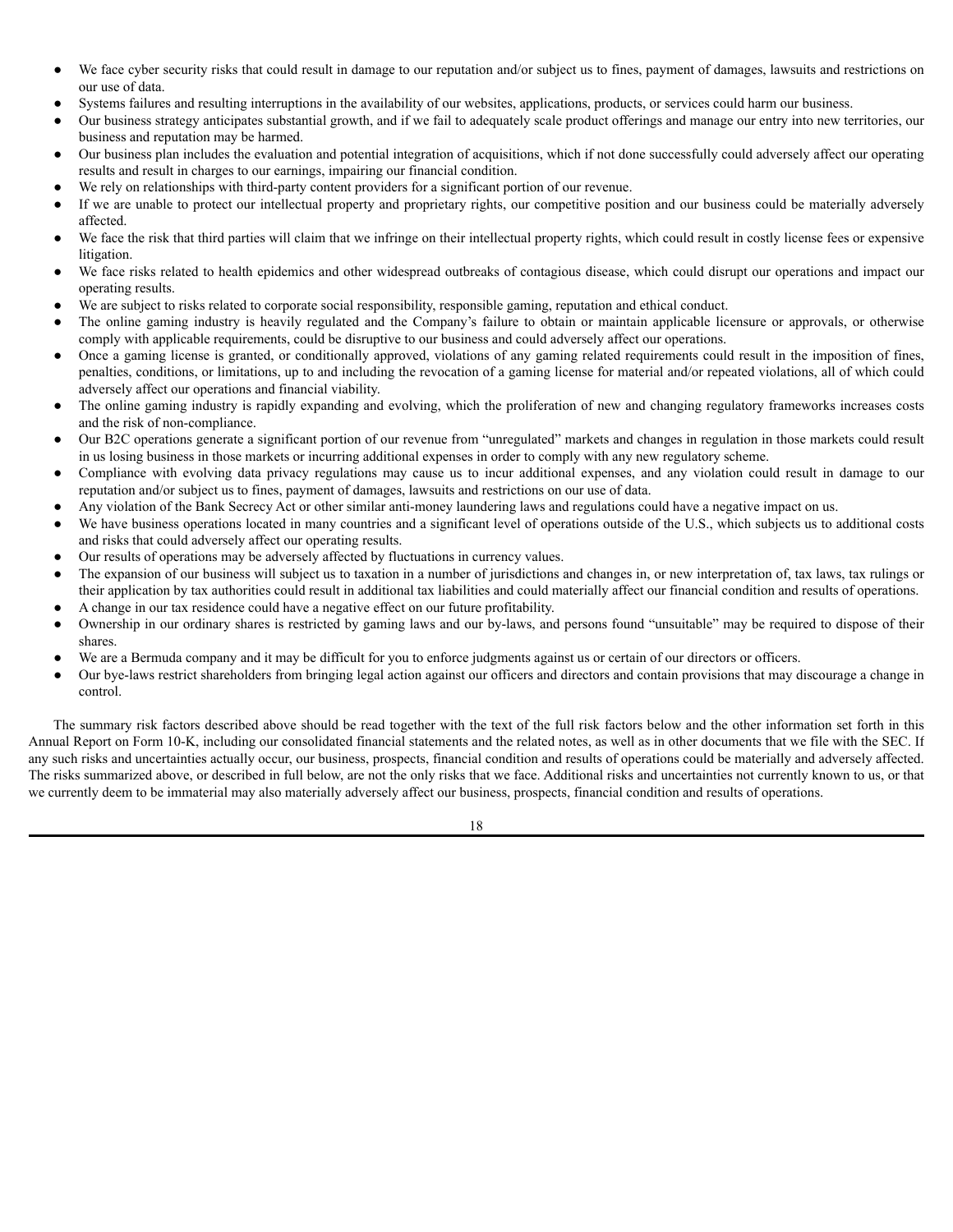## **Risks Related to Our Business**

## We have incurred net losses in the past with negative cash flows and may not be able to generate and sustain profitability.

Since our inception, we have typically operated at a loss. At December 31, 2021 we had an accumulated deficit of \$76.4 million. We incurred a net loss of \$30.6 million and \$20.2 million for the years ended December 31, 2021 and 2020, respectively, although we generated net income of \$2.0 million for the year ended December 31, 2019. Additional losses would impair our liquidity and may require us to raise additional capital or to curtail certain of our operations in an effort to preserve capital. Incurring additional losses could also erode investor confidence in our ability to manage our business effectively and result in a decline in the price of our ordinary shares.

## We operate in a rapidly evolving industry and if we fail to successfully develop, market or sell new products or adopt new technology platforms, it could *materially adversely af ect our results of operations and financial condition.*

Our GameSTACK platform and other software products compete in a market characterized by rapid technological advances, evolving standards in software technology and frequent new product introductions and enhancements that may render existing products and services obsolete. Competitors and operators are continuously upgrading their product offerings with new features, functions and gaming content. In addition, we continuously refine our software and technology platform to address regulatory changes in the markets in which we operate or plan to operate. In order to remain competitive, we will need to continuously modify and enhance our technology platform and service offerings.

We cannot assure you that we will be able to respond to rapid technological changes in our industry. In addition, the introduction of new products or updated versions of existing products has inherent risks, including, but not limited to, risks concerning:

- product quality, including the possibility of software defects, which could result in claims against us or the inability to sell our software products;
- the accuracy of our estimates of customer demand, and the fit of the new products and features with customers' needs;
- the need to educate our sales, marketing and services personnel to work with the new products and features, which may strain our resources and lengthen sales cycles;
- market acceptance of initial product releases; and
- competitor product introductions, in-house customer solutions or regulatory changes that render our new products obsolete.

Because we commit substantial resources to developing new software products and services, if the markets for these new products or services do not develop as anticipated, or demand for our products and services in these markets does not materialize or materializes later than we expect, we will have expended substantial resources and capital without realizing sufficient offsetting or resulting revenue, and our business and operating results could be materially adversely affected. Developing, enhancing and localizing software is expensive, and the investment in product development may involve a long payback cycle. Our future plans include significant additional investments in development of our software and other intellectual property. We believe that we must continue to dedicate a significant amount of resources to our development efforts to maintain our competitive position. However, we may not receive significant revenue from these investments for several years, if at all. In addition, as we or our competitors introduce new or enhanced products, the demand for our products, particularly older versions of our products may decline.

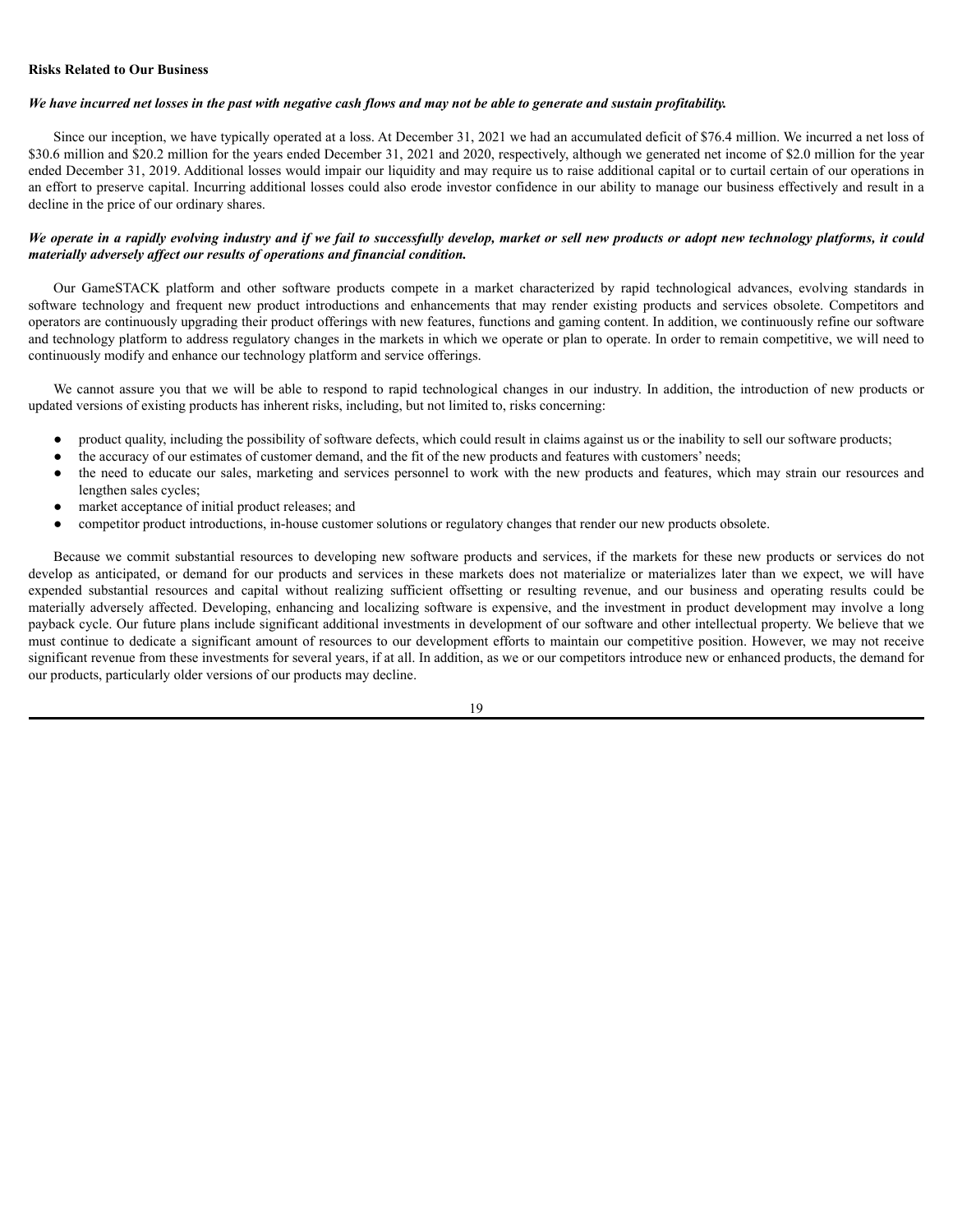# The online gaming industry is highly competitive, and if we fail to compete effectively, we could experience price reductions, reduced margins or loss of *market share.*

The online gaming industry is highly competitive. A number of companies offer products that are similar to our products and target the same markets as we do. Certain of our current and potential competitors have longer operating histories, significantly greater financial, technical and marketing resources, greater name recognition, broader or more integrated product offerings, larger technical staffs and a larger installed customer base than we do. These competitors may be able to respond more quickly to new or emerging technologies and changes in customer requirements, develop superior products, and devote greater resources to the development, promotion and sale of their products than we can.

Because of the rapid growth of our industry, and the relatively low capital barriers to entry in the software industry, we expect additional competition from other established and emerging companies. Some of our customers are land-based casinos that use our GameSTACK platform for rapid access to the online iGaming and sports betting markets. As these customers become more experienced or successful they may look to develop their own proprietary solutions or may look more aggressively at competing platforms. Additionally, our competitors could combine or merge to become more formidable competitors or may adapt more quickly than we can to new technologies, evolving industry trends and changing customer requirements. If we fail to compete effectively, (a) we could be compelled to reduce prices in order to be competitive, which could reduce margins and profitability, or (b) we would lose market shares any of which could materially adversely affect our strategy, our business, results of operations and financial condition.

## Our business operations are subject to substantial variability, which may make it more difficult for us to forecast our financial results, and may negatively *impact how investors review our results or prospects.*

Our B2B revenues are generated from our SIM and RMiG customers which are casino operators, primarily in the United States. Our business growth is substantially dependent on new customer launches in existing markets, and customer launches in new markets. Each of these transactions can have a significant impact both on our revenue and expenses. The process for each of these is complex involving sales cycles, licensing requirements, product planning and development and marketing coordination. The success of our efforts to secure a new customer, obtain the necessary licensing and launch in a new market can have a significant impact on our financial position and results of operations. Any failure or delay could cause our revenue or operating results to differ substantially from our operating budget, guidance or analysts' expectations. It could also render period to period analysis of our operating results more difficult, leading to an increased risk of volatility in the trading price of our ordinary shares.

Our B2C revenue is generated primarily from its sportsbook operations in Northern Europe, Latin America and other international markets. Our B2C revenues can vary depending on seasonality of sporting events and our profitability can be affected by event-specific outcomes outside of our control. Following the consummation of the Coolbet acquisition, we have been operating under a new business model, an enhanced technology platform, new product offerings and an expanded base of customers and markets. Accordingly, it may be more difficult for us to forecast our future financial results and there may be an increased risk that our actual results of operations may vary materially from any guidance that we provide. Our more complex business model and offerings may also make it more difficult for analysts to assess our future prospects. Should our future operating results fall below any future guidance that our management may issue or any third-party analyst reports or consensus, it could negatively affect investors' perceptions, which could decrease demand for our ordinary shares or result in increased volatility in the trading price of our ordinary shares.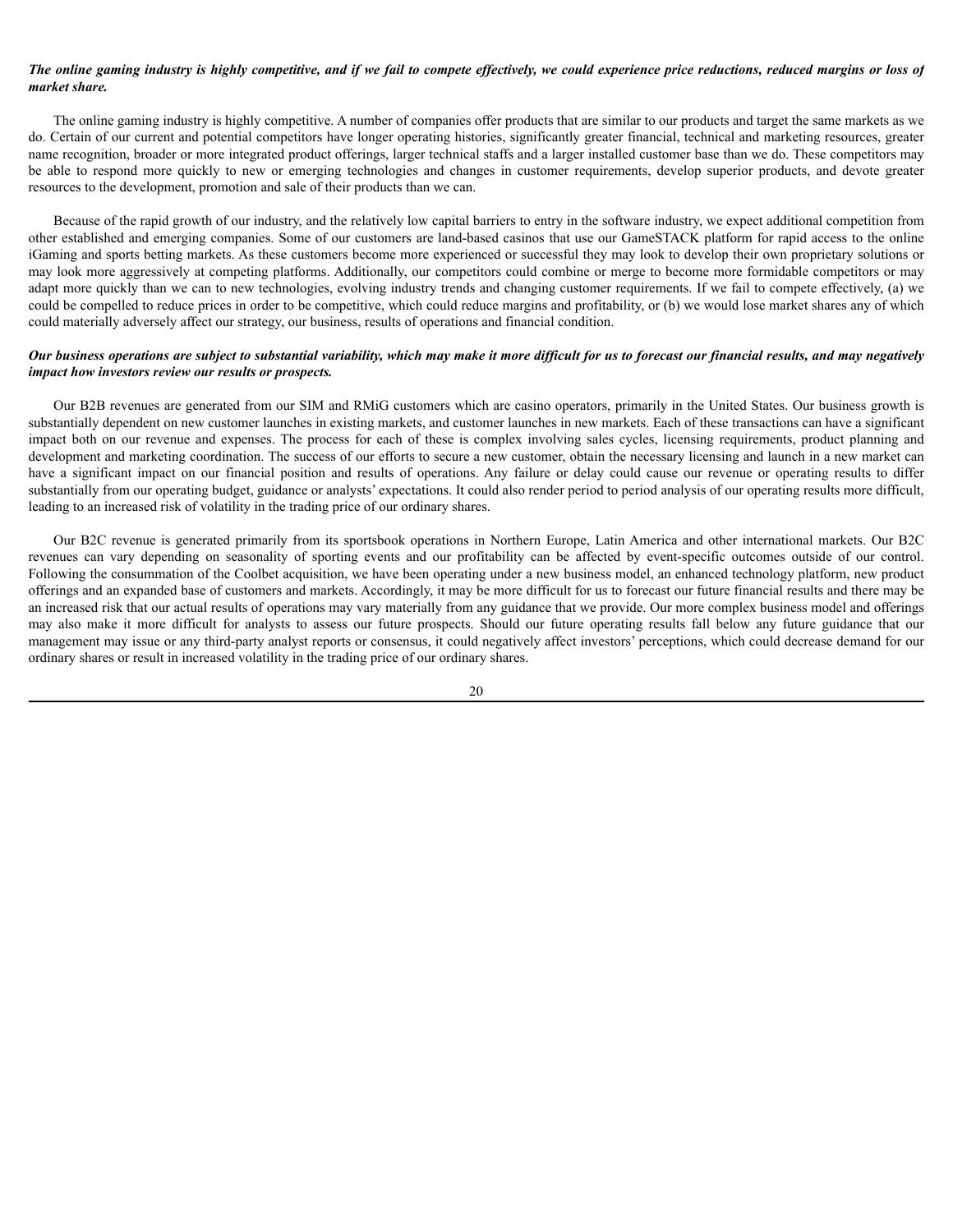# Under our revenue arrangements, if existing customers do not continue the use of our products or services, our results of operations could be materially *adversely af ected.*

In our B2B segment, we generate revenue under contracts with casino operators that contemplate ongoing revenue arrangements that depend in part on the revenues of casino operators. The success of our business depends on our ability to retain our existing installed base of customers and to increase the scale of gaming and transactions that they run on our platform. We may experience the loss of a customer if the customer determines to close its operations, elects to develop its own online platform, or elects to contract with one of our competitors. In addition, casino operators that utilize our Super RGS platform may choose to contract directly with content providers. Such events could materially and adversely affect our revenues.

If our customers terminate their contracts with us, we will incur a reduction in revenue unless we are able to secure new customers in amounts sufficient to offset the loss. The sales cycle for our platform can be long, and there are no assurances that we will be able to rapidly replace the loss of a significant customer. A substantial portion of our expenses are fixed, and a loss of revenue would have a material adverse impact on our profitability and our financial position.

### *We have historically relied on a small number of customers for a substantial portion of our revenue.*

For the year ended December 31, 2021 and 2020, our largest customer FanDuel accounted for 14.8% and 42.6%, respectively, of our total revenue. While the acquisition of Coolbet dramatically reduced this percentage on a Company-wide basis, our revenues from FanDuel in our B2B segment began to decline with FanDuel's migration to its own player wallet for its sports gaming business during the third quarter of 2020, and may further decline when our rights as their exclusive provider of casino gaming operations ends in January of 2023. Customer concentration in our B2B segment will tend to be more pronounced as we expand our revenue from a smaller base.

Our business strategy encompasses securing a diverse customer base including attempting to expand the amount of business with our current customers and expand into new customer accounts as we enter new geographic markets. While our 2021 acquisition of Coolbet substantially diversified our customer base, we operate in a dynamic industry, in which regulatory restrictions and enabling technologies are changing rapidly. As such, certain of our customers may experience more rapid growth than other customers, resulting in a concentration of revenue from time to time in one or a few significant customers.

At any time that we experience significant customer concentration, the loss of a key customer, for any reason, would have a significant impact on our revenue, our ability to fund operating expenses, and our financial position. In addition, the loss of any material customer could significantly decrease our market share and harm our reputation, which could affect our ability to grow and take advantage of new markets, access resulting data from such markets, and secure funding to invest into development of new products.

# Our B2C sports betting operations exposes us to losses as a result of a failure to determine accurately the odds in relation to any particular event and/or *any failure of its sports risk management processes.*

Our fixed-odds wagering contracts involve betting where winnings are paid on the basis of the amount wagered and the odds quoted. Our sports betting operation is designed to set odds at a level that will provide the bookmaker with an average return over a large number of events. However, there can be significant variation in the gross win percentage for a single event or fixed period of time.

Our systems and controls that seek to reduce the risk of daily losses occurring on a gross-win basis, but there can be no assurance that these will be effective in all situations, and consequently we face exposure to risk relating to its failure to set accurate odds or managing its sports betting risk. We may experience significant losses with respect to individual events or betting outcomes, in particular if large individual bets are placed on an event or betting outcome or series of events or betting outcomes.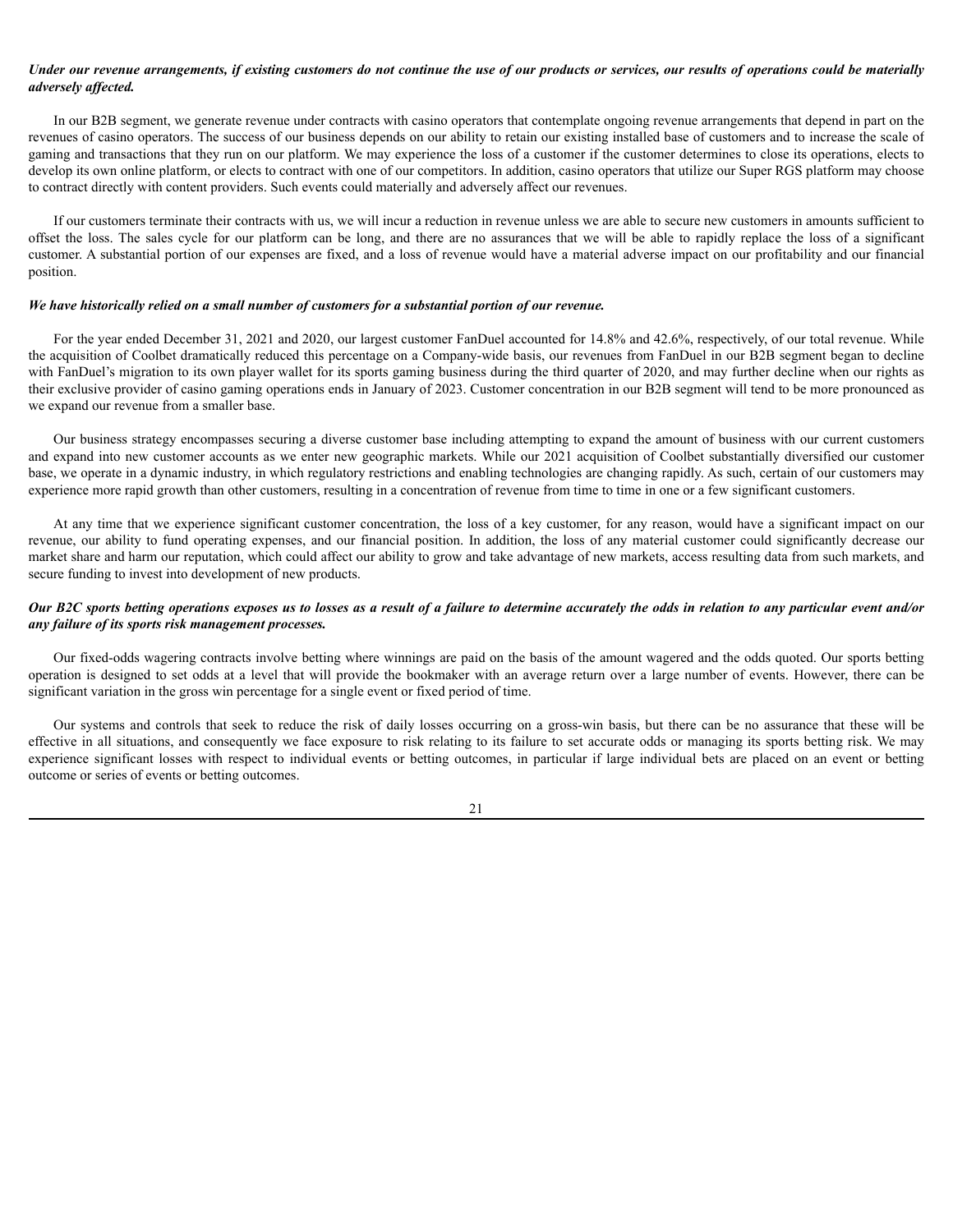Odds compilers and risk managers are capable of human error, thus even allowing for the fact that a number of betting products are subject to capped payouts, significant volatility can occur. In addition, it is possible that there may be such a high volume of trading during any particular period that even automated systems would be unable to address and eradicate all risks. Any significant losses could have a material adverse effect on our business, financial condition and results of operations.

## A reduction in discretionary consumer spending, from an economic downturn or disruption of financial markets or other factors, could negatively impact *our financial performance.*

iGaming and sports betting that we and our customers offer represent discretionary expenditures. Players' participation in those activities may decline if discretionary consumer spending declines, including during economic downturns, when consumers generally earn less disposable income. Changes in discretionary consumer spending or consumer preferences are driven by factors beyond our control, such as:

- perceived or actual general economic conditions;
- fears of recession and changes in consumer confidence in the economy;
- high energy, fuel and other commodity costs;
- the potential for bank failures or other financial crises;
- a soft job market;
- an actual or perceived decrease in disposable consumer income and wealth;
- increases in taxes, including gaming taxes or fees; and
- terrorist attacks or other global events.

During periods of economic contraction, our revenues may decrease while most of our costs remain fixed and some costs even increase, resulting in decreased earnings.

### *We face the risk of fraud, theft, and cheating.*

We face the risk that players may attempt or commit fraud or theft or cheat in order to increase winnings. Such risks include stolen credit or charge cards and hacked or stolen customer accounts. Failure to discover such acts or schemes in a timely manner could result in losses in our operations. Negative publicity related to such acts or schemes could have an adverse effect on our reputation, potentially causing a material adverse effect on our business.

## We face cyber security risks that could result in damage to our reputation and/or subject us to fines, payment of damages, lawsuits and restrictions on our *use of data.*

We rely extensively on computer systems to process transactions, maintain information and manage our businesses. In addition, our business involves the collection, storage, processing, and transmission of end users' personal data, including financial information and information about how they interact with our games and platform. We have built our reputation, in part, on the sophistication and security of our payment and financial processing.

Our information systems and data, including those we maintain with our third-party service providers, may be subject to cyber security breaches in the future. Computer programmers and hackers may be able to penetrate our network security and misappropriate, copy or pirate our confidential information or that of third parties, create system disruptions or cause interruptions or shutdowns of our internal systems and services. Our website may become subject to denial of service attacks, where a website is bombarded with information requests eventually causing the website to overload, resulting in a delay or disruption of service. Computer programmers and hackers also may be able to develop and deploy viruses, worms and other malicious software programs that attack our products or otherwise exploit any security vulnerabilities of our products. Also, there is a growing trend of advanced persistent threats being launched by organized and coordinated groups against corporate networks to breach security for malicious purposes.

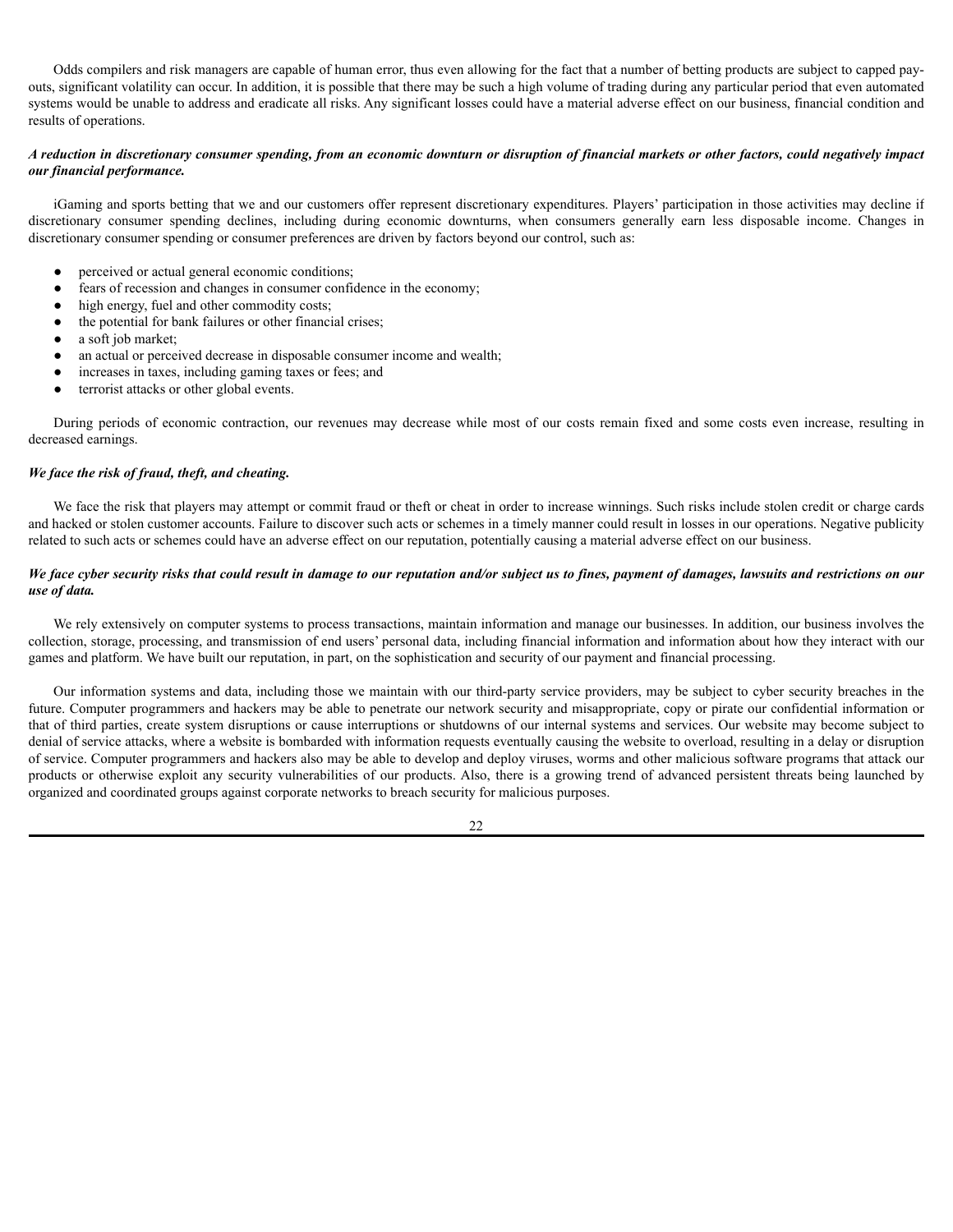Disruptions in the availability of our computer systems, through cyber-attacks or otherwise, could damage our computer or telecommunications systems, impact our ability to service our customers, adversely affect our operations and the results of operations, and have an adverse effect on our reputation. The costs to us to eliminate or alleviate security problems, bugs, viruses, worms, malicious software programs and security vulnerabilities could be significant, and the efforts to address these problems could result in interruptions, delays, cessation of service and loss of existing or potential customers and may impede our sales, distribution and other critical functions. We may also be subject to regulatory penalties and litigation by customers and other parties whose information has been compromised, all of which could have a material adverse effect on our business, results of operations and cash flows.

#### Systems failures and resulting interruptions in the availability of our websites, applications, products, or services could harm our business.

The full-time availability and expeditious delivery of our products and services is a critical part of our solution offering to our consumers. Our systems may experience service interruptions or degradation because of hardware and software defects or malfunctions, distributed denial-of-service and other cyberattacks, human error, earthquakes, hurricanes, floods, fires, and other natural disasters, power losses, disruptions in telecommunications services, fraud, military or political conflicts, terrorist attacks, computer viruses or other malware, or other events. Some of our systems are not fully redundant, and our disaster recovery planning may not be sufficient for all eventualities. In addition, as a provider of payments solutions, we are subject to heightened scrutiny by regulators that may require specific business continuity, resiliency and disaster recovery plans, and more rigorous testing of such plans, which may be costly and time-consuming and may divert our resources from other business priorities.

We also rely on facilities, components, and services supplied by third parties, including data center facilities and cloud storage services. If these third parties cease to provide the facilities or services, experience operational interference or disruptions, breach their agreements with us, fail to perform their obligations and meet our expectations, or experience a cybersecurity incident, our operations could be disrupted or otherwise negatively affected, which could result in customer dissatisfaction and damage to our reputation and brands, and materially and adversely affect our business. We do not carry business interruption insurance sufficient to compensate us for all losses that may result from interruptions in our service as a result of systems failures and similar events.

A prolonged interruption in the availability or reduction in the availability, speed, or functionality of our products and services will result in a loss of revenue and could materially harm our business. Frequent or persistent interruptions in our services could cause current or potential customers to believe that our systems are unreliable, leading them to switch to our competitors or to avoid or reduce the use of our products and services, and could permanently harm our reputation and brands. Moreover, if any system failure or similar event results in damages to our customers or their business partners, these customers or partners could seek significant compensation or contractual penalties from us for their losses, and those claims, even if unsuccessful, would likely be timeconsuming and costly for us to address.

## Our business strategy anticipates substantial growth, and if we fail to adequately scale product offerings and manage our entry into new territories, our *business and reputation may be harmed.*

Our business strategy contemplates substantial growth in our customer base, attempting to capture a larger share of a dynamic and growing iGaming and sports betting market, primarily in the United States but internationally as well. Our growth has placed, and is expected to continue to place, a significant strain on our managerial, administrative, operational and financial resources, and our infrastructure. Our future success will depend, in part, upon the ability of our management to manage growth effectively. This will require us to, among other things:

- implement additional management information systems;
- further develop our operating, administrative, legal, financial and accounting systems and controls;
- hire additional qualified personnel and develop human capital;
- comply with additional regulatory regimes, securing licenses and permits; and
- maintain close coordination among our engineering, operations, legal, finance, sales and marketing and customer service and support organizations.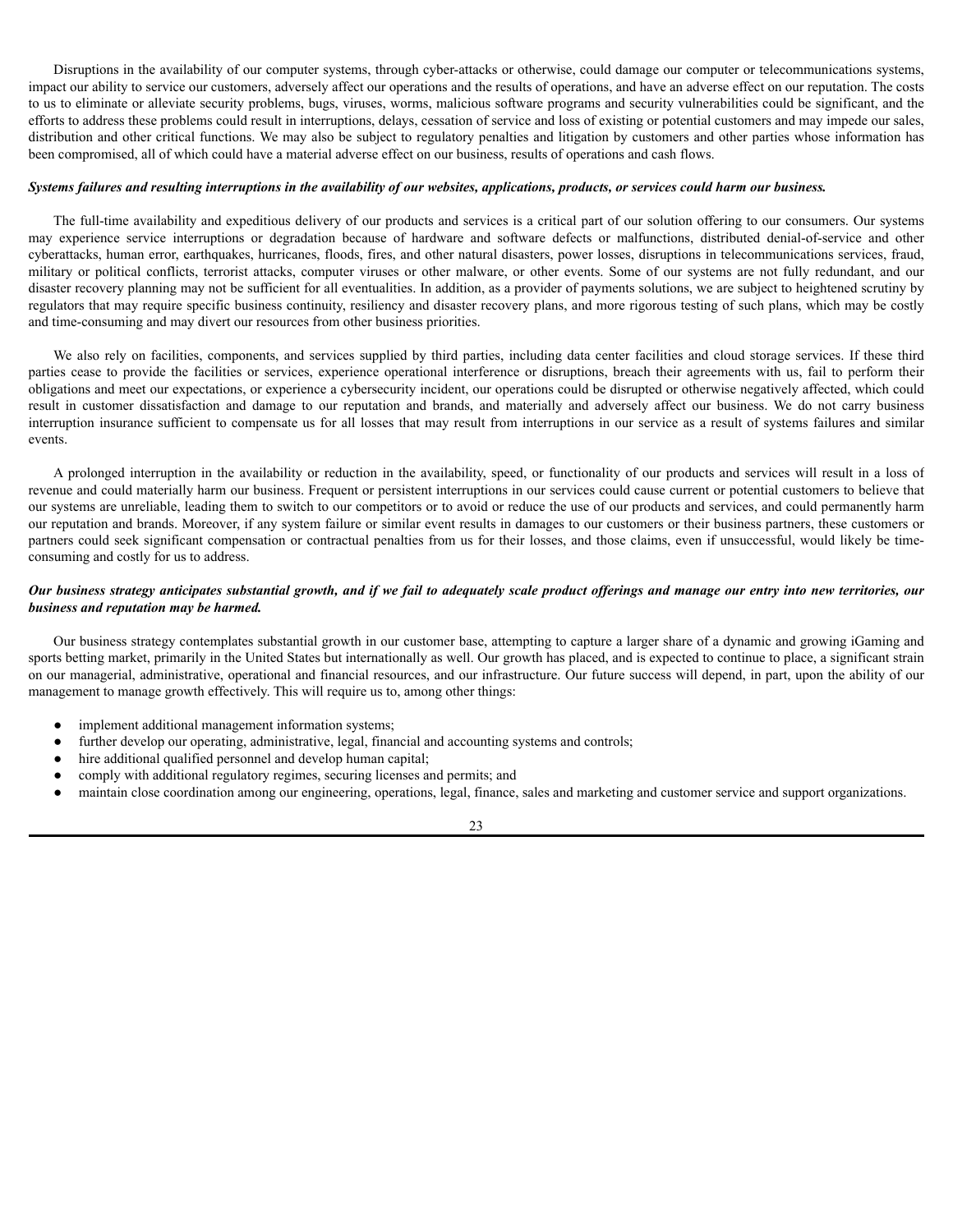Failure to accomplish any of these requirements could adversely affect our ability to deliver our product and service offerings in a timely fashion, fulfill existing customer commitments or attract and retain new customers.

# Our business plan includes the evaluation and potential integration of acquisitions, which if not done successfully could adversely affect our operating *results and result in charges to earnings, impairing our financial condition.*

On January 1, 2021, we completed the acquisition of Coolbet. We may look to acquire additional software technologies, platforms or gaming content through strategic transactions. Acquisitions involve numerous risks, any of which could harm our business, including:

- difficulties in integrating the operations, technologies, services and personnel of acquired businesses;
- cultural challenges associated with integrating employees from an acquired company into our organization;
- ineffectiveness or incompatibility of acquired technologies or services;
- additional financing required to complete acquisitions;
- potential loss of key employees of acquired businesses;
- inability to maintain the key business relationships and the reputations of acquired businesses;
- diversion of management's attention from other business concerns;
- inability to maintain our standards, controls, procedures and policies;
- litigation for activities of the acquired company, including claims from terminated employees, customers, former shareholders or other third parties;
- in the case of acquisitions made across multiple geographic areas, the need to integrate operations across different cultures and languages and to address the particular economic, currency, political and regulatory risks associated with specific countries;
- failure to successfully further develop acquired technology; and
- increased fixed costs.

We will incur costs in connection with executing any acquisition strategy, including the time of our management and employees as wells as amounts to professional service firms and advisers during the evaluation of possible acquisition targets. All fees relating to our acquisition strategy are expensed as incurred, whether or not we complete the acquisition. We may also record a significant amount of other charges to our operating results that are directly related to our acquisitions, including those acquisitions that are deemed to be operationally or strategically successful, including: the amortization of intangible assets acquired; charges to our operating results due to the accounting for contingent payments made in connection with acquisitions; costs incurred to combine the operations of companies we acquire, such as employee retention, redeployment or relocation expenses; charges to our operating results to eliminate certain duplicative pre-acquisition activities, to restructure our combined operations or to reduce our cost structure; charges to our operating results due to changes in deferred tax asset valuation allowances and liabilities related to uncertain tax positions after the measurement period of any given acquisition has ended; and charges to our operating results due to the expensing of certain equity awards assumed in an acquisition.

The accounting for acquisitions requires consideration paid, assets, and liabilities to be stated at their acquisition date fair value, which generally results in an increase being recorded to the historic value of net assets, including recording the fair value of acquired assets such as identified intangible assets and goodwill. The increased value of net assets generally results in lower post-acquisition earnings when compared to the pre-acquisition earnings of the acquired businesses as a result of the increased amortization costs. These costs, when and if recorded, could be material and could differ substantially from similar costs recorded in prior years. In addition, intangible assets and goodwill are periodically required to be evaluated for impairment, which could result in charges against earnings.

## If our goodwill and other intangible assets become impaired, we may experience significant non-cash impairment charges to our results of operations in *the future.*

Goodwill is reviewed for impairment annually, or more frequently if an event occurs or circumstances change that may indicate that fair value of our reporting units may be below their carrying value. We determine fair value considering both the income and market approaches. Definite-lived intangible assets are evaluated for impairment if an event or change occurs such that the carrying amount may not be recoverable. We have completed a significant acquisition which has resulted in significant amounts of goodwill and other intangible assets on our balance sheet. Unfavorable changes in the business climate or competitive environment, our revenue forecasts, our market capitalization, capital structure, capital expenditure levels, operating cash flows, as well as adverse legal or regulatory actions or developments could cause changes in our estimated fair values.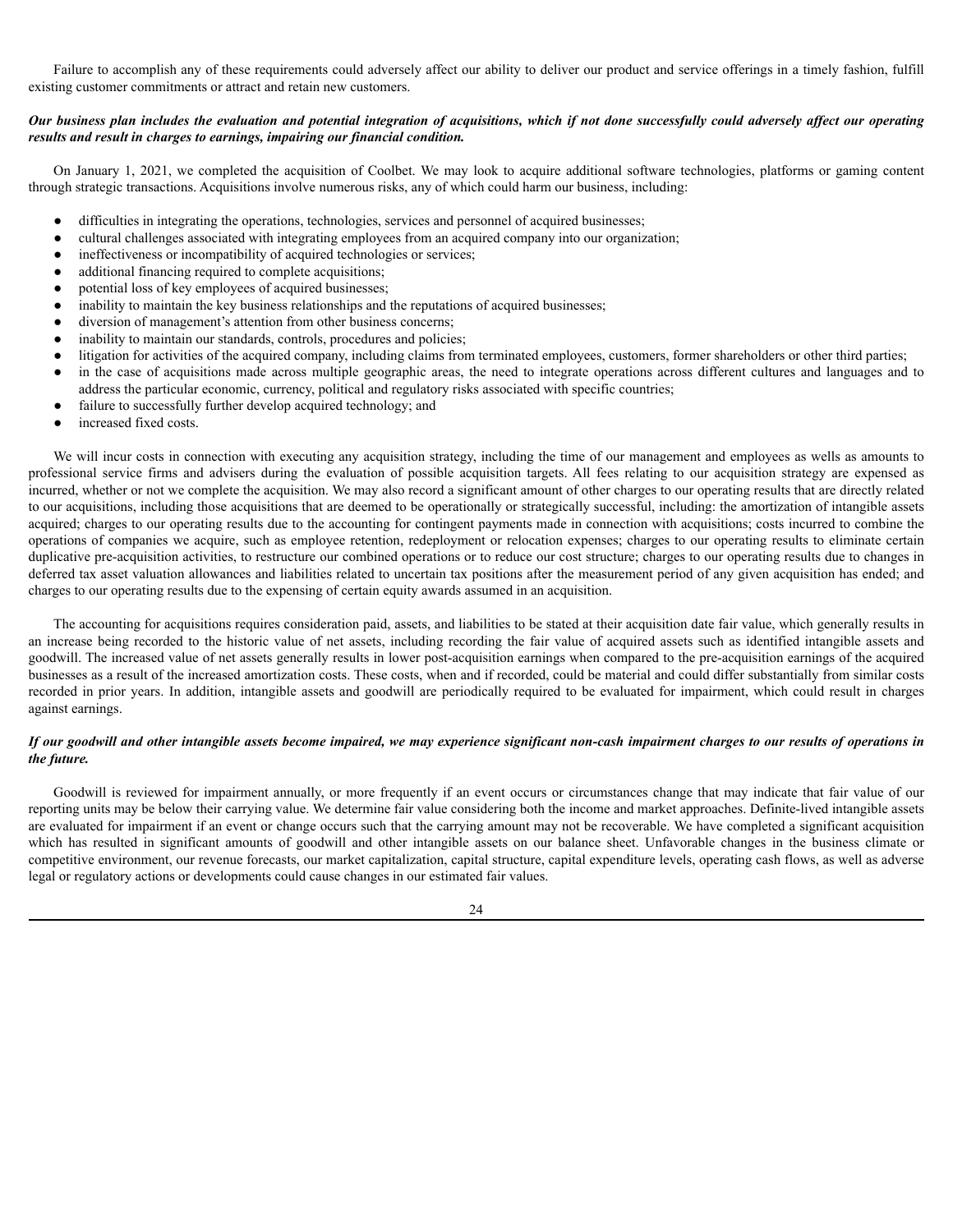## *We rely on relationships with third-party content providers for a significant portion of our revenue.*

We currently license gaming content from third-party software providers for inclusion in our online games and content offerings. We license these rights to provide our customers with access to online version of popular casino-based games, reduce our development costs, to expand our content offerings and to shorten our time to market with new products and solutions. Our B2B business model is predicated on sharing revenue with our casino operators. If we were to lose access to popular game titles and content, our casino operators may experience a decline in wagering, reducing their revenue and ours. We could be compelled to pay higher prices for licenses, or incur increased expenses in an effort to develop our proprietary content, but there are no guarantees that we would be successful in either approach. The loss of compelling content could also make our solution and product offering less competitive, and our operators' customers may look for alternative vendors with access to different content.

In addition, a significant portion of customers are introduced to us by our network of content manufacturers. These content manufacturers include casino equipment manufacturers and casino gaming content designers, which do not manufacture physical gaming equipment. We may experience difficulty in maintaining or establishing third-party relationships with our content manufacturers. If we are unable to maintain good relations with our content manufacturers, our ability to organically grow our business could be harmed, which may materially adversely affect operating results and financial condition. Additionally, we are exposed to the risk that the content manufacturers through which we indirectly promote our products and services will not devote sufficient time, attention and resources to learning our products, markets and potential customers and may promote and sell competing products and services.

## If we are unable to protect our intellectual property and proprietary rights, our competitive position and our business could be materially adversely *af ected.*

The iGaming and online sports betting industries are subject to rapid technological change and we and a number of our competitors are developing technology and intellectual property that we believe is unique and provides us with a commercial advantage. We regard the protection of our developed technologies and intellectual property rights as a competitive differentiation and an important element of our business operations and crucial to our success. Unauthorized use of our intellectual property and proprietary rights may reduce our revenue, devalue our brands and property and harm our reputation.

We rely primarily on a combination of patent laws, trademark laws, copyright laws, trade secrets, confidentiality procedures and contractual provisions to protect our proprietary technology. As of December 31, 2021, we held one issued U.S. patent (patent number 8,821,296 dated September 2, 2014) with multiple claims within that single patent. We generally require our employees, consultants and advisors to enter into invention contribution and confidentiality agreements. Our efforts to protect our proprietary rights may not be adequate to prevent misappropriation of our intellectual property. We may not be able to detect unauthorized use of, or take appropriate steps to enforce, our intellectual property rights. Further, the laws of many countries, including countries where we conduct business, do not protect our proprietary rights to as great an extent as do the laws of the United States and European countries. The failure of our patent, or our reliance upon copyright and trade secret laws to adequately protect our technology, might make it easier for our competitors to offer similar products or technologies.

We may in the future need to initiate infringement claims or litigation. Litigation can be expensive and time-consuming and may divert the efforts of our technical staff and managerial personnel, which could harm our business. In addition, litigation is inherently uncertain, and thus we may not be able to stop our competitors from infringing upon our intellectual property rights.

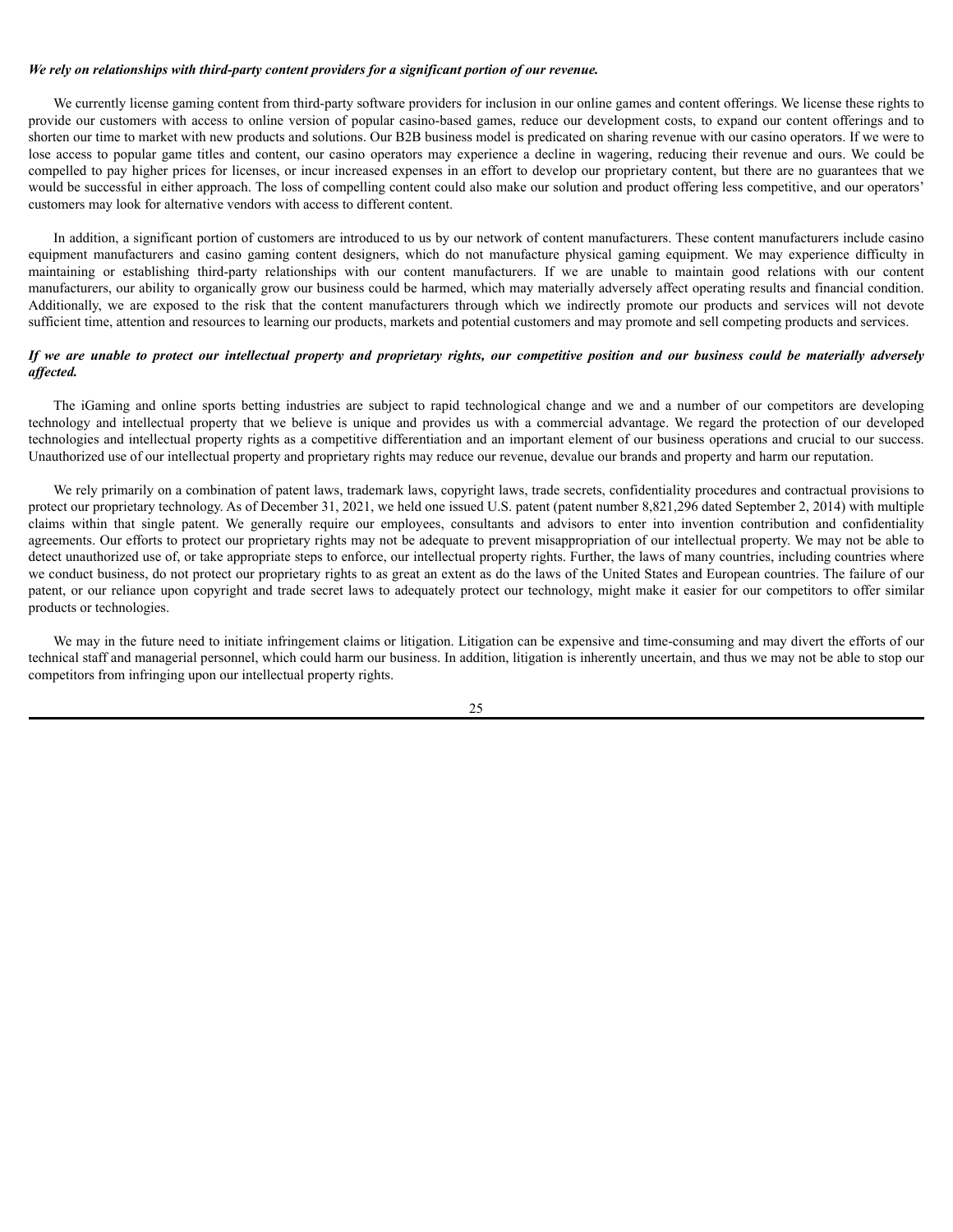# We face the risk that third parties will claim that we infringe on their intellectual property rights, which could result in costly license fees or expensive *litigation.*

While we respect third parties' intellectual property rights and have procedures designed to avoid the inadvertent use of third-party intellectual property, we may face claims from our competitors that the products or solutions that we develop, or those provided to us by third parties or used by our customers, infringe on third parties' intellectual property rights. Some of our competitors have substantially greater resources than we do and are able to sustain the costs of complex intellectual property litigation to a greater degree and for longer periods of time than we could. In addition, patent holding companies that focus solely on extracting royalties and settlements by enforcing patent rights may target us.

Any such claim may seek to prohibit our use of the third-party's intellectual property rights or may require us to obtain licenses from the holders of the patents or other intellectual property rights. We cannot assure you that we will be able to obtain any such licenses on commercially favorable terms, or at all. If we do not obtain such licenses, we could, for example, be required to cease or materially alter our product offerings and our business, operating results and financial condition could be materially adversely affected.

Future litigation may be necessary to defend ourselves, our customers or our partners by determining the scope, enforceability and validity of third-party proprietary rights or to establish our proprietary rights. Regardless of whether the infringement claims have any merit, defense of intellectual property litigation is time-consuming, costly to evaluate and defend, and could:

- adversely affect our relationships with our current or future customers or partners;
- cause delays or stoppages in providing new sales of our products;
- cause us to have to cease use of certain technology or products;
- require technology changes that would cause us to incur substantial cost;
- require us to enter into royalty or licensing agreements on unfavorable terms; and
- divert management's attention and resources.

In addition, many of our contracts provide our customers or partners with indemnification with respect to their use of our intellectual property. We cannot predict whether any existing or future third-party intellectual property rights would require us to alter our technologies, obtain licenses or cease certain activities.

# We face risks related to health epidemics and other widespread outbreaks of contagious disease, which could disrupt our operations and impact our *operating results.*

Significant outbreaks of contagious diseases, and other adverse public health developments, could have a material impact on our business operations and operating results.

The impact of public health threats or outbreaks of communicable diseases is uncertain. Although our business has proven resilient during the COVID-19 pandemic, it is uncertain whether this trend will continue, as the economic disruption and uncertainty caused by the COVID-19 pandemic may be repeated in the event of future severe outbreaks or variants. In the event of a public health crisis, government authorities may, from time to time, implement various mitigation measures, including travel restrictions, limitations on business operations, stay-at-home orders and social distancing protocols. Any prolonged deviations from normal daily operations could negatively impact our business. Additionally, any prolonged disruption of our content providers, customers, players or regulatory reviewers could delay regulatory approvals or conclusions related to new products or the finalization of new contracts entered into by us.

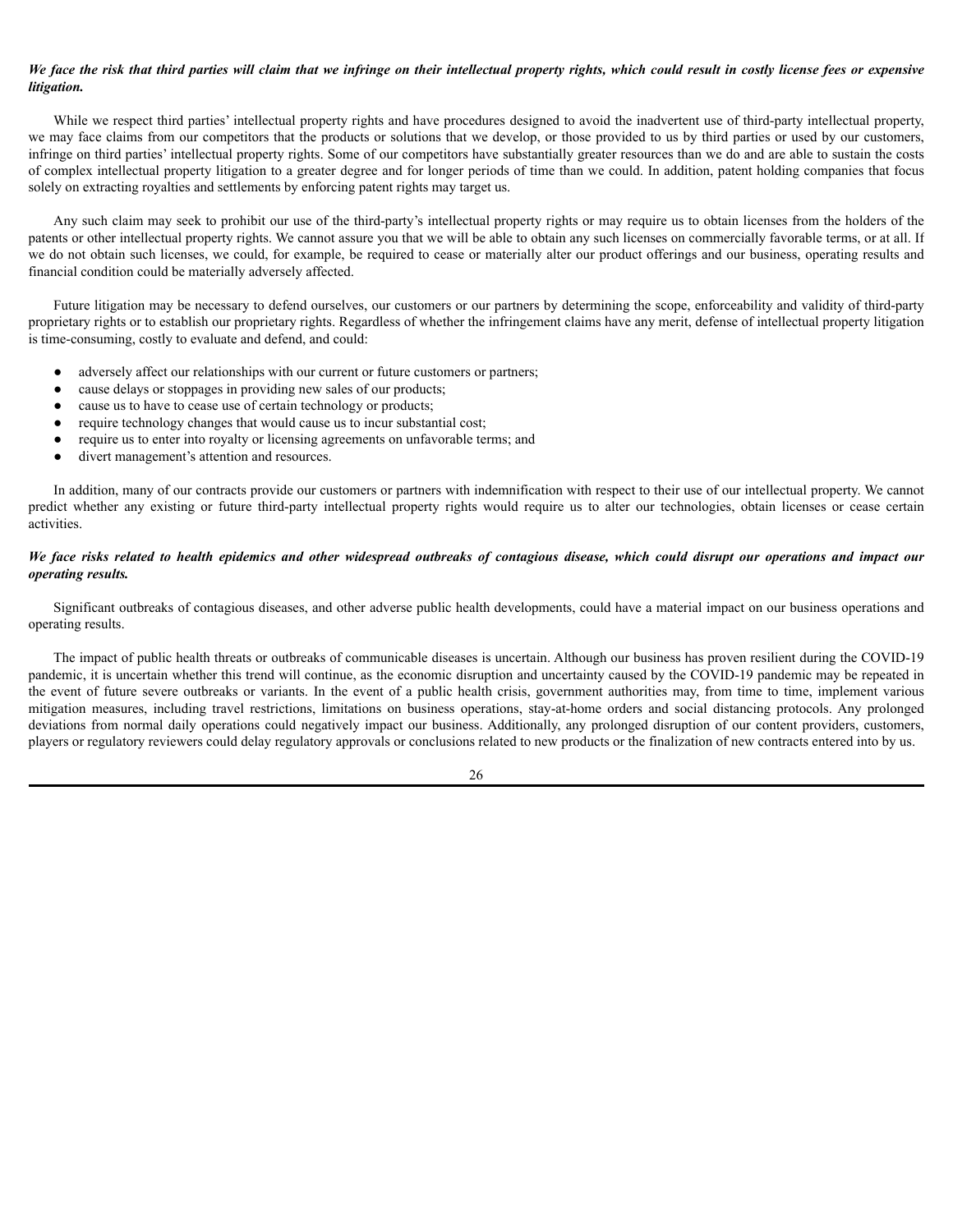## We are subject to risks related to corporate social responsibility, responsible gaming, reputation and ethical conduct.

Many factors influence our reputation and the value of our brands, including the perception held by our customers, business partners, investors, other key stakeholders and the communities in which we operate, such as our social responsibility, corporate governance and responsible gaming practices. We have faced, and will likely continue to face, increased scrutiny related to social, governance and responsible gaming activities, and our reputation and the value of our brands can be materially adversely harmed if we fail to act responsibly in a number of areas, such as diversity and inclusion, workplace conduct, responsible gaming, human rights, philanthropy and support for the local communities. Any harm to our reputation could impact employee engagement and retention, and the willingness of customers and partners to do business with us, which could have a materially adverse effect on our business, results of operations and cash flows.

We believe that our reputation is critical to our role as a leader in the online gaming industry and as a publicly traded company. Our Board has adopted a Code of Business Conduct as well as other related policies and procedures, and management is heavily focused on the integrity of our directors, officers, senior management, employees, other personnel and third-party suppliers and partners. Illegal, unethical or fraudulent activities perpetrated by any of such individuals, suppliers or partners for personal gain could expose us to potential reputational damage and financial loss.

#### **Risks Related to Regulation**

#### The online gaming industry is heavily regulated and the Company's failure to obtain or maintain applicable licensure or approvals, or otherwise comply *with applicable requirements, could be disruptive to our business and could adversely af ect our operations.*

We and our officers, directors, major shareholders, key employees and business partners are generally subject to the laws and regulations relating to online gaming of the jurisdictions in which we conduct business, as well as the general laws and regulations that apply to all e-commerce businesses, such as those related to privacy and personal information, tax and consumer protection. With each new regulated market we enter, we are generally required to secure a gaming license. These laws and regulations vary from one jurisdiction to another and future legislative and regulatory action, court decisions or other governmental action, which may be affected by, among other things, political pressures, attitudes and climates, as well as personal biases, may have a material impact on our operations and financial results.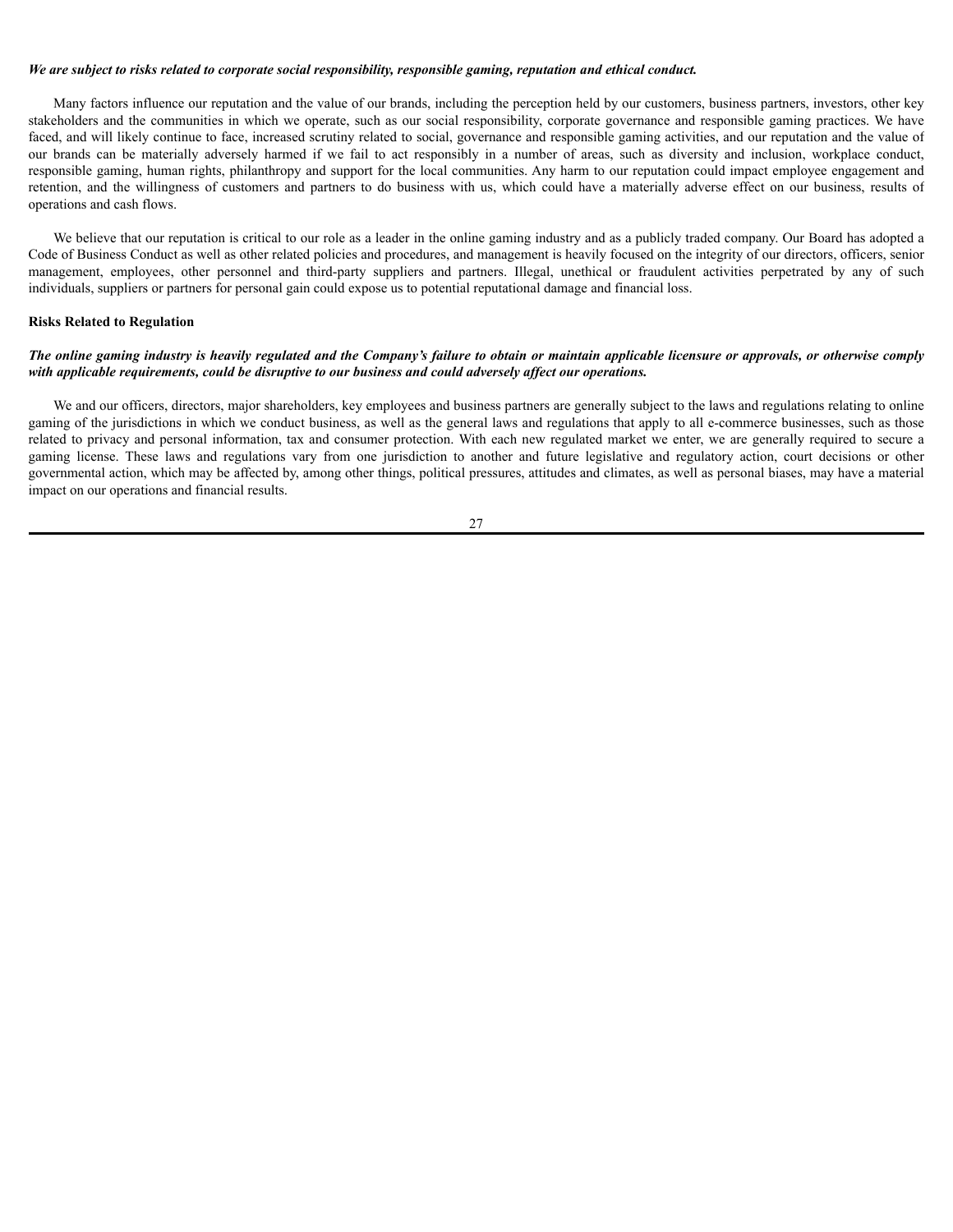Gaming authorities have broad discretion in determining whether to grant, or not to grant, a gaming license and/or whether to impose conditions or limitations upon such gaming license. The process of submitting applications may be expensive and time-consuming and the outcome is not assured. Regulatory regimes imposed upon gaming providers vary by jurisdiction. Typically, however, most regulatory regimes include the following elements:

- the opportunity to apply for one or more gaming licenses for one or more categories of products, whether as part of a general round of license issuance (for example, Spain) or as and when the applicant chooses to apply;
- a requirement for gaming license applicants to make detailed and extensive disclosures as to their beneficial ownership, their source of funds, the probity and integrity of certain persons associated with the applicant, the applicant's management competence and structure and business plans, the applicant's proposed geographical territories of operation and the applicant's ability to operate a gaming business in a socially responsible manner in compliance with applicable laws and regulations;
- interviews and assessments by the relevant gaming authority intended to inform a regulatory determination of the suitability of applicants for gaming licenses<sup>.</sup>
- assessments by the relevant gaming authority intended to inform a regulatory determination of the continued suitability of gaming license holders;
- ongoing reporting and disclosure obligations, both on a periodic and ad hoc basis in response to material issues affecting the business;
- the testing and certification of software and systems, generally designed to confirm such things as the fairness of the gaming products offered by the business, their genuine randomness and ability accurately to generate settlement instructions and recover from outages;
- the need to account for applicable gaming duties and other taxes and levies, such as fees or contributions to bodies that organize the sports on which bets are offered, as well as contributions to the prevention and treatment of problem gaming; and
- social responsibility obligations.

If we fail to obtain the necessary gaming license in a given jurisdiction, we would likely be prohibited from distributing and providing our product offerings in that particular jurisdiction altogether. If we fail to seek, do not receive, or receive a suspension or revocation of a license in a particular jurisdiction for our product offerings (including any related technology and software) then we cannot offer the same in that jurisdiction and our gaming licenses in other jurisdictions may be impacted. Furthermore, some jurisdictions require license holders to obtain government approval before engaging in some transactions, such as business combinations, reorganizations, share offerings and repurchases. We may not be able to obtain all necessary gaming licenses in a timely manner, or at all. Delays in regulatory approvals or failure to obtain such approvals may also serve as a barrier to entry to the market for our product offerings. If we are unable to overcome the barriers to entry, it will materially affect our results of operations and future prospects.

To the extent new online gaming jurisdictions are established or expanded, we cannot guarantee we will be successful in penetrating such new jurisdictions or expanding our business or customer base in line with the growth of existing jurisdictions. As we directly or indirectly enter into new markets, we may encounter legal, regulatory and political challenges that are difficult or impossible to foresee and which could result in an unforeseen adverse impact on planned revenues or costs associated with the new market opportunity. If we are unable to effectively develop and operate directly or indirectly within these new markets or if our competitors are able to successfully penetrate geographic markets that we cannot access or where we face other restrictions, then our business, operating results and financial condition could be impaired. Our failure to obtain or maintain the necessary regulatory approvals in jurisdictions, whether individually or collectively, would have a material adverse effect on our business.

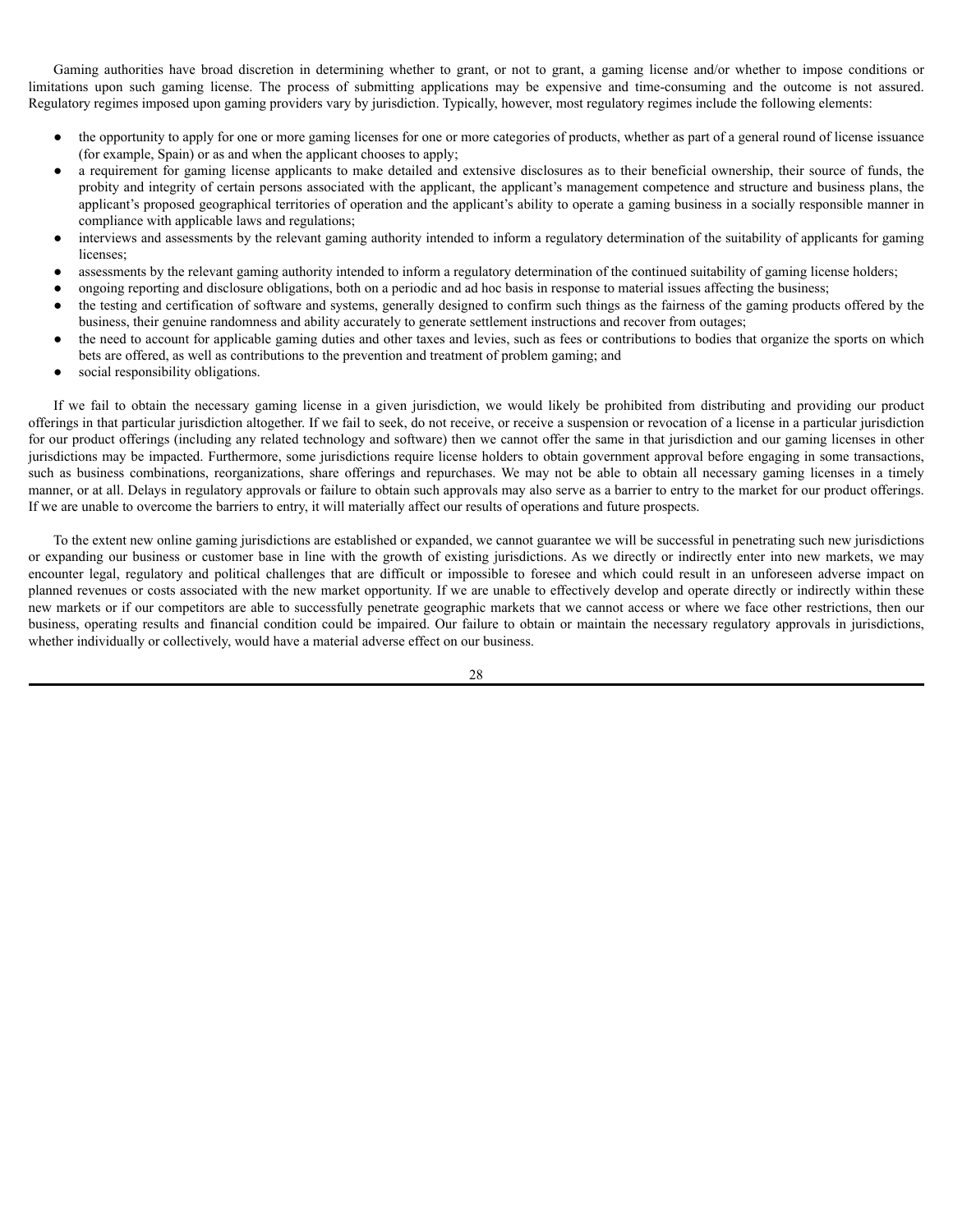# Once a gaming license is granted violations of any gaming related requirements could result in the revocation of a gaming license, the imposition of fines, *conditions, or limitations, all of which could adversely af ect our operations and financial viability.*

Once we have been granted a gaming license, we are required to comply with the applicable statutory and/or regulatory requirements, policy directives, and license conditions and/or limitations. Failure to comply with any of such, could result in a gaming regulator bringing a disciplinary action against us. We have previously been assessed fines related to failure to comply with license conditions and codes of practice. We cannot predict the outcome of any current or future regulatory review.

Disciplinary action could range from the imposition of fines, further conditions or limitations imposed upon the gaming license, to the revocation of previously granted gaming licenses. The imposition of any such disciplinary actions could adversely affect our operations in that jurisdiction and its financial viability. Further, the disciplinary action in one jurisdiction could result in separate disciplinary action being brought by another gaming regulator, which could further adversely affect our operations in those jurisdictions and its financial viability.

## The online gaming industry is rapidly expanding and evolving, which the proliferation of new and changing regulatory frameworks increases costs and *increases the risk of non-compliance.*

The online gaming and interactive entertainment industries are relatively new and continue to evolve. As additional jurisdictions initiate regulation, legal and regulatory developments (such as passing new laws or regulations or extending existing laws or regulations to online gaming and related activities), taxation of gaming activities, data and information privacy, anti-money laundering and 'know your customer' laws and regulations, and payment processing laws and regulations, are continuing to evolve in ways we are unable to predict and which are beyond our control.

Given the dynamic evolution of these industries, it can be difficult to plan strategically, including as it relates to product launches in new or existing jurisdictions, which may be delayed or denied, and it is possible that competitors will be more successful than us at adapting to change and pursuing business opportunities. Additionally, as the online gaming industry advances, including with respect to regulation in new and existing jurisdictions, we will become subject to additional compliance-related costs, including regulatory infractions, licensing and taxes. Consequently, we cannot provide assurance that our online and interactive offerings will grow at the rates expected or be successful in the long term.

# Our B2C operations generate a significant portion of its revenues from "unregulated" markets and changes in regulation in those markets could result in us losing business in those markets or incurring additional expenses in order to comply with any new regulatory scheme.

Our B2C operations currently generate a significant portion of its revenues in markets that currently do not have a local licensing scheme, including Latin America. Those markets, or other markets where we may operate in the future could adopt regulations that require registration and regulatory compliance. The adoption of regulations and licensing requirements may increase costs, reduce net gaming revenue or require us to cease operations depending on the range of unforeseen possible changes to the statutes governing online gaming in the international markets in which we currently operate.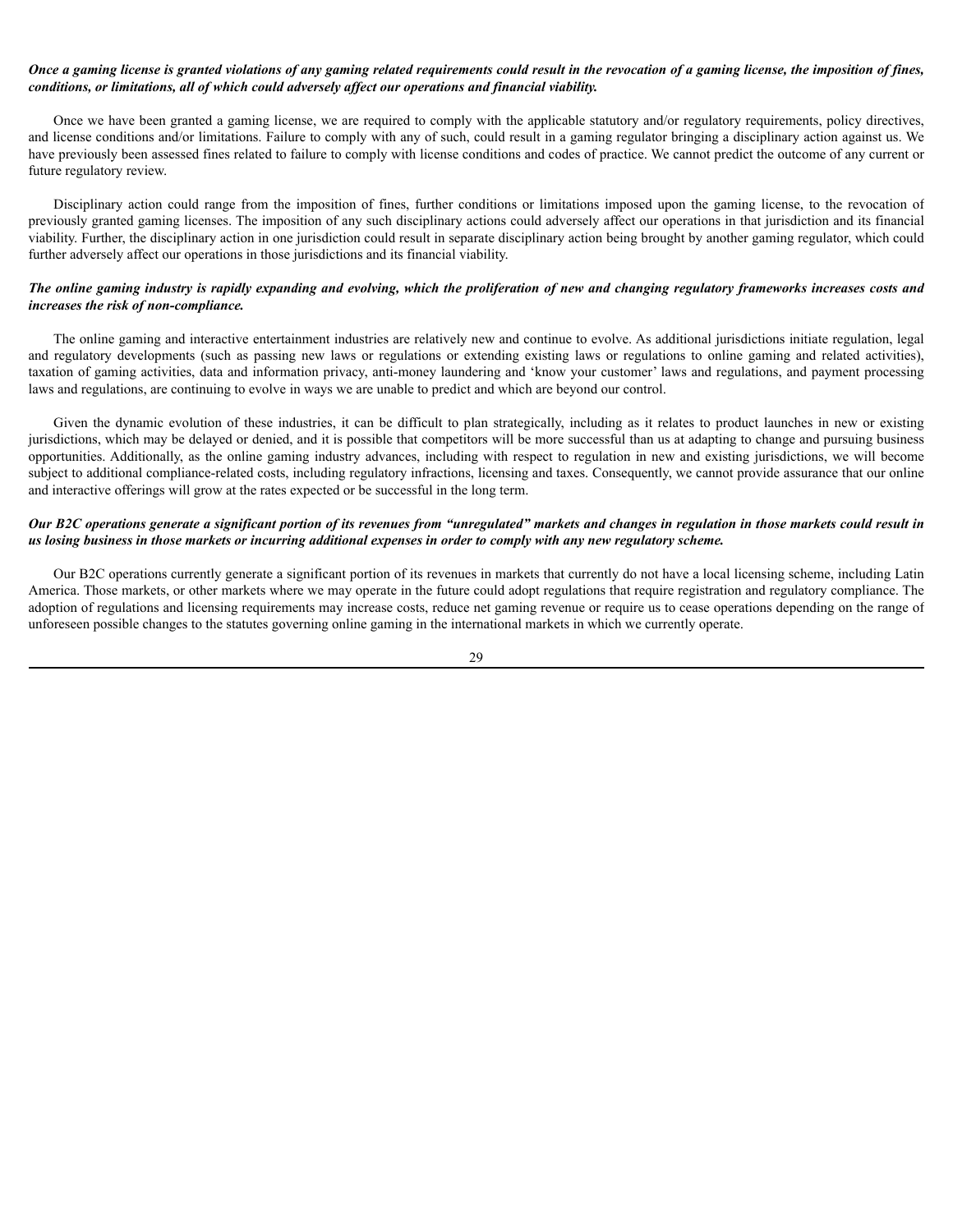## Compliance with evolving data privacy regulations may cause us to incur additional expenses, and any violation could result in damage to our reputation *and/or subject us to fines, payment of damages, lawsuits and restrictions on our use of data.*

We collect and process information relating to our employees, our customer operators, our customers' end user players, and others for various business purposes, including payment processing, marketing and promotional purposes. The collection and use of personal data are governed by privacy laws and regulations enacted by the various U.S. states, and other jurisdictions around the world. Privacy laws and regulations continue to evolve and on occasion may be inconsistent between jurisdictions. Various federal, state and foreign legislative or regulatory bodies may enact or adopt new or additional laws and regulations concerning privacy, data retention, data transfer, and data protection. For example, the European Union has adopted a data protection regulation known as the General Data Protection Regulation, or "GDPR", which became fully enforceable in May 2018, that includes operational and compliance requirements with significant penalties for non-compliance. In addition, California has enacted a new privacy law, known as the California Consumer Privacy Act of 2018, which became effective in 2020 and provides some of the strongest privacy requirements in the United States.

Compliance with applicable privacy laws and regulations may increase our operating costs and/or adversely impact our ability to provide and market our products, properties and services. In addition, non-compliance with applicable privacy laws and regulations by us (or in some circumstances non-compliance by third parties engaged by us), including accidental loss, inadvertent disclosure, unapproved dissemination or a breach of security on systems storing our data may result in damage to our reputation and/or subject us to fines, payment of damages, lawsuits or restrictions on our use or transfer of data. We rely on proprietary and commercially available systems, software, and tools to provide security for processing of customer and employee information, such as payment card and other confidential or proprietary information. Our data security measures are reviewed and evaluated regularly; however, they might not protect us against increasingly sophisticated and aggressive threats including, but not limited to, computer malware, viruses, hacking and phishing attacks by third parties.

#### Any violation of the Bank Secrecy Act or other similar anti-money laundering laws and regulations could have a negative impact on us.

Our operations are subject to reporting and anti-money laundering ("AML") regulations in various jurisdictions. In recent years, governmental authorities have been increasingly focused on AML policies and procedures, with a particular focus on the gaming industry. Any violation of AML laws or regulations could result in fines, administrative expenses, and have a negative effect on our business reputation, ability to secure and retain gaming licenses, and have a negative effect on our results of operations.

# We ceased to be a foreign private issuer on December 31, 2020, which resulted in significant additional costs and expenses related to our compliance with *U.S. securities laws.*

As a public company in the United States, we are incurring significant legal, insurance, accounting and other expenses. We have invested, and plan to continue to invest, resources to comply with evolving laws, regulations and standards, and this investment will result in increased general and administrative expenses and may divert management's time and attention away from product development and other commercial activities.

We determined that, as of June 30, 2020, we no longer qualified as a foreign private issuer. Accordingly, effective January 1, 2021, we were required to comply with all U.S. federal securities laws that apply to U.S. reporting companies, including enhanced periodic reporting, proxy requirements, and our officers, directors and principal shareholders are subject to the short-swing profit disclosure and recovery provisions of Section 16 of the Exchange Act. We are required to file periodic reports and registration statements on U.S. domestic issuer forms containing financial statements prepared in accordance with accounting principles generally accepted in the United States of America ("U.S. GAAP"), with the SEC, which are more detailed and extensive than the forms available to a foreign private issuer. In addition, we became subject to the Nasdaq corporate governance requirements, which are more strenuous than the corporate governance requirements under Bermuda law. As a result, we expect that our regulatory and compliance costs would continue to be significant.

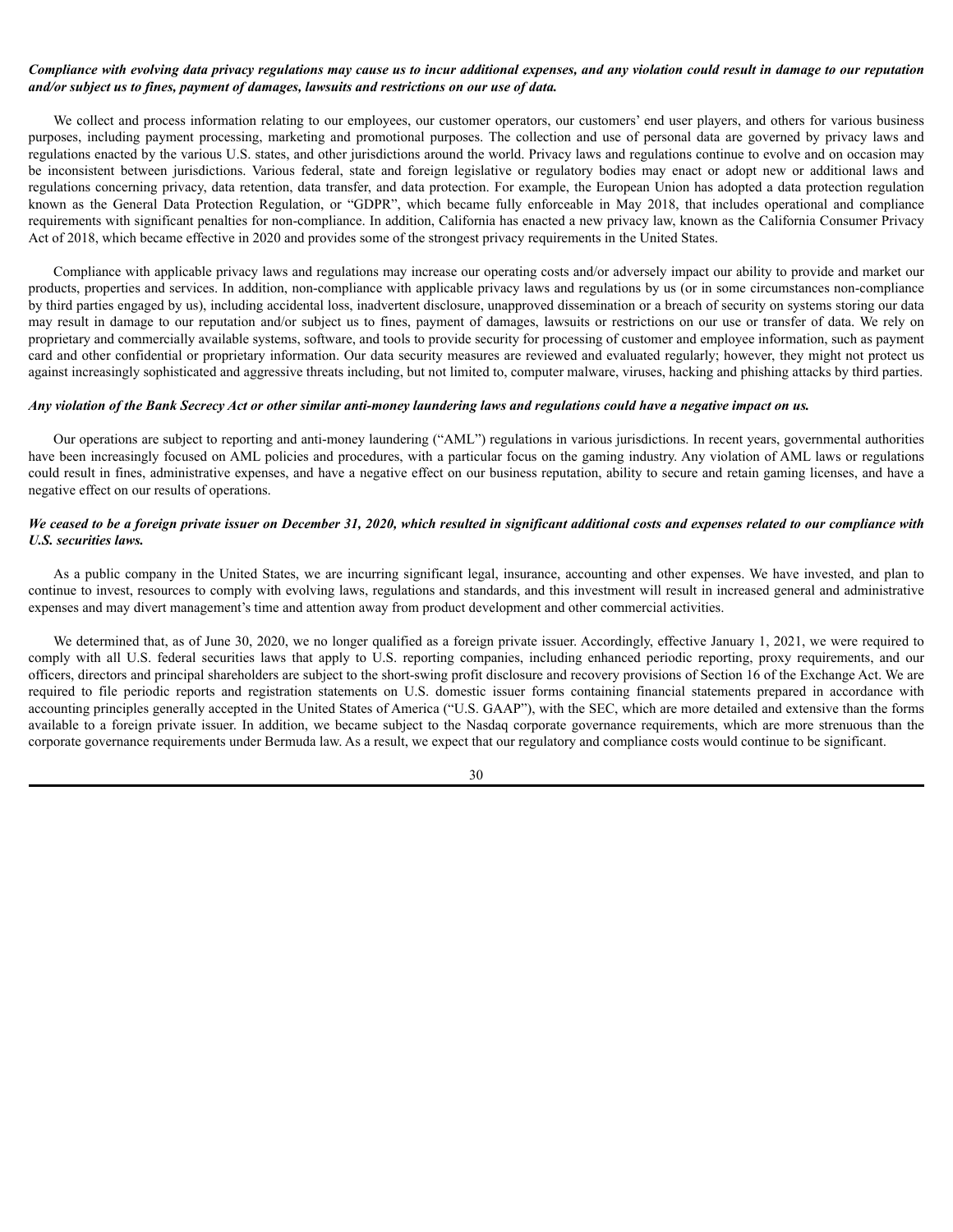# We have identified material weaknesses in connection with our internal control over financial reporting which, if not remediated, could adversely affect *our business, reputation and stock price.*

As previously disclosed, our management and audit committee concluded that we have material weaknesses in our internal control over financial reporting. Specifically, certain time and functions previously reported as attributable to software development were not applied consistently with applicable accounting principles. In addition, the Company evaluated the accounting for revenue from contracts with customers that include significant customization services, previously recognized upon launch, that only the Company can perform and are necessary for the set-up of instances of the RMiG platform, concluding the services are not distinct and the related contract consideration should be allocated to the single performance obligation consisting of the right to access the SaaS platform, recognized over time during the estimated term of the arrangement. The Company also identified deficiencies in the design of the control environment whereby the Company did not maintain effective risk assessment over segregation of duties, certain finance users were granted "super user" access and security administration rights to the financial reporting systems, the activity of these users with elevated access were not actively monitored, and no segregation of duties over journal entry preparation and approval within the B2C segment existed. The effects of the capitalized software development and revenue recognition errors resulted in an overstatement of capitalized software development costs, net, and an overstatement of development revenue resulting in a restatement of our quarterly reports on Form 10-Q for each of the periods ended March 31, 2021, June 30, 2021 and September 30, 2021, as management determined that the aggregate effect of the individual errors in each period was material to the unaudited condensed consolidated financial statements for such quarters. Please see Item 9A - Control and Procedures for more information about identified material weaknesses.

A material weakness is a deficiency or combination of deficiencies in internal control over financial reporting, such that there is a reasonable possibility that a material misstatement of our annual or interim financial statements will not be prevented or detected on a timely basis.

We are in the process of designing and implementing measures to improve our internal control over financial reporting to remediate the material weaknesses described above, primarily by formalizing and documenting our policies and procedures surrounding capitalized software development costs and revenue recognition, designing and implementing training for the employees whose roles and activities may qualify for capitalization, instituting monthly meetings with the development leadership team to assess the status of all projects, formalizing the customer contract review process, and enhancing the scrutiny and precision of the management review controls over the capitalization of software development and revenue recognition process. We also expect to implement appropriate controls to segregate journal entry preparation and approvals and to actively monitor finance users with elevated rights.While we are designing and implementing measures to remediate the material weaknesses, we cannot predict the success of such measures or the outcome of our assessment of these measures at this time. We can give no assurance that these measures will remediate the weakness in internal control or that additional material weaknesses or significant deficiencies in our internal control over financial reporting will not be identified in the future. Our failure to implement and maintain effective internal control over financial reporting could result in errors in our financial statements that may lead to additional restatements of our financial statements or cause us to fail to meet our reporting obligations. Any such failure could also lead to reputational damage and a decrease in the market price of our stock.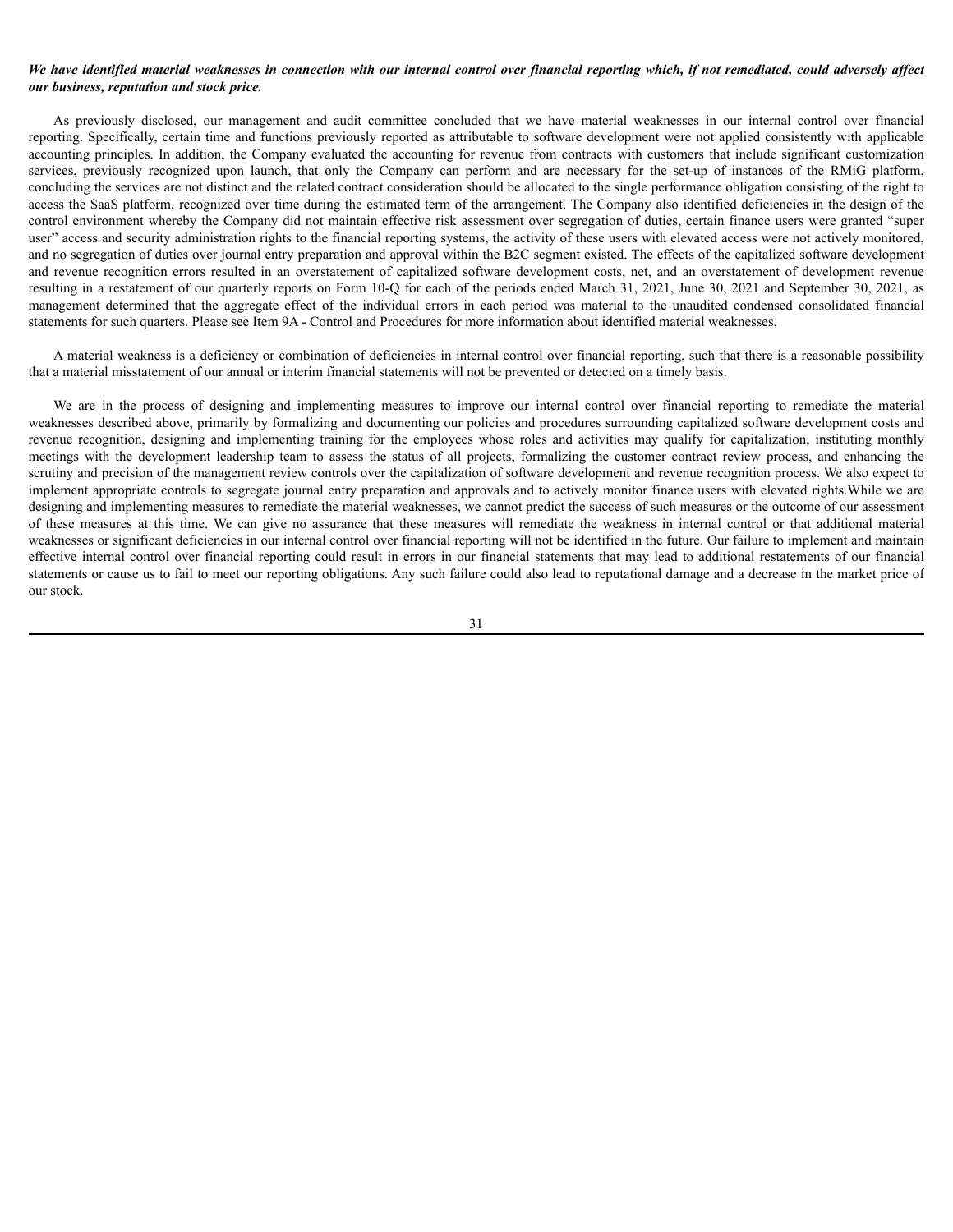## **Risks Related to our International Operations**

## We have business operations located in many countries and a significant level of operations outside of the U.S., which subjects us to additional costs and *risks that could adversely af ect our operating results.*

A significant portion of our customer base and operations are located outside of the United States. Compliance with international and U.S. laws and regulations that apply to our international operations increases our cost of doing business. As a result of our international operations, we are subject to a variety of risks and challenges in managing an organization operating in various countries, including those related to:

- challenges caused by distance as well as language and cultural differences;
- general economic conditions in each country or region;
- regulatory changes;
- political unrest, terrorism and the potential for other hostilities;
- public health risks, particularly in areas in which we have significant operations;
- longer payment cycles and difficulties in collecting accounts receivable;
- overlapping or changes in tax regimes;
- difficulties in transferring funds from certain countries;
- laws such as the U.K. Bribery Act 2010 and the U.S. Foreign Corrupt Practices Act, and local laws which also prohibit corrupt payments to governmental officials; and
- reduced protection for intellectual property rights in some countries.

If we are unable to effectively staff and manage our global operations, we may not realize, in whole or in part, the anticipated benefits from our international operations which in turn could materially adversely affect our business, financial condition, and results of operations.

## *Our results of operations may be adversely af ected by fluctuations in foreign currency values.*

As a result of our global operations, we generate a portion of our revenue and incur a portion of our expenses in currencies other than the U.S. dollar. Our primary currency exposures are the British Pound, Euro, Bulgarian Lev, Israeli Shekel, and Australian Dollar. For example, we have a significant amount of our Euro-denominated transactions associated with revenue, a devaluation of the Euro relative to the U.S. dollar would adversely affect our results of operations reported in the U.S. dollar. As our transactions in British Pounds are primarily expenses, a decline of the U.S. dollar relative to the British Pound would negatively impact our results of operations reported in the U.S. dollar. The financial condition, results of operations and cash flows of some of our operating entities are reported in currencies other than the U.S. dollar and then translated into U.S. dollars at the applicable exchange rate for inclusion in our consolidated financial statements. As a result, appreciation of the U.S. dollar against those other currencies generally will have a negative impact on our reported revenue and profits while depreciation of the U.S. dollar against other currencies will generally have positive effect on reported revenue and profits. Any significant decline in the value of these currencies as compared to the U.S. dollar would have a material adverse impact on our results of operations.

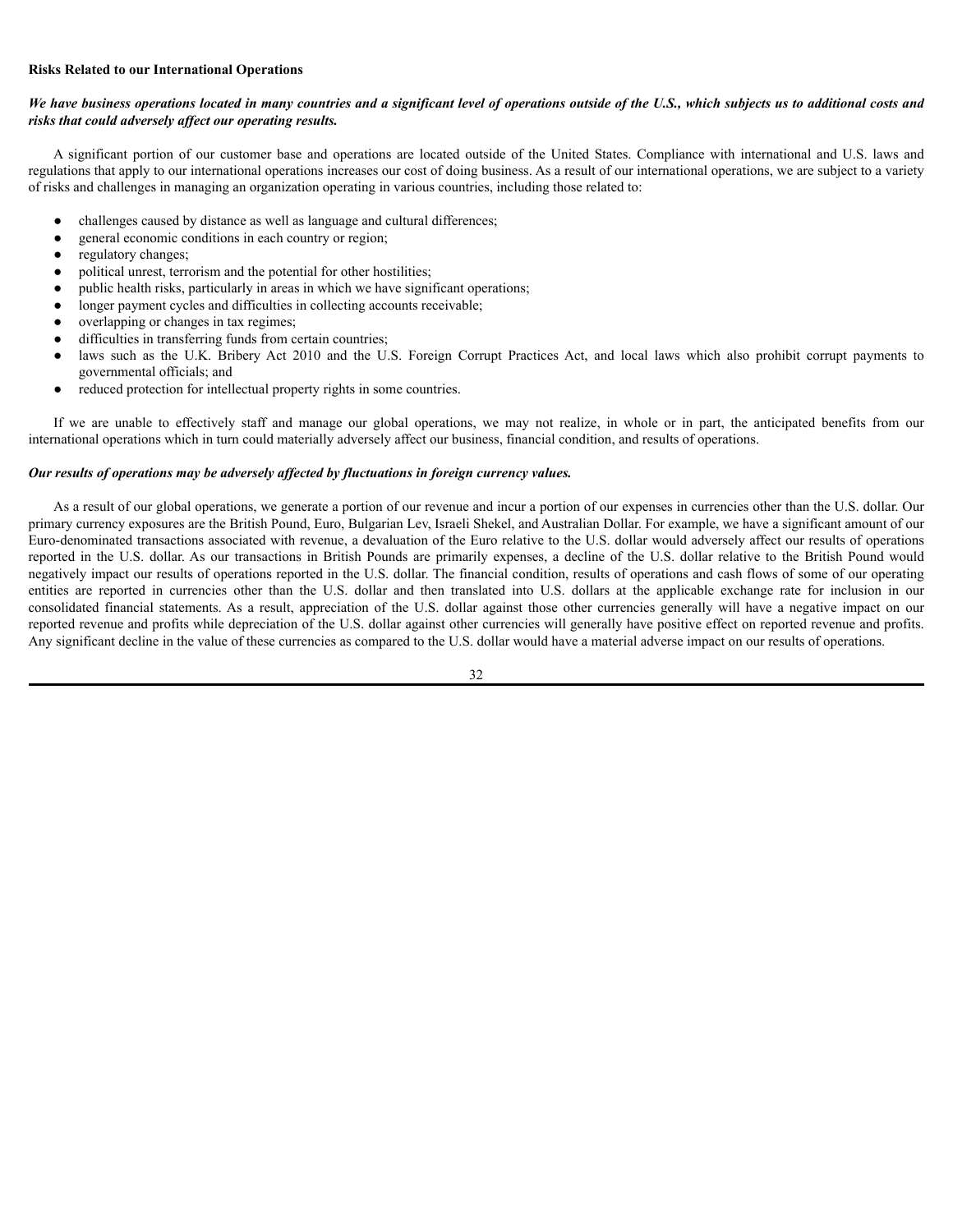## The expansion of our business, will subject us to taxation in a number of jurisdictions and changes in, or new interpretation of, tax laws, tax rulings or their application by tax authorities could result in additional tax liabilities and could materially affect our financial condition and results of operations.

We pay U.S. federal, state and international taxes due to our global operations and the locations in which we operate. We are subject to taxation in a number of international jurisdictions. The tax laws applicable to our business are myriad, and are subject to interpretation, and significant judgment is required in determining our provision for income taxes. In the course of our business, there are many transactions and calculations where the ultimate tax determination is uncertain. Consequently, our results may differ from previous estimates and may materially affect our consolidated financial statements.

The gaming industry represents a significant source of tax revenue to the jurisdictions in which we will operate. Gaming companies and B2B providers in the gaming industry (directly and/or indirectly by way of their commercial relationships with operators) are currently subject to significant taxes and fees in addition to normal corporate income taxes, and those taxes and fees are subject to increase at any time. In addition, any worsening of economic conditions and the large number of jurisdictions with significant current or projected budget deficits could intensify the efforts of governments to raise revenues through increases in gaming taxes and/or other taxes. It is not possible to determine with certainty the likelihood of changes in tax laws or in the administration or interpretation or enforcement of such laws. Any material increase, or the adoption of additional taxes or fees, could have a material adverse effect on our business, financial condition, results of operations and prospects.

We are subject to periodic review and audit by domestic and foreign tax authorities. Tax authorities may disagree with certain tax positions that we have taken or that we will take, and any adverse outcome of such a review or audit could have a negative effect on our business, financial condition and results of operations. Although we believe that our income tax provisions, positions and estimates are reasonable and appropriate, tax authorities may disagree with certain positions we have taken. In addition, economic and political pressures to increase tax revenue in various jurisdictions may make resolving tax disputes favorably more difficult.

#### *A change in our tax residence could have a negative ef ect on our future profitability.*

We are organized under the laws of Bermuda, a British overseas territory that is an island located off the coast of the United States, and we are a resident in Bermuda for tax purposes. It is possible that in the future, whether as a result of a change in law or the practice of any relevant tax authority or as a result of any change in the conduct of our affairs following a review by our directors or for any other reason, we could become, or be regarded as having become, a resident in a jurisdiction other than Bermuda.

Similarly, if the tax residency of any of our subsidiaries were to change from their current jurisdiction for any of the reasons listed above, we may be subject to a local tax charge. Furthermore, while we expect that our non-U.S. subsidiaries will qualify for the benefits of the Double Tax Convention ("Tax Treaties") with the United States, we have not sought or obtained a ruling from the U.S. Internal Revenue Service, local tax authorities or an opinion of counsel addressing the issue, and there can be no assurances we or our non-U.S. subsidiaries will qualify for the benefits of the Tax Treaties.

# U.S. Holders of our ordinary shares could be subject to material adverse tax consequences if we are considered a Passive Foreign Investment Company for *U.S. federal income tax purposes.*

There is a risk that we could be classified as a Passive Foreign Investment Company ("PFIC"), for U.S. federal income tax purposes. Our status as a PFIC could result in a reduction in the after-tax return to U.S. Holders of our ordinary shares and may cause a reduction in the value of our ordinary shares. A corporation is classified as a PFIC for any taxable year in which either (i) at least 75% of its gross income is "passive income" or (ii) at least 50% of the average quarterly value of all its assets consists of assets that produce, or are held for the production of, passive income. For this purpose, passive income generally includes among other things, dividends, interest, certain rents and royalties, annuities, certain gains from the sale of stock and securities, and certain gains from commodities transactions.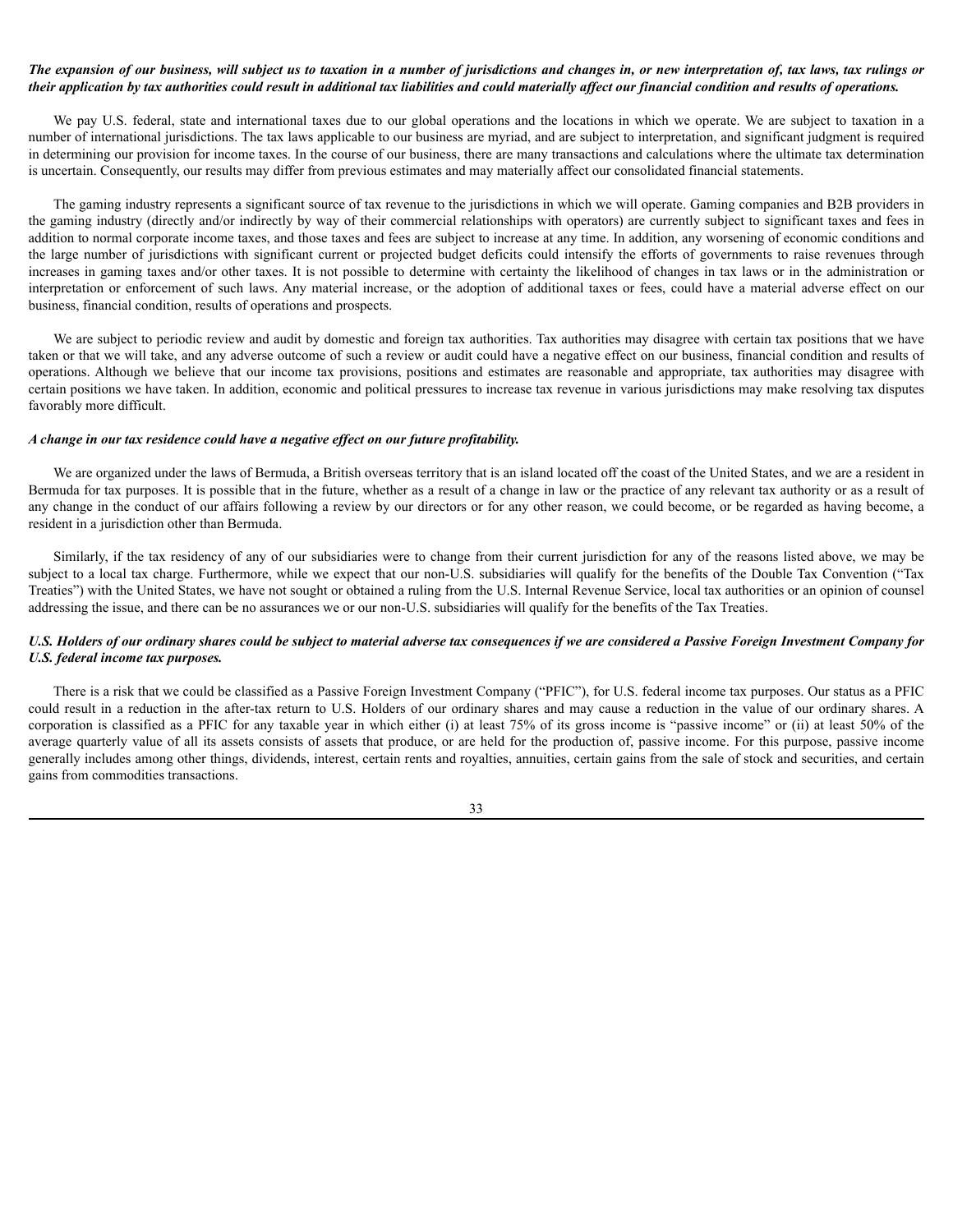Based on the projected composition of our income and valuation of our assets, we do not believe we would have been a PFIC in any previous taxable year, and we do not expect to become a PFIC in the foreseeable future, although there can be no assurance in this regard. The U.S. Internal Revenue Service or a U.S. court could determine that we are or were a PFIC in any past, current, or future taxable years. The determination of whether we are a PFIC is a factintensive determination made on an annual basis applying principles and methodologies, which in some circumstances are unclear and subject to varying interpretation. If we were classified as a PFIC, U.S. Holders of our ordinary shares could be subject to greater U.S. income tax liability than might otherwise apply, imposition of U.S. income tax in advance of when tax would otherwise apply and detailed tax filing requirements that would not otherwise apply. The PFIC rules are complex and a U.S. holder of our ordinary shares is urged to consult its tax advisors regarding the possible application of the PFIC rules.

#### **Risks Related to Corporate Governance Matters**

## Ownership in our ordinary shares is restricted by gaming laws and our by-laws, and persons found "unsuitable" may be required to dispose of their shares.

Gaming authorities have the right to investigate any individual or entity having a relationship to, or involvement with, our Company or any of its subsidiaries, to determine whether such individual or entity is suitable as a business associate of ours. Many jurisdictions also require any person who acquires beneficial ownership of more than a certain percentage of voting securities of a gaming company and, in some jurisdictions, non-voting securities, sometimes 5%, to report the acquisition to the gaming authorities, and the gaming authorities may require such holders to apply for qualification or a finding of suitability, subject to limited exceptions for "institutional investors" that hold a company's voting securities for investment purposes only. Subject to certain administrative proceeding requirements, gaming authorities have broad discretion to deny any application or limit, condition, restrict, revoke or suspend any license, registration, finding of suitability or approval, or fine any person licensed, registered or found suitable or approved, for any cause deemed reasonable by the gaming authorities.

Any person found unsuitable by a gaming authority may not hold directly or indirectly ownership of any voting security or the beneficial or record ownership of any nonvoting security or any debt security of any public corporation which is registered with the relevant gaming authority beyond the time prescribed by the relevant gaming authority. Our by-laws include certain provisions to ensure that we comply with applicable gaming laws. These provisions provide, among other things, that GAN Limited is prohibited from carrying on Gaming or Gaming Activities (as defined therein) itself and that our Board of Directors has the right to cause a forced sale of the ordinary shares held by an unsuitable person. Any such forced sale may negatively affect the trading price of our ordinary shares and may negatively affect the liquidity of our ordinary shares.

## We are a Bermuda company and it may be difficult for you to enforce judgments against us or certain of our directors or officers.

We are a Bermuda exempted company. As a result, the rights of holders of our ordinary shares will be governed by Bermuda law and our memorandum of association and by-laws. The rights of shareholders under Bermuda law may differ from the rights of shareholders of companies incorporated in other jurisdictions. Bermuda legislation regarding companies is largely based on English corporate law principles. However, there can be no assurance that Bermuda law will not change in the future or that it will serve to protect investors in a similar fashion afforded under corporate law principles in the United States, which could adversely affect the rights of investors. Certain of our directors and officers are not residents of the United States, and a substantial portion of our assets are located outside the United States. As a result, it may be difficult for investors to effect service of process on those persons in the United States or to enforce in the United States, judgments obtained in U.S. courts against us or those persons based on the civil liability provisions of the U.S. federal securities laws. We have been advised by our special Bermuda counsel that uncertainty exists as to whether courts in Bermuda will enforce judgments obtained in other jurisdictions, including the United States, or entertain action in Bermuda against us or our directors or officers.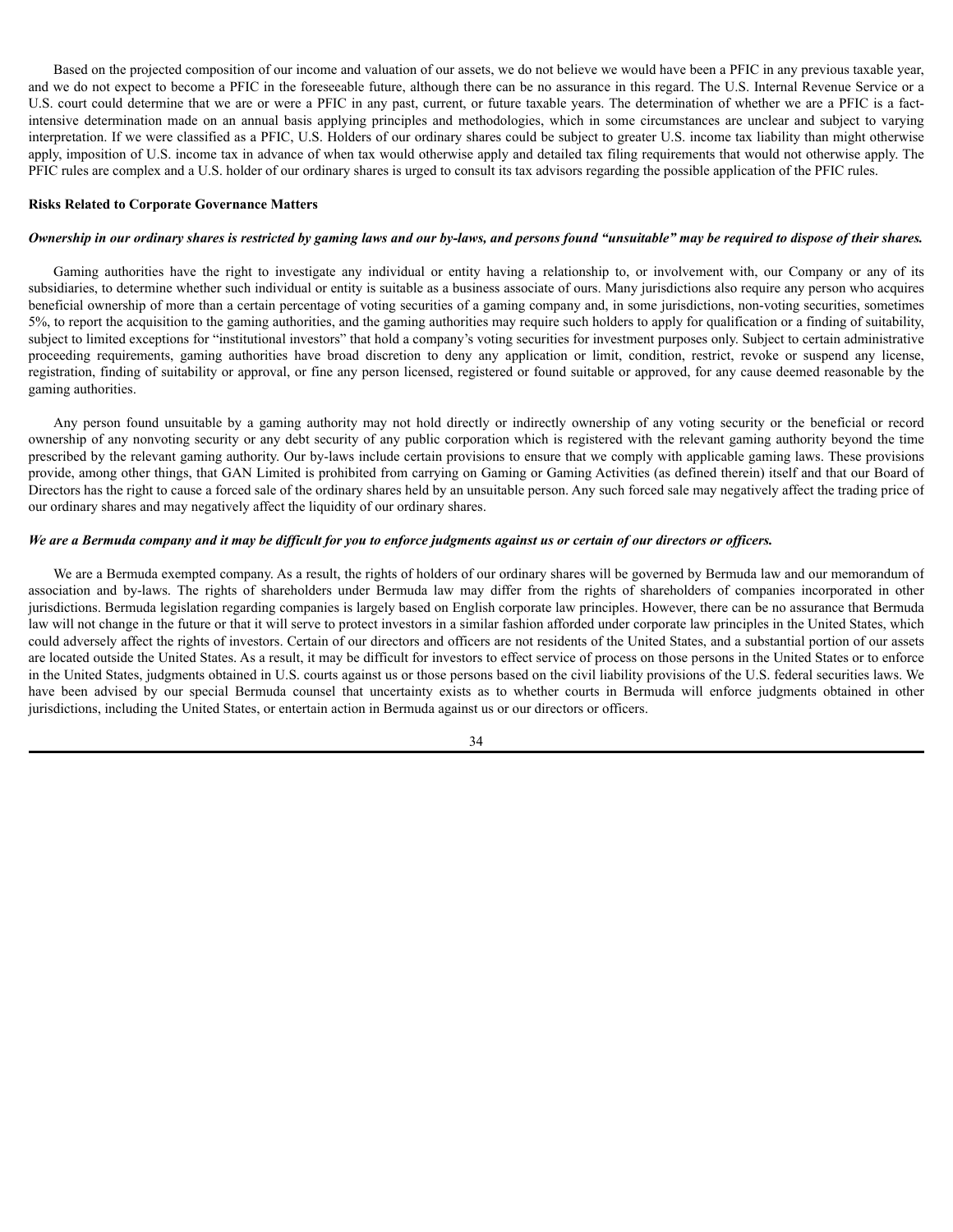Furthermore, we have been advised by our special Bermuda counsel that Bermuda courts will not recognize or give effect to U.S. federal securities laws that such Bermuda courts consider to be procedural in nature, are revenue or penal laws or the application of which would be inconsistent with public policy in Bermuda. Certain remedies available under the laws of U.S. jurisdictions, including certain remedies under U.S. federal securities laws, will not be recognized or given effect to in any action brought before a court of competent jurisdiction in Bermuda where the application of such remedies would be inconsistent with public policy in Bermuda. Further, no claim may be brought in Bermuda against us or our directors and officers in the first instance for violations of U.S. federal securities laws because those laws do not have the force of law in Bermuda. A Bermuda court may, however, impose civil liability on us or our directors and officers if the facts alleged in a complaint constitute or give rise to a cause of action under Bermuda law.

Shareholders of a Bermuda company may have a cause of action against us or our directors for breach of any duty in the by-laws or any shareholders' agreement owed personally by us to the shareholder. Directors of a Bermuda company may be liable to the company for breach of their duties as directors to the company under the Bermuda Companies Act, and under common law. Such actions must, as a general rule, be brought by the company. Where the directors have carried on an act which is ultra vires or illegal, then the shareholder has the right, with leave of the court, to bring a derivative action to sue the directors on behalf of the company with any damages awarded going to the company itself. Shareholders are also able to take action against a company if the affairs of the company are being conducted in a manner which is oppressive or unfairly prejudicial to the shareholders or some number of them, and to seek either a winding-up order or an alternative remedy if a winding-up order would be unfairly prejudicial to them.

#### *Our by-laws restrict shareholders from bringing legal action against our of icers and directors.*

Our by-laws contain a broad waiver by our shareholders of any claim or right of action, both individually and on our behalf, against any of our officers or directors. The waiver applies to any action taken by an officer or director, or the failure of an officer or director to take any action, in the performance of his or her duties, except with respect to any matter involving any fraud or dishonesty on the part of the officer or director or any claims of violations of the Securities Act of 1933 or the Securities Exchange Act of 1934 the waiver of which would be prohibited by Section 14 of the Securities Act and Section 29(a) of the Exchange Act. This waiver limits the right of shareholders to assert claims against our officers and directors unless the act or failure to act involves fraud or dishonesty.

### *We have provisions in our by-laws that may discourage a change of control.*

Our by-laws contain provisions that could make it more difficult for a third-party to acquire us without the consent of our Board of Directors. These provisions include, among others:

- restrictions on the time period in which directors may be nominated;
- the prohibition of cumulative voting in the election of directors;
- the requirement for shareholders wishing to propose a person for election as a director (other than persons proposed by our Board of Directors) to give advance written notice of nominations for the election of directors; and
- certain provisions to ensure that we comply with applicable gaming laws, which provide, among other things, that our Board of Directors has the right to cause a forced sale of the ordinary shares held by an "unsuitable" person (see the risk factor above entitled "Ownership in our ordinary shares is restricted by gaming laws and our by-laws, and persons found "unsuitable" may be required to dispose of their shares").

These provisions could make it more difficult for a third-party to acquire us, even if the third-party's offer may be considered beneficial by many shareholders. As a result, shareholders may be limited in their ability to obtain a premium for their shares.

# **ITEM 1B. UNRESOLVED STAFF COMMENTS**

Not applicable.

#### <span id="page-35-0"></span>**ITEM 2. PROPERTIES**

Our corporate headquarters is located at 400 Spectrum Center Drive, Suite 1900, Irvine, California 92618. In addition to our corporate headquarters, we have regional offices in Nevada and Florida in the United States, and in the countries of the United Kingdom, Bulgaria, Israel and Estonia. We lease our corporate headquarters and each of our regional offices. We believe that our current facilities are adequate to meet our needs for the near future and that suitable additional or alternative space will be available on commercially reasonable terms to accommodate our foreseeable future operations.

#### **ITEM 3. LEGAL PROCEEDINGS**

The Company may be subject to legal actions and claims arising from contracts or other matters from time to time in the ordinary course of business. Management is not aware of any pending or threatened litigation, which are considered other than routine legal proceedings. The Company believes the ultimate disposition or resolution of its routine legal proceedings will not have a material adverse effect on its financial position, results of operations or liquidity.

## <span id="page-35-1"></span>**ITEM 4. MINE SAFETY DISCLOSURES**

Not applicable.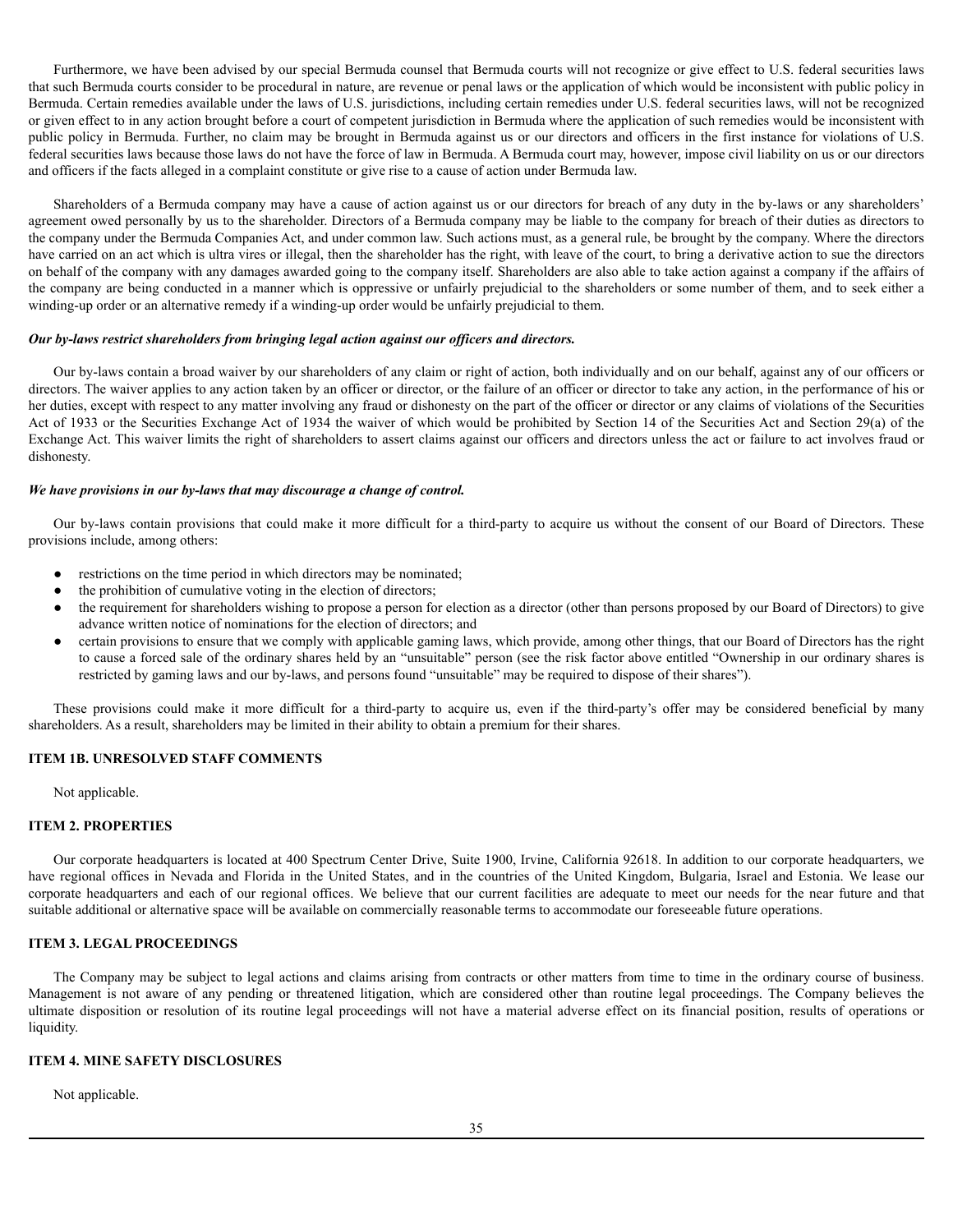# **PART II**

# **ITEM 5. MARKET FOR REGISTRANT'S COMMON EQUITY, RELATED STOCKHOLDER MATTERS AND ISSUER PURCHASES OF EQUITY SECURITIES**

# **Market Information**

Our ordinary shares have been listed on The Nasdaq Capital Market under the symbol "GAN" since May 7, 2020. Prior to that date, our predecessor entity, GAN plc, was a public limited company incorporated under the laws of England and Wales. Since 2013 through the date of our initial public offering, the ordinary shares of GAN plc traded on AIM, a market operated by the London Stock Exchange under the symbol "GAN."

On May 5, 2020, we affected a reorganization and share exchange in which 21,593,910 ordinary shares of GAN Limited, together with cash consideration in the aggregate amount of £2.0 million, were issued to the shareholders of GAN plc in exchange for all of the outstanding ordinary shares of GAN plc, after which time GAN plc became a wholly-owned subsidiary of GAN Limited.

On March 9, 2022, we had 133 holders of record of our ordinary shares. A substantially greater number of holders are beneficial owners whose shares are held of record banks, brokers and other nominees. The transfer agent and registrar for our ordinary shares is Continental Stock Transfer and Trust Company.

#### **Use of Proceeds from Initial Public Offering of Ordinary Shares**

Our initial public offering of ordinary shares was effected through a Registration Statement on Form F-1 (File No. 333-237372) that was declared effective by the SEC on May 4, 2020. On May 7, 2020, we issued and sold 7,337,000 ordinary shares at an initial public offering price of \$8.50 per share for aggregate gross offering proceeds of \$62.4 million. B. Riley FBR, Inc., Macquarie Capital (USA) Inc., and Craig-Hallum Capital Group LLC, acted as the managers for the offering. The offering terminated following the closing of the initial public offering.

We paid to the underwriters, underwriting discounts and commissions totaling \$4.9 million, in connection with the offering. In addition, through December 31, 2020, we incurred additional costs of \$2.2 million in connection with the offering which, when added to the underwriting discounts and commissions paid by us, resulted in total expenses of \$7.1 million related to the offering. Accordingly, the net offering proceeds to us, after deducting underwriting discounts and commissions, and other offering expenses, were \$55.3 million. No offering expenses were paid directly or indirectly to any of our directors or officers (or their associates) or persons owning ten percent or more of any class of our equity securities or to any other affiliates.

All proceeds from our initial public offering have been utilized and there were no material changes in our use of the net proceeds from those described in the prospectus dated May 4, 2020.

#### **Dividends**

We have never declared or paid any cash dividends on our ordinary shares. We currently intend to retain our future earnings, if any, to finance the operation and expansion of our business. We do not expect to pay cash dividends on our ordinary shares in the foreseeable future. Our payment of dividends in the future, if any, will be determined by our Board of Directors and will be paid out of funds legally available for that purpose.

### **Issuer Purchases of Equity Securities**

There have been no repurchases of our ordinary shares either on the open market or by private transaction during the quarter ended December 31, 2021.

# **ITEM 6. [RESERVED]**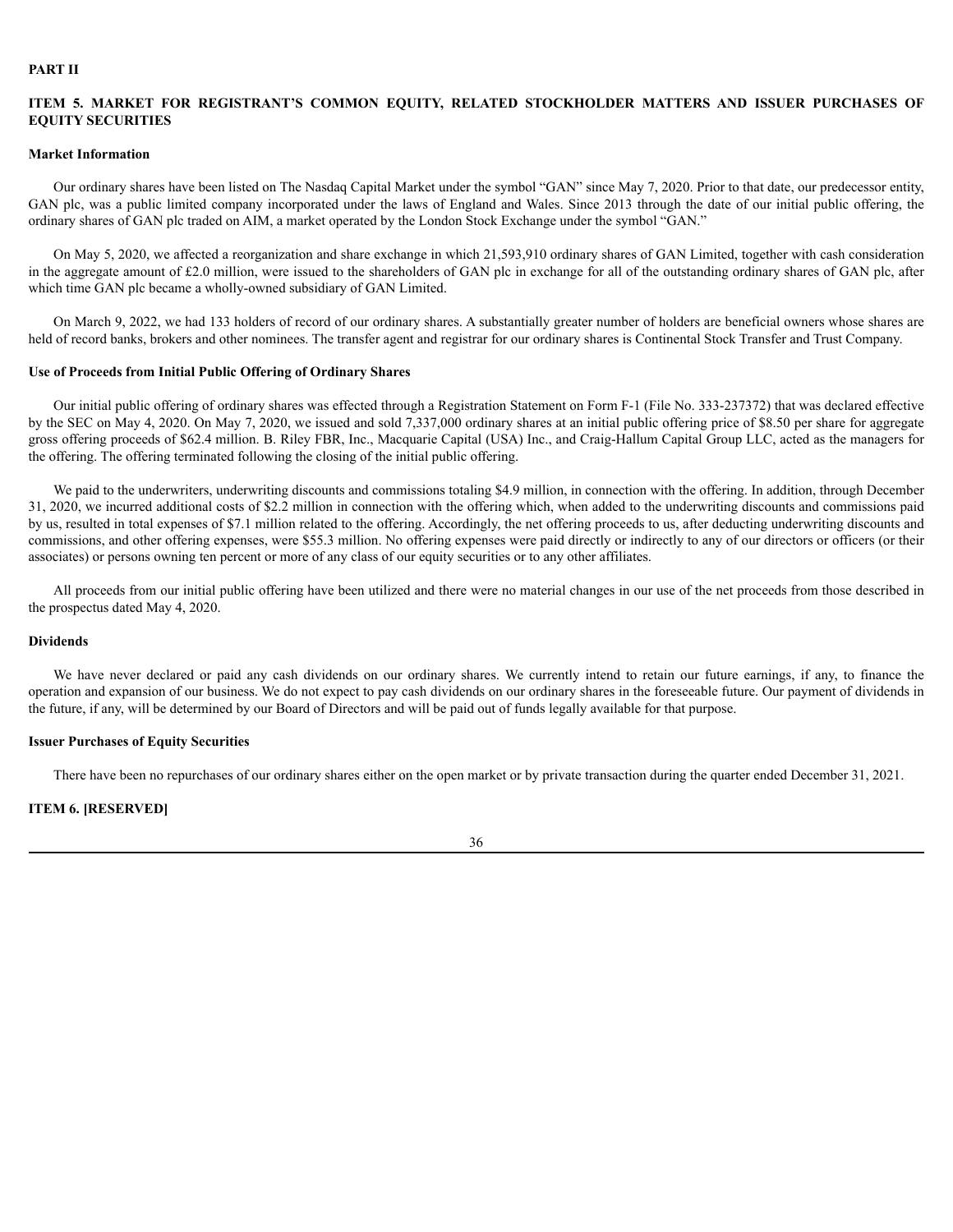### **ITEM 7. MANAGEMENT'S DISCUSSION AND ANALYSIS OF FINANCIAL CONDITION AND RESULTS OF OPERATIONS**

You should read the following discussion and analysis of our financial condition and results of operations together with the Company's consolidated financial statements and the related notes thereto. Some of the information contained in this discussion and analysis or set forth elsewhere, including information with respect to our plans and strategy for our business, includes forward-looking statements that involve risks and uncertainties. You should review the "Cautionary Note Regarding Forward-Looking Statements" and "Risk Factors" sections for a discussion of important factors that could cause actual results to differ materially from the results described in or implied by the forward-looking statements contained in the following discussion and analysis.

#### **Overview**

GAN Limited is a Bermuda exempted holding company and through its subsidiaries, operates in two lines of business. We are a business-to-business ("B2B") supplier of enterprise Software-as-a-Service ("SaaS") solutions for online casino gaming, commonly referred to as iGaming, and online sports betting applications. Beginning with our January 2021 acquisition of Vincent Group p.l.c., a Malta public limited company ("Coolbet"), we are also a business-toconsumer ("B2C") developer and operator of an online sports betting and casino platform, which offers consumers in select markets in Northern Europe, Latin America and Canada a digital portal for engaging in sports betting, online casino games and poker. These two lines of business are also the Company's reportable segments.

The B2B segment develops, markets and sells instances of and GameSTACK technology and iSight Back Office that incorporates comprehensive player registration, account funding and back-office accounting and management tools that enable casino operators to efficiently, confidently and effectively extend their online presence. In 2021, we won three prestigious industry awards from EGR North America – Best Freeplay Gaming Supplier, Best Full-Service Platform Provider and Best White Label Partner of the Year – in recognition of our expertise and commitment for delivering industry-leading gaming solutions to land-based casinos.

Beginning January 1, 2021, the B2C segment includes the operations of Coolbet. Coolbet develops and operates an online sports betting and casino platform that is accessible through its website in markets across Northern Europe, Latin America and Canada. In 2021, Coolbet won two prestigious awards at the International Gaming Awards in London – Mobile Sports Product of the Year and Innovator of the Year – in recognition of our significant impact in the mobile sports betting industry.

To meet this demand and serve our growing number of U.S. casino operator clients, we continue to invest in our software engineering capabilities and expand our operational support. The most significant component of our operating costs generally relate to our employee salary costs and benefits. We have increased our global headcount from 440 employees at January 1, 2021, to 682 employees at December 31, 2021. Also, operating costs include technology and corporate infrastructure related-costs, as well as marketing expenditures with a focus on increasing and retaining B2C end-users.

Our net loss was \$30.6 million and \$20.2 million for the years ended December 31, 2021 and 2020, respectively. Our results of operations for the year ended December 31, 2021 includes the financial results of Coolbet for the entire period, and accordingly, are not directly comparable to our consolidated results of operations for the year ended December 31, 2020.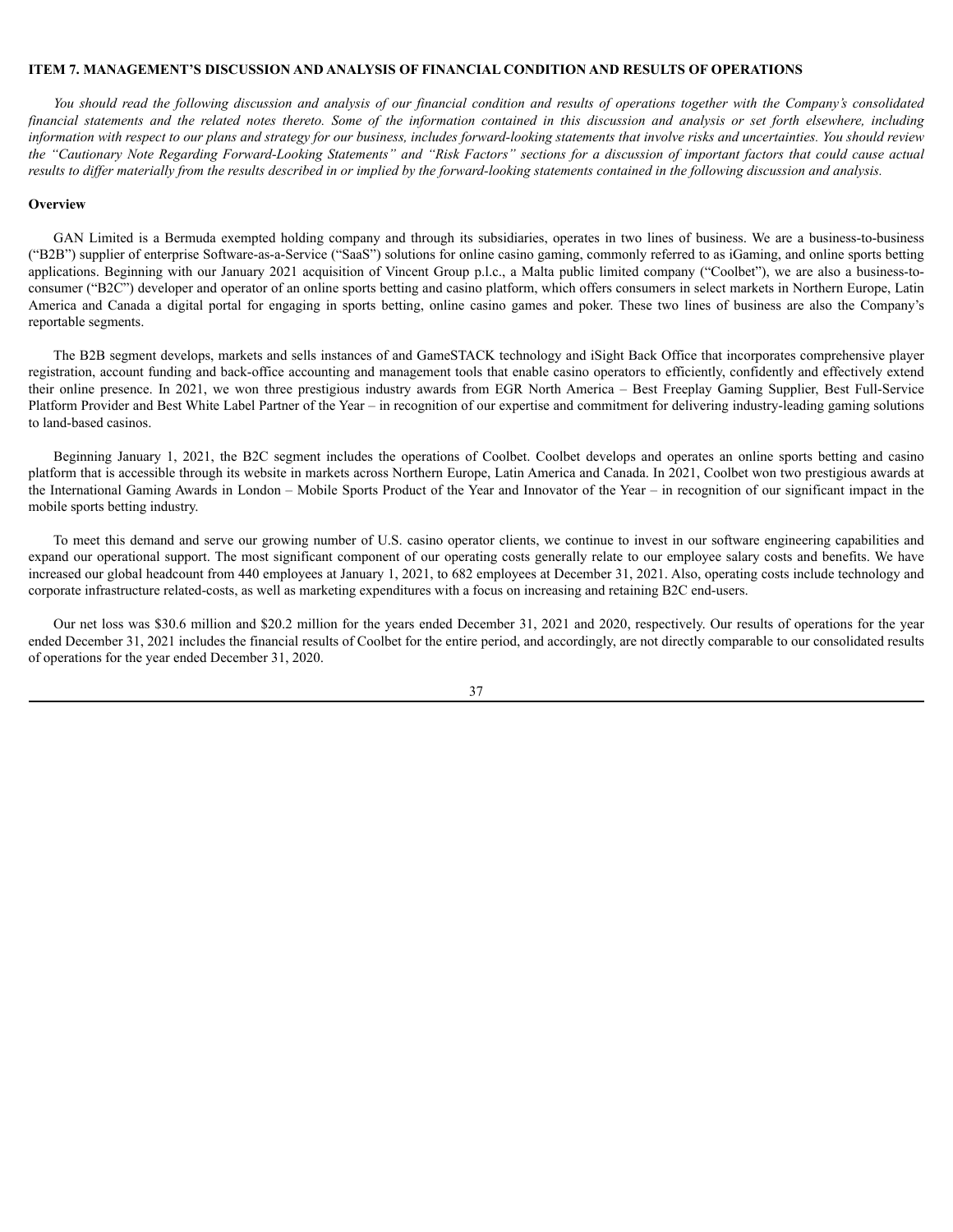We believe that our current technology is highly scalable and can support the launch of our product offerings for new customers and in new jurisdictions. We expect to improve our profitability through increased revenues from:

- organic growth of our existing casino operators,
- expansion into newly regulated jurisdictions with existing and new customers,
- margin expansion driven by the integration of Coolbet's sports betting technology in our B2B product offerings,
- revenue expansion from the roll-out of our Super RGS content offering to B2C operators who are not already clients, and
- organic growth of our B2C business in existing and new jurisdictions.

We hold a strategic U.S. patent, which governs the linkage of on-property reward cards to their counterpart internet gambling accounts together with bilateral transmission of reward points between the internet gaming technology system and the land-based casino management system present in all U.S. casino properties. In February 2021, we reached an agreement to license our U.S. patent to a second major U.S. casino operator group and we may license our patent to other major U.S. internet gaming operators in the future.

#### **Recent Developments**

## *May 2020 Completion of U.S. IPO and Reorganization with GAN plc*

On May 5, 2020, GAN Limited completed a share exchange and reorganization pursuant to a Scheme of Arrangement whereby the shareholders of the previous parent, GAN plc, agreed to exchange their shares, on a basis of four ordinary shares to one ordinary share, for shares in GAN Limited, plus a pro rata portion of an aggregate £2.0 million or 2.32 pence per share in cash. After the reorganization, GAN plc was renamed GAN (UK) Limited and became a whollyowned subsidiary of GAN Limited.

On May 7, 2020, GAN Limited completed its U.S. initial public offering under which it sold an aggregate of 7,337,000 ordinary shares at a price per share to the public of \$8.50 and raised gross proceeds of \$62.4 million (net proceeds of \$55.3 million).

# *December 2020 Follow-on Of ering of Ordinary Shares*

On December 21, 2020, GAN Limited completed a follow-on public offering under which it sold 6,790,956 of ordinary shares at a price per share of \$15.50 and raised gross proceeds of \$98.5 million (net proceeds of \$98.5 million). The net proceeds from the offering were used to fund the cash portion of the purchase price for the acquisition of Coolbet that was paid to the former shareholders pursuant to the Share Exchange Agreement, dated November 15, 2020 ("Share Exchange Agreement").

### *January 2021 Acquisition of Coolbet*

On January 1, 2021, GAN Limited completed its acquisition of Coolbet, in accordance with the terms of the Share Exchange Agreement.

GAN Limited acquired all of the outstanding equity in Coolbet in exchange for a purchase price of \$218.1 million, which included a cash payment of \$111.1 million, the issuance of 5,260,516 ordinary shares (valued at \$106.7 million) and the issuance of replacement equity awards (valued at \$0.3 million).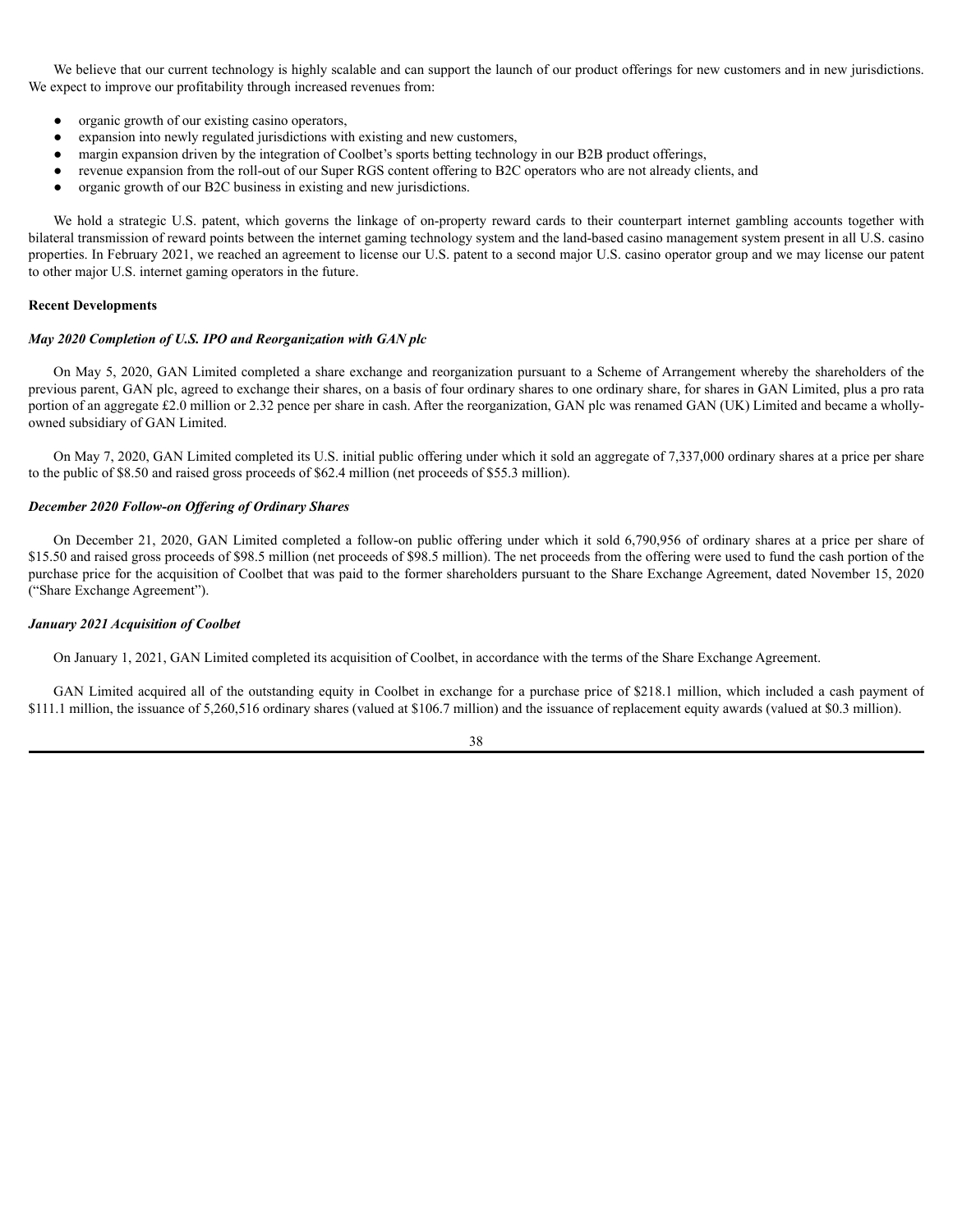# **Critical Accounting Policies and Estimates**

Our accounting policies are more fully described in Note 3 – Summary of Significant Accounting Policies of our Notes to Consolidated Financial Statements included in this report. As disclosed in Note 3, the preparation of financial statements in accordance with accounting principles generally accepted in the United States requires the use of judgments and estimates. We base our estimates on historical experience and on various other assumptions that we believe to be reasonable under current circumstances, the results of which form the basis for making judgments about the carrying values of assets and liabilities that are not readily available from other sources. Actual results may differ from these estimates. We consider the following to be our most critical accounting estimates that involve significant judgment:

#### *Revenue Recognition*

Our revenue recognition policies described in Note 3 – Summary of Significant Accounting Policies, require us to make significant judgments and estimates. Accounting Standards Codification ("ASC") 606 requires that we apply judgments or estimates to determine the performance obligations, the standalone selling prices of our performance obligations to customers, allocation of the transaction price, and the timing of transfer of control of the respective performance obligations. The evaluation of each of these criteria considering contract specific facts and circumstances is naturally judgmental, but certain judgments could significantly affect the amount or timing of revenue recognized if we were to reach a different conclusion. The critical judgments we are required to make in our assessment of contracts with customers that could significantly affect the timing or amount of revenue recognized are:

*Stand-Alone Selling Price and Allocation of Transaction Price*. ASC 606 requires that we determine the stand-alone selling price for our goods and services as a basis for allocating the transaction price to the identified distinct performance obligations in our contracts with customers. Because we often bundle the selling price for hardware or services or we may license systems for which the solutions we provide are highly customized and therefore the prices vary, the determination of a stand-alone selling price requires significant judgment.

For performance obligations that involve multiple products or services, we allocate the transaction price to be applied to each performance obligation based on an estimation of the stand-alone selling price. We typically determine the stand-alone selling price based on the amounts that we charge when sold separately in similar circumstances to similar customers. In instances where the stand-alone selling price cannot be determined using an adjusted market assessment approach, we have used other allocation methods in accordance with ASC 606, including a residual approach to allocate a stand-alone selling price.

### *Business Combinations*

We account for business combinations in accordance with ASC 805, Business Combinations. This standard requires the acquiring entity in a business combination to recognize all (and only) the assets acquired and liabilities assumed in the transaction and establishes the acquisition-date fair value as the measurement objective for all assets acquired and liabilities assumed in a business combination.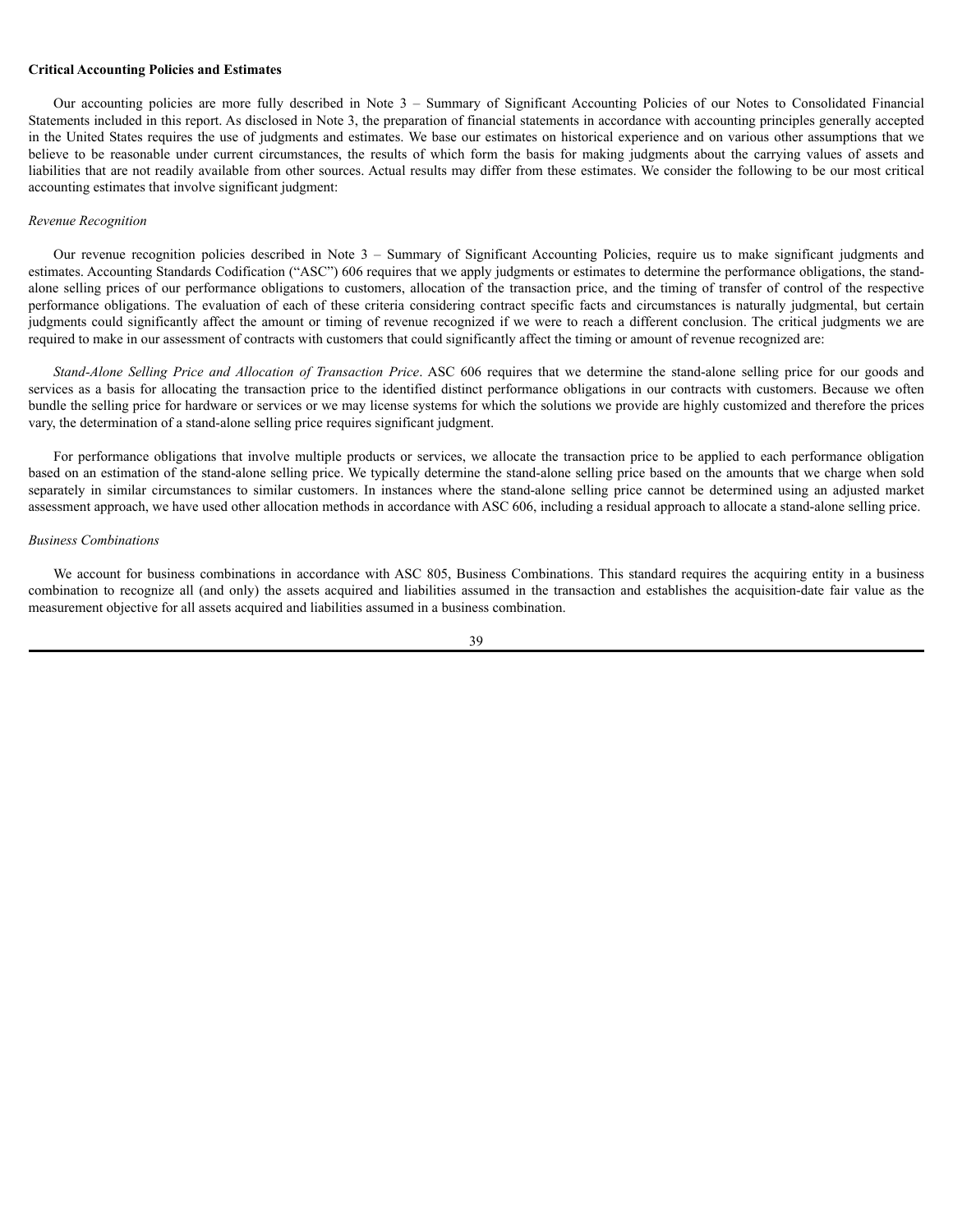Determining the fair value of assets acquired and liabilities assumed requires management judgment and often involves the use of significant estimates and assumptions with respect to the timing and amounts of future cash inflows and outflows, discount rates, market prices and asset lives, among other items. These estimates are based on information obtained from management of the acquired company and historical experience and are generally made with the assistance of an independent valuation firm. These estimates can include, but are not limited to, the cash flows that an asset is expected to generate in the future, and the cost savings expected to be derived from acquiring an asset. Any changes in the underlying assumptions can impact the estimates of fair value by material amounts, which can in turn materially impact our results of operations. These estimates are inherently uncertain and unpredictable, and, if different estimates were used, the purchase price for the acquisition could be allocated to the acquired assets and liabilities differently from the allocation that we have made. In addition, unanticipated events and circumstances may occur which affect the accuracy or validity of such estimates, and, if such events occur, we may be required to record a charge against the value ascribed to an acquired asset or an increase in the amounts recorded for assumed liabilities.

If the subsequent actual results and updated projections of the underlying business activity change compared with the assumptions and projections used to develop these fair values, we may have to record impairment charges in the future. In addition, we have estimated the useful lives of certain acquired assets, and these lives are used to compute depreciation and amortization expense. If our estimates of the useful lives change, depreciation and amortization expense may be required to be accelerated or decelerated.

#### *Goodwill*

Goodwill is reviewed for impairment annually as of October 1st, or more frequently if indicators of impairment exist. A significant amount of judgment is involved in determining if an indicator of goodwill impairment has occurred. Such indicators may include, among others: a significant decline in expected future cash flows; a significant adverse change in legal factors or in the business climate; unanticipated competition; and the testing for recoverability of a significant asset group within a reporting unit. Our goodwill impairment analysis also includes a comparison of the aggregate estimated fair value of all reporting units to our total market capitalization. Therefore, our shares may trade below our book value and a significant and sustained decline in our share price and market capitalization could result in goodwill impairment charges. Any adverse change in these factors could have a significant impact on the recoverability of these assets and could have a material impact on our consolidated financial statements.

Goodwill impairment testing involves a comparison of the estimated fair value of a reporting unit to its respective carrying amount, which may be performed utilizing either a qualitative or quantitative assessment. A reporting unit is defined as an operating segment or one level below an operating segment. The qualitative assessment evaluates various events and circumstances, such as macro-economic conditions, industry and market conditions, cost factors, relevant events and financial trends that may impact a reporting unit's fair value. If it is determined that the estimated fair value of the reporting unit is morelikely-than-not less than the carrying amount, including goodwill, a quantitative assessment is required. Otherwise, no further analysis is necessary.

In a quantitative assessment, the fair value of a reporting unit is determined and then compared to its carrying value. A reporting unit's fair value is determined based upon consideration of various valuation methodologies, including the income approach, which utilizes projected future cash flows discounted at rates commensurate with the risks involved, and multiples of current and future earnings. If the fair value of a reporting unit is less than its carrying value, a goodwill impairment charge is recognized for the amount by which the carrying amount exceeds the reporting unit's fair value; however, the loss recognized cannot exceed the total amount of goodwill allocated to that reporting unit.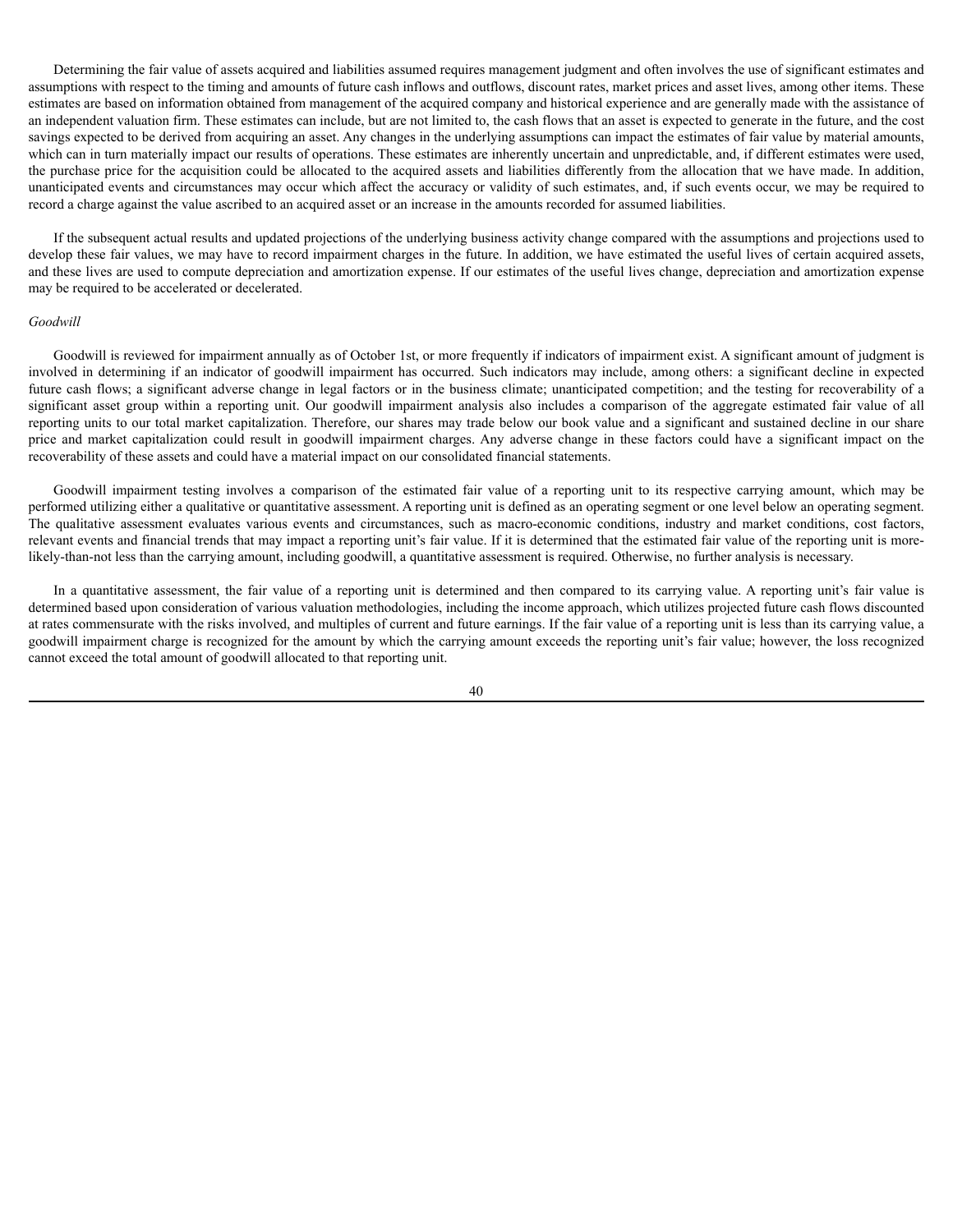The income approach used to test our reporting units includes the projection of estimated operating results and cash flows, discounted using a weightedaverage cost of capital ("WACC") that reflects current market conditions appropriate to each reporting unit. Those projections involve management's best estimates of economic and market conditions over the projected period, including growth rates in revenues and costs and best estimates of future expected changes in operating margins and cash expenditures. Other significant assumptions and estimates used in the income approach include terminal value growth rates, future estimates of capital expenditures and changes in future working capital requirements. In addition, the WACC utilized to discount estimated future cash flows is sensitive to changes in interest rates and other market rates in place at the time the assessment is performed. Future changes in our estimates or assumptions or in interest rates could have a significant impact on the estimated fair value of reporting units and result in a goodwill impairment charge that could be material to our consolidated financial statements.

# *Share-Based Compensation*

Management measures equity-classified share-based awards at fair value at the date of grant and expenses the cost on a straight-line basis over the requisite service period of the entire award, generally defined as the vesting period, along with a corresponding increase in equity. Forfeitures are recorded in the period in which they occur with the impact, if any, recognized in the consolidated statements of operation with a corresponding adjustment to equity.

The fair value of share options is determined using a Black-Scholes model, taking into consideration management's best estimate of the expected life of the option and the estimated number of shares that will eventually vest. Application of the option-pricing model involves the use of estimates, judgment and assumptions that are highly complex and subjective and are outlined below as they pertain to grants subsequent to our initial public offering.

*Expected Term* – represents the period of time that awards granted are expected to be outstanding. In determining the expected term of the award, future exercise and forfeiture patterns are estimated from historical employee exercise behavior. These patterns are also affected by the vesting conditions of the award. Changes in the future exercise behavior of employees or in the vesting period of the award could result in a change in the expected term. An increase in the expected term would result in an increase to our expense.

*Volatility* – a measure of the amount by which the price of our ordinary shares is expected to fluctuate each year during the expected term of the award. Our expected volatility is determined by reference to volatility of certain identified peer groups, share trading information and share prices on the Nasdaq. The implied volatilities from traded options are impacted by changes in market conditions. An increase in the volatility would result in an increase in our expense.

*Expected Dividend Yield* – is based on our historical dividend yield, which is zero – as we have not historically paid dividends. If we were to begin paying dividends, the dividend yield would increase and result in a decrease in our expense.

*Risk-Free Interest Rate* – is based on the U.S. Treasury yield curve in effect at time of grant. As the risk-free interest rate increases, the expected term increases, resulting in an increase in our expense.

Where the Company has decided to cover the social taxes and income taxes related to equity-classified share-based awards for the option holders, we recognize a tax expense for the future cash payment as a liability-classified share-based compensation expense. At each reporting period, management measures tax liabilities associated with our share-based compensation based on the intrinsic value of the options using our share price at each date of measurement. The impact of the revision of the original estimates, if any, is recognized in profit or loss with a corresponding increase or reduction to the corresponding liability. Where the Company does not cover employee social taxes and income taxes, we recognize employer tax expenses in the period when the respective holder exercises their options.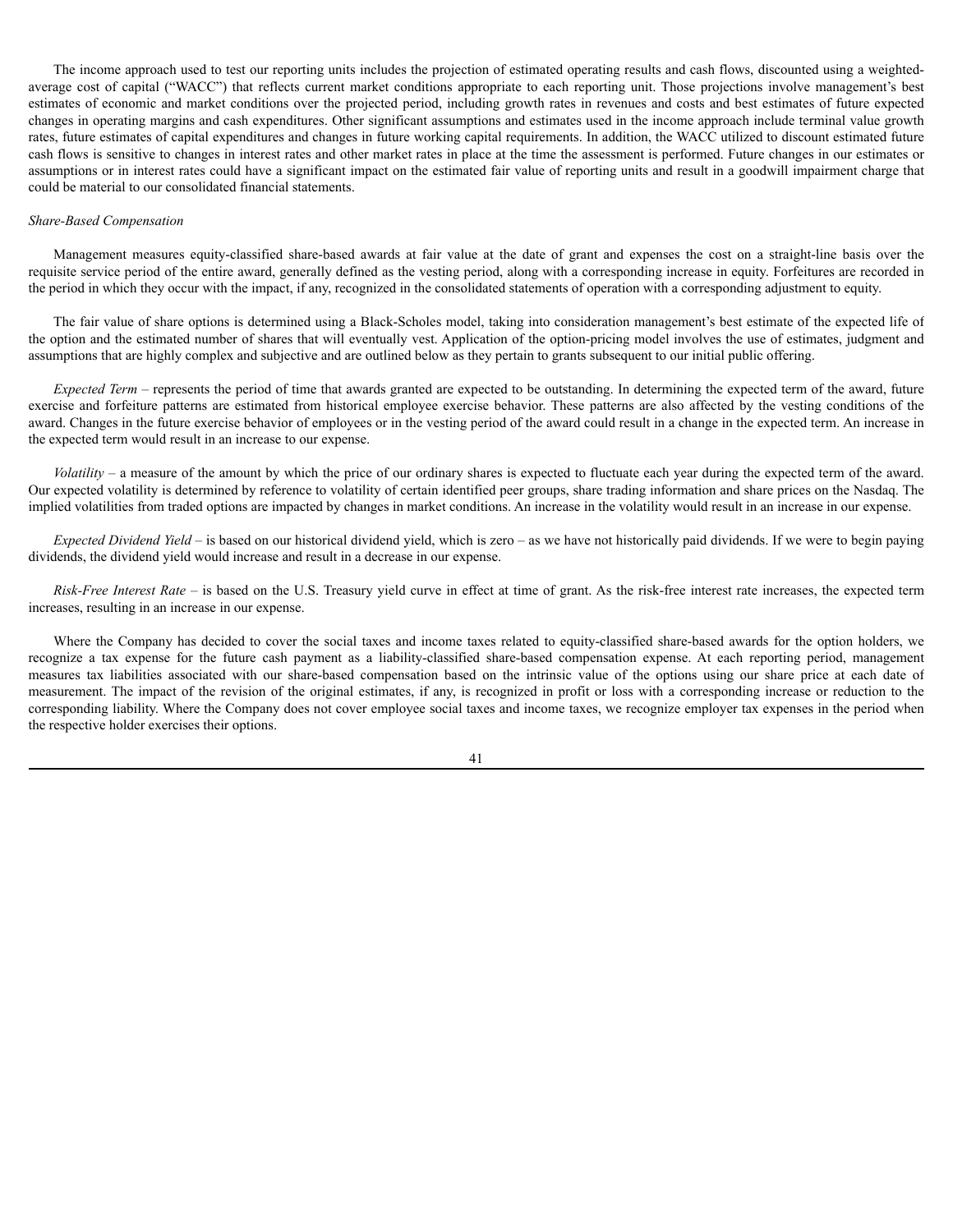# *Capitalization and Impairment of Internally Generated Intangible Assets*

Management reviews expenditures, including wages and benefits for employees, incurred on development activities and, based on their judgment of the costs incurred, assesses whether the expenditure meets the capitalization criteria set out in ASC 350 and the intangible assets accounting policy within the notes to our consolidated financial statements. Management specifically considers if additional expenditure on projects relates to maintenance or new development projects. In addition, the useful life of capitalized development costs is determined by management at the time the software is brought into use and is regularly reviewed for appropriateness. For unique software products we control and develop, the life is based on historical experience with similar products as well as anticipation of future events, which may impact their useful economic life, such as changes in technology.

Management reviews intangible assets at each reporting period to determine potential impairment whenever events or changes in circumstances indicate that the carrying amount of an intangible asset may not be fully recoverable. Recoverability is measured by comparing the carrying amount of the intangible asset with the future undiscounted cash flows the asset is expected to generate. Management must make estimates related to future cash flows and discount rates that reflects current market assessments of the time value of money and the risks specific to the asset for which the estimates of future cash flows have not been adjusted. If such assets are considered impaired, an impairment loss would be measured by comparing the amount by which the carrying value exceeds the fair value of the intangible asset.

#### *Income Taxes*

We operate in a number of jurisdictions and our effective tax rate is based on our income, statutory tax rates, tax planning opportunities and transfer pricing policies in the various jurisdictions in which we operate. Judgment is required in respect of the interpretation of state, federal and international tax law and practice as e-commerce and tax continues to evolve. Our income tax rate is significantly affected by the tax rates that apply to our foreign earnings.

Deferred tax assets represent amounts available to reduce income taxes payable in future years. Such assets arise from temporary differences between the financial reporting and tax basis of assets and liabilities, as well as from net operating losses and tax credit carryforwards. Deferred tax assets are recognized to the extent that it is probable future taxable profits will be available against which the temporary differences can be utilized. This assessment of future taxable profits relies heavily on estimates that are based on a number of factors, including historical results and future business forecasts. To the extent deferred tax assets are not expected to be realized, we record a valuation allowance.

Research and development tax relief is recognized as an asset once there is sufficient evidence that any amount we may claim will be received. A key judgement arises with respect to the likelihood of a claim being successful when a claim has been quantified but has not been received. In making this judgement, we consider the nature of the claim and in particular the track record of success of previous claims.

We are subject to income taxes in numerous jurisdictions and there are transactions for which the ultimate tax determination cannot be assessed with certainty in the ordinary course of business. We recognize a provision for situations that might arise in the foreseeable future based on an assessment of the probabilities as to whether additional taxes will be due. An uncertain tax position is recognized as a benefit only if it is "more likely than not" that the tax position would be sustained in a tax examination, with a tax examination being presumed to occur. The amount recognized is the largest amount of tax benefit that is greater than 50% likely of being realized on examination. For tax positions not meeting the "more likely than not" test, no tax benefit is recorded. Penalties and interest incurred related to underpayment of income tax are classified as income tax expense in the period incurred.

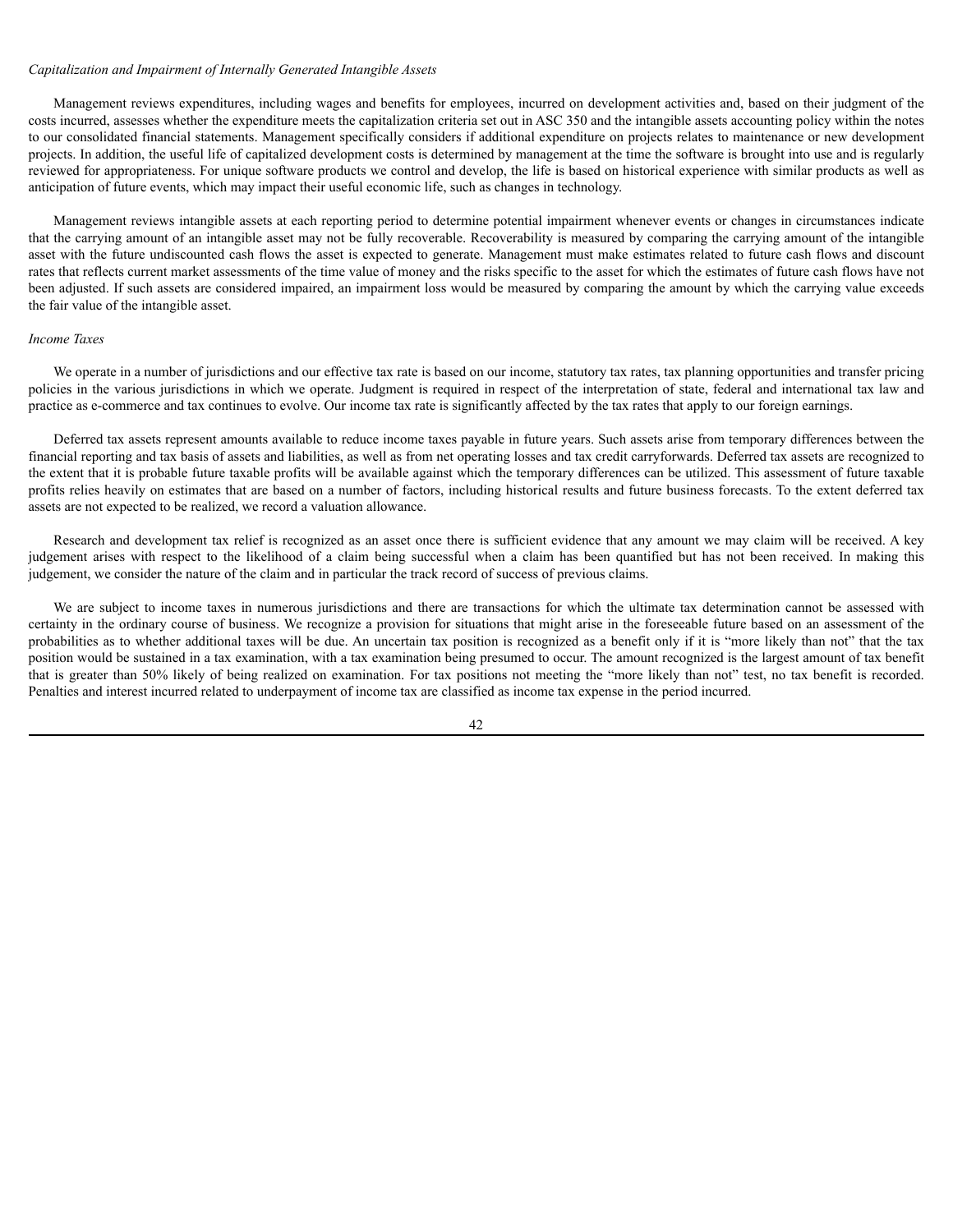# **Consolidated Results of Operations**

On January 1, 2021, we completed our acquisition of Coolbet which was accounted for as a business combination under ASC 805, Business Combinations. The following discussion of our results of operations for the year ended December 31, 2021 includes the financial results of Coolbet for the entire period. Our B2B segment results for the year ended December 31, 2020 are comprised of our legacy business operations prior to the acquisition of Coolbet.

*Year Ended December 31, 2021 Compared to Year Ended December 31, 2020*

The following table sets forth our consolidated results of operations for the periods indicated:

|                                    |   | <b>Year Ended</b><br>December 31, |   | Change    |        |           |            |  |
|------------------------------------|---|-----------------------------------|---|-----------|--------|-----------|------------|--|
|                                    |   | <b>2020</b><br>2021               |   |           | Amount |           | Percent    |  |
| (dollars in thousands)             |   |                                   |   |           |        |           |            |  |
| Revenue                            | S | 124,163                           | S | 35,159    | S.     | 89,004    | n.m.       |  |
| Operating costs and expenses       |   |                                   |   |           |        |           |            |  |
| Cost of revenue <sup>(1)</sup>     |   | 41,373                            |   | 10,471    |        | 30,902    | n.m.       |  |
| Sales and marketing                |   | 22,266                            |   | 5,046     |        | 17,220    | n.m.       |  |
| Product and technology             |   | 22,548                            |   | 11,032    |        | 11,516    | n.m.       |  |
| General and administrative $(1)$   |   | 48,881                            |   | 24,825    |        | 24,056    | 96.9%      |  |
| Impairment                         |   | 3,500                             |   |           |        | 3,500     | n.m.       |  |
| Depreciation and amortization      |   | 16,808                            |   | 3,257     |        | 13,551    | n.m.       |  |
| Total operating costs and expenses |   | 155,376                           |   | 54,631    |        | 100,745   | n.m.       |  |
| Operating loss                     |   | (31,213)                          |   | (19, 472) |        | (11,741)  | $(60.3)\%$ |  |
| Other (income) loss, net           |   | (408)                             |   | 392       |        | (800)     | n.m.       |  |
| Loss before income taxes           |   | (30, 805)                         |   | (19, 864) |        | (10, 941) | $(55.1)\%$ |  |
| Income tax expense (benefit)       |   | (211)                             |   | 353       |        | (564)     | n.m.       |  |
| Net loss                           |   | (30, 594)                         |   | (20, 217) |        | (10, 377) | $(51.3)\%$ |  |

(1) Excludes depreciation and amortization expense

n.m. = not meaningful

### *Geographic Information*

The following table sets forth our consolidated revenue by geographic region, for the periods indicated:

|                        |              | <b>Year Ended</b> | <b>Percentage of Revenue</b> |           |            |         |  |
|------------------------|--------------|-------------------|------------------------------|-----------|------------|---------|--|
|                        |              | December 31.      |                              |           | Change     |         |  |
|                        | 2021         | 2020              | 2021                         | 2020      | Amount     | Percent |  |
| (dollars in thousands) |              |                   |                              |           |            |         |  |
| <b>United States</b>   | 37,791<br>\$ | 29,351<br>S       | $30.4\%$                     | 83.5%     | 8,440<br>S | 28.8%   |  |
| Europe                 | 47,309       | 5,759             | 38.1%                        | 16.4%     | 41,550     | n.m.    |  |
| Latin America          | 32,434       |                   | 26.1%                        | $-$ %     | 32,434     | n.m.    |  |
| Rest of the world      | 6,629        | 49                | $5.4\%$                      | $0.1\%$   | 6,580      | n.m.    |  |
| Total revenue          | 124,163      | 35,159            | $100.0\%$                    | $100.0\%$ | 89,004     | n.m.    |  |
|                        |              |                   |                              |           |            |         |  |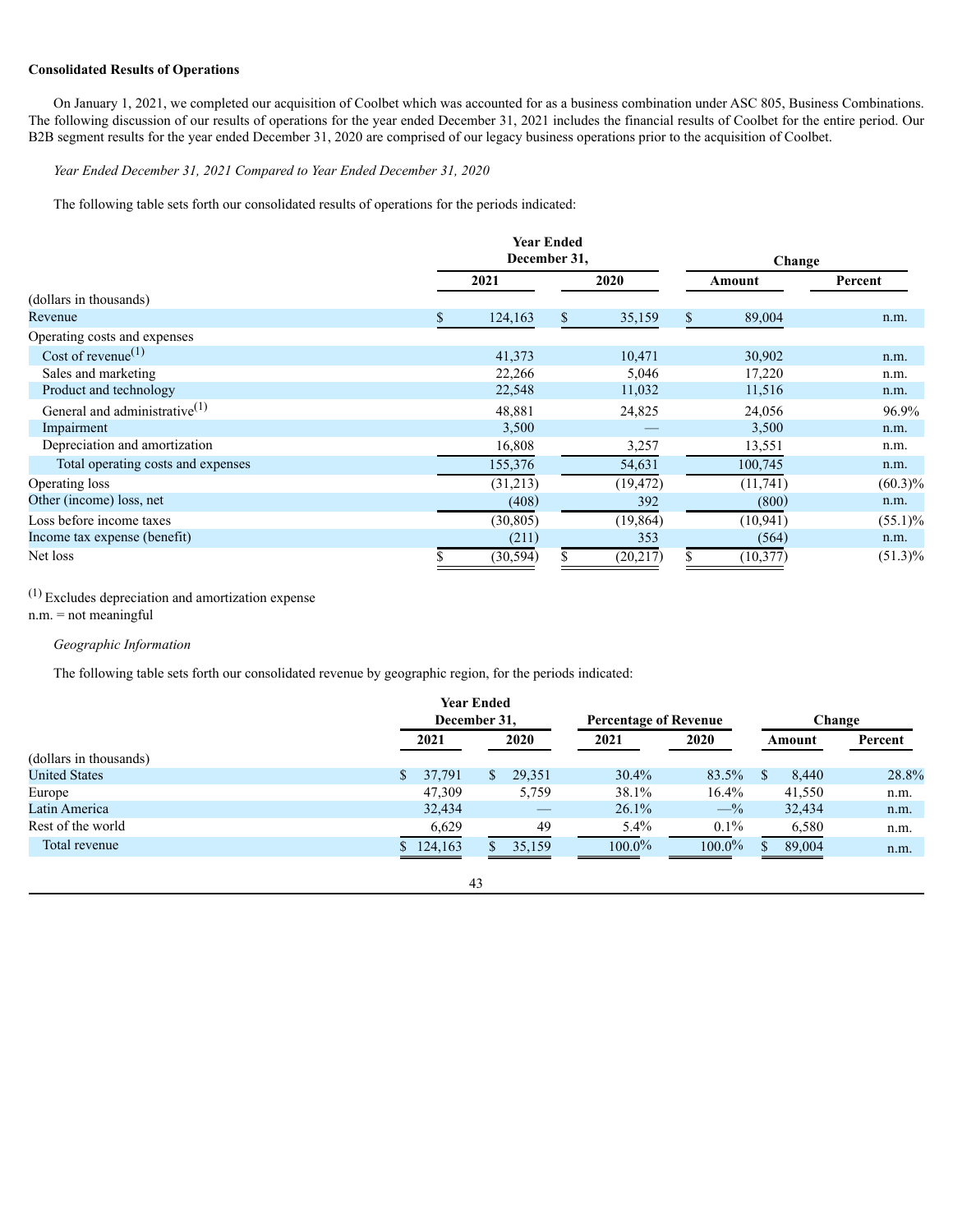#### *Revenue*

Revenue was \$124.2 million for the year ended December 31, 2021, an increase of \$89.0 million from the comparable period in 2020. The increase was primarily attributable to revenue from our B2C operations of \$78.6 million in 2021. The remaining increase in revenue was primarily driven by real-money gaming growth, of which \$9.3 million related to increases in platform and content license fees in the U.S. and \$2.2 million related to similar increases in Italy, combined with an increase in simulated gaming revenue of \$2.3 million due to new customer launches. These increases were partially offset by a decrease in sportsbook revenue of \$2.5 million primarily from FanDuel's migration to its own player wallet during the third quarter of 2020.

Revenue increased across our international markets primarily as a result of the Coolbet acquisition, which accounted for \$40.1 million of the increased revenues in Europe, the full \$32.4 million in Latin America, and substantially all of our revenues in all other non-U.S. markets. The increase in revenue in the United States as compared to the prior period was the result of increased RMiG revenues within the B2B segment primarily driven by the expansion into newly regulated U.S. states and the annualized impact of clients launched in 2020.

#### *Cost of Revenue*

Cost of revenue was \$41.4 million for the year ended December 31, 2021, an increase of \$30.9 million from the comparable period in 2020. The increase was attributable to our B2C operations' cost of gaming of \$29.8 million. Cost of revenue for our B2B segment increased \$1.1 million due to an increase in content license fees of \$1.9 million driven by higher RMiG revenues in Italy, increased simulated gaming revenues and a \$0.5 million increase in processing fees due to an increase in the number of instances of our platform and end users. These increases were partially offset by a \$1.4 million decrease in cost of development services and other revenues, primarily as a result of decreased hardware sales and a \$0.6 million decrease in regulatory fees and gaming duties as compared to the prior year. The extent to which we engage in hardware sales is driven by individual operator circumstances and are not necessarily consistent from period to period.

#### *Sales and Marketing*

Sales and marketing expense was \$22.3 million for the year ended December 31, 2021, an increase \$17.2 million from the comparable period in 2020. Of the increase, \$14.9 million was attributable to our B2C operations' sales and marketing. We expect sales and marketing expense to continue to increase in our B2C segment as we seek to attract additional end-users. Sales and marketing expenses related to our B2B business increased \$2.3 million primarily due to an increase in personnel costs of \$1.4 million, excluding increases in related share-based compensation expenses of \$0.3 million, driven by increased headcount within our sales and marketing functions.

#### *Product and Technology*

Product and technology expense was \$22.5 million for the year ended December 31, 2021, an increase of \$11.5 million from the comparable period in 2020, due to higher net salaries and related employee costs of \$11.7 million (excluding a decrease in related share-based compensation of \$2.4 million) as we ramped up our team and invested in our platform to serve our new and existing customers for the B2B segment and \$1.9 million from the inclusion of Coolbet in our operating results.

# *General and Administrative*

General and administrative expense increased \$24.1 million of which \$16.6 million was attributable to Coolbet. Exclusive of Coolbet, the remaining increase was driven by an increase of \$2.8 million in professional fees related to legal fees, recruiting costs, professional consulting costs, and public company compliance costs, a \$2.1 million increase in personnel and related costs (excluding a decrease in related share-based compensation expense of \$1.1 million) in functions such as management, legal, human resources and finance to enhance our back-office infrastructure, a \$1.2 million increase relating to unfavorable currency fluctuations, a \$1.3 million increase relating to insurance costs reflecting the 2021 full year impact of directors and officers and business insurance, and a \$1.0 million increase in software-related costs to support the Company's growth. These increases were partially offset by other immaterial changes totaling \$0.2 million.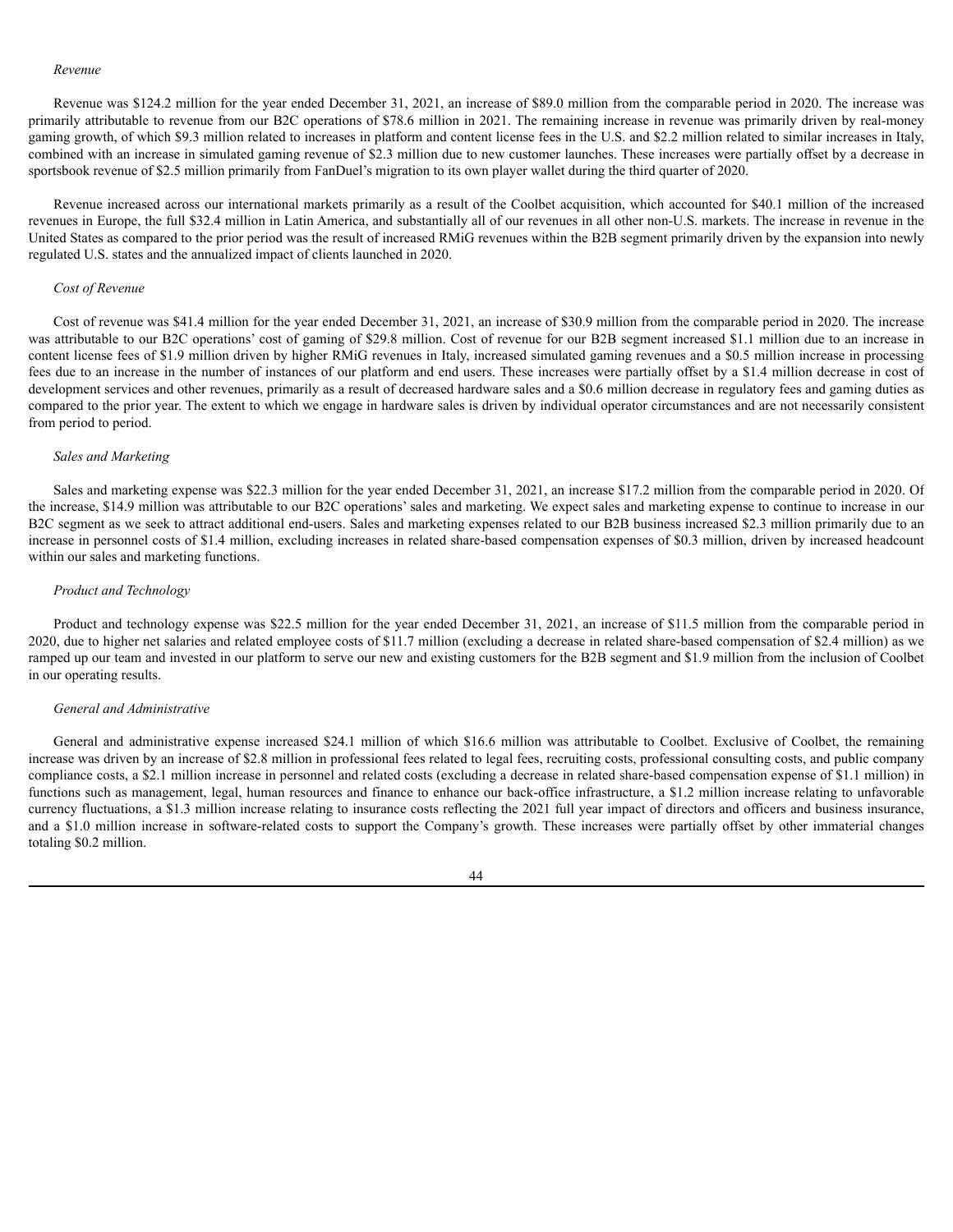Within our operating expenses, share-based compensation and related expenses across sales and marketing, product and technology, and general and administrative expenses decreased by \$2.0 million to \$8.1 million for the year ended December 31, 2021. The decrease was primarily due to expenses of \$7.3 million recognized during the year ended December 31, 2020 in relation to (i) the acceleration of vesting of outstanding grants at the time of our initial public filing in May 2020 of \$3.9 million and (ii) the recognition of cash-settled share-based compensation expense in relation to taxes associated with U.K. options during the same period of \$3.4 million (as compared to a benefit of \$0.5 million in the current year period). The decrease was primarily offset by expenses of \$4.2 million related to new awards issued in 2021, an expense \$0.9 million related to a change in the incentive compensation structure made effective in 2021 which allowed for certain executives to receive their incentive compensation in the form of share-based compensation. In addition, we incurred share-based compensation expenses of \$0.6 million related replacement share option awards to continuing employees of Coolbet and restricted shares issued in the acquisition of Silverback.

#### *Impairment*

We recorded an impairment charge of \$3.5 million during the year ended December 31, 2021 related to the termination notice we served to a content provider in January 2022 as certain conditions precedent associated with the certification of their remote gaming server had not been satisfied pursuant to the terms of the agreement in the period ended December 31, 2021. In accordance with the agreement, termination for cause results in a return of the initial payment of \$3.5 million, however in response to our termination notice, the content provider responded with a notice to the Company of its material breach of the agreement, disputing the validity of the termination.

#### *Depreciation and Amortization*

Depreciation and amortization expense was \$16.8 million for the year ended December 31, 2021, an increase of \$13.6 million from the comparable period in 2020. The increase was due to the amortization expense on intangible assets recorded in the acquisition of Coolbet on January 1, 2021.

#### *Income Tax Expense*

We recorded income tax benefit of \$0.2 million for the year ended December 31, 2021, reflecting an effective tax rate of 0.7%, compared to income tax expense of \$0.4 million for the year ended December 31, 2020, reflecting an effective tax rate of (1.8)%. Our country of domicile is Bermuda, which effectively has a 0% statutory tax rate as it does not impose taxes on profits, income, dividends, or capital gains. The difference between this 0% tax rate and the effective income tax rate for the years ended December 31, 2021 and 2020 was due primarily to a mix of earnings in foreign jurisdictions that are subject to current tax, taking into account foreign loss carryforwards in certain jurisdictions that are not expected to be recognized.

#### **Segment Operating Results**

We report our operating results by segment in accordance with the "management approach." The management approach designates the internal reporting used by our Chief Operating Decision Maker ("CODM"), who is our Chief Executive Officer, for making decisions and assessing performance of our reportable segments.

# *Year Ended December 31, 2021 Compared to Year Ended December 31, 2020*

The following table sets forth our segment results for the periods indicated:

|                                       | <b>Year Ended</b><br>December 31,<br>2020<br>2021 |        | <b>Percentage of Segment</b><br>Revenue |             |          | Change          |         |        |          |
|---------------------------------------|---------------------------------------------------|--------|-----------------------------------------|-------------|----------|-----------------|---------|--------|----------|
|                                       |                                                   |        | 2021                                    | <b>2020</b> |          | Amount          | Percent |        |          |
| (dollars in thousands)                |                                                   |        |                                         |             |          |                 |         |        |          |
| B2B                                   |                                                   |        |                                         |             |          |                 |         |        |          |
| Revenue                               |                                                   | 45,569 | \$                                      | 35,159      | 100.0%   | 100.0%          | S.      | 10,410 | 29.6%    |
| Cost of revenue <sup>(1)</sup>        |                                                   | 11,600 |                                         | 10,471      | 25.5%    | 29.8%           |         | 1,129  | $10.8\%$ |
| B <sub>2</sub> B segment gross profit |                                                   | 33,969 |                                         | 24,688      | 74.5%    | $70.2\%$        |         | 9,281  | $37.6\%$ |
| B2C                                   |                                                   |        |                                         |             |          |                 |         |        |          |
| Revenue                               |                                                   | 78,594 | <sup>\$</sup>                           |             | 100.0%   | $- \frac{9}{6}$ | S.      | 78,594 | n.m.     |
| Cost of revenue <sup>(1)</sup>        |                                                   | 29,773 |                                         |             | 37.9%    | $-$ %           |         | 29,773 | n.m.     |
| B <sub>2</sub> C segment gross profit |                                                   | 48,821 |                                         |             | $62.1\%$ | $-$ %           |         | 48,821 | n.m.     |

(1) Excludes depreciation and amortization expense

n.m. = not meaningful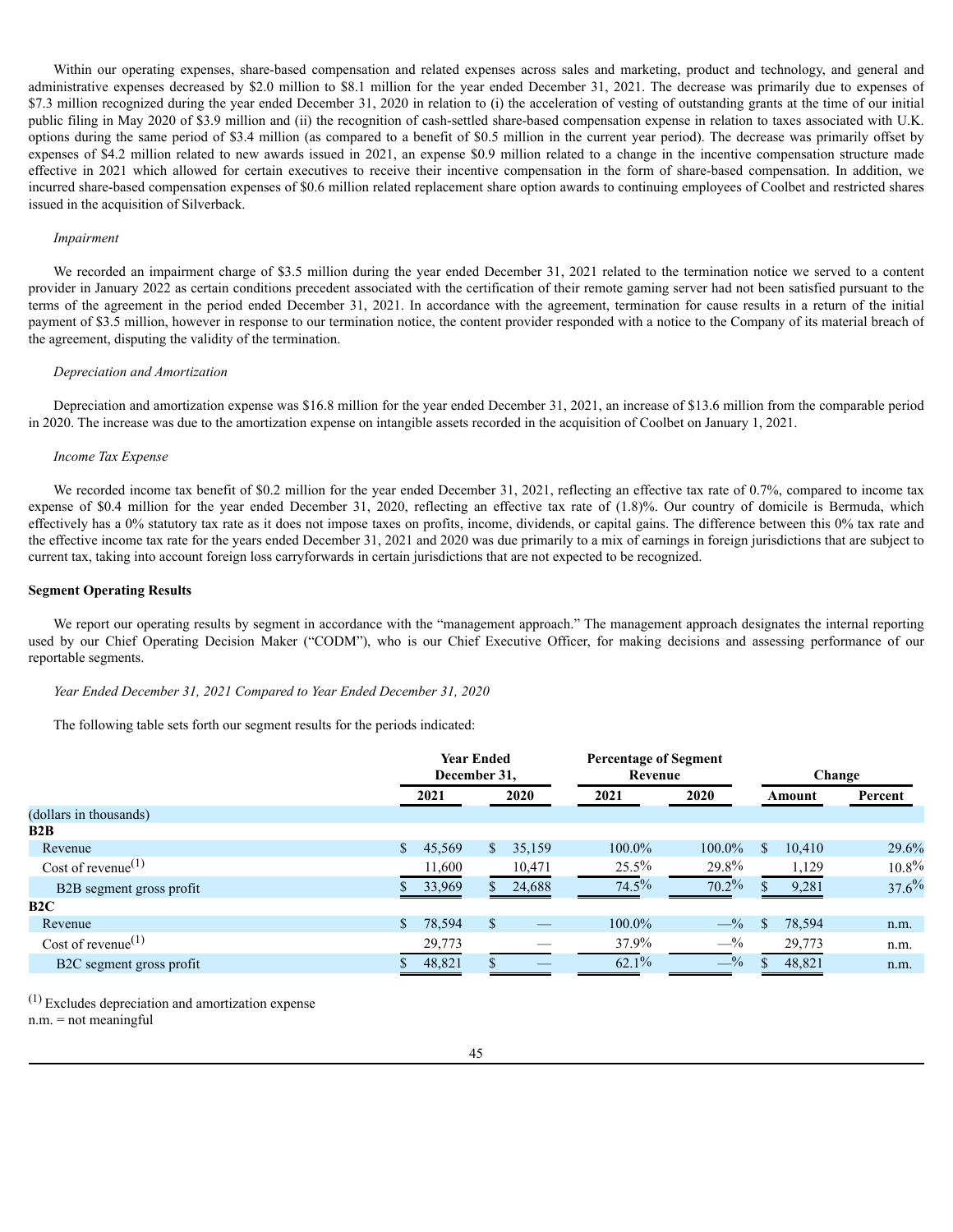#### *B2B Segment*

B2B revenue increased \$10.4 million primarily due to an increase in platform and content fee revenue of \$10.7 million. Of this increase, RMiG jurisdictions in the United States contributed an increase of \$9.3 million during the year ended December 31, 2021, including new U.S. states which launched in 2021 such as in Michigan following the launch of RMiG in January 2021, in addition to contributions beginning in May 2021 in West Virginia and October 2021 in Connecticut. Further contributing to the increase was an increase of \$2.2 million in RMiG revenues in Italy and an increase of \$2.0 million in simulated gaming revenue as compared to the prior year period. The increases were partially offset by a \$2.5 million decrease in sportsbook revenue primarily as a result of FanDuel's migration to its own player wallet during the third quarter of 2020.

Additionally, B2B development services and other revenue decreased \$0.3 million, of which \$2.2 million related to a decrease in development revenue, primarily related to prior year revenues associated with FanDuel's migration to its own player wallet platform in 2020 and a \$1.0 million decrease primarily related to lower hardware sales. The decrease was partially offset by \$3.0 million in revenues attributable to patent licensing fee revenue recognized during the year ended December 31, 2021

B2B cost of revenue increased \$1.1 million primarily due to a \$1.9 million increase in content license fees due to higher sales in Italy and simulated gaming revenue and a \$0.5 million increase in processing fees due to an increase in the number instances of our platform and end users. This increase was partially offset by decrease in costs of development services and other revenues of \$1.4 million, primarily as a result of lower hardware sales compared to the prior year period.

Segment gross profit margin for B2B, which excludes depreciation and amortization expense, increased by 37.6% primarily driven by an increase in platform and content fee revenue and an increase in the gross margin for development services and other revenue from 70.0% in 2020 to 85.3% in 2021. The increase in gross margin for development services and other revenue was due to patent revenue of \$3.0 million which did not occur in the prior year period and lower cost of hardware relative to its sales in the current period when compared to the prior year period.

## *B2C Segment*

Segment gross profit for B2C, which excludes depreciation and amortization expense, was \$48.8 million, or 62.1% as a percentage of segment revenue, for the year ended December 31, 2021. Prior year revenue and costs of revenue are not included in our financial results due to the timing of the Coolbet acquisition, which closed January 1, 2021.

#### **Non-GAAP Financial Measures**

### *Adjusted EBITDA*

Management uses the non-GAAP measure of Adjusted EBITDA to measure its financial performance. Specifically, it uses Adjusted EBITDA (i) as a measure to compare our operating performance from period to period, as it removes the effect of items not directly resulting from our core operations, and (ii) as a means of assessing our core business performance against others in the industry, because it eliminates some of the effects that are generated by differences in capital structure, depreciation, tax effects and unusual and infrequent events.

We define Adjusted EBITDA as net income (loss) before other (income) loss, net, income tax expense (benefit), depreciation and amortization, impairments, share-based compensation expense and related expense, initial public offering related costs and other items which our Board of Directors considers to be infrequent or unusual in nature. The presentation of Adjusted EBITDA is not intended to be used in isolation or as a substitute for any measure prepared in accordance with U.S. GAAP and Adjusted EBITDA may exclude financial information that some investors may consider important in evaluating our performance. Because Adjusted EBITDA is not a U.S. GAAP measure, the way we define Adjusted EBITDA may not be comparable to similarly titled measures used by other companies in the industry.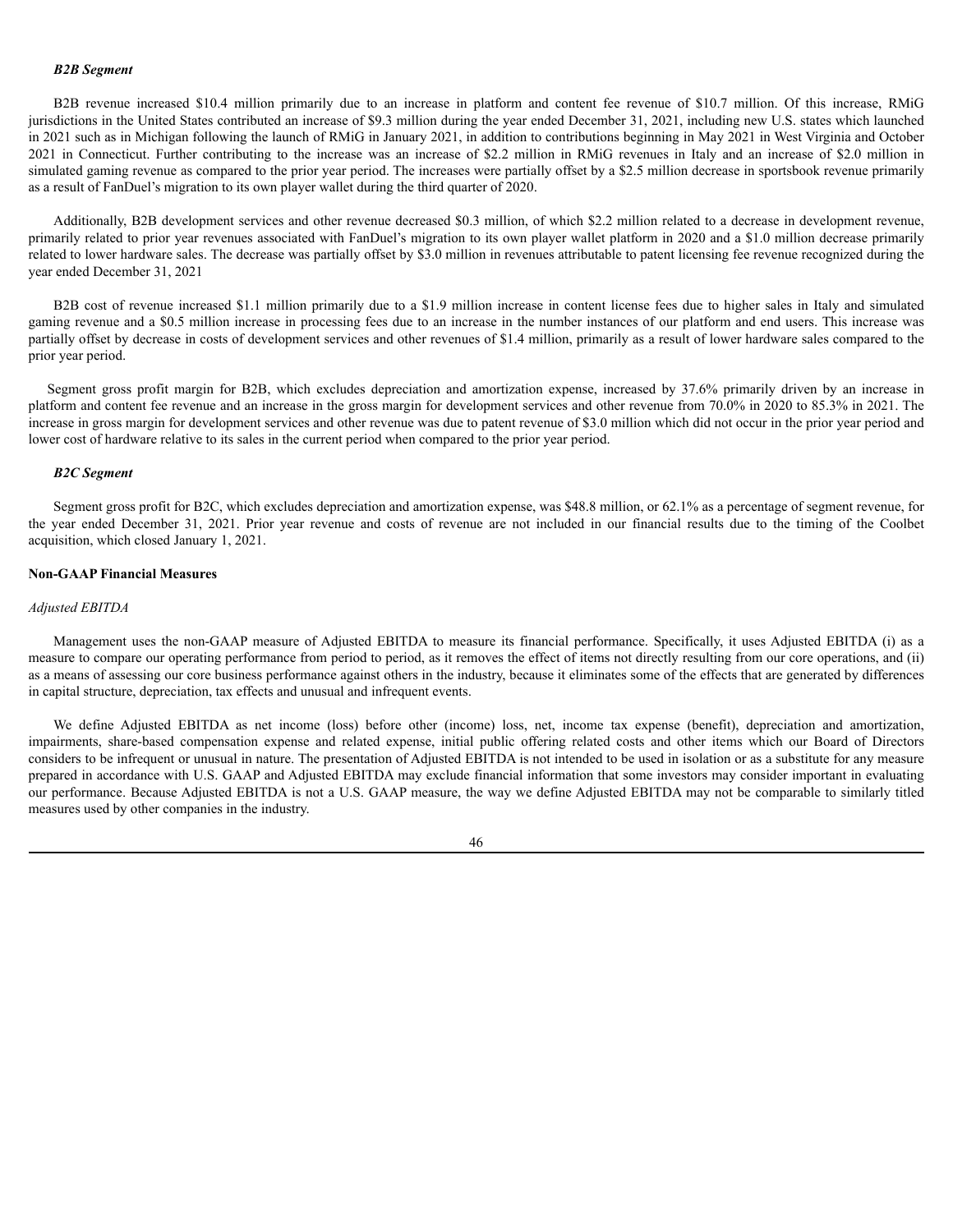Below is a reconciliation of Adjusted EBITDA to net loss, the most comparable U.S. GAAP measure, as presented in the consolidated statements of operations for the years specified:

|                                                             | <b>Year Ended</b><br>December 31, |           |    |           |  |
|-------------------------------------------------------------|-----------------------------------|-----------|----|-----------|--|
|                                                             | 2021                              |           |    | 2020      |  |
| (in thousands)                                              |                                   |           |    |           |  |
| Net loss                                                    |                                   | (30, 594) | -S | (20, 217) |  |
| Income tax expense (benefit)                                |                                   | (211)     |    | 353       |  |
| Other (income) loss, net                                    |                                   | (408)     |    | 392       |  |
| Depreciation and amortization                               |                                   | 16,808    |    | 3,257     |  |
| Share-based compensation and related expense <sup>(1)</sup> |                                   | 8,136     |    | 10,181    |  |
| Impairment                                                  |                                   | 3,500     |    |           |  |
| Initial public offering transaction related                 |                                   | __        |    | 2,831     |  |
| Tax related provisions                                      |                                   |           |    | 939       |  |
| <b>Adjusted EBITDA</b>                                      |                                   | (2,769)   |    | (2, 264)  |  |

 $^{(1)}$  Includes \$7.9 million and \$6.8 million in equity-classified expense for the years ended December 31, 2021 and 2020, respectively, and \$0.4 million and \$3.4 million in liability-classified (benefit) expense, for the years ended December 31, 2021 and 2020, respectively. Such amounts excluded capitalized amounts. Refer to Note 11 – Share-based Compensation for further details.

### **Key Performance Indicators**

Our management uses the following key performance indicators ("KPIs") as indicators of trends and results of the business. These KPIs give our management an indication of the level of engagement between the player and the Company's platforms. No estimation is necessary in quantifying these KPIs, nor do they represent U.S. GAAP based measurements. These KPIs are subject to various risks such as customer concentration, competition, licensing and regulation, and macroeconomic conditions. Refer to "Item 1A. Risk Factors" for further risks associated with our business which would affect these KPIs.

|                                                    |              | <b>Year Ended</b><br>December 31. |         |     | Change |           |  |
|----------------------------------------------------|--------------|-----------------------------------|---------|-----|--------|-----------|--|
|                                                    | 2020<br>2021 |                                   |         |     | Amount | Percent   |  |
| B2B Gross Operator Revenue (in millions)           | 921.1        |                                   | 545.2   |     | 375.9  | 68.9%     |  |
| <b>B2B</b> Take Rate                               | 4.9%         |                                   | $6.4\%$ |     |        | $(1.5)\%$ |  |
| B2C Active Customers (in thousands) <sup>(1)</sup> | 394<br>158   |                                   |         | 236 | n.m.   |           |  |
| B2C Marketing Spend Ratio <sup>(1)</sup>           | 15%          |                                   | 19%     |     | N/A    | (4)%      |  |
| B <sub>2</sub> C Sports Margin <sup>(1)</sup>      | $6.8\%$      |                                   | 6.7%    |     | N/A    | $0.1\%$   |  |

(1) B2C operating results of Coolbet have been included in the consolidated financial statements beginning on January 1, 2021.

### *B2B Gross Operator Revenue*

We define B2B Gross Operator Revenue as the sum of our B2B corporate customers' gross revenue from SIM, gross gaming revenue from RMiG, and gross sports win from sportsbook offerings. B2B Gross Operator Revenue, which is not comparable to financial information presented in conformity with U.S. GAAP, gives management and users of our financial statements an indication of the extent of transactions processed through our B2B corporate customers' platforms and allows management to understand the extent of activity that our platform is processing.

The increase in Gross Operator Revenue for the year ended December 31, 2021, as compared to the year ended December 31, 2020, was driven primarily by expanded legalization of RMiG and sports betting in additional U.S. states and our launch of RMiG solutions for new and existing customers in those jurisdictions, the most significant of which was Michigan in January 2021. Additional increases in Europe of RMiG and SIM were driven by organic growth from new and existing customers.

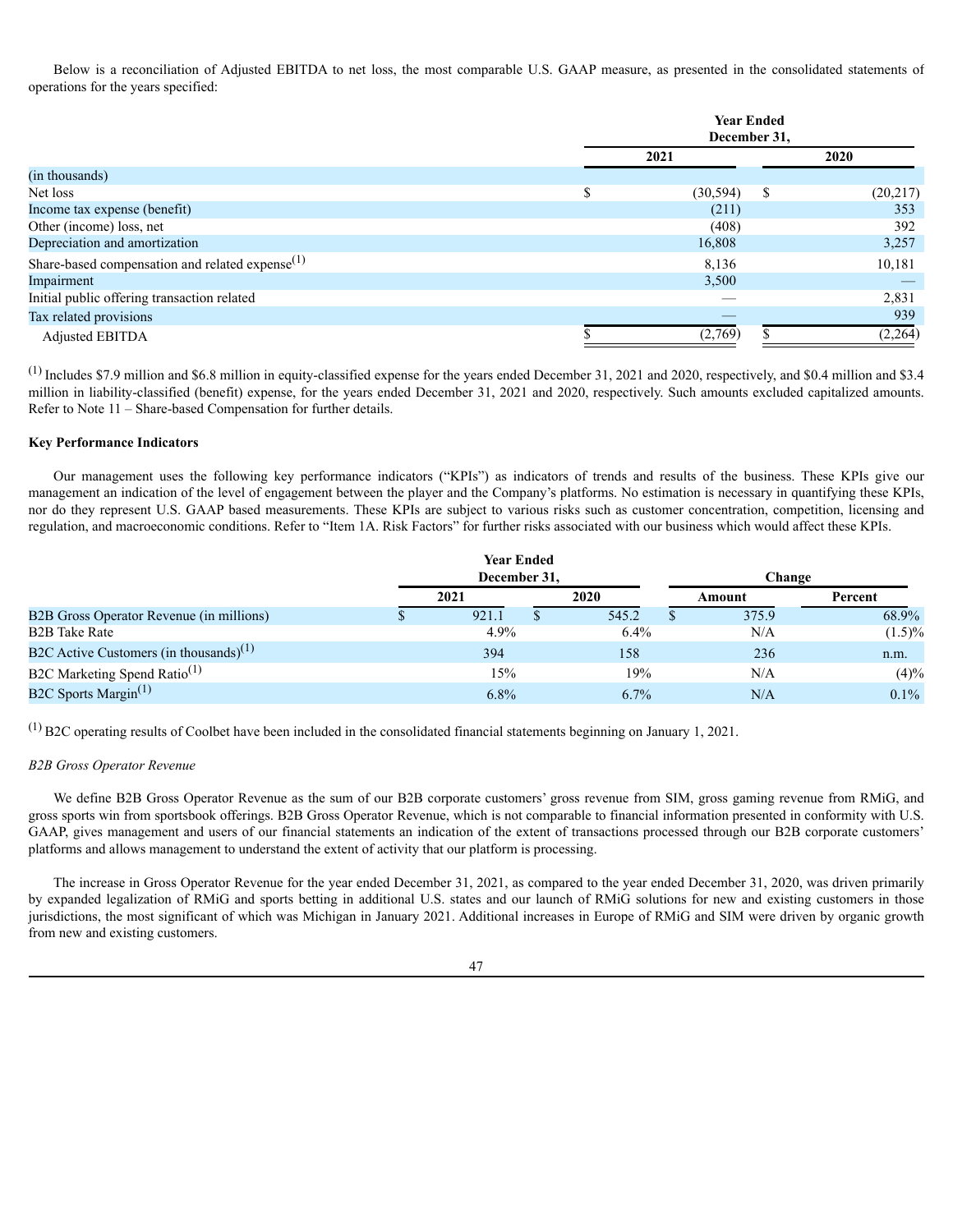# *B2B Take Rate*

We define B2B Take Rate as a quotient of B2B net revenue retained by the Company over the total gross revenue generated by our B2B corporate customers. B2B net revenue is calculated by deducting from gross revenue, the statutory taxes, promotional bonuses, and our B2B customer's share defined by commercial agreements. B2B Take Rate gives management and users of our financial statements an indication of the impact of the statutory terms and the efficiency of the commercial terms on the business.

The decrease in B2B Take Rate for the year ended December 31, 2021, as compared to the year ended December 31, 2020, was driven by a shift in revenue from SIM to RMiG that inherently has a lower take rate; an increase in RMiG and sports betting revenue from U.S. states with higher taxes, specifically Pennsylvania and Michigan; and increased promotional bonuses by certain B2B customers in new jurisdictions, such as Wynn in Michigan and FanDuel in Michigan, West Virginia, and Connecticut.

### *B2C Active Customers*

We define B2C Active Customers as a user that places a wager during the period. This metric allows management to monitor the customer segmentation, growth drivers, and ultimately creates opportunities to identify and add value to the user experience. This metric allows management and users of the financial statements to measure the platform traffic and track related trends.

#### *B2C Marketing Spend Ratio*

We define B2C Marketing Spend Ratio as the total B2C direct marketing expense for the period divided by the total B2C revenues. This metric allows management to measure the success of marketing costs during a given period. Additionally, this metric allows management to compare across jurisdictions and other subsets, as an additional indication of return on marketing investment.

#### *B2C Sports Margin*

We define B2C Sports Margin as the ratio of wagers minus winnings to total amount wagered, adjusted for open wagers at period end. Sports betting involves a user placing a bet on the outcome of a sporting event with the chance to win a pre-determined amount, often referred to as fixed odds. Our B2C sportsbook revenue is generated by setting odds that are intended to provide a built-in theoretical margin in each sports bet offered to our users. This metric allows management to measure sportsbook performance against its expected outcome.

#### **Liquidity and Capital Resources**

### *Material Cash Commitments*

Our primary uses of cash include funding our ongoing working capital needs, content licensing discussed below, developing and maintaining our proprietary software platforms.

During the year ended December 31, 2021, we entered into Content Licensing Agreements (the "Agreement") with a third-party gambling content provider specializing in developing and licensing interactive games. The Agreement grants us exclusive right to use and distribute the online gaming content in North America. The content provider is committed to developing a minimum number of games for our exclusive use over the five-year term, subject to extensions. In exchange, we are required to pay fixed fees, totaling \$30.0 million, of which \$5.0 million was due upon execution of the Agreement, and the remaining fixed fees are paid systematically over the initial five-year term. Additional payments could be required if our total revenue generated from the licensed content exceed certain stipulated thresholds. In the event that the Agreement is terminated, actual cash outlays could be less than currently contemplated.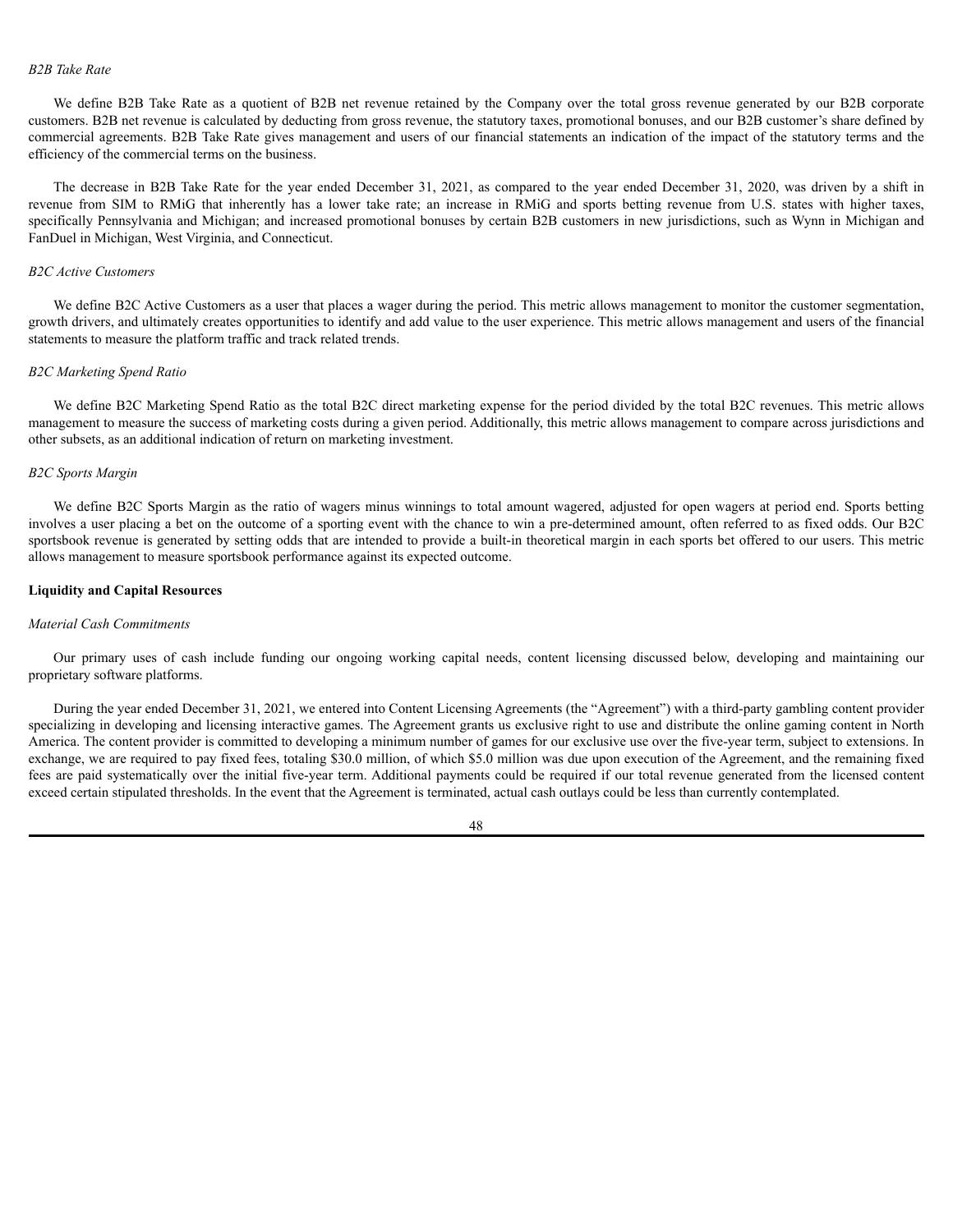We expect our capital expenditures to continue to increase in the immediate future, as we seek to expand our business through organic growth and potential business acquisitions. Specifically, the key elements of our growth strategy include, but are not limited to, the expansion of our gaming content on our platform, primarily through the Agreements, our anticipated launch of the integrated B2B sportsbook technology solution in North America in the fourth quarter of 2022, the continued integration of Coolbet's sports betting technology and international B2C operations, the launch of regulated gaming in new U.S. states and potential business acquisitions.

The execution of our growth strategy will require continued significant capital expenditures. We expect to continue investing in our products and technologies as we seek to scale our business.

We incurred capital expenditures of \$14.0 million and \$5.9 million for the years ended December 31, 2021 and 2020, respectively. Of these expenditures, purchases related to internally developed capitalized software represented \$11.6 million and \$4.4 million, respectively, property and equipment (including licenses for internal use software) represented \$1.9 million and \$1.2 million, respectively, and intangible assets (including licenses to operate in related jurisdictions) represented \$0.4 million and \$0.2 million, respectively, for the years ended December 31, 2021 and 2020.

# *Sources of Liquidity*

We have primarily funded our operations through cash generated from operations and cash on hand. In May 2020, we completed our U.S. initial public offering under which we sold an aggregate of 7,337,000 ordinary shares for net proceeds of \$57.4 million and in December 2020, we conducted a follow-on offering under which we sold 6,790,956 ordinary shares for net proceeds of \$98.5 million. In January 2021, we completed the acquisition of Coolbet for a purchase price of \$218.1 million, including the issuance of 5,260,516 ordinary shares, replacement equity-based awards valued at \$0.3 million and cash of \$111.1 million, which was funded from the follow-on offering proceeds and available cash on hand.

Our primary source of liquidity for our working capital is cash flows generated from operations and our cash on hand of \$39.5 million at December 31, 2021.

We believe cash generated from operations and cash on hand will be sufficient to meet our working capital and capital expenditure requirements for at least the next twelve months. We may also seek to enhance our competitive position through additional complementary acquisitions in both existing and new markets. Therefore, from time to time, we may access the equity or debt markets to raise additional funds to finance potential acquisitions.

In the longer term, to the extent that our current resources, including our ability to generate operating cash flows, are insufficient to satisfy our cash requirements, we may seek additional equity or debt financing. Our ability to do so depends on prevailing economic conditions and other factors, many of which are beyond our control.

We do not currently have any credit facilities or similar debt arrangements in place and cannot provide any assurance as to the availability or terms of any future financing that we may require to support our operations. If the needed financing is not available, or if the terms of financing are less desirable than we expect, we may be forced to decrease our level of investment in new products and technologies, discontinue further expansion of our business, or scale back our existing operations, any of which could have an adverse impact on our business and financial prospects.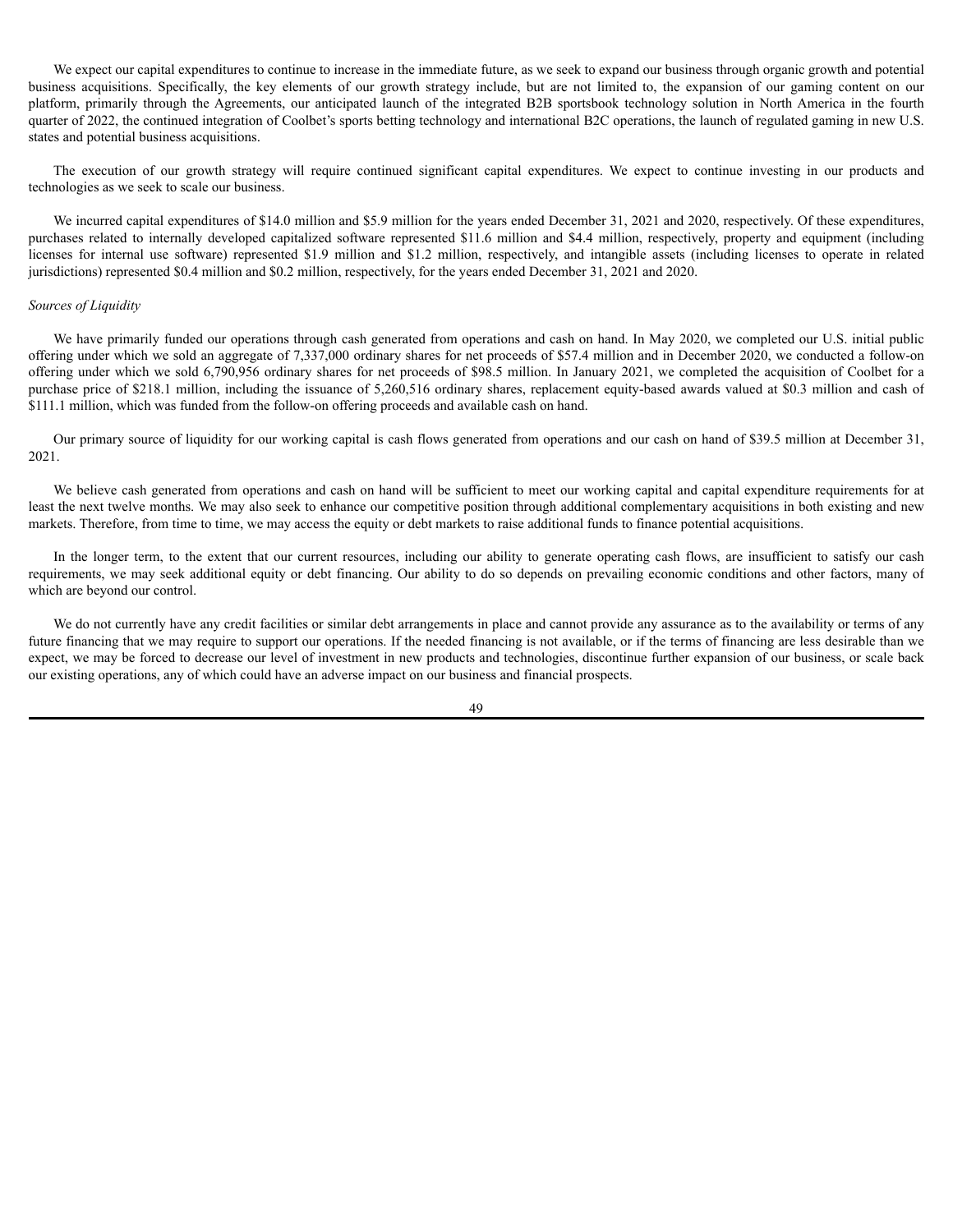# *Cash Flow Analysis*

A summary of our operating, investing and financing activities is shown in the following table:

|                                           |              | <b>Year Ended</b> |         |            |             |
|-------------------------------------------|--------------|-------------------|---------|------------|-------------|
| (dollars in thousands)                    | December 31, |                   | Change  |            |             |
|                                           | 2021         | 2020              |         | Amount     | Percent     |
| Net cash used in operating activities     | (5,003)      |                   | (6,348) | 1,345      | $(21.2)\%$  |
| Net cash used in investing activities     | (106, 674)   |                   | (5.919) | (100, 755) | n.m.        |
| Net cash provided by financing activities | 169          |                   | 154,708 | (154, 539) | $(99.9)\%$  |
| Effect of foreign exchange rates on cash  | (1,669)      |                   | (66)    | (1,603)    | n.m.        |
| Net (decrease) increase in cash           | (113, 177)   |                   | 142,375 | (255, 552) | $(179.5)\%$ |

### n.m. = not meaningful

#### *Operating Activities*

Net cash used in operating activities decreased \$1.3 million primarily resulting from a decrease in net loss after adjustments to reconcile net loss to cash flows from operations of \$8.1 million. The decrease in cash used in operating activities was offset by an unfavorable change in operating assets and liabilities, primarily due to payments totaling \$8.5 million to third-party gambling content providers for the rights to use and distribute their online gaming content in North America.

#### *Investing Activities*

Net cash used in investing activities increased \$100.8 million primarily as a result of \$92.7 million cash paid for the acquisition of Coolbet, net of cash acquired and a \$7.2 million increase in spend for capitalized software development costs primarily related to \$4.3 million invested in relation to new B2B customer launches, product enhancements, and new features, \$1.6 million for the B2B sportsbook technology solution in North America, and \$1.3 million invested in relation to new B2C product enhancements and features.

#### *Financing Activities*

Net cash provided by financing activities decreased by \$154.5 million primarily due to \$57.4 million in proceeds from our U.S. initial public offering in May 2020 and \$99.4 million in proceeds from the issuance of ordinary shares in a follow-on public offering in December 2020 that did not recur during the year ended December 31, 2021, and a decrease in cash proceeds on the exercise of employee share options of \$1.6 million. The decrease was partially offset by decreased payments of offering costs of \$1.4 million and cash consideration paid to the previous shareholders of GAN plc pursuant to the May 2020 Scheme of Arrangement of \$2.5 million.

## **ITEM 7A. QUANTITATIVE AND QUALITATIVE DISCLOSURES ABOUT MARKET RISKS**

As a smaller reporting company as defined by Item 10 of Regulation S-K, the Company is not required to provide the information required by this Item.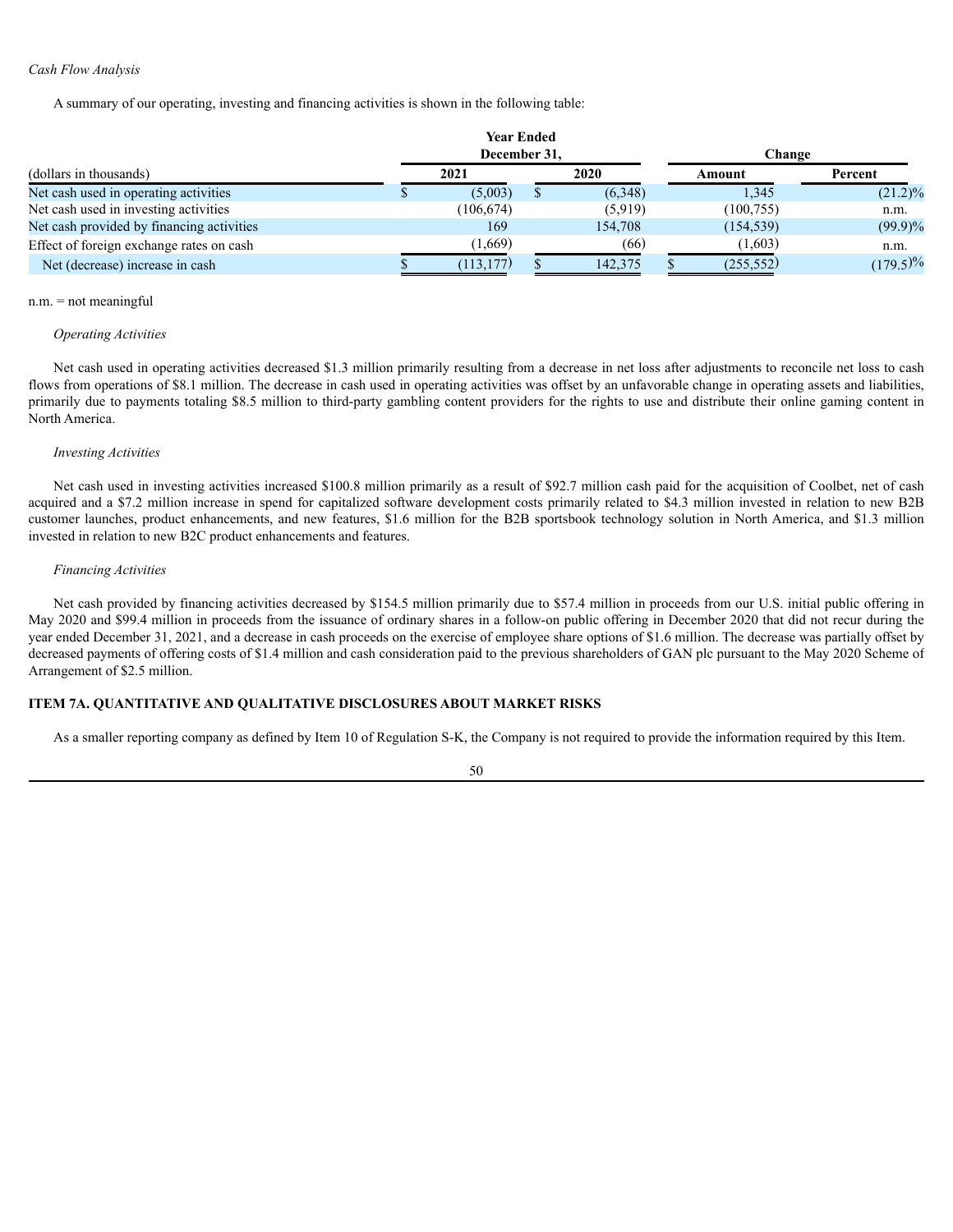# **REPORT OF INDEPENDENT REGISTERED PUBLIC ACCOUNTING FIRM**

Board of Directors and Shareholders GAN Limited Irvine, California

### **Opinion on the financial statements**

We have audited the accompanying consolidated balance sheet of GAN Limited (a Bermuda corporation) and subsidiaries (the "Company") as of December 31, 2021, the related consolidated statements of operations, comprehensive loss, changes in shareholders' equity, and cash flows for the year ended December 31, 2021, and the related notes (collectively referred to as the "financial statements"). In our opinion, the financial statements present fairly, in all material respects, the financial position of the Company as of December 31, 2021, and the results of its operations and its cash flows for the year ended December 31, 2021, in conformity with accounting principles generally accepted in the United States of America.

# **Basis for opinion**

These financial statements are the responsibility of the Company's management. Our responsibility is to express an opinion on the Company's financial statements based on our audit. We are a public accounting firm registered with the Public Company Accounting Oversight Board (United States) ("PCAOB") and are required to be independent with respect to the Company in accordance with the U.S. federal securities laws and the applicable rules and regulations of the Securities and Exchange Commission and the PCAOB.

We conducted our audit in accordance with the standards of the PCAOB. Those standards require that we plan and perform the audit to obtain reasonable assurance about whether the financial statements are free of material misstatement, whether due to error or fraud. The Company is not required to have, nor were we engaged to perform, an audit of its internal control over financial reporting. As part of our audit we are required to obtain an understanding of internal control over financial reporting but not for the purpose of expressing an opinion on the effectiveness of the Company's internal control over financial reporting. Accordingly, we express no such opinion.

Our audit included performing procedures to assess the risks of material misstatement of the financial statements, whether due to error or fraud, and performing procedures that respond to those risks. Such procedures included examining, on a test basis, evidence regarding the amounts and disclosures in the financial statements. Our audit also included evaluating the accounting principles used and significant estimates made by management, as well as evaluating the overall presentation of the financial statements. We believe that our audit provides a reasonable basis for our opinion.

*/s/ GRANT THORNTON LLP*

We have served as the Company's auditor since 2021.

Los Angeles, California April 15, 2022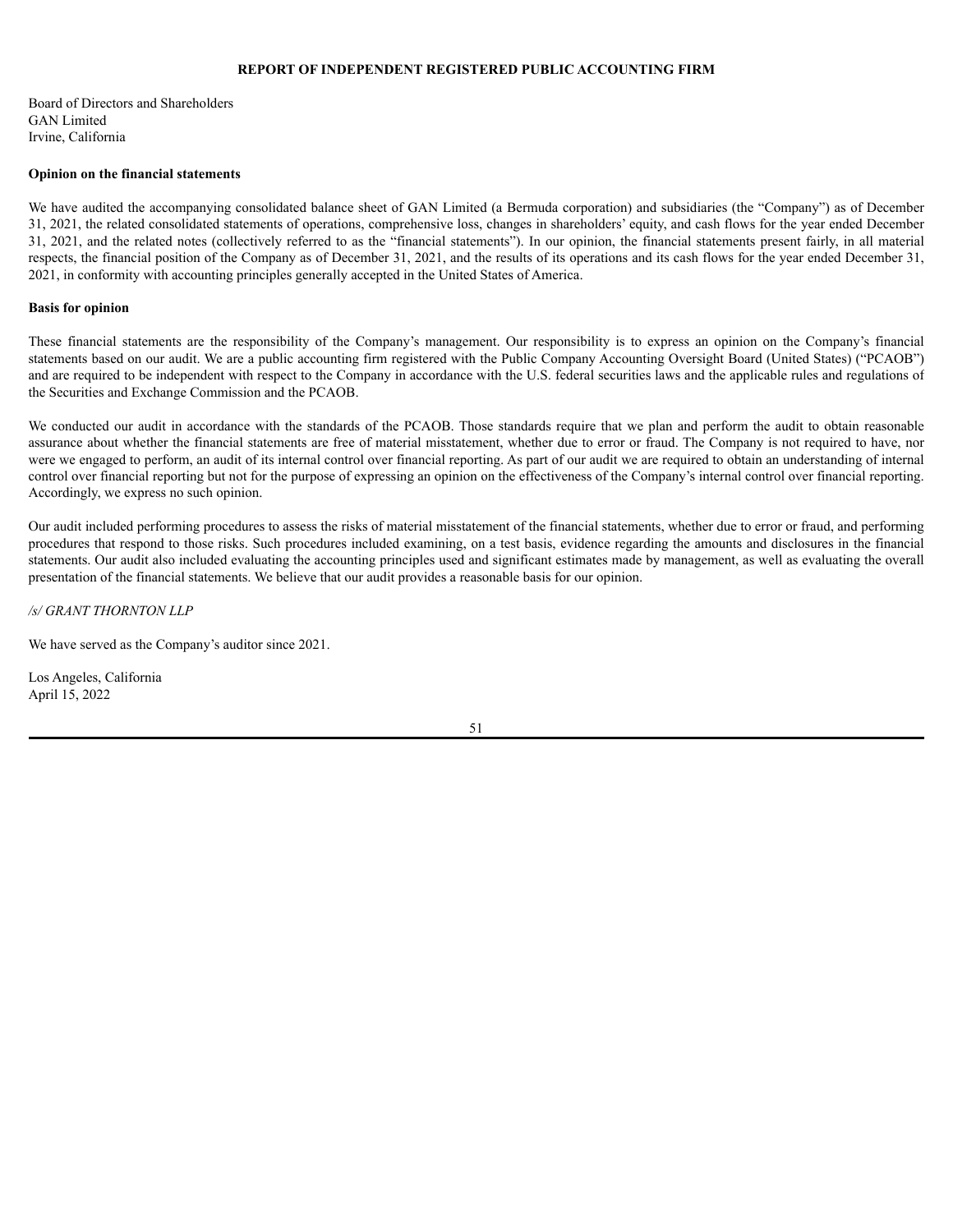# **REPORT OF INDEPENDENT REGISTERED PUBLIC ACCOUNTING FIRM**

Shareholders and Board of Directors GAN Limited Irvine, California

# **Opinion on the Consolidated Financial Statements**

We have audited the accompanying consolidated balance sheet of GAN Limited (the "Company") as of December 31, 2020, the related consolidated statements of operations, comprehensive loss, changes in shareholders' equity, and cash flows for the year ended December 31, 2020, and the related notes (collectively referred to as the "consolidated financial statements"). In our opinion, the consolidated financial statements present fairly, in all material respects, the financial position of the Company at December 31, 2020, and the results of its operations and its cash flows for the year ended December 31, 2020, in conformity with accounting principles generally accepted in the United States of America.

# **Basis for Opinion**

These consolidated financial statements are the responsibility of the Company's management. Our responsibility is to express an opinion on the Company's consolidated financial statements based on our audit. We are a public accounting firm registered with the Public Company Accounting Oversight Board (United States) ("PCAOB") and are required to be independent with respect to the Company in accordance with the U.S. federal securities laws and the applicable rules and regulations of the Securities and Exchange Commission and the PCAOB.

We conducted our audit in accordance with the standards of the PCAOB. Those standards require that we plan and perform the audit to obtain reasonable assurance about whether the consolidated financial statements are free of material misstatement, whether due to error or fraud.

Our audit included performing procedures to assess the risks of material misstatement of the consolidated financial statements, whether due to error or fraud, and performing procedures that respond to those risks. Such procedures included examining, on a test basis, evidence regarding the amounts and disclosures in the consolidated financial statements. Our audit also included evaluating the accounting principles used and significant estimates made by management, as well as evaluating the overall presentation of the consolidated financial statements. We believe that our audit provides a reasonable basis for our opinion.

*/s/ BDO LLP*

BDO LLP

We have served as the Company's auditor from 2013 through 2021.

London, United Kingdom March 31, 2021, except for Note 16, which is August 20, 2021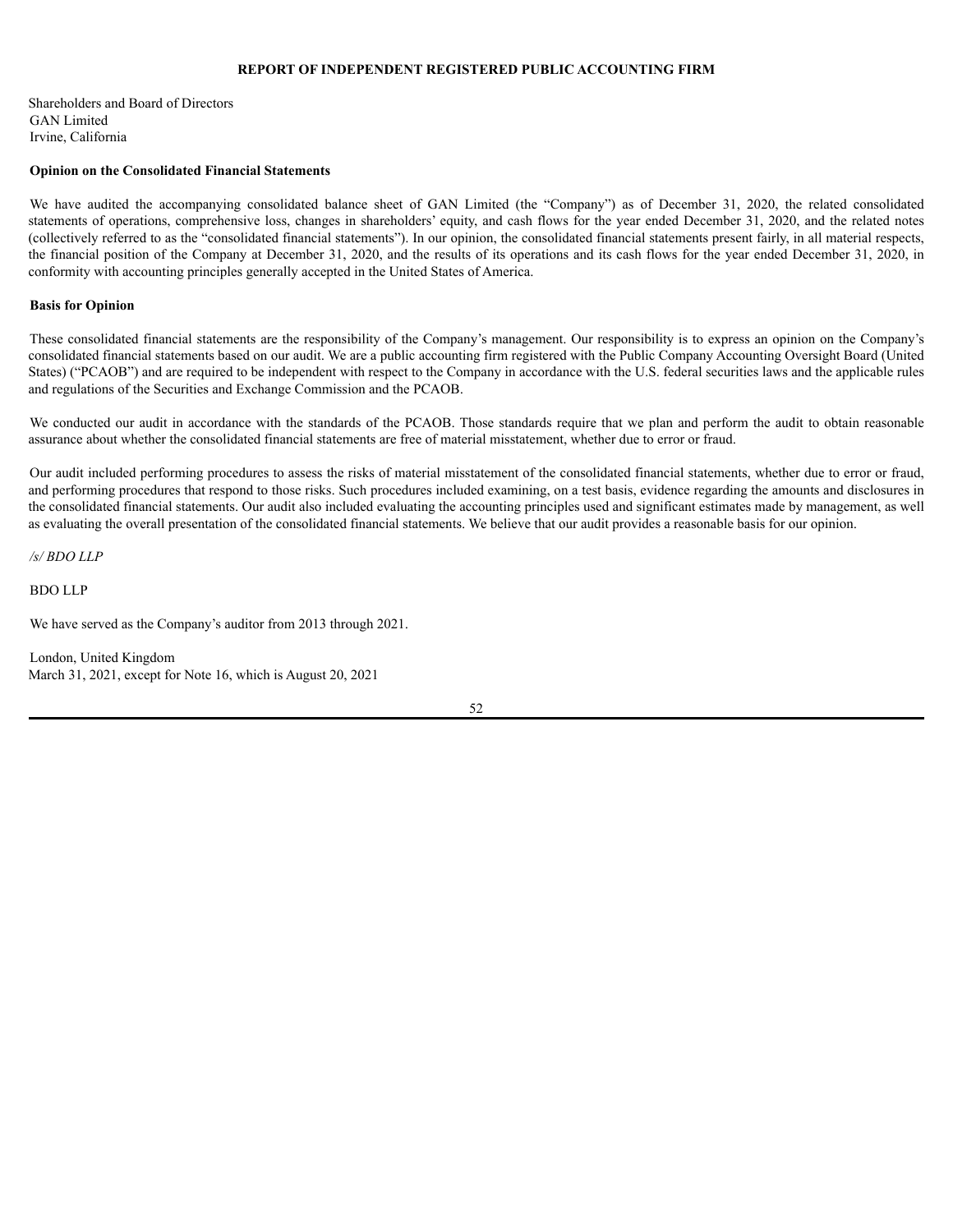# **ITEM 8. FINANCIAL STATEMENTS AND SUPPLEMENTARY DATA**

# **GAN LIMITED CONSOLIDATED BALANCE SHEETS**

(in thousands, except share and per share amounts)

|                                                                                             | December 31, |           |                           |          |
|---------------------------------------------------------------------------------------------|--------------|-----------|---------------------------|----------|
|                                                                                             |              | 2021      |                           | 2020     |
| <b>ASSETS</b>                                                                               |              |           |                           |          |
| Current assets                                                                              |              |           |                           |          |
| Cash                                                                                        | \$           | 39,477    | $\mathbb{S}$              | 152,654  |
| Accounts receivable, net of allowance for doubtful accounts of \$120 and \$100 at December  |              |           |                           |          |
| 31, 2021 and 2020, respectively                                                             |              | 8,110     |                           | 6,818    |
| Prepaid expenses                                                                            |              | 3,498     |                           | 1,912    |
| Other current assets                                                                        |              | 3,337     |                           | 2,112    |
| Total current assets                                                                        |              | 54,422    |                           | 163,496  |
| Capitalized software development costs, net                                                 |              | 14,430    |                           | 6,648    |
| Goodwill                                                                                    |              | 146,142   |                           |          |
| Intangible assets, net                                                                      |              | 35,893    |                           | 468      |
| Other assets                                                                                |              | 10,023    |                           | 2,634    |
| Total assets                                                                                | \$           | 260,910   | \$                        | 173,246  |
| <b>LIABILITIES AND SHAREHOLDERS' EQUITY</b>                                                 |              |           |                           |          |
| <b>Current liabilities</b>                                                                  |              |           |                           |          |
| Accounts payable                                                                            | $\mathbf S$  | 5,268     | $\boldsymbol{\mathsf{S}}$ | 4,926    |
| Accrued compensation and benefits                                                           |              | 10,961    |                           | 4,956    |
| Accrued expenses                                                                            |              | 4.669     |                           | 3,363    |
| Liabilities to users                                                                        |              | 8,984     |                           |          |
| Other current liabilities                                                                   |              | 3,151     |                           | 4,067    |
| Total current liabilities                                                                   |              | 33,033    |                           | 17,312   |
| Deferred income taxes                                                                       |              | 1,791     |                           |          |
| Other liabilities                                                                           |              | 2,049     |                           | 370      |
| <b>Total liabilities</b>                                                                    |              | 36,873    |                           | 17,682   |
|                                                                                             |              |           |                           |          |
| Commitments and contingencies (Note 20)<br>Shareholders' equity                             |              |           |                           |          |
| Ordinary shares, \$0.01 par value, 100,000,000 shares authorized, 42,250,743 and 36,635,362 |              |           |                           |          |
| shares issued and outstanding at December 31, 2021 and 2020, respectively                   |              | 422       |                           | 365      |
| Additional paid-in capital                                                                  |              | 319,551   |                           | 203,842  |
| Accumulated deficit                                                                         |              | (76,360)  |                           | (45,766) |
| Accumulated other comprehensive loss                                                        |              | (19, 576) |                           | (2,877)  |
| Total shareholders' equity                                                                  |              | 224,037   |                           | 155,564  |
| Total liabilities and shareholders' equity                                                  | \$           | 260,910   | \$                        | 173,246  |
|                                                                                             |              |           |                           |          |

The accompanying notes are an integral part of these consolidated financial statements.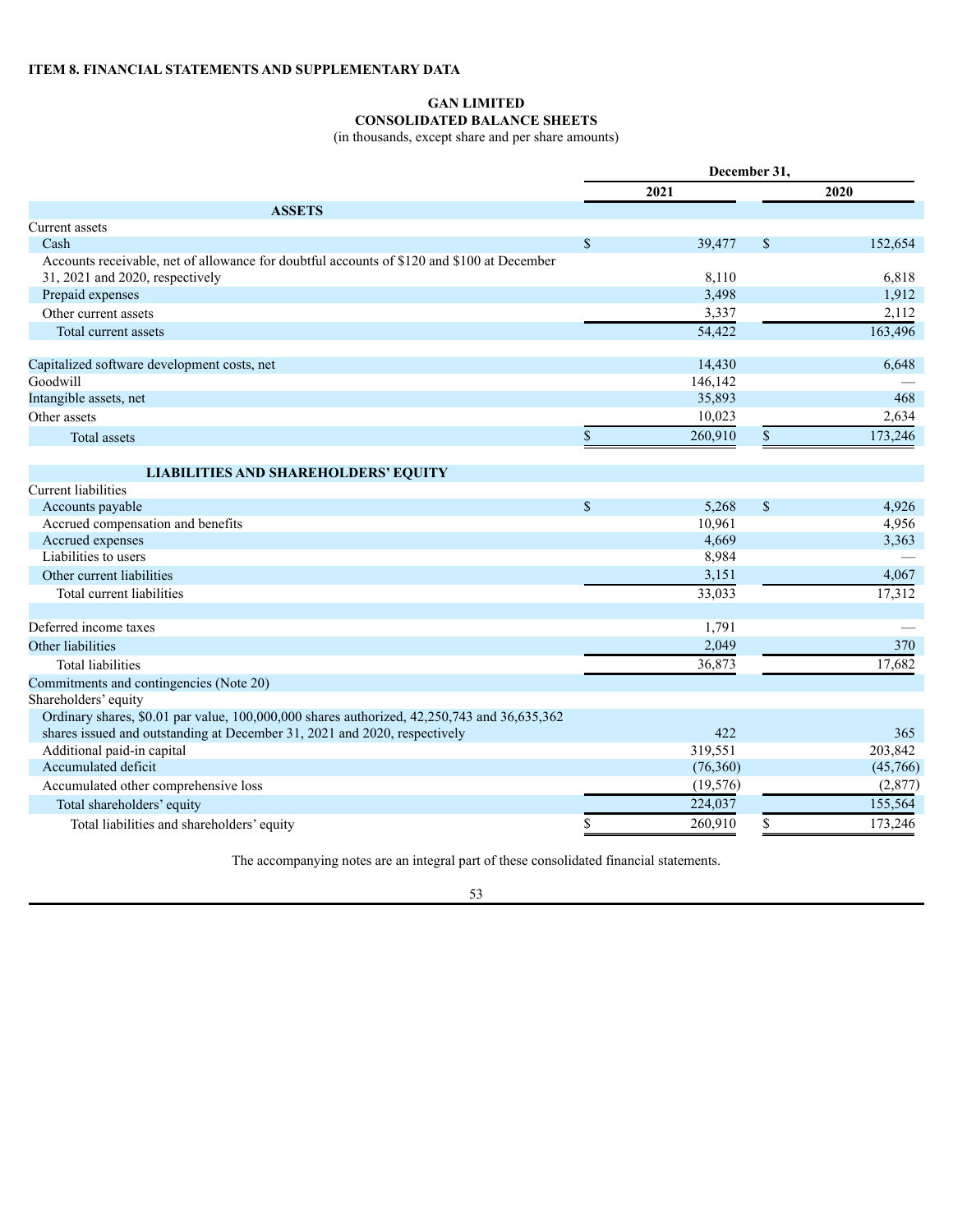# **GAN LIMITED CONSOLIDATED STATEMENTS OF OPERATIONS**

(in thousands, except share and per share amounts)

|                                                                 |              | <b>Year Ended</b><br>December 31, |              |            |  |  |
|-----------------------------------------------------------------|--------------|-----------------------------------|--------------|------------|--|--|
|                                                                 |              | 2021                              |              | 2020       |  |  |
| Revenue                                                         |              | 124,163                           | \$           | 35,159     |  |  |
| Operating costs and expenses                                    |              |                                   |              |            |  |  |
| Cost of revenue <sup>(1)</sup>                                  |              | 41,373                            |              | 10,471     |  |  |
| Sales and marketing                                             |              | 22,266                            |              | 5,046      |  |  |
| Product and technology                                          |              | 22,548                            |              | 11,032     |  |  |
| General and administrative <sup>(1)</sup>                       |              | 48,881                            |              | 24,825     |  |  |
| Impairment                                                      |              | 3,500                             |              |            |  |  |
| Depreciation and amortization                                   |              | 16,808                            |              | 3,257      |  |  |
| Total operating costs and expenses                              |              | 155,376                           |              | 54,631     |  |  |
| Operating loss                                                  |              | (31,213)                          |              | (19, 472)  |  |  |
| Other (income) loss, net                                        |              | (408)                             |              | 392        |  |  |
| Loss before income taxes                                        |              | (30, 805)                         |              | (19, 864)  |  |  |
| Income tax expense (benefit)                                    |              | (211)                             |              | 353        |  |  |
| Net loss                                                        |              | (30, 594)                         | \$           | (20,217)   |  |  |
| Loss per share, basic and diluted                               | $\mathbf{s}$ | (0.73)                            | $\mathbf{s}$ | (0.75)     |  |  |
| Weighted average ordinary shares outstanding, basic and diluted |              | 42,023,327                        |              | 27,006,058 |  |  |

(1) Excludes depreciation and amortization expense

The accompanying notes are an integral part of these consolidated financial statements.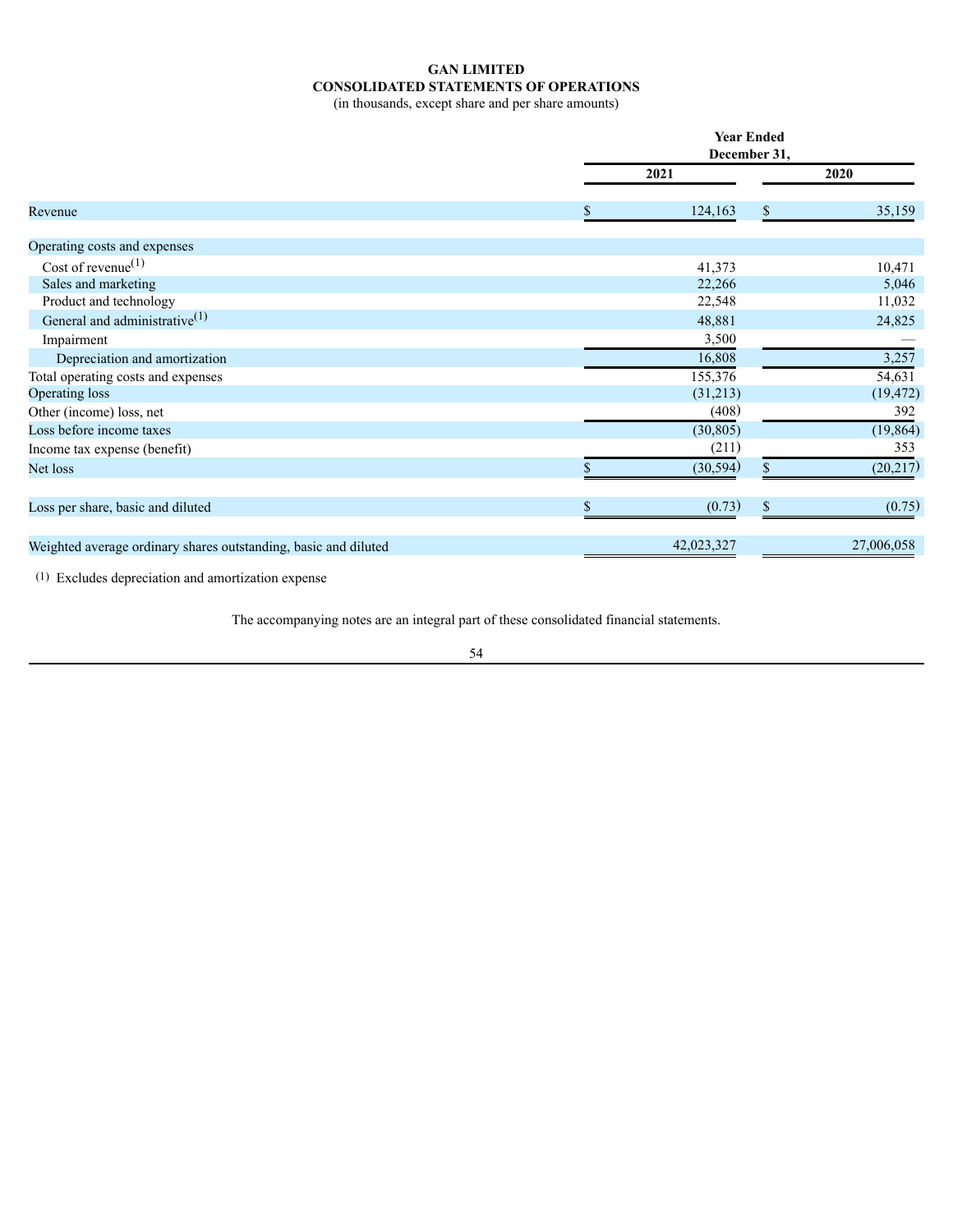# **GAN LIMITED CONSOLIDATED STATEMENTS OF COMPREHENSIVE LOSS**

(in thousands)

|                                                                                           | <b>Year Ended</b><br>December 31, |  |           |  |  |  |
|-------------------------------------------------------------------------------------------|-----------------------------------|--|-----------|--|--|--|
|                                                                                           | 2021                              |  | 2020      |  |  |  |
| Net loss                                                                                  | (30, 594)                         |  | (20,217)  |  |  |  |
| Other comprehensive income (loss), net of tax<br>Foreign currency translation adjustments | (16,699)                          |  | 31        |  |  |  |
| Comprehensive loss                                                                        | (47,293)                          |  | (20, 186) |  |  |  |

The accompanying notes are an integral part of these consolidated financial statements.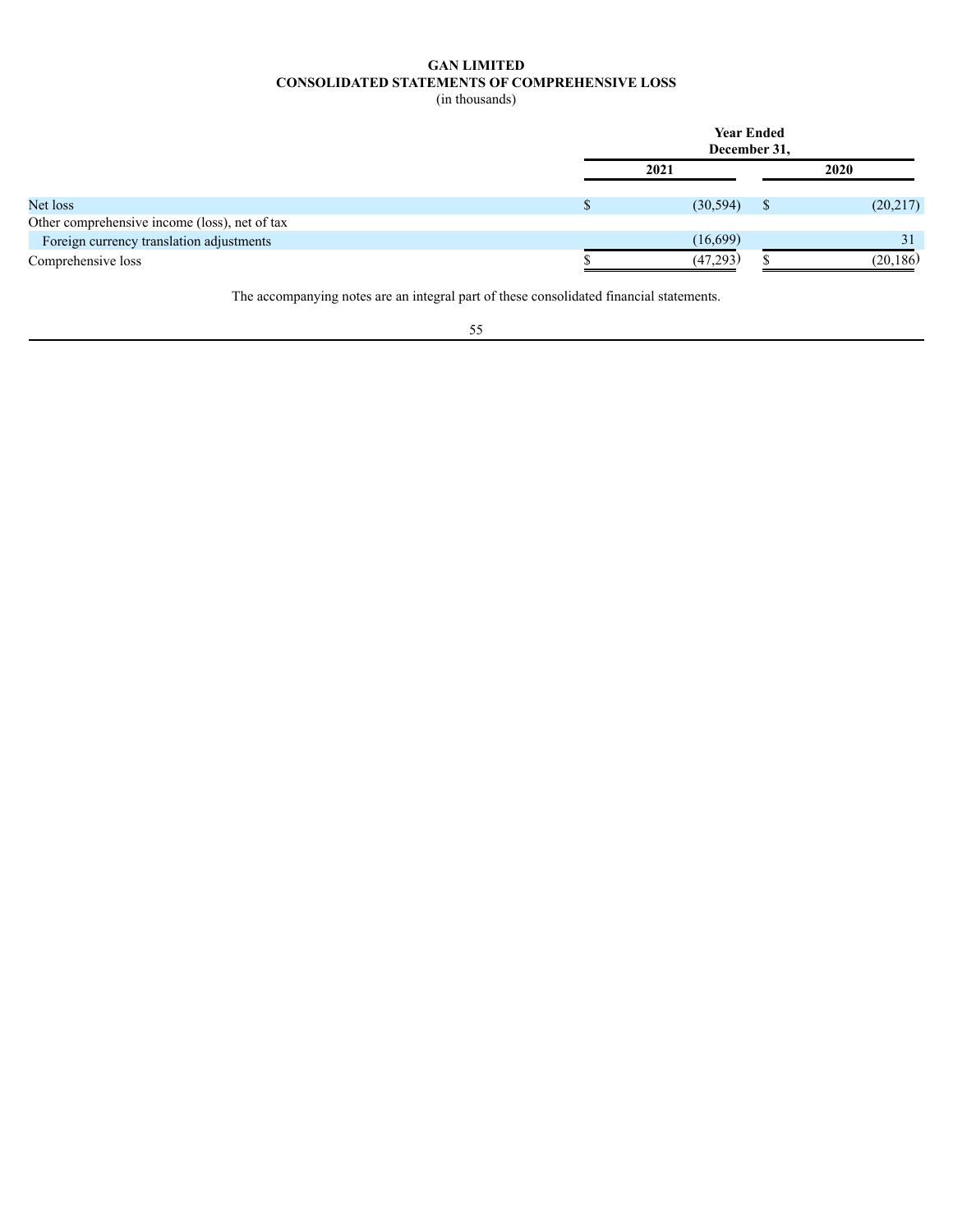# **GAN LIMITED CONSOLIDATED STATEMENTS OF CHANGES IN SHAREHOLDERS' EQUITY**

(in thousands, except share amounts)

|                                                       | <b>Ordinary Shares</b> |              |                          | <b>Additional</b><br>Paid-in |           |                |           |              |           |               |           | Accumulated |  | Accumulated<br>Other<br>Comprehensive |  |  | <b>Total</b><br>Shareholders' |
|-------------------------------------------------------|------------------------|--------------|--------------------------|------------------------------|-----------|----------------|-----------|--------------|-----------|---------------|-----------|-------------|--|---------------------------------------|--|--|-------------------------------|
|                                                       | <b>Shares</b>          |              | Amount                   |                              | Capital   | <b>Deficit</b> |           | Loss         |           | <b>Equity</b> |           |             |  |                                       |  |  |                               |
| <b>Balance at January 1, 2020</b>                     | 21,486,059             | $\mathbf{s}$ | 215                      | $\mathbf{s}$                 | 40,862    | $\mathbf{s}$   | (23, 024) | $\mathbb{S}$ | (2,908)   | $\mathcal{S}$ | 15,145    |             |  |                                       |  |  |                               |
| Net loss                                              |                        |              |                          |                              |           |                | (20, 217) |              |           |               | (20, 217) |             |  |                                       |  |  |                               |
| Foreign currency translation adjustments              |                        |              |                          |                              |           |                |           |              | 31        |               | 31        |             |  |                                       |  |  |                               |
| Share-based compensation                              |                        |              | $\overline{\phantom{0}}$ |                              | 6,826     |                |           |              |           |               | 6,826     |             |  |                                       |  |  |                               |
| Issuance of restricted share awards                   | 93,680                 |              |                          |                              |           |                |           |              |           |               |           |             |  |                                       |  |  |                               |
| Proceeds from issuance of shares in initial public    |                        |              |                          |                              |           |                |           |              |           |               |           |             |  |                                       |  |  |                               |
| offering, net of issuance costs of \$7,075 (Note 10)  | 7,337,000              |              | 73                       |                              | 55,216    |                |           |              |           |               | 55,289    |             |  |                                       |  |  |                               |
| Proceeds from issuance of shares in follow-on         |                        |              |                          |                              |           |                |           |              |           |               |           |             |  |                                       |  |  |                               |
| offering, net of issuances costs of \$6,719 (Note 10) | 6,790,956              |              | 68                       |                              | 98,473    |                |           |              |           |               | 98,541    |             |  |                                       |  |  |                               |
| Cash consideration paid to GAN plc shareholders       |                        |              |                          |                              |           |                |           |              |           |               |           |             |  |                                       |  |  |                               |
| (Note 10)                                             |                        |              |                          |                              |           |                | (2,525)   |              |           |               | (2,525)   |             |  |                                       |  |  |                               |
| Issuance of ordinary shares upon exercise of share    |                        |              |                          |                              |           |                |           |              |           |               |           |             |  |                                       |  |  |                               |
| options                                               | 927,667                |              | 9                        |                              | 2,465     |                |           |              |           |               | 2,474     |             |  |                                       |  |  |                               |
| <b>Balance at December 31, 2020</b>                   | 36,635,362             | \$           | 365                      |                              | \$203,842 | \$             | (45,766)  | \$           | (2, 877)  | \$            | 155,564   |             |  |                                       |  |  |                               |
| Net loss                                              |                        |              |                          |                              |           |                | (30, 594) |              |           |               | (30, 594) |             |  |                                       |  |  |                               |
| Foreign currency translation adjustments              |                        |              |                          |                              |           |                |           |              | (16,699)  |               | (16,699)  |             |  |                                       |  |  |                               |
| Share-based compensation                              |                        |              |                          |                              | 7,876     |                |           |              |           |               | 7,876     |             |  |                                       |  |  |                               |
| Restricted share activity                             | 69,012                 |              | $\overline{1}$           |                              | 54        |                |           |              |           |               | 55        |             |  |                                       |  |  |                               |
| Repurchase of restricted shares to pay tax liability  |                        |              |                          |                              |           |                |           |              |           |               |           |             |  |                                       |  |  |                               |
| (Note 11)                                             | (3,627)                |              |                          |                              |           |                |           |              |           |               |           |             |  |                                       |  |  |                               |
| Issuance of ordinary shares upon exercise of share    |                        |              |                          |                              |           |                |           |              |           |               |           |             |  |                                       |  |  |                               |
| options                                               | 289,480                |              | 3                        |                              | 852       |                |           |              |           |               | 855       |             |  |                                       |  |  |                               |
| Issuance of ordinary shares as partial consideration  |                        |              |                          |                              |           |                |           |              |           |               |           |             |  |                                       |  |  |                               |
| in Coolbet acquisition (Note 4)                       | 5,260,516              |              | 53                       |                              | 106,630   |                |           |              |           |               | 106,683   |             |  |                                       |  |  |                               |
| Fair value of replacement equity awards issued as     |                        |              |                          |                              |           |                |           |              |           |               |           |             |  |                                       |  |  |                               |
| consideration in Coolbet acquisition (Note 4)         |                        |              |                          |                              | 297       |                |           |              |           |               | 297       |             |  |                                       |  |  |                               |
| <b>Balance at December 31, 2021</b>                   | 42,250,743             | \$           | 422                      |                              | \$319,551 | S              | (76,360)  | \$           | (19, 576) | \$            | 224,037   |             |  |                                       |  |  |                               |

The accompanying notes are an integral part of these consolidated financial statements.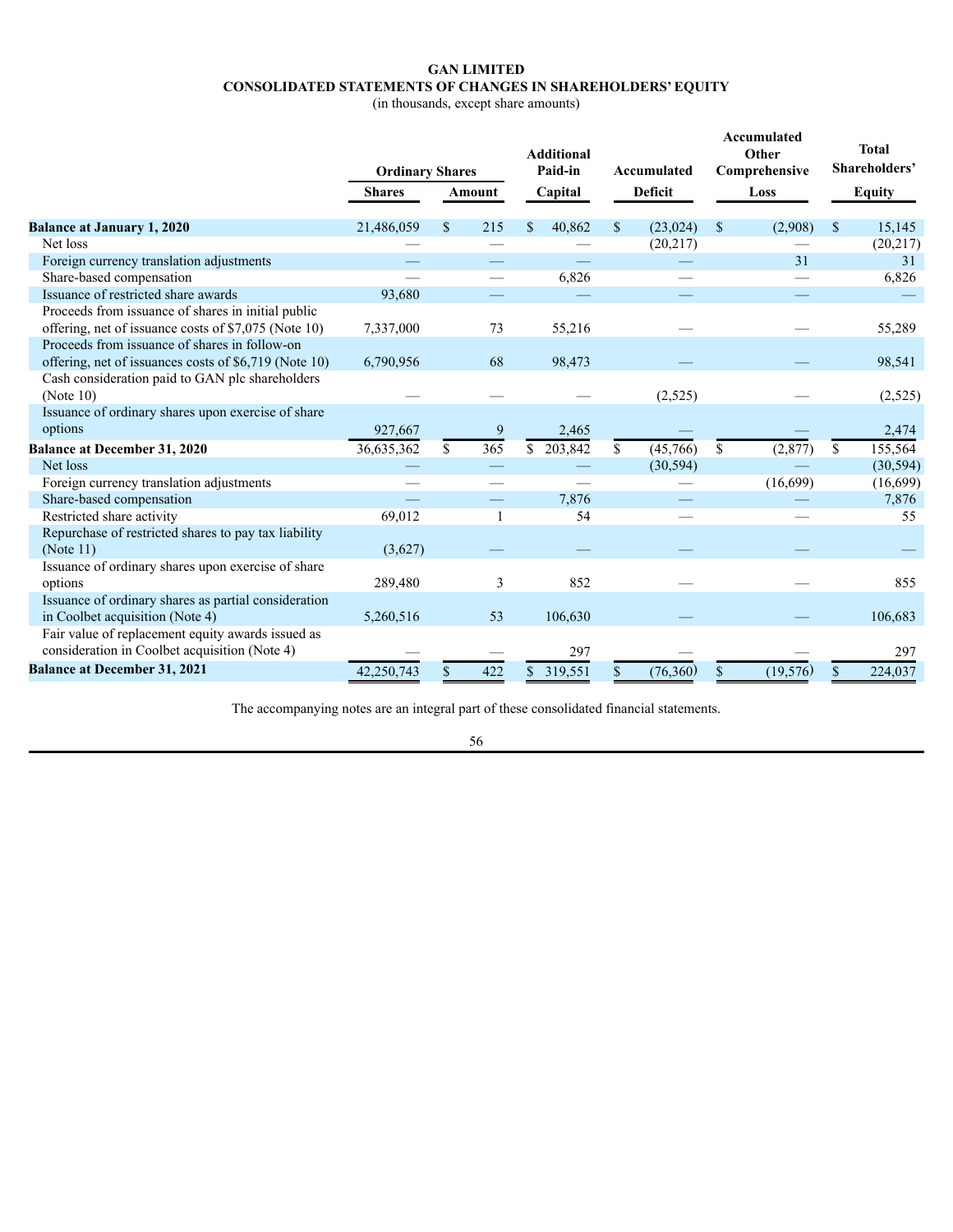# **GAN LIMITED CONSOLIDATED STATEMENTS OF CASH FLOWS**

(in thousands)

|                                                                                            | <b>Year Ended</b><br>December 31, |                          |              |                      |  |
|--------------------------------------------------------------------------------------------|-----------------------------------|--------------------------|--------------|----------------------|--|
|                                                                                            |                                   | 2021                     |              | 2020                 |  |
| <b>Cash Flows From Operating Activities</b>                                                |                                   |                          |              |                      |  |
| Net loss                                                                                   | \$                                | (30, 594)                | \$           | (20, 217)            |  |
| Adjustments to reconcile net loss to net cash used in operating activities:                |                                   |                          |              |                      |  |
| Amortization of software and intangible assets                                             |                                   | 15,732                   |              | 2,857                |  |
| Depreciation on property and equipment and finance lease right-of-use assets               |                                   | 1,077                    |              | 360                  |  |
| Share-based compensation expense                                                           |                                   | 8,136                    |              | 6,826                |  |
| Deferred income tax                                                                        |                                   | (422)                    |              |                      |  |
| Impairment                                                                                 |                                   | 3,500                    |              |                      |  |
| Other                                                                                      |                                   | 591                      |              | 92                   |  |
| Changes in operating assets and liabilities, net of acquisition:                           |                                   |                          |              |                      |  |
| Accounts receivable                                                                        |                                   | (1,503)                  |              | (1, 122)             |  |
| Prepaid expenses                                                                           |                                   | (806)                    |              | (1, 338)             |  |
| Other current assets                                                                       |                                   | (779)                    |              | (695)                |  |
| Other assets                                                                               |                                   | (9,038)                  |              | 1,143                |  |
| Accounts payable                                                                           |                                   | (783)                    |              | 2,071                |  |
| Accrued compensation and benefits                                                          |                                   | 3,782                    |              | 3,344                |  |
| Accrued expenses                                                                           |                                   | 1,827                    |              | 1,005                |  |
| Liabilities to users                                                                       |                                   | 4,177                    |              |                      |  |
| Other current liabilities                                                                  |                                   | (1,200)                  |              | (345)                |  |
| Other liabilities                                                                          |                                   | 1,300                    |              | (329)                |  |
|                                                                                            |                                   |                          |              | $\overline{(6,348)}$ |  |
| Net cash used in operating activities                                                      |                                   | (5,003)                  |              |                      |  |
| <b>Cash Flows From Investing Activities</b>                                                |                                   |                          |              |                      |  |
| Cash paid for acquisition, net of cash acquired                                            |                                   | (92, 724)                |              |                      |  |
| Expenditures for capitalized software development costs                                    |                                   | (11, 588)                |              | (4,388)              |  |
| Purchases of gaming licenses                                                               |                                   | (433)                    |              | (262)                |  |
| Purchases of property and equipment                                                        |                                   | (1,929)                  |              | (1,269)              |  |
| Net cash used in investing activities                                                      |                                   | (106, 674)               |              | (5,919)              |  |
|                                                                                            |                                   |                          |              |                      |  |
| <b>Cash Flows From Financing Activities</b>                                                |                                   |                          |              |                      |  |
| Proceeds received from issuance of ordinary shares in initial public offering, net         |                                   |                          |              | 57,445               |  |
| Proceeds received from issuance of ordinary shares in follow-on offering, net              |                                   |                          |              | 99,442               |  |
| Payments of offering costs                                                                 |                                   | (604)                    |              | (1,974)              |  |
| Proceeds from exercise of share options                                                    |                                   | 855                      |              | 2,474                |  |
| Cash consideration paid to GAN plc shareholders                                            |                                   | $\overline{\phantom{m}}$ |              | (2,525)              |  |
| Principal payments on finance leases                                                       |                                   | (82)                     |              | (154)                |  |
| Net cash provided by financing activities                                                  |                                   | 169                      |              | 154,708              |  |
| Effect of foreign exchange rates on cash                                                   |                                   | (1,669)                  |              | (66)                 |  |
|                                                                                            |                                   |                          |              |                      |  |
| Net (decrease) increase in cash                                                            |                                   | (113, 177)               |              | 142,375              |  |
| Cash and cash equivalents, beginning of year                                               |                                   | 152,654                  |              | 10,279               |  |
| Cash and cash equivalents, end of year                                                     | \$                                | 39,477                   | $\mathbb{S}$ | 152,654              |  |
| <b>Supplemental Cash Flow Information</b>                                                  |                                   |                          |              |                      |  |
| Cash paid for:                                                                             |                                   |                          |              |                      |  |
| Interest                                                                                   | \$                                |                          | \$           | 395                  |  |
| Income taxes                                                                               |                                   | 93                       |              | 1,131                |  |
| Ordinary shares issued as partial consideration to acquire all the outstanding shares of   |                                   |                          |              |                      |  |
| Coolbet (Note 4)                                                                           |                                   | 106,683                  |              |                      |  |
| Issuance of unvested share options in exchange for unvested share options of Coolbet (Note |                                   |                          |              |                      |  |
| 4)                                                                                         |                                   | 297                      |              |                      |  |
| Right-of-use asset obtained in exchange for new operating lease liabilities                |                                   | 252                      |              |                      |  |
|                                                                                            |                                   |                          |              |                      |  |

The accompanying notes are an integral part of these consolidated financial statements.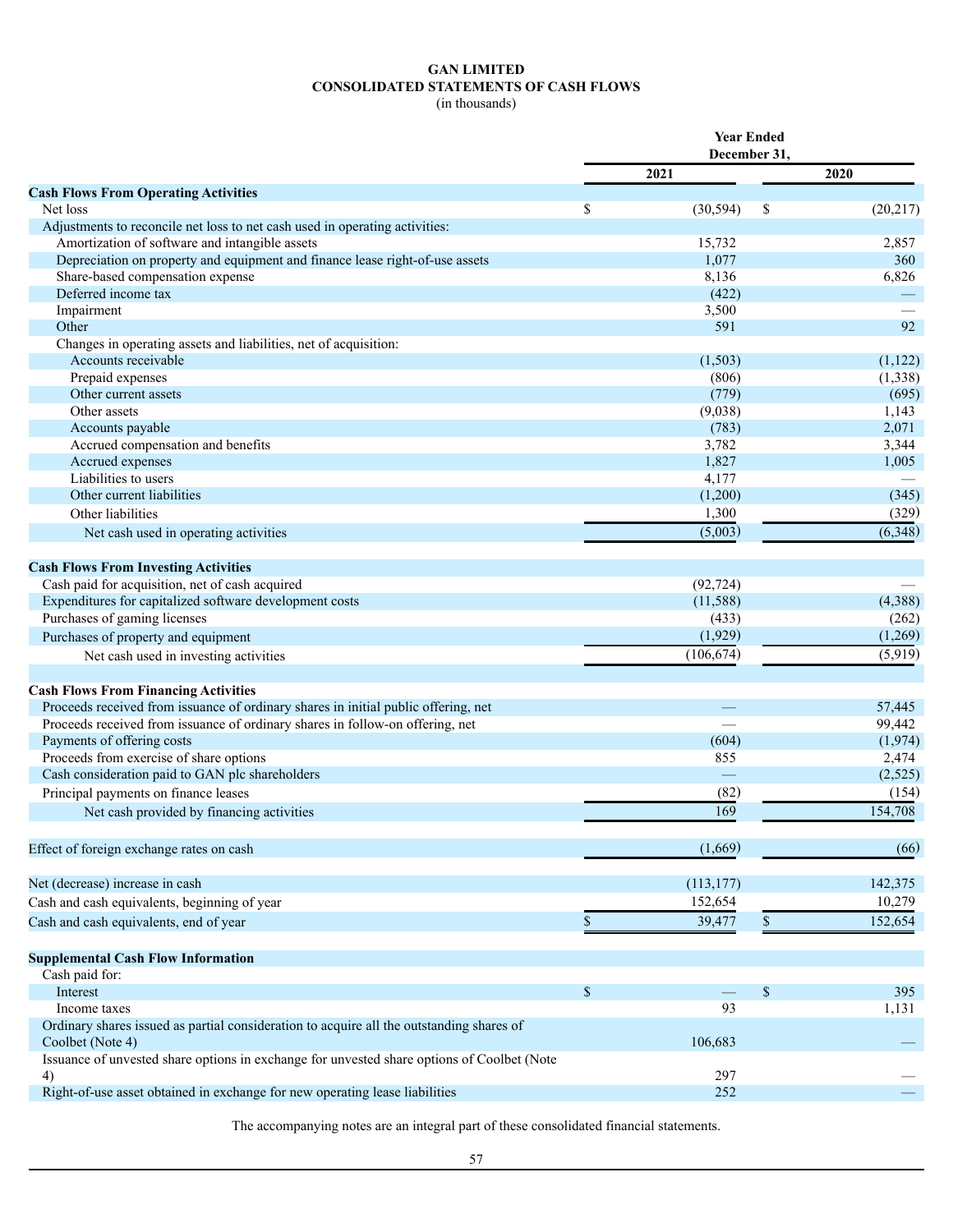(in thousands, except share and per share amounts)

# **NOTE 1** — **NATURE OF OPERATIONS**

GAN Limited (the "Parent," and with its subsidiaries, collectively the "Company") is an exempted company limited by shares, incorporated and registered in Bermuda. GAN plc, the previous parent, began its operations in the United Kingdom ("U.K.") in 2002 and listed its ordinary shares on the AIM, the London Stock Exchange's market for smaller companies, in 2013. In May 2020, pursuant to a statutory Scheme of Arrangement under Part 26 of U.K. Companies Act of 2006 ("Scheme of Arrangement") approved by the shareholders of GAN plc, the shareholders of GAN plc exchanged their shares in GAN plc for shares in the Parent, thereby migrating the Company's jurisdiction of organization from the U.K. to Bermuda. Thereafter, GAN Limited became the parent company of GAN plc. GAN plc was renamed GAN (UK) Limited ("GAN UK"). In 2020, the Company effected an initial public offering on the NASDAQ exchange.

On January 1, 2021, the Company acquired all of the outstanding shares of Vincent Group p.l.c. ("Vincent Group"), a Malta public limited company doing business as "Coolbet" (Note 4). Coolbet is a developer and operator of an online sports betting and casino platform that is accessible through its website in markets across Northern Europe, Latin America and Canada.

The Company is a business-to-business ("B2B") supplier of a proprietary gaming system, GameSTACK™ ("GameSTACK"), which is used predominately in the U.S. land-based casino industry. For its B2B customers, GameSTACK is a turnkey technology solution for regulated real money internet gambling ("real money iGaming" or "RMiG"), online sports gaming, and virtual simulated gaming ("SIM"). The Company is also a business-to-consumer ("B2C") developer and operator of an online sports betting and casino platform, providing international users with access through www.coolbet.com to its sportsbook, casino games and poker products. The Company operates in two operating segments – B2B and B2C.

### **NOTE 2** — **BASIS OF PRESENTATION**

#### *Basis of Presentation*

The consolidated financial statements have been prepared in accordance with accounting principles generally accepted in the United States of America ("U.S. GAAP").

#### *Share Exchange and Reorganization*

On May 5, 2020, GAN Limited completed a share exchange and reorganization pursuant to a Scheme of Arrangement, whereby the shareholders of GAN plc agreed to exchange their ordinary shares, on a basis of four ordinary shares to one ordinary share, for shares of GAN Limited, plus a pro rata portion of an aggregate \$2,525 (£2,004 or 2.32 pence per share) in cash ("Share Exchange"). Immediately subsequent to the Share Exchange, the shareholders of GAN Limited held the same economic interest as they had in GAN plc prior to the Share Exchange. Holders of share options in GAN plc also received reciprocal share options as applicable, in GAN Limited.

The consolidated financial statements have been prepared as if GAN Limited had been the parent entity for the periods presented. All share and per share amounts prior to the date of the share exchange and reorganization in these consolidated financial statements have been retroactively adjusted to give effect to the Share Exchange.

# **NOTE 3 — SUMMARY OF SIGNIFICANT ACCOUNTING POLICIES**

### *Use of Estimates*

The preparation of the consolidated financial statements in conformity with U.S. GAAP requires management to make estimates and assumptions that affect the reported amounts of assets and liabilities and disclosure of contingent assets and liabilities at the date of the consolidated financial statements and the reported amounts of revenues and expenses during the reporting period. Due to the inherent uncertainties involved in making estimates, actual results could differ from the original estimates, and may require significant adjustments to these reported balances in future periods.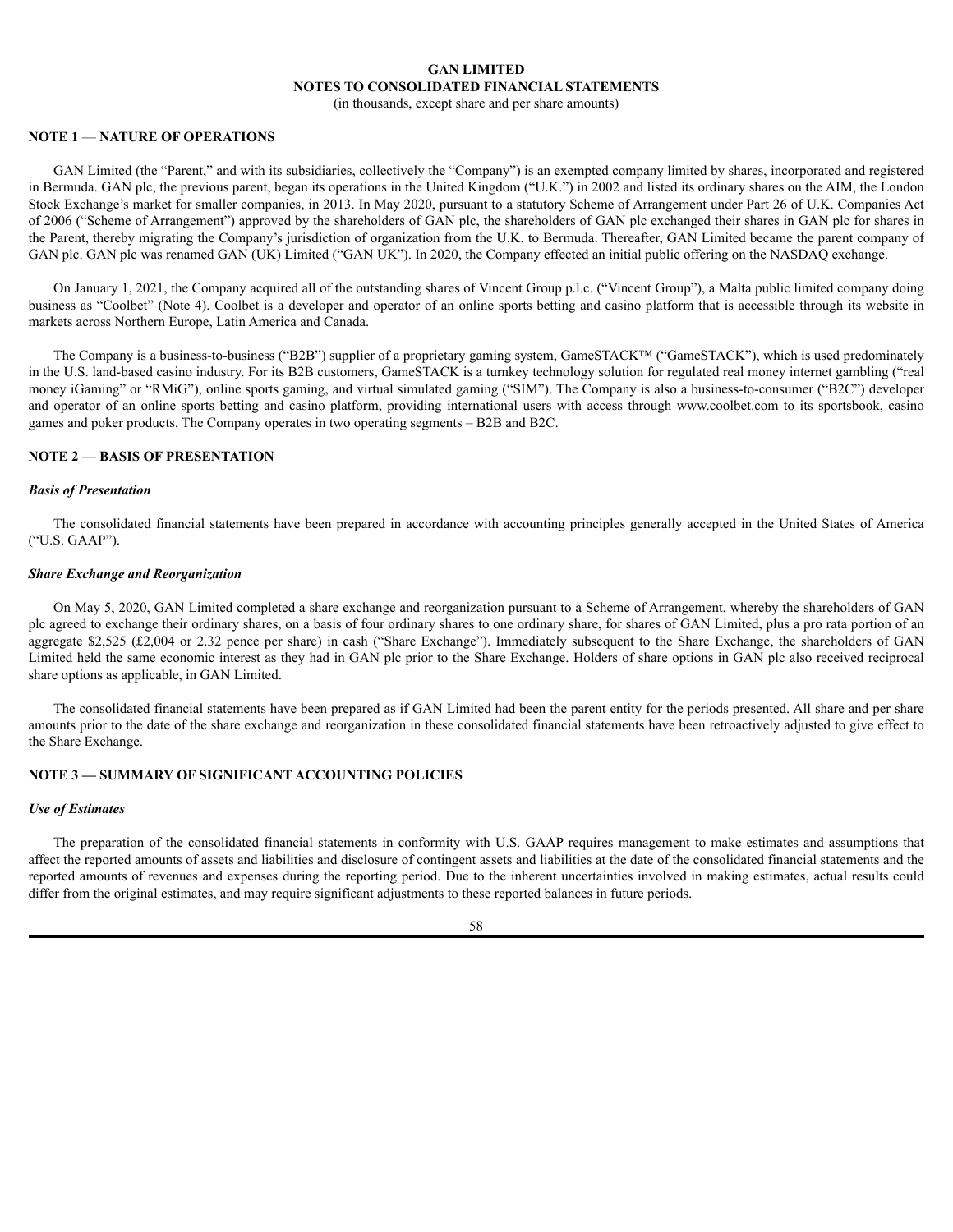(in thousands, except share and per share amounts)

#### *Principles of Consolidation*

The consolidated financial statements include the results of the Parent and its wholly-owned subsidiaries. All intercompany accounts and transactions have been eliminated in consolidation.

### *Foreign Currency Translation and Transactions*

The Company's reporting currency is the U.S. Dollar while the Company's foreign subsidiaries use their local currencies as their functional currencies. The assets and liabilities of foreign subsidiaries are translated to U.S. Dollars based on the current exchange rate prevailing at each reporting period. Revenue and expenses are translated into U.S. Dollars using the average exchange rates prevailing for each period presented. Translation adjustments that arise from translating a foreign subsidiary's financial statements from their functional currency to U.S. Dollars are reported as a separate component of accumulated other comprehensive loss in shareholders' equity.

Gains and losses arising from transactions denominated in a currency other than the functional currency are included in general and administrative expense in the consolidated statements of operations as incurred. Foreign currency transaction and remeasurement gains and losses were a net gain (loss) of \$993 and \$(207) for the years ended December 31, 2021 and 2020, respectively.

#### *Concentration of Credit Risk*

Financial instruments that potentially subject the Company to concentration of credit risk consist primarily of its cash and trade receivables. The Company holds cash deposits in foreign countries, primarily in Northern Europe and Latin America, of approximately \$35.4 million, which are subject to local banking laws and may bear higher or lower risk than cash deposited in the United States. Cash held in the United States is maintained in a major financial institution in excess of federally insured limits. As part of our cash management processes, the Company performs periodic evaluations of the credit standing of the financial institutions and we have not sustained any credit losses from instruments held at these financial institutions. Additionally, the Company maintains an allowance for potential credit losses, but historically has not experienced any significant losses related to individual customers or groups of customers in any particular geographic area.

### *Risks and Uncertainties – COVID-19*

The coronavirus disease 2019 ("COVID-19") pandemic, which was declared a national emergency in the United States in March 2020, significantly impacted the economic conditions and financial markets around the world. The closure of land-based casinos, social distancing, shelter-in-place, and similar restrictions implemented in response to the COVID-19 pandemic led to an increase in the Company's existing and new player activity in its online iGaming offerings as compared to historic trends, primarily at the start of the second quarter of 2020. Player activity in connection with the iGaming business has generally returned to pre-pandemic levels following the re-opening of land-based casinos and easing of local restrictions.

The ultimate impact of the pandemic on the Company's future operating results is unknown and will depend, in part, on the length of time COVID-19 disruptions exist and the subsequent behavior of players after restrictions are fully lifted. A recurrence of COVID-19 cases or an emergence of additional variants could adversely impact the Company's future financial results, though results from the Company's iGaming business may partially offset any potential reduction to the Company's sports betting transactions resulting from the suspension or cancellation of sporting events. The Company has considered the impact of COVID-19 on its accounting policies, judgments and estimates as part of the preparation of these consolidated financial statements.

Management and the Board of Directors are monitoring the impacts of COVID-19 on the Company's operations and have not identified any major operational challenges through the date of issuance of these consolidated financial statements. The Company has not experienced significant impacts to its liquidity to date. COVID-19 may impact the Company's ability to access capital to the extent it affects the U.S. capital markets. The Company has assessed the extent to which COVID-19 has impacted events after the reporting date and has not identified additional items to disclose as a result.

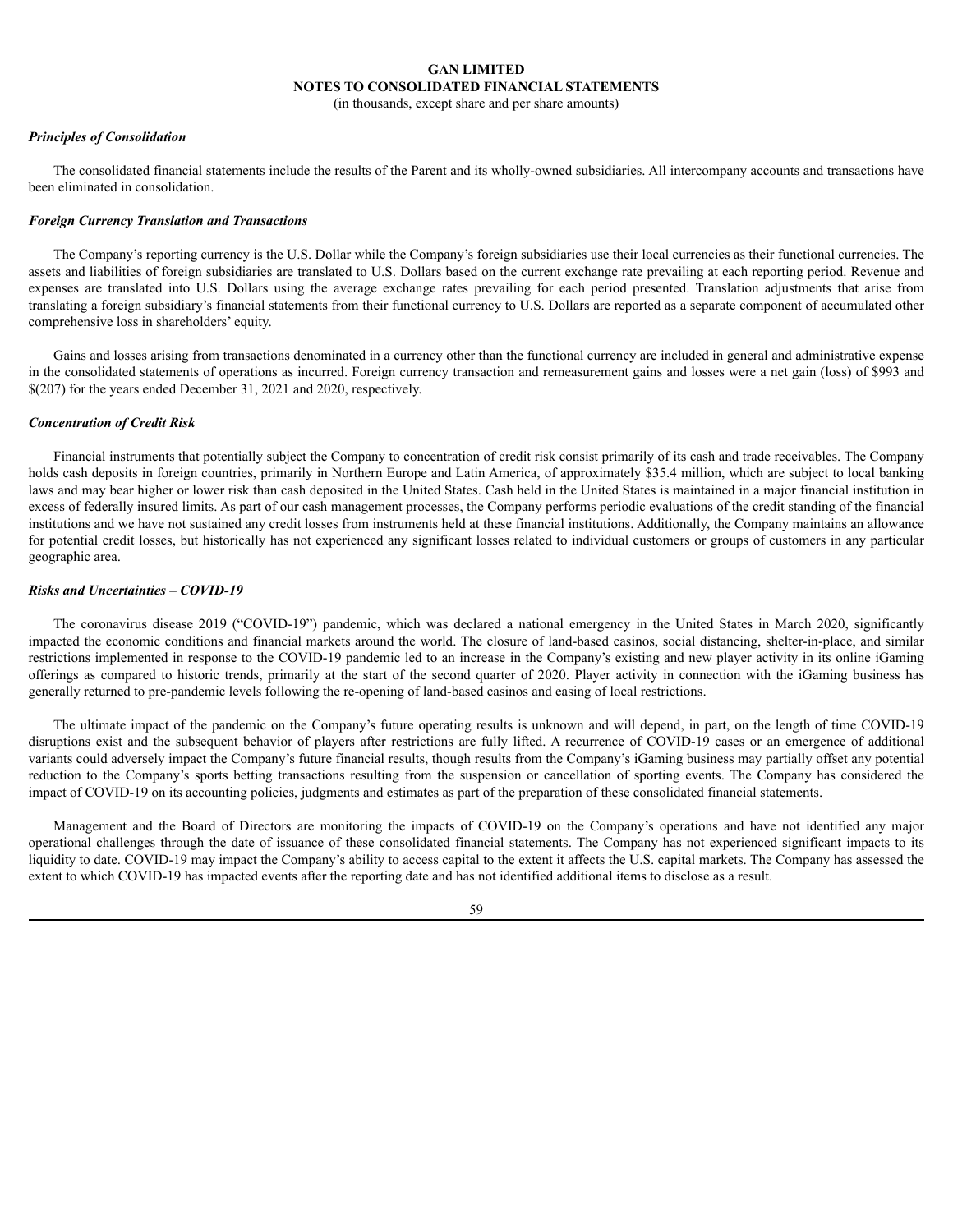(in thousands, except share and per share amounts)

#### *Revenue Recognition*

### *Revenue from B2B Operations*

The Company's revenue from its B2B operations are primarily from its internet gaming Software-as-a-Service platform, GameSTACK, that its customers use to provide real money internet gambling ("RMiG"), online sports gaming and simulated internet gaming ("SIM") to its end users. The Company enters into contracts with its customers that generally range from three to five years and include renewal provisions. These contracts generally include provision of the internet gaming platform, content consisting of proprietary and third-party games, development services and support and marketing services. In certain cases, the contract may include computer hardware to be procured on behalf of the customer. The customers cannot take possession of the hosted GameSTACK software and the Company does not sell or license the GameSTACK software.

The Company charges fees as consideration for it use of its internet gaming system, game content, support and marketing services based on a fixed percentage of the casino operator's net gaming revenue or net sportsbook win, at the time of settlement of an event for RMiG contracts, considered usage-based fees, or at the time of purchase for in-game virtual credit for SIM contracts. The determination of the fee charged to its customers is negotiated and varies significantly.

The Company's promise to provide the RMiG SaaS platform and content licensing services on the hosted software is a single performance obligation. This performance obligation is recognized over time, as the Company provides services to its customer in its delivery of services to the player end user. The Company's customers simultaneously receive and consume the benefits provided by the Company as it delivers services to its customers. Usage based fees are considered variable consideration as the service is to provide unlimited continuous access to its hosted application and usage of the hosted system is primarily controlled by the player end user. The transaction price includes fixed and variable consideration and is billed monthly with the amount due generally thirty days from the date of the invoice. Variable consideration is allocated entirely to the period in which consideration is earned as the variable amounts relate specifically to the customer's usage of the platform that day and allocating the usage-based fees to each day is consistent with the allocation objective, primarily that the change in amounts reflect the changing value to the customer. The Company's internet gaming system, game content, support and marketing services are provided equally throughout the term of the contract. These services are made up of a daily requirement to provide access and use of the internet gaming system and support services to the customer over a period of time, as well as provide marketing services, and not a specified amount of services. The series of distinct services represents a single performance obligation that is satisfied over time.

Purchases of virtual credits within a transaction period on the SIM platform, generally a monthly convention, are earned at a point in time, upon the close of the respective period as the credit has no monetary value, cannot be redeemed, exchanged, transferred or withdrawn, represents solely a device for tracking game play during the month, does not obligate the Company to provide future services and the arrangements with the customer and player end user have no substantive termination penalty.

In certain service agreements with its SIM customers, the Company receives fees for the purchases of in-game virtual credit made by end-users and remits payment to the SIM customer for their share of the SIM revenues. At December 31, 2021 and 2020, the Company has recorded a liability due to its customers for their share of the fees of \$2,171 and \$2,520, respectively, within other current liabilities in the consolidated balance sheets.

The Company uses third-party content providers in supplying game content in its performance of providing game content on its platform to its customers. A customer has access to the Company's propriety and licensed game content and additionally, the customer can direct the Company to procure third-party game content on its behalf. The Company has determined it acts as the principal for providing the game content when the Company controls the game content, and therefore presents the revenue on a gross basis in the consolidated statements of operations. When the customer directs the Company to procure third-party game content, the Company determined it is deemed an agent for providing such game content, and therefore, records the revenue, net of the costs of content license fees, in the consolidated statements of operations.

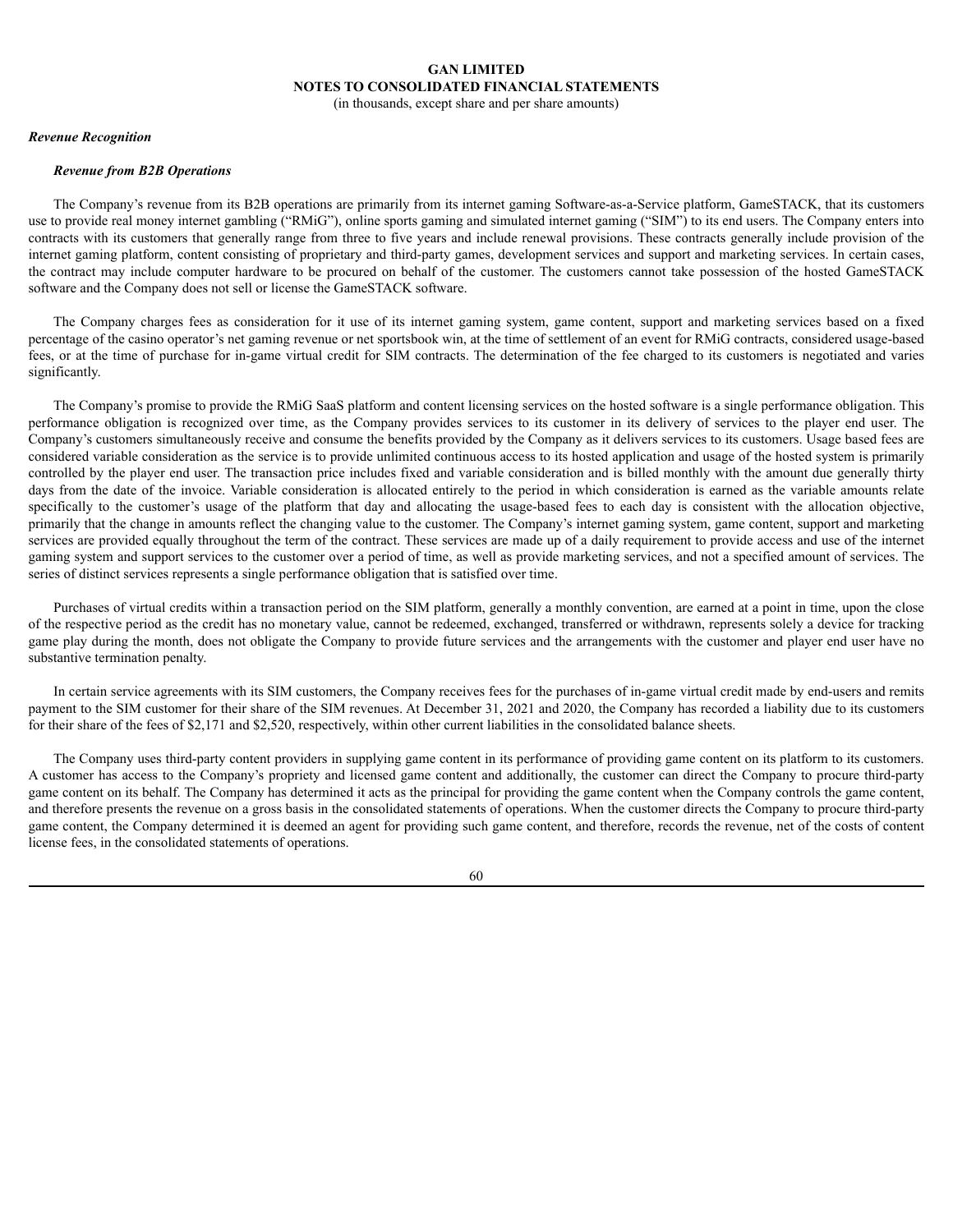(in thousands, except share and per share amounts)

The Company also provides development services for ongoing development services to provide updates to the RMiG platforms for enhanced functionality or customization. Ongoing development services are typically billed monthly, at a daily rate, for services performed. Revenue from RMiG platform development services are considered additional distinct promises to the customer as they access the platform in a single-tenant architecture, the added features provide new, discrete capabilities independent of the original features and provide independent value to the customer. Revenue is recognized over time as the Company performs the services. Revenue is measured using an input method based on effort expended, which uses direct labor hours incurred. As the performance obligation relates to the provision of development services over time, this method best reflects the transfer of control as the Company performs. In customer contracts that require a portion of the consideration to be received in advance, at the commencement of the contract, such advance payment is initially recorded as a contract liability.

Other services include the resale of a third-party computer hardware, such as servers and other related hardware devices, upon which the GameSTACK software is installed for its customers. These products are not required to be purchased in order to access the GameSTACK platform but are sold as a convenience to the customer. The Company procures the computer hardware on the customer's behalf for a fee determined based on cost of the computer hardware plus a markup. The Company charges a hardware deployment fee which is a one-time fee for installation, testing and certification of the computer hardware at the gaming hosting facility. Revenue is recognized at the point in time when control of the hardware transfers to the customer. Control is transferred after the hardware has been procured, delivered, installed at the customer's premises and configured to allow for remote access.

The Company has determined that it is acting as the principal in providing computer hardware and related services as it assumes responsibility for procuring, delivering, installing and configuring the hardware at the customer's location and takes control of the hardware, prior to transfer. Revenue is presented at the gross amount of consideration to which it is entitled from the customer in exchange for the computer hardware and related services.

The Company generates revenue from time to time from the licensing of its U.S. patent, which governs the linkage of on-property reward cards to their counterpart internet gaming accounts together with bilateral transmission of reward points between the internet gaming technology system and the land-based casino management system present in all U.S. casino properties. The nature of the promise in transferring the license is to provide a right to use the patent as it exists. The Company does not have to undertake activities to change the functionality of the patent during the license period and the license has significant stand-alone functionality. Therefore, the Company recognizes the revenue from the license of the patent, at the point in time when control of the license is transferred to the customer. Control is determined to transfer at the point in time the customer is able to use and benefit from the license.

### *Contracts with Multiple Performance Obligations*

For customer contracts that have more than one performance obligation, the transaction price is allocated to the performance obligations in an amount that depicts the relative stand-alone selling prices of each performance obligation. Judgment is required in determining the stand-alone selling price for each performance obligation. In determining the allocation of the transaction price, an entity is required to maximize the use of observable inputs. When the standalone selling price of a good or service is not directly observable, an entity is required to estimate the stand-alone selling price. Contracts with its customers may include platform and licensing of game content services, as well as development services and computer hardware services. The variable consideration generated from the platform and the licensing of game content is allocated entirely to the performance obligation for platform and licensing of game content services and the remaining fixed fees for development services and computer hardware would be allocated to each of the remaining performance obligation based on their relative stand-alone selling prices. The variable consideration relates entirely to the effort to satisfy the platform and licensing game content services and the fixed consideration relates to the remaining performance obligations which is consistent with the allocation objective.

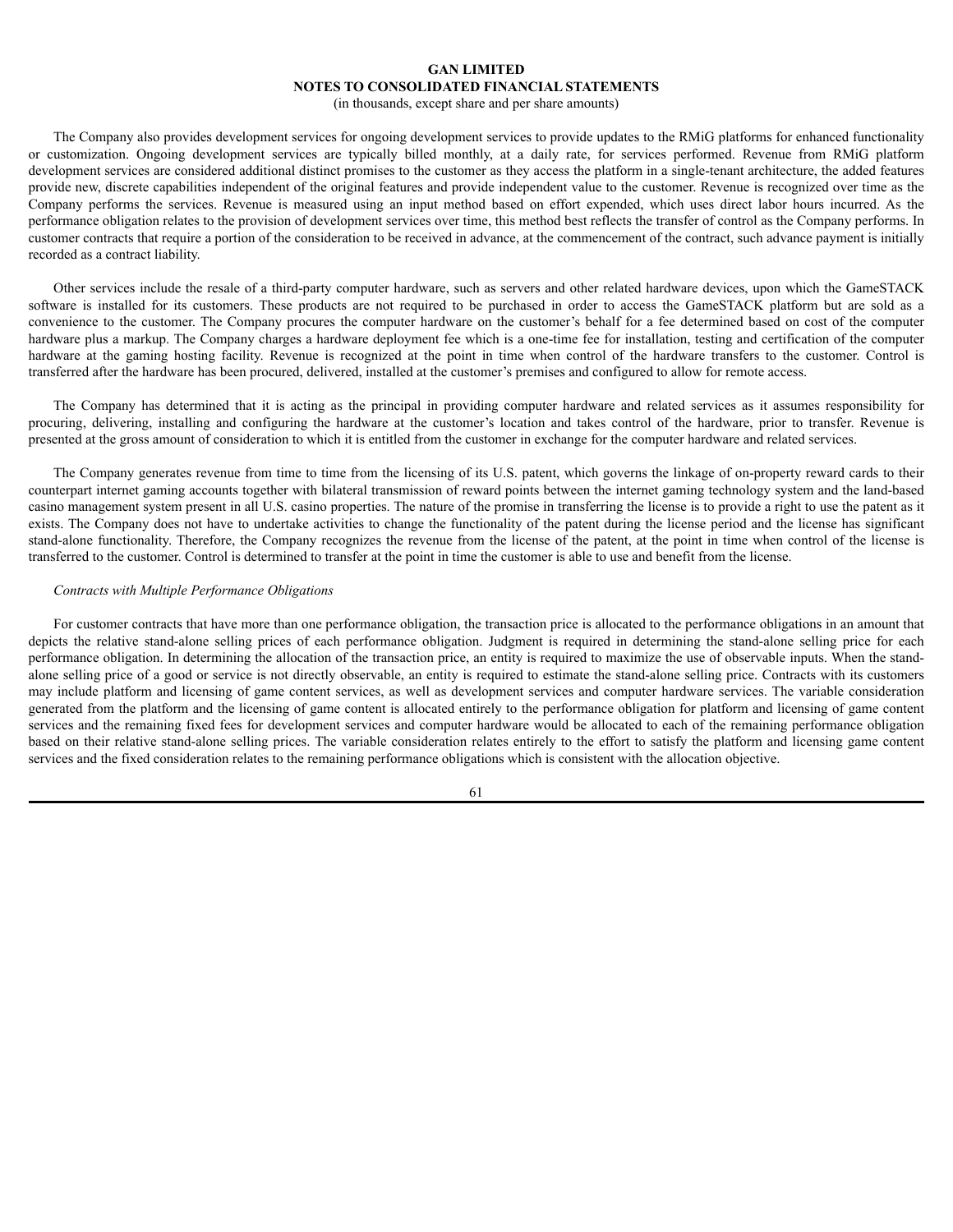(in thousands, except share and per share amounts)

#### *Revenue from Gaming Operations*

The Company operates the B2C gaming site www.coolbet.com outside of the U.S., which is proprietary software and includes the following product offerings: sportsbook, poker, casino, live casino and virtual sports.

The Company manages an online sportsbook allowing users to place various types of wagers on the outcome of sporting events conducted around the world. The Company operates as the bookmaker and offers fixed odds wagering on such events. When a user's wager wins, the Company pays the user a predetermined amount known as fixed odds. Revenue from online sportsbook is reported net after deduction of player winnings and bonuses. Revenue from wagers is recognized when the outcome of the event is known.

The Company offers live casino through its digital online casino offering in select markets, allowing users to place a wager and play games virtually at retail casinos. The Company offers users a catalog of over 2,700 third-party iGaming products such as digital slot machines and table games such as blackjack and roulette. Revenue from casino games is reported net after deduction of winnings, jackpot contribution and customer bonuses.

Peer-to-peer poker offerings allow users to play poker against one another on the Company's online poker platform for prize money. Revenue is recognized as a percentage of the reported rake. Additionally, the Company offers tournament poker which allows users to buy-in for a fixed price for prize money. For tournament play, revenue is recognized for the difference between the entry fees collected and the amounts paid out to users as prizes and winnings.

In each of the online gaming products, a single performance obligation exists at the time a wager is made to operate the games and award prizes or payouts to users based on a particular outcome. Revenue is recognized at the conclusion of each contest, wager, or wagering game hand. Additionally, certain incentives given to users, for example, that allow the user to make an additional wager at a reduced price, may provide the user with a material right which gives rise to a separate performance obligation.

The Company allocates a portion of the user's wager to incentives that create material rights that are redeemed or expired in the future. The allocated revenue for gaming wagers is primarily recognized when the wagers occur because all such wagers settle immediately.

The Company applies a practical expedient by accounting for revenue from gaming on a portfolio basis because such wagers have similar characteristics, and the Company reasonably expects the effects on the financial statements of applying the revenue recognition guidance to the portfolio to not differ materially from that which would result if applying the guidance to an individual wagering contract.

# *Sales and Marketing*

Sales and marketing expense primarily consists of general marketing and advertising costs, B2C user acquisition expenses and personnel costs within our sales and marketing functions. Sales and marketing costs are expensed as incurred.

#### *Content Licensing Fees*

Content licensing fees are paid to third parties for gaming content which are expensed as incurred. Content licensing fees are calculated as a percentage of net gaming revenues in respect of the third-party games, as stipulated in the third-party agreements.

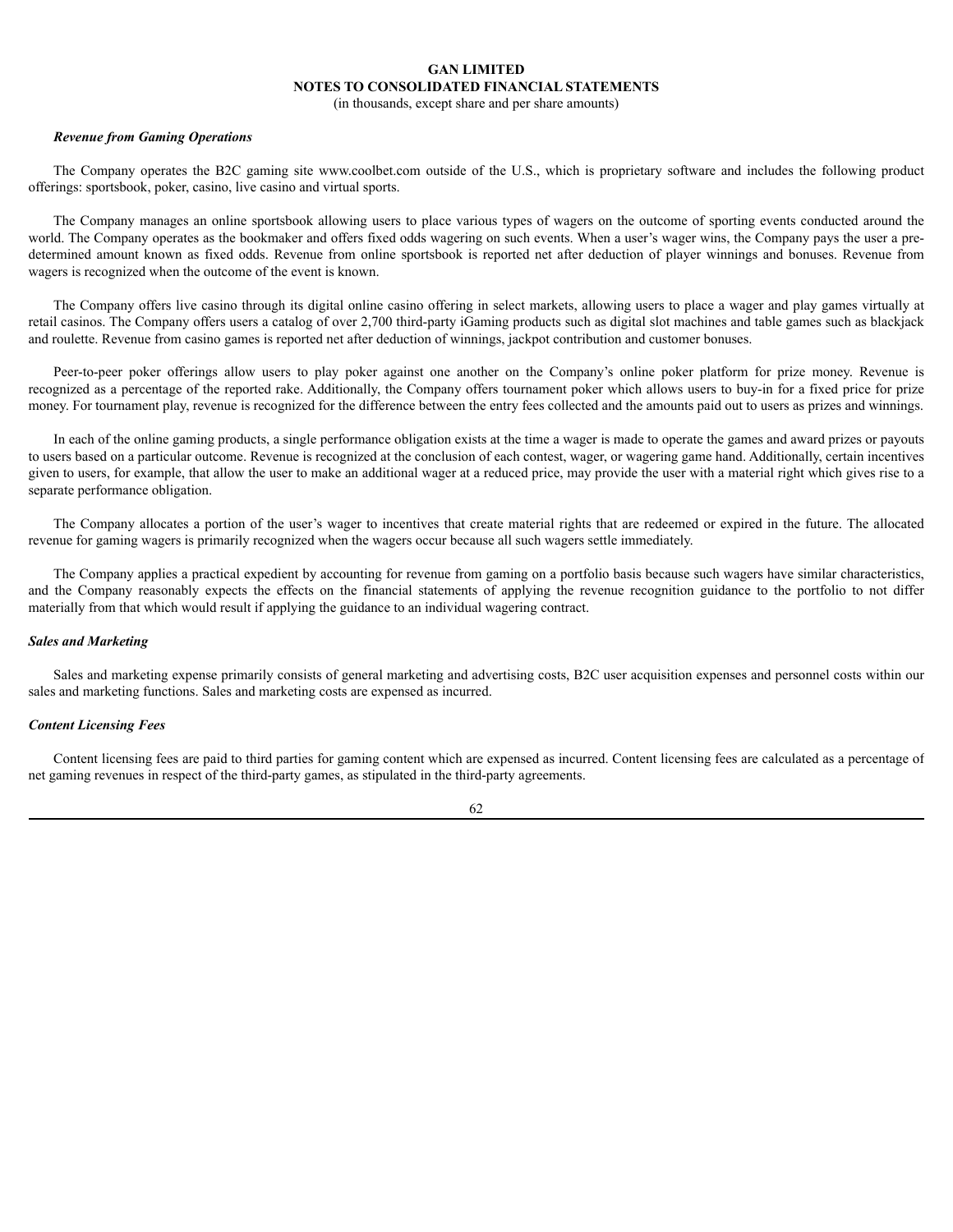(in thousands, except share and per share amounts)

#### *Share-based Compensation*

Share-based compensation expense is recognized for share options and restricted shares issued to employees and non-employee members of the Company's Board of Directors. The Company's issued share options and restricted shares, which are primarily considered equity awards and include only service conditions, are valued based on the fair value of these awards on the date of grant. The fair value of the share options is estimated using a Black-Scholes option pricing model and the fair value of the restricted shares (restricted share awards and restricted share units) is based on the market price of the Company's shares on the date of grant.

Certain restricted share units awards issued to non-employee members of the Company's Board of Directors permit shares upon vesting to be withheld, as a means of meeting the non-employee director's tax withholding requirements, and paid in cash to the non-employee director. The Company additionally incurs share-based compensation expense under compensation arrangements with certain of its employees under which the Company will settle bonuses for a fixed dollar amount by issuing a variable number of shares based on the Company's stock price on the settlement date. These awards are classified as liability-based awards which are measured based on the fair value of the award at the end of each reporting period until settled. Related compensation expense is recognized based on changes to the fair value over the applicable service period

Share-based compensation is recorded over the requisite service period, generally defined as the vesting period. For awards with graded vesting and only service conditions, compensation cost is recorded on a straight-line basis over the requisite service period of the entire award. Forfeitures are recorded in the period in which they occur.

### *Loss Per Share, Basic and Diluted*

Basic loss per share is calculated by dividing the net loss by the weighted average number of ordinary shares outstanding during the year. In periods of loss, basic and diluted per share information are the same.

## *Cash*

Cash is comprised of cash held at the bank and third-party service providers. The Company is required to maintain compensating cash balances to satisfy its liabilities to users. Such balances are included within cash in the consolidated balance sheets and are not subject to creditor claims. At December 31, 2021 the related liabilities to users was \$8,984.

### *Accounts Receivables, net*

Accounts receivable are stated at invoiced amounts and are unsecured, non-interest bearing and generally have 30-day payment terms.

The Company maintains an allowance for doubtful accounts that reduces receivables to amounts expected to be collected. Management estimates the allowance for doubtful accounts by assessing the probability of non-payment of the receivable. This probability is then multiplied by the amount of the expected loss arising from default to determine the lifetime expected credit loss for the account receivable. Balances are reviewed for collectability on an individual basis as well as by reference to the extent that they become overdue. The Company considers factors such as delinquency in payment, financial difficulties, payment history of the debtor as well as certain forward-looking macroeconomic indicators in the countries in which the Company and its customers operate, including inflation, gross domestic product and unemployment, as well as the impact of COVID-19. On confirmation that the account receivable will not be collected, the gross carrying value of the asset is written off against the related allowance for doubtful accounts. The provision for credit losses on accounts receivable is recorded in general and administrative expense in the consolidated statements of operations.

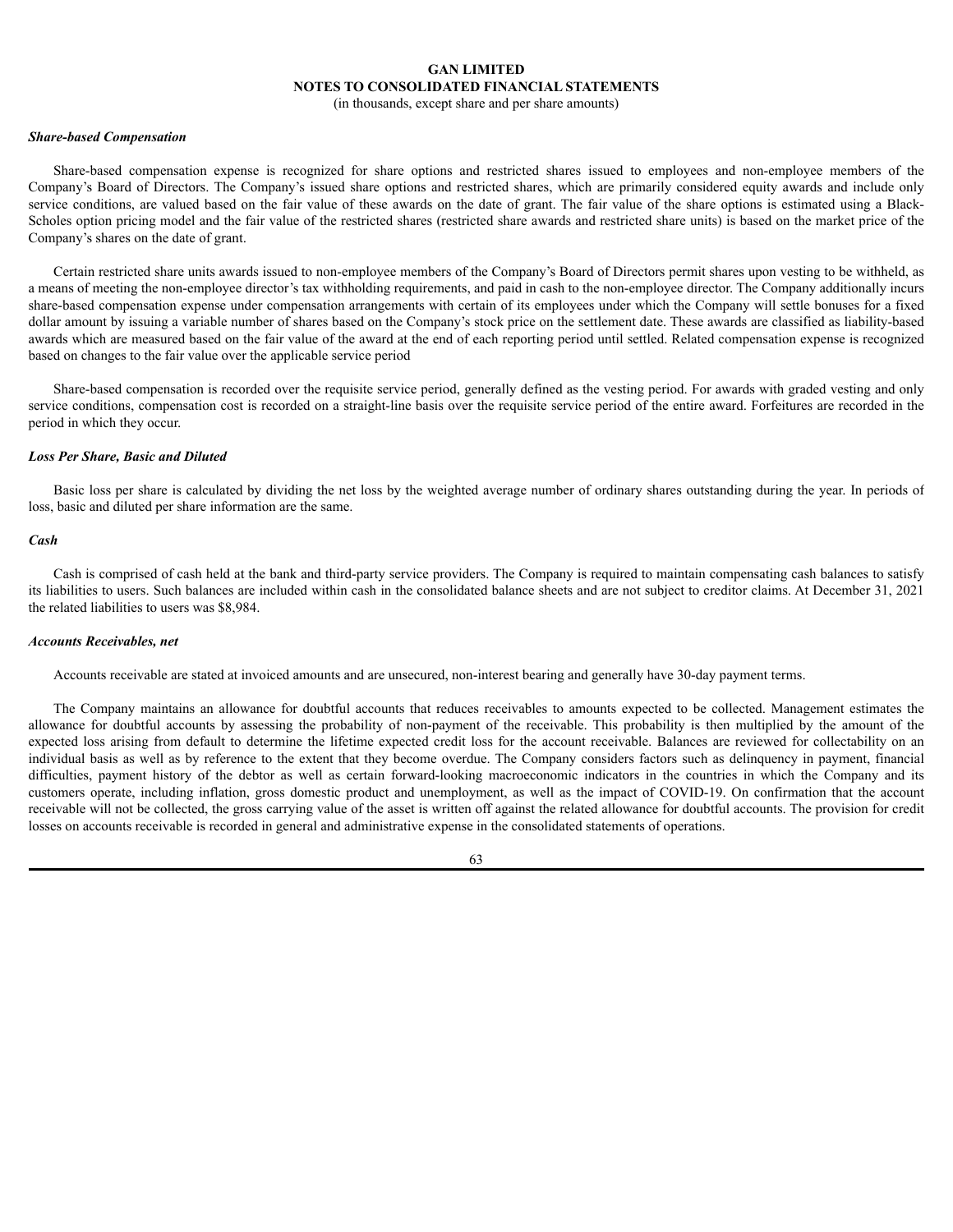(in thousands, except share and per share amounts)

The activity in the allowance for doubtful accounts was as follows:

|                                      | <b>Year Ended</b><br>December 31, |  |      |  |  |
|--------------------------------------|-----------------------------------|--|------|--|--|
|                                      | 2021                              |  | 2020 |  |  |
| Beginning balance                    | 100                               |  | 103  |  |  |
| Provision for expected credit losses | 246                               |  | (3)  |  |  |
| Write-offs, net of recoveries        | (226)                             |  |      |  |  |
| Ending balance                       | 120                               |  | 100  |  |  |

### *Property and Equipment, net*

Property and equipment are stated at cost less accumulated depreciation. Depreciation is generally computed on a straight-line basis over the estimated useful lives of the assets. Maintenance and repairs are charged to expense in the period they are incurred. When items of property or equipment are sold or retired, the related cost and accumulated depreciation are removed from the accounts, and any gain or loss is included in the statement of operations.

# *Capitalized Software Development Costs, net*

The Company capitalizes certain development costs related to its internet gaming platforms during the application development stage. Costs associated with preliminary project activities, training, maintenance and all other post implementation stage activities are expensed as incurred. Software development costs are capitalized when application development begins, it is probable that the project will be completed, and the software will be used as intended. The Company capitalizes certain costs related to specific upgrades and enhancements when it is probable that expenditures will result in additional functionality of the platform to its customers. The capitalization policy provides for the capitalization of certain payroll and payroll related costs for employees who spent time directly associated with development and enhancements of the platform.

Capitalized software development costs are amortized on a straight-line basis over their estimated useful lives, which generally ranges from three to five years, and are included within depreciation and amortization expense in the consolidated statements of operations.

### *Goodwill*

Goodwill represents the excess of the fair value of the consideration transferred over the estimated fair values of the identifiable assets acquired and liabilities assumed on the acquisition date. As disclosed in Note 4, the Company has recorded goodwill primarily from its acquisition of Coolbet. Goodwill is not amortized, but rather is reviewed for impairment annually (as of October 1st) or more frequently if facts or circumstances indicate that it is more-likelythan-not the fair value of a reporting unit may be below its carrying amount.

The Company has determined that it has two reporting units: B2C and B2B. In its goodwill impairment testing, the Company has the option to perform a qualitative assessment to determine whether it is more-likely-than-not that the fair value of the reporting unit, including goodwill, is less than its carrying amount prior to performing the quantitative impairment test. The qualitative assessment evaluates various events and circumstances, such as macro-economic conditions, industry and market conditions, cost factors, relevant events and financial trends that may impact a reporting unit's fair value. If it is determined that the estimated fair value of the reporting unit is more-likely-than not less than its carrying amount, including goodwill, the quantitative goodwill impairment test is required. Otherwise, no further analysis would be required.

If the quantitative impairment test for goodwill is deemed necessary, this quantitative impairment analysis compares the fair value of the Company's reporting unit to its related carrying value. If the fair value of the reporting unit is less than its carrying amount, goodwill is written down to the fair value and an impairment loss is recognized. If the fair value of the reporting unit exceeds its carrying amount, no further analysis is required. Fair value of the reporting unit is determined using valuation techniques, primarily using discounted cash flow analysis.

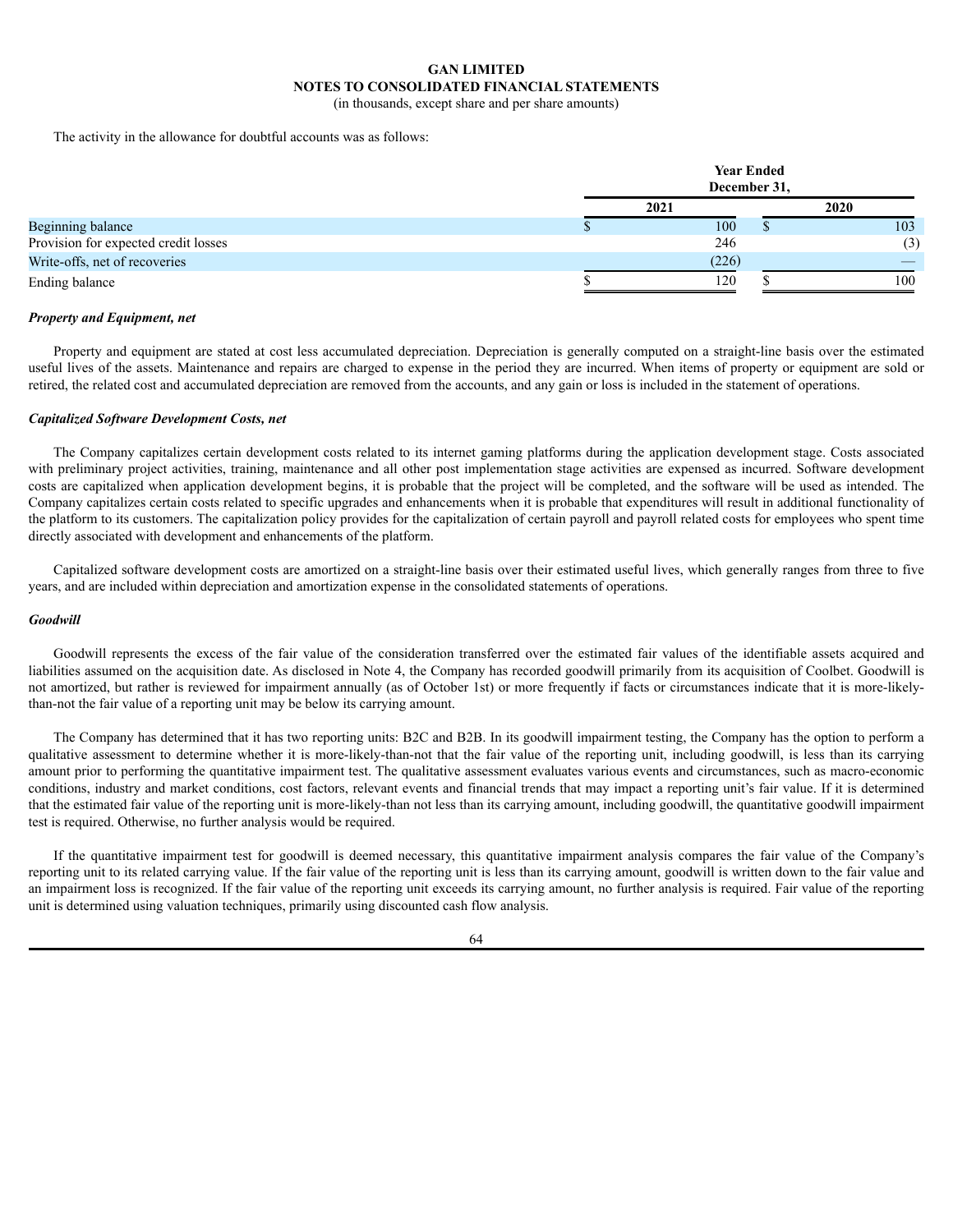(in thousands, except share and per share amounts)

#### *Long-lived Assets*

Long-lived assets, except goodwill, consist of property and equipment, and finite lived acquired intangible assets, such as developed software, gaming licenses, trademarks, trade names and customer relationships. Intangible assets are amortized on a straight-line basis over their estimated useful lives. The Company considers the period of expected cash flows and underlying data used to measure the fair value of the intangible assets when selecting the estimated useful lives.

The fair value of the acquired intangible assets is primarily determined using the income approach. In performing these valuations, the Company's key underlying assumptions used in the discounted cash flows were projected revenue, gross margin expectations and operating cost estimates. There are inherent uncertainties and management judgment is required in these valuations.

Acquired in-process technology consists of a proprietary technical platform. The Company reviews the in-process technology for impairment at least annually or more frequently if an event occurs creating the potential for impairment, until such time as the in-process technology efforts are completed. When completed, the developed technology will be amortized over its estimated useful life based on an amortization method that reflects the pattern in which the economic benefits of the intangible assets are consumed or otherwise realized. The integrated technology is expected to be completed in the fourth quarter of 2022.

Long-lived assets, except goodwill, are reviewed for impairment whenever events or changes in circumstances indicate that the carrying amount of an asset may not be recoverable. If circumstances require a long-lived asset or asset group to be tested for possible impairment, the Company compares the undiscounted cash flows expected to be generated by that asset or asset group to their carrying amount. If the carrying amount of the long-lived asset or asset group are not recoverable on an undiscounted cash flow basis, an impairment charge is recognized to the extent that the carrying amount exceeds fair value. Fair value is determined through various techniques, such as discounted cash flow models using probability weighted estimated future cash flows and the use of valuation specialists.

# *Liabilities to Users*

The Company records liabilities for user account balances. User account balances consist of user deposits, promotional awards and user winnings less user withdrawals and user losses.

# *Deferred Of ering Costs*

Deferred offering costs, consisting primarily of legal, accounting and other direct and incremental fees and costs related to the Company's public offerings, are deferred in the period in which the offering is deemed probable. These costs were offset against such proceeds received from the offerings upon the closing of the offering (refer to Note 10 – Shareholders' Equity).

#### *Business Combinations*

Business combinations are accounted for using the acquisition method at the acquisition date, which is the date on which control is transferred to the Company. The cost of an acquisition is measured as the aggregate of the consideration transferred, measured at acquisition date fair value. Identifiable assets acquired, liabilities assumed, and any noncontrolling interest in the acquiree is recognized at their acquisition-date fair values at the acquisition date. The excess of the consideration transferred over the fair value of the net identifiable assets acquired is recorded as goodwill. Acquisition-related costs are expensed as incurred within general and administrative expense.

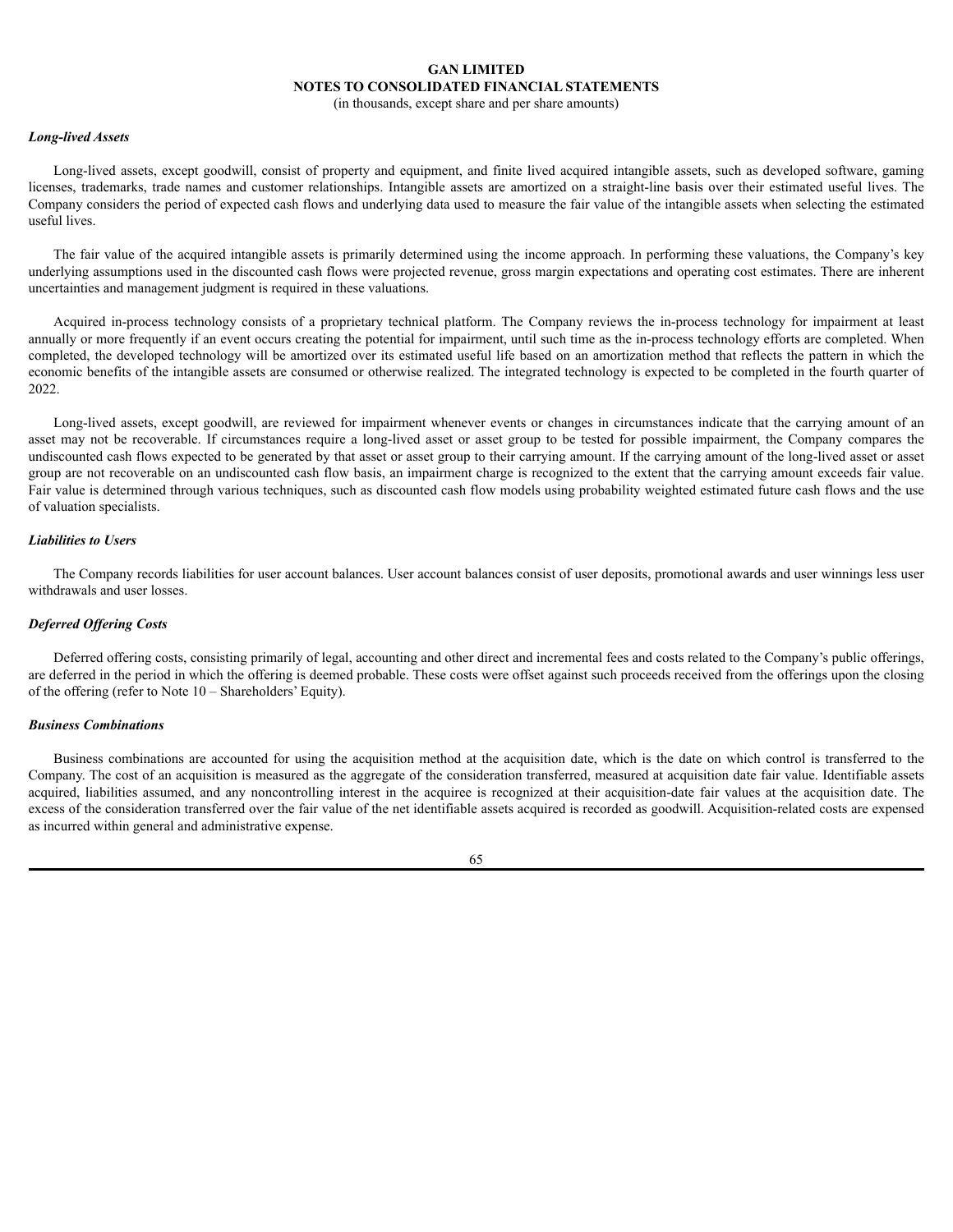(in thousands, except share and per share amounts)

#### *Legal Contingencies and Litigation Accruals*

On a quarterly basis, the Company assesses potential losses in relation to pending or threatened legal matters. If a loss is considered probable and the amount can be reasonably estimated, the Company recognizes an expense for the estimated loss. Estimates of any such loss are subjective in nature and require the evaluation of numerous facts and assumptions as to future events, including the application of legal precedent which may be conflicting. To the extent these estimates are more or less than the actual liability resulting from the resolution of these matters, the Company's financial results will increase or decrease accordingly.

### *Income Taxes*

The Company is subject to income taxes in the United States, U.K., Bulgaria, Israel, and Malta. The Company records an income tax expense (benefit) for the anticipated tax consequences of the reported results of operations using the asset and liability method. Under this method, deferred income tax assets and liabilities are recognized for the expected future tax consequences of temporary differences between the financial reporting and tax bases of assets and liabilities, as well as for loss and tax credit carryforwards. Deferred tax assets and liabilities are measured using the tax rates that are expected to apply to taxable income for the years in which those tax assets and liabilities are expected to be realized or settled. The effect on deferred income tax of a change in tax rates are recorded in the period of the enactment. Deferred tax assets are reduced, through a valuation allowance, if necessary, by the amount of such benefits that are not expected to be realized based on current available evidence. In evaluating the Company's ability to recover deferred tax assets in the jurisdiction from which they arise, all available positive and negative evidence is considered, including results of recent operations, scheduled reversals of deferred tax liabilities, projected future taxable income, and tax-planning strategies. The Company records a valuation allowance to reduce its deferred tax assets to the net amount that it believes is more likely than not to be realized.

The Company recognizes tax benefits from uncertain tax positions only if management believes that it is more likely than not that the tax position will be sustained on examination by the taxing authorities based on the technical merits of the position. Although the Company believes that it has adequately provided for uncertain tax positions, no assurance can be given that the final tax outcome of these matters would not be materially different. Adjustments are made when facts and circumstances change, such as the closing of a tax audit or the refinement of an estimate. To the extent that the final tax outcome of these matters is different than the amounts recorded, such differences would affect the provision for income taxes in the period in which such determination is made and could have a material impact on the Company's financial condition and operating results. The Company recognizes penalties and interest related to income tax matters in income tax expense.

### *Segments*

The Company operates in two operating segments, B2B and B2C. Operating segments are defined as components of an enterprise where separate financial information is evaluated regularly by the chief operating decision maker ("CODM") in deciding how to allocate resources and assess the Company's performance. The Company's CODM is the Chief Executive Officer. The CODM allocates resources and assesses performance based upon discrete financial information at the operating segment level.

#### *Reclassifications of Prior Period Amounts*

Certain prior period amounts have been reclassified to conform to the current period presentation. Specifically, due to the Coolbet acquisition in 2021, the Company reclassified certain balances that were previously presented in separate balance sheet captions to other current assets, other assets, accrued expenses, other current liabilities and other liabilities in the consolidated balance sheet as of December 31, 2020. These reclassifications had no impact on previously disclosed amounts for current assets, current liabilities, total assets and total liabilities.

#### *Recently Issued Accounting Pronouncements*

In October 2021, the Financial Accounting Standards Board issued Accounting Standards Update ("ASU") 2021-08, *Business Combinations (Topic* 805): Accounting for Contract Assets and Contract Liabilities from Contracts with Customers. ASU 2021-08 requires an acquirer to measure and recognize contract assets and contract liabilities acquired in a business combination in accordance with ASC 606, Revenue from Contracts with Customers, rather than using fair value on the acquisition date. This amendment is effective for fiscal years beginning after December 15, 2022, including interim periods within those annual periods, and should be applied prospectively to business combinations occurring on or after the effective date. Early adoption is permitted. The Company will apply the amended guidance on a prospective basis to business combinations that occur on or after January 1, 2023.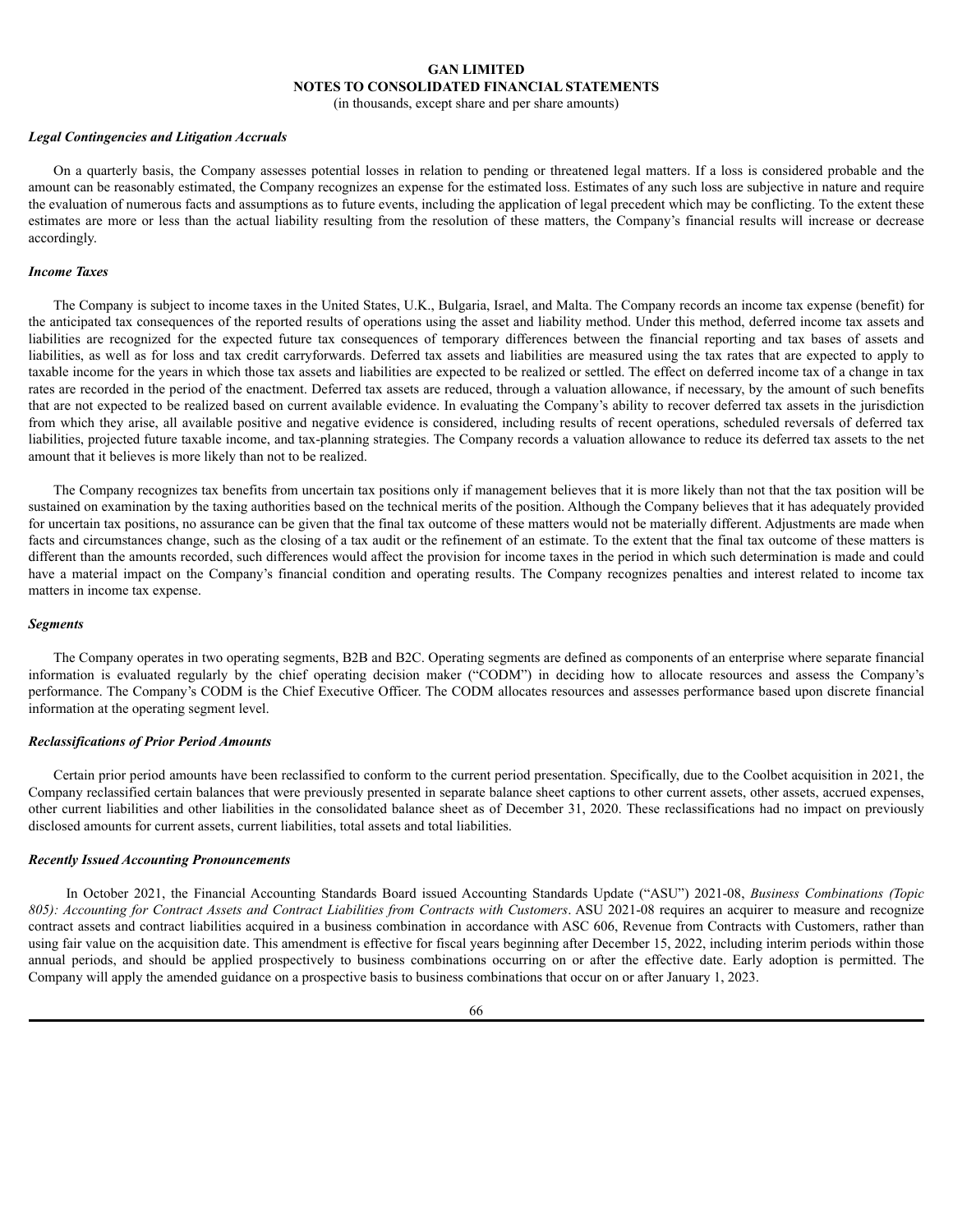(in thousands, except share and per share amounts)

# **NOTE 4** — **ACQUISITIONS**

#### *Acquisition of Vincent Group p.l.c.*

On January 1, 2021, the Company acquired all of the outstanding shares of Vincent Group p.l.c. ("Coolbet"). The business was acquired for a purchase price of \$218.1 million, after the final working capital adjustment and excluding acquisition related costs. The cash portion of the purchase price was funded from proceeds received from issuance of ordinary shares in the Company's follow-on offering in December 2020 and available cash on hand. The Company acquired Coolbet to take advantage of Coolbet's user interface and proprietary technical platform, to quickly integrate and offer a proprietary sportsbook offering to land-based casino operators in the U.S. The Company intends to continue to operate in the U.S. solely as a B2B provider to casinos and other operators. The addition of a proprietary sports betting engine will give the Company the ability to offer a "one-stop" solution to U.S. retail casino operators, while at the same time preserving the flexibility to incorporate third-party solutions when specified. The Company expects that its technology platform and expansive library of proprietary and third-party gaming content should enable it to add additional casino gaming content and platform support for the Company's B2C offering in Northern Europe, Latin America and Canada.

The following table summarizes the consideration transferred and the recognized amounts of identifiable assets acquired and liabilities assumed at the acquisition date:

Fair value of the consideration transferred:

| Cash paid to Vincent Group shareholders                                                        | 111.168 |
|------------------------------------------------------------------------------------------------|---------|
| Restricted ordinary shares issued to Vincent Group shareholders <sup>(1)</sup>                 | 106.683 |
| Replacement equity-based awards to holders of Vincent Group equity-based awards <sup>(2)</sup> | 297     |
| Total                                                                                          | 218.148 |

(1) The share consideration represents 5,260,516 ordinary shares issued to Vincent Group shareholders multiplied by the Company's share price of \$20.28 on the acquisition date.

(2) The replacement equity-based awards consist of options to purchase 67,830 shares of the Company's ordinary shares. In accordance with the applicable accounting guidance, the fair value of replacement equity-based awards attributable to pre-combination service is recorded as part of the consideration transferred in the acquisition, while the fair value of the replacement awards attributable to post-combination service is recorded separately from the business combination and recognized as compensation cost in the post-acquisition period over the remaining service period. The fair value of the replacement equity-based awards was estimated using the Black-Scholes option pricing model utilizing various assumptions. The vesting terms and conditions of the unvested options were replaced with terms identical to those of the original awards.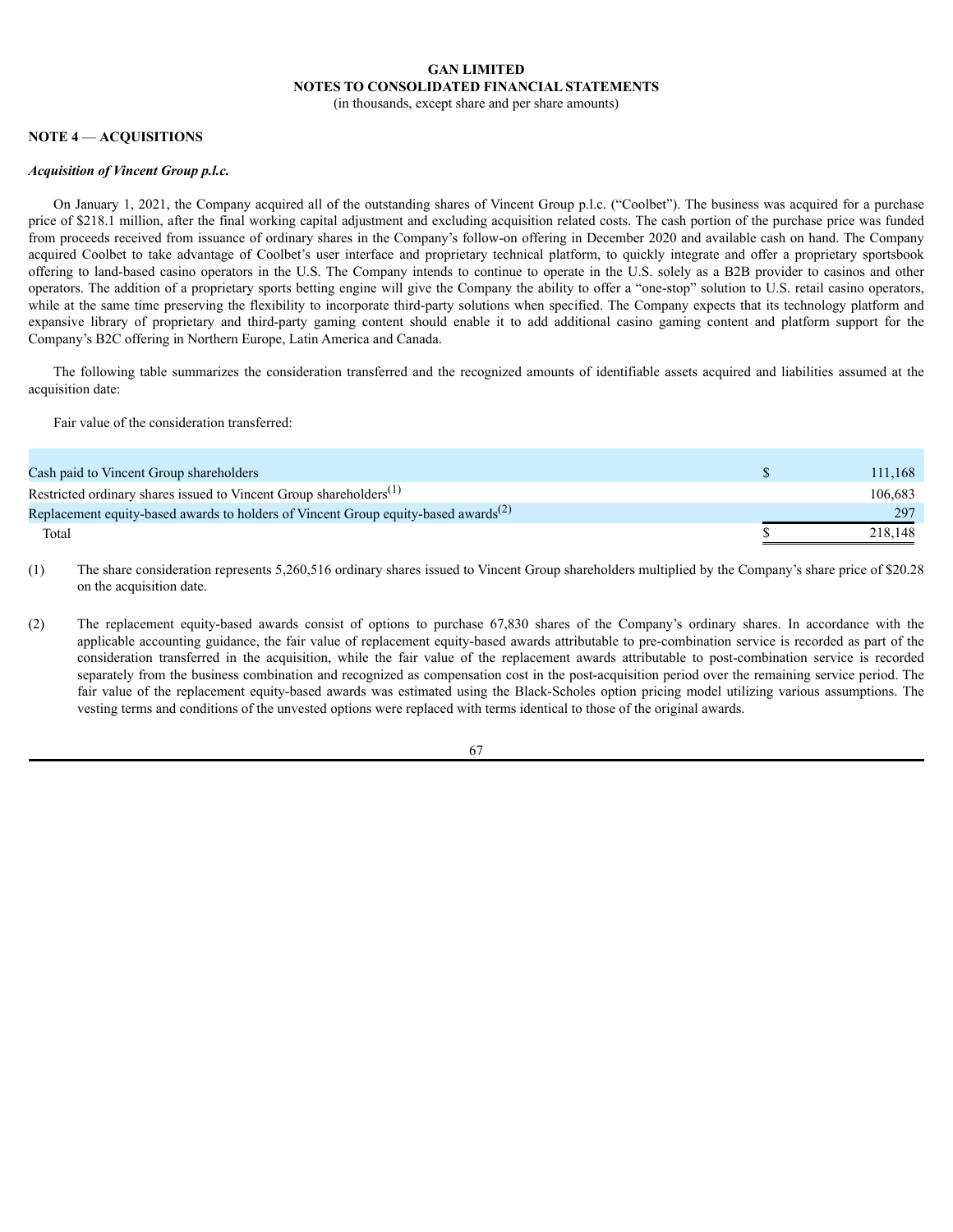(in thousands, except share and per share amounts)

Recognized amounts of identifiable assets acquired and liabilities assumed at fair value:

| Cash                                      | \$<br>18,714 |
|-------------------------------------------|--------------|
| Prepaid expenses and other current assets | 1,512        |
| Property and equipment                    | 343          |
| Operating lease right-of-use assets       | 416          |
| Intangible assets                         | 50,570       |
| Other assets                              | 73           |
| Accounts payable                          | (1,182)      |
| Liabilities to users                      | (5,373)      |
| Other current liabilities                 | (2,097)      |
| Operating lease liabilities               | (167)        |
| Deferred income taxes                     | (2,373)      |
| Noncurrent operating lease liabilities    | (231)        |
| Total identifiable net assets             | 60,205       |
| Goodwill                                  | 157,943      |
|                                           | 218.148      |

Identifiable intangible assets acquired as part of the acquisition, including their respective expected useful lives, were as follows:

|                                 | <b>Estimated</b><br>useful life<br>(in years) | <b>Fair Value</b> |
|---------------------------------|-----------------------------------------------|-------------------|
|                                 |                                               |                   |
| Developed technology            |                                               | 29,600            |
| In-process developed technology |                                               | 8,800             |
| Customer relationships          |                                               | 5,900             |
| Trade names and trademarks      | 10                                            | 5,800             |
| Gaming licenses                 | various                                       | 470               |
|                                 |                                               | 50,570            |

The Company accounted for the acquisition of Coolbet using the acquisition method. The acquisition is treated as a stock purchase. The goodwill is primarily attributable to the expected incremental revenue and profit to be derived from the Company's introduction of Coolbet's sports betting engine technology and intellectual technology to B2B customers in the U.S. and the assembled workforce of Coolbet. The Company intends to offer the Coolbet sports betting engine and associated capability to existing and new customers alongside its existing internet gaming system, as a complete turnkey solution or as an alternative sports betting engine to those currently relied upon by customers. Goodwill recognized in the acquisition is not deductible for tax purposes.

In the third quarter of 2021, an adjustment to increase goodwill by \$50 was made to the initial amounts recorded, which relates to additional consideration paid by the Company to the seller as part of the final working capital adjustment. Additionally, there was a net adjustment to decrease goodwill by \$2,092 and increase to the values assigned to the intangible assets by \$2,200, comprised of a \$1,500 increase to developed technology, \$400 increase to in-process developed technology and a \$300 increase to customer relationships, and a resulting increase to deferred tax liabilities of \$108. The changes in the value of the intangible assets resulted in an increase in amortization expense of \$591 during the year ended December 31, 2021. In the fourth quarter of 2021, a net adjustment was made to increase goodwill by \$300 and increase certain estimated employer liabilities.

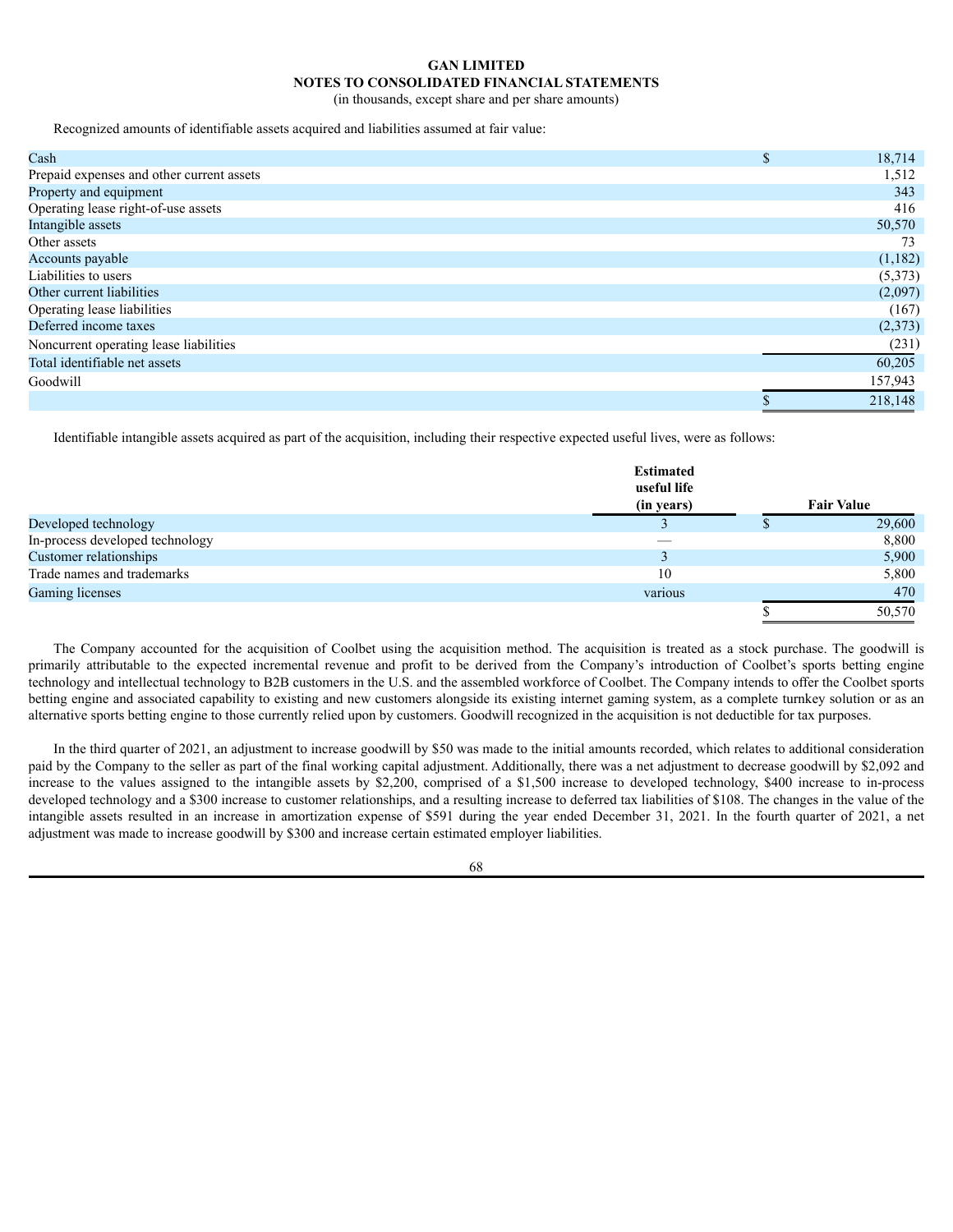(in thousands, except share and per share amounts)

Giving effect to these adjustments, the Company recorded a net deferred income tax liability of \$2,373 related to the intangible assets recorded in the acquisition accounting. Goodwill of \$159,685 was recorded at the time of acquisition and was adjusted to \$157,643 during the third quarter of 2021 and subsequently adjusted to \$157,943 during the fourth quarter of 2021. Goodwill arising from the acquisition has been assigned to the Company's B2C and B2B segments. The Company expects the B2B segment to benefit from the synergies of the combination. Following the acquisition, Coolbet's operations are reported in the B2C segment. Refer to Note 16 for the revenue and segment results of Coolbet since the acquisition date.

The Company incurred total acquisition-related costs of \$1,309, of which \$290 were recorded during the year ended December 31, 2021. The remaining costs were incurred in 2020.

# *Acquisition of Silverback Gaming Limited*

On December 8, 2021, the Company completed the acquisition of Silverback Gaming Limited ("Silverback Gaming") for cash consideration of \$270. Silverback Gaming is a start-up software company that develops online casino slot games. The Company's strategy was to acquire the start-up business to obtain the skilled workforce and launch a content studio. Silverback Gaming had minimal assets and liabilities and therefore, the Company recorded goodwill of \$270 on the acquisition date. Goodwill arising from the acquisition is deductible for tax purposes. The selling shareholders became employees of the Company and were issued 51,654 restricted shares under a share-based compensation arrangement. The restricted shares vest one-third on the acquisition date and one-third on each the first and second anniversary dates.

#### *Pro Forma Operating Results*

The operating results of Coolbet have been included in the consolidated financial statements, beginning on January 1, 2021. The following unaudited pro forma information presents the consolidated financial information as if the Coolbet acquisition had occurred on January 1, 2020. The unaudited pro forma results reflect certain adjustments related to the acquisition, such as amortization expense resulting from the intangible assets acquired, share-based compensation related to unvested replacement awards and an adjustment to reflect the Company's income tax rate. Acquisition costs of \$1,309 are also included as a nonrecurring charge. Such pro forma operating results were prepared for comparative purposes only and do not purport to be indicative of what would have occurred had the acquisition been made as of January 1, 2020 or of the results that may occur in the future.

|                                   | <b>Year Ended</b>        |
|-----------------------------------|--------------------------|
|                                   | <b>December 31, 2020</b> |
| Revenue                           | 68,952                   |
| Net loss                          | (27,760)                 |
| Loss per share, basic and diluted | (0.86)                   |

# **NOTE 5** — **PROPERTY AND EQUIPMENT, NET**

Property and equipment, net is recorded in other assets in the consolidated balance sheets at December 31, 2021 and 2020 and consisted of the following:

|                                    | <b>Estimated</b>   |      | December 31, |  |          |  |
|------------------------------------|--------------------|------|--------------|--|----------|--|
|                                    | <b>Useful Life</b> | 2021 |              |  | 2020     |  |
| Fixtures, fittings and equipment   | 3-5 years          |      | 2,935        |  | 1,277    |  |
| Platform hardware                  | 5 years            |      | 2.054        |  | 1.534    |  |
| Total property and equipment, cost |                    |      | 4,989        |  | 2,811    |  |
| Less: accumulated depreciation     |                    |      | (2, 444)     |  | (1, 491) |  |
| Total                              |                    |      | 2,545        |  | 1,320    |  |

Depreciation expense related to property and equipment was \$989 and \$278 for the years ended December 31, 2021 and 2020, respectively.

# **NOTE 6** — **CAPITALIZED SOFTWARE DEVELOPMENT COSTS, NET**

Capitalized software development costs, net at December 31, 2021 and 2020 consisted of the following:

|                                              | December 31. |          |  |          |
|----------------------------------------------|--------------|----------|--|----------|
|                                              | 2021         |          |  | 2020     |
| Capitalized software development costs       |              | 26,127   |  | 26,507   |
| Development in progress                      |              | 5,910    |  | 2,641    |
| Total capitalized software development, cost |              | 32,037   |  | 29,148   |
| Less: accumulated amortization               |              | (17,607) |  | (22,500) |
| Total                                        |              | 14.430   |  | 6.648    |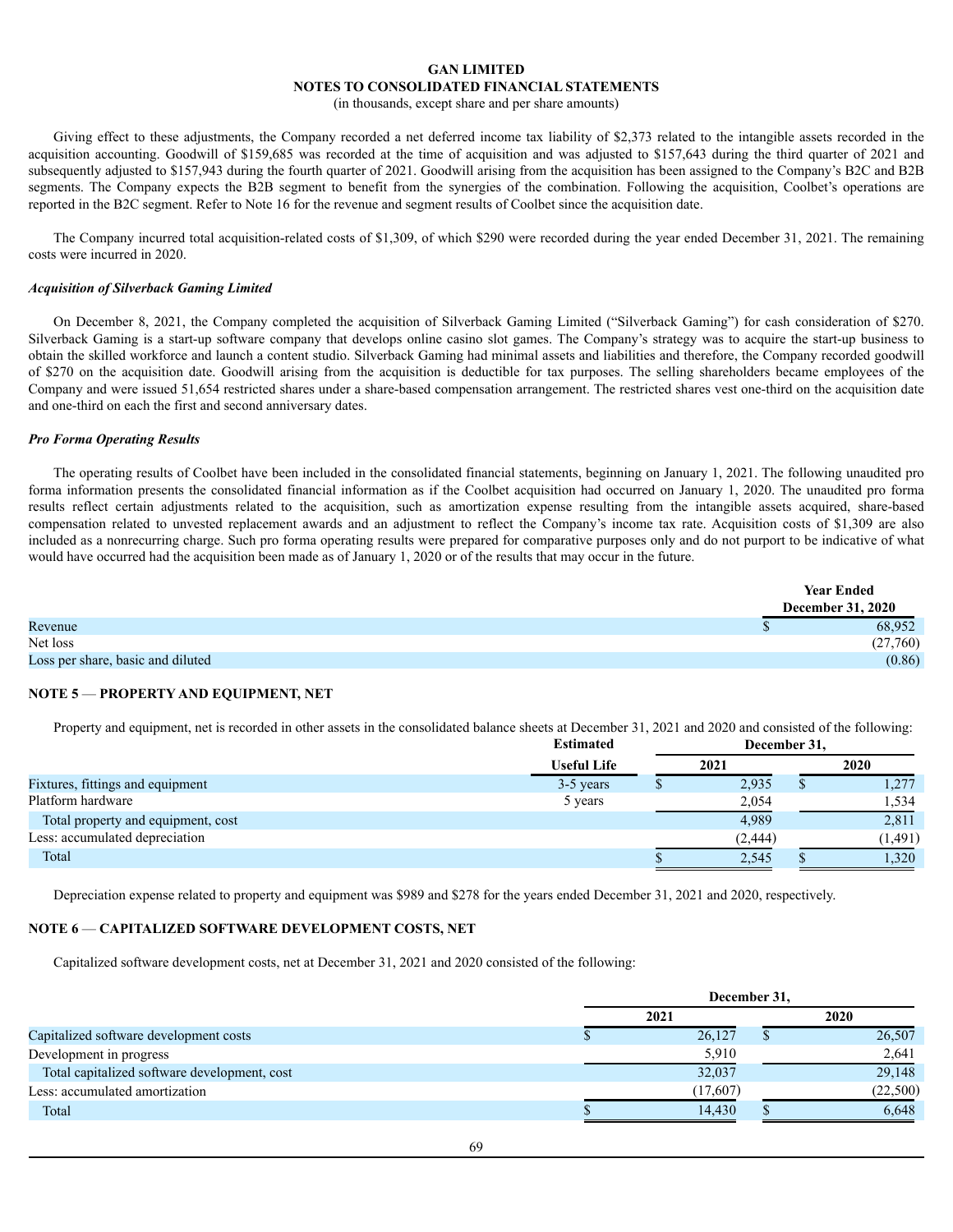(in thousands, except share and per share amounts)

At December 31, 2021, development in progress primarily represents costs associated with new proprietary content, enhancements to the B2B software platform, and the development of GAN Sports. The GAN Sports B2B sportsbook technology is expected to be placed in service in the fourth quarter of 2022.

Amortization expense related to capitalized software development costs was \$3,443 and \$2,729 for the years ended December 31, 2021 and 2020, respectively.

# **NOTE 7 — GOODWILLAND INTANGIBLE ASSETS**

# *Goodwill*

The changes in the carrying amount of goodwill, by segment, for the year ended December 31, 2021 were as follows:

|                                                             | B2B     | B2C       | Total    |
|-------------------------------------------------------------|---------|-----------|----------|
| Balance at January 1, 2021                                  |         |           |          |
| Goodwill acquired in Coolbet acquisition (Note 4)           | 67.547  | 92.138    | 159,685  |
| Goodwill acquired in Silverback Gaming acquisition (Note 4) | 270     |           | 270      |
| Reallocation of goodwill $(1)$                              | 10.859  | (10, 859) |          |
| Measurement period adjustments (Note 4)                     | (856)   | (886)     | (1,742)  |
| Effect of foreign currency translation                      | (5,590) | (6,481)   | (12,071) |
| Balance at December 31, 2021                                | 72.230  | 73.912    | 146,142  |

(1) During the third quarter of 2021, the preliminary allocation of goodwill was refined to allocate the goodwill between the segments based on each reporting unit's estimated relative enterprise value, and their respective acquired assets and assumed liabilities. The acquired assets include intangible assets that are expected to be used within the Company's B2C and B2B segments.

# *Intangible Assets*

Definite-lived intangible assets, net consisted of the following:

|                            | Weighted                                 | December 31, 2021 |                                        |              |                             |              |                               |
|----------------------------|------------------------------------------|-------------------|----------------------------------------|--------------|-----------------------------|--------------|-------------------------------|
|                            | Average<br><b>Amortization</b><br>Period |                   | <b>Gross</b><br><b>Carrying Amount</b> |              | Accumulated<br>Amortization |              | <b>Net Carrying</b><br>Amount |
| Developed technology       | 3.0 years                                | \$                | 27,390                                 | $\mathbb{S}$ | (9,130)                     | \$           | 18,260                        |
| In-process technology      |                                          |                   | 8,142                                  |              |                             |              | 8,142                         |
| Customer relationships     | 3.0 years                                |                   | 5,460                                  |              | (1,820)                     |              | 3,640                         |
| Trade names and trademarks | $10.0$ years                             |                   | 5,699                                  |              | (882)                       |              | 4,817                         |
| Gaming licenses            | 6.4 years                                |                   | 2,219                                  |              | (1,185)                     |              | 1,034                         |
|                            |                                          |                   | 48,910                                 | S.           | (13, 017)                   | \$           | 35,893                        |
|                            | Weighted                                 |                   |                                        |              | <b>December 31, 2020</b>    |              |                               |
|                            | Average<br>Amortization<br>Period        |                   | <b>Gross Carrying</b><br>Amount        |              | Accumulated<br>Amortization |              | <b>Net Carrying</b><br>Amount |
| Trade names and trademarks | 3.0 years                                | \$                | 343                                    | $\mathbf S$  | (343)                       | $\mathbb{S}$ |                               |
| Gaming licenses            | 5.3 years                                |                   | 1,366                                  |              | (898)                       |              | 468                           |
|                            |                                          |                   | 1,709                                  |              | (1,241)                     |              | 468                           |
|                            | 70                                       |                   |                                        |              |                             |              |                               |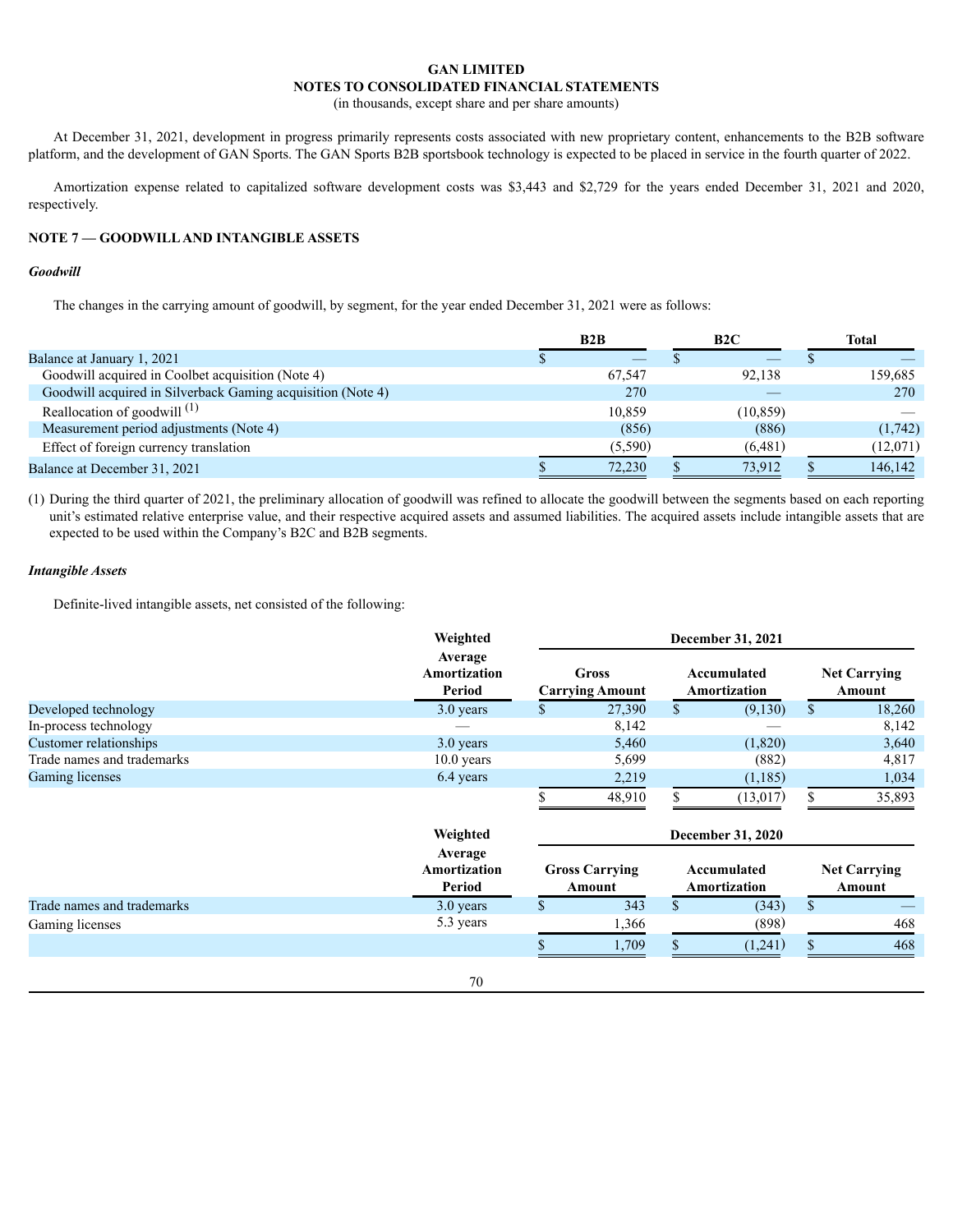(in thousands, except share and per share amounts)

In-process technology consists of a proprietary technical platform (refer to Note 4 – Acquisitions). The integrated technology is expected to be completed and placed in service in the fourth quarter of 2022, after which it will be amortized over its estimated useful life.

Amortization expense related to intangible assets was \$12,289 and \$128 for the years ended December 31, 2021 and 2020, respectively.

Estimated amortization expense for the next five years is as follows:

|              |    | Amount |
|--------------|----|--------|
| 2022         | ۰U | 11,835 |
| 2023<br>2024 |    | 11,779 |
|              |    | 656    |
| 2025         |    | 643    |
| 2026         |    | 588    |
| Thereafter   |    | 10,392 |

# **NOTE 8 — ACCRUED EXPENSES**

Accrued expenses consisted of the following:

|                      | December 31, |     |       |  |
|----------------------|--------------|-----|-------|--|
|                      | 2021         |     | 2020  |  |
| Content license fees | 2,402        | AD. | 1,984 |  |
| Sales taxes          | 1,400        |     | 756   |  |
| Income taxes         | 245          |     | 17    |  |
| Other                | 622          |     | 606   |  |
| Total                | 4,669        |     | 3,363 |  |

# **NOTE 9 — OTHER CURRENT LIABILITIES**

Other current liabilities consisted of the following:

|                                    | December 31, |  |       |  |
|------------------------------------|--------------|--|-------|--|
|                                    | 2021         |  | 2020  |  |
| Revenue share due to SIM customers | 2,171        |  | 2,520 |  |
| Operating lease liabilities        | 472          |  | 262   |  |
| <b>Contract liabilities</b>        | 261          |  | 1,083 |  |
| Other                              | 247          |  | 202   |  |
| Total                              | 3,151        |  | 4.067 |  |

Revenue share due to SIM customers represents the fees collected for in-game virtual purchases made by end-user players which are due to the customers for their share of the SIM revenues generated from the Company's platform.

# **NOTE 10 — SHAREHOLDERS' EQUITY**

# *Incorporation of GAN Limited and Share Exchange*

GAN Limited was incorporated in Bermuda on December 13, 2019. On December 18, 2019, GAN Limited issued and sold 10,000 ordinary shares to the Chief Executive Officer of the Parent for consideration of \$100, which shares were repurchased for the same price upon the completion of the Share Exchange as discussed below.

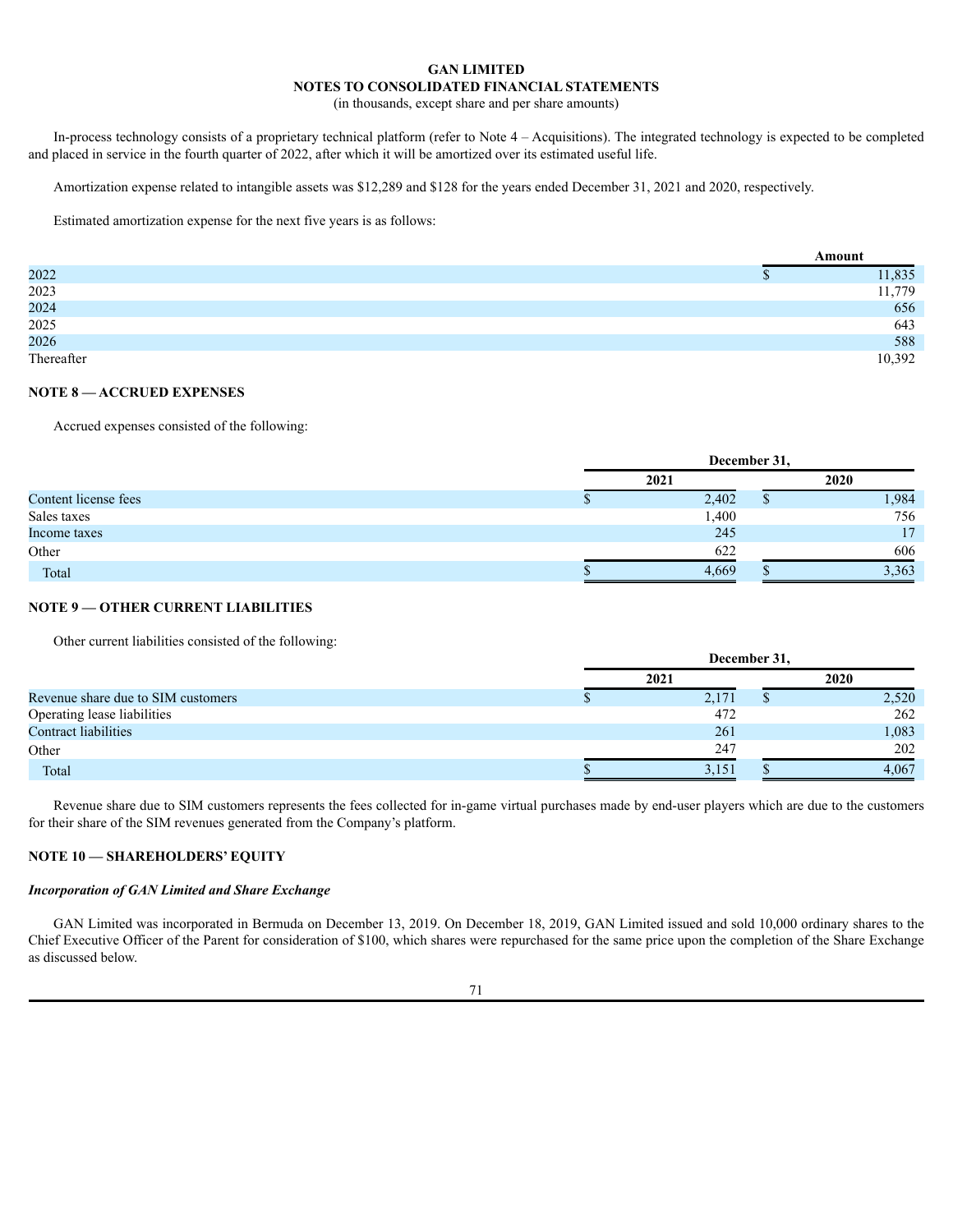(in thousands, except share and per share amounts)

As previously discussed in Note 1 – Nature of Operations and Note 2 – Basis of Presentation, each shareholder of GAN plc, agreed to exchange four ordinary shares for issuance of one ordinary share of the Parent plus a pro rata portion of an aggregate \$2,525 (£2,004 or 2.32 pence per share) in cash. Immediately subsequent to the Share Exchange, GAN Limited shareholders held the same economic interest as they had in GAN plc prior to the Share Exchange. Holders of share options in GAN plc also received reciprocal share options, as applicable, in GAN Limited. Refer to Note 11 – Share-based Compensation.

Also, in connection with the Share Exchange, the Board of Directors adopted a bonus program, providing for additional fees to all directors, in their capacities as such, upon the successful completion of the Share Exchange and an U.S. initial public offering. The directors had the option to receive all or any portion of their awards in restricted shares or cash. The total award was paid in cash in 2020, which totaled \$608.

The ordinary share capital and additional paid-in capital accounts have been retrospectively adjusted to give effect to the Share Exchange and the remaining equity accounts reflect the historical activity of GAN plc prior to the Share Exchange. The cash disbursed as part of the Share Exchange was accounted for as a dividend since the amounts paid to each shareholder were made to them in their capacity of equity holders and in proportion of their respective interests.

#### *Ordinary Shares*

GAN Limited's authorized share capital consists of 100 million ordinary shares, par value \$0.01 per share. Holders of ordinary shares are entitled to one vote per share on all matters submitted to a vote of holders of ordinary shares. In addition, the ordinary shares have no right to redemption, conversion or sinking fund rights. Each ordinary share is entitled to dividends if, as and when dividends are declared by the Board of Directors and subject to a resolution of members, subject to the rights of any other class of shares (if any) and to the provisions of the Bermuda Companies Act. In the event of liquidation, dissolution or winding up, the holders of ordinary shares are entitled to share equally and ratably in the assets, if any, remaining after the payment of debt and liabilities.

On May 7, 2020, the Company completed its U.S. initial public offering whereby 7,337,000 ordinary shares were issued and sold at a public offering price of \$8.50 per share. The Company received net proceeds of \$55,289 after deducting the underwriters' discounts and commissions of \$4,920 and other offering expenses of \$2,155.

On December 21, 2020, GAN Limited issued and sold 6,790,956 of ordinary shares in a follow-on public offering. The public offering price per share was \$15.50 per share. The Company received proceeds of \$98,541 from the offering, after deducting the underwriters' discounts and commissions of \$5,818 and other offering expenses of \$901. The follow-on offering also included the sale of 383,500 ordinary shares by the selling shareholders, giving effect to the exercise of 163,500 options to purchase ordinary shares. The Company did not receive any proceeds from the sale of ordinary shares by the selling shareholders other than the \$214 in proceeds from the exercise of share options.

During the year ended December 31, 2021 and 2020, the Company issued an aggregate of 289,480 and 927,667 ordinary shares for the exercise of share options for gross proceeds of \$855 and \$2,474, respectively.

On January 1, 2021, the Company issued 5,260,516 ordinary shares to the previous shareholders of Coolbet. Refer to Note 4 **–** Acquisitions.

#### *2021 Share Repurchase Program*

On November 30, 2021, the Board of Directors approved a share repurchase program under which the Company is authorized to repurchase up to an aggregate of \$5.0 million of the Company's outstanding ordinary shares on the NASDAQ Capital Market. The Company may purchase the ordinary shares at the prevailing market price at the time of purchase. The Company is not obligated to acquire any particular number of shares and repurchases may be suspended or terminated at any time. The share repurchase program will expire on May 31, 2022. As of December 31, 2021, there were no shares repurchased under this program.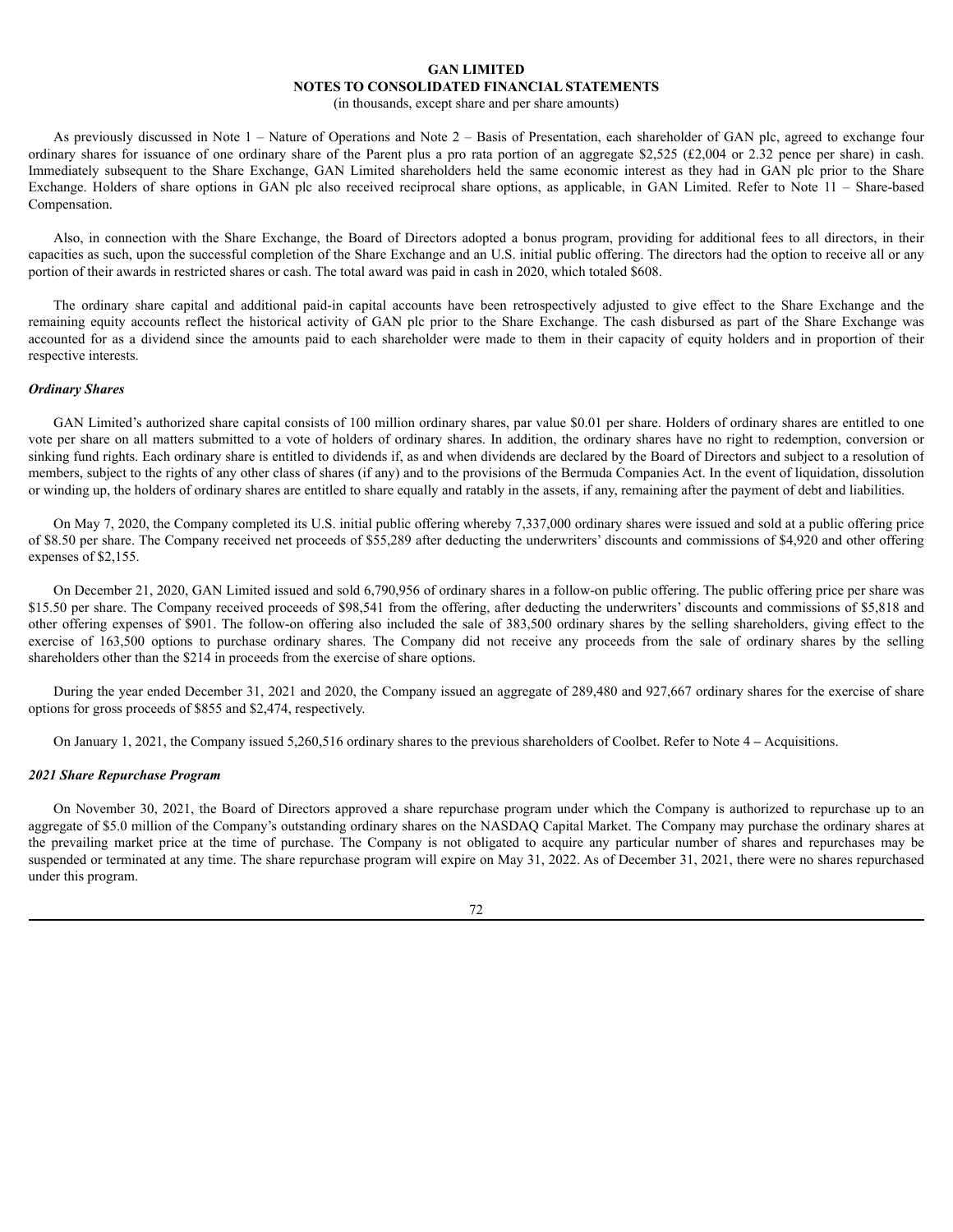(in thousands, except share and per share amounts)

### **NOTE 11 — SHARE-BASED COMPENSATION**

In April 2020, the Board of Directors established the GAN Limited 2020 Equity Incentive Plan ("2020 Plan") which has been approved by the shareholders. The 2020 Plan initially provides for grants of up to 4,400,000 ordinary shares, which then increases through 2029, by the lesser of 4% of the previous year's total outstanding ordinary shares on December 31<sup>st</sup> or as determined by the Board of Directors, for ordinary shares, incentive share options, nonqualified share options, share appreciation rights, restricted share grants, share units, and other equity awards for issuance to employees, consultants or nonemployee directors. At December 31, 2021, the 2020 Plan provided for grants of up to 5,865,414 ordinary shares and there were 200,184 ordinary shares available for future issuance under the 2020 Plan.

### *Share Options*

Share option awards are granted with an exercise price equal to the fair market value of the Company's ordinary shares on the date of grant. Share option awards generally vest 25% after one year and then monthly over the next 36 months thereafter and have a maximum term of ten years.

During the year ended December 31, 2021 and 2020, the Board of Directors approved the issuance of options to purchase 1,730,310 and 1,350,700 ordinary shares, respectively, to employees under the 2020 Plan.

In addition, in accordance with the acquisition agreement, the Company issued 67,830 replacement share option awards to continuing employees of Coolbet. The fair value of the replacement share options is recognized ratably over the remaining service period, ranging from one to three years.

A summary of the share option activity as of and for the year ended December 31, 2021 is as follows:

|                                          | Number of<br><b>Shares</b> |    | Weighted<br>Average<br><b>Exercise</b><br>Price | Weighted<br>Average<br>Contractual<br><b>Term</b> | Aggregate<br><b>Intrinsic Value</b> |
|------------------------------------------|----------------------------|----|-------------------------------------------------|---------------------------------------------------|-------------------------------------|
| Outstanding at December 31, 2020         | 3,061,859                  | ۰D | 8.06                                            | 8.50                                              | 37,410                              |
| Granted                                  | 1,798,140                  |    | 21.62                                           |                                                   |                                     |
| Exercised                                | (289, 480)                 |    | 2.93                                            |                                                   |                                     |
| Forfeited/expired or cancelled           | (432,304)                  |    | 21.34                                           |                                                   |                                     |
| Outstanding at December 31, 2021         | 4,138,215                  |    | 13.05                                           | 8.05                                              | 11,229                              |
| Options exercisable at December 31, 2021 | 2,005,666                  |    | 5.38                                            | 7.17                                              | 10,730                              |

The Company recorded share-based compensation expense related to share options of \$6,184 and \$5,883 for the years ended December 31, 2021 and 2020, respectively. Such share-based compensation expense for the year ended December 31, 2021 and 2020 was recorded net of \$235 and \$56, respectively, that was recorded in capitalized software development costs. Additionally, the share-based compensation expense for the year ended December 31, 2020 included \$3,881 from the acceleration of vesting of awards upon the Company's initial public offering. At December 31, 2021, there was total unrecognized compensation cost of \$18,567 related to nonvested share options. The unrecognized compensation cost is expected to be recognized over a weighted-average period of 3.0 years.

73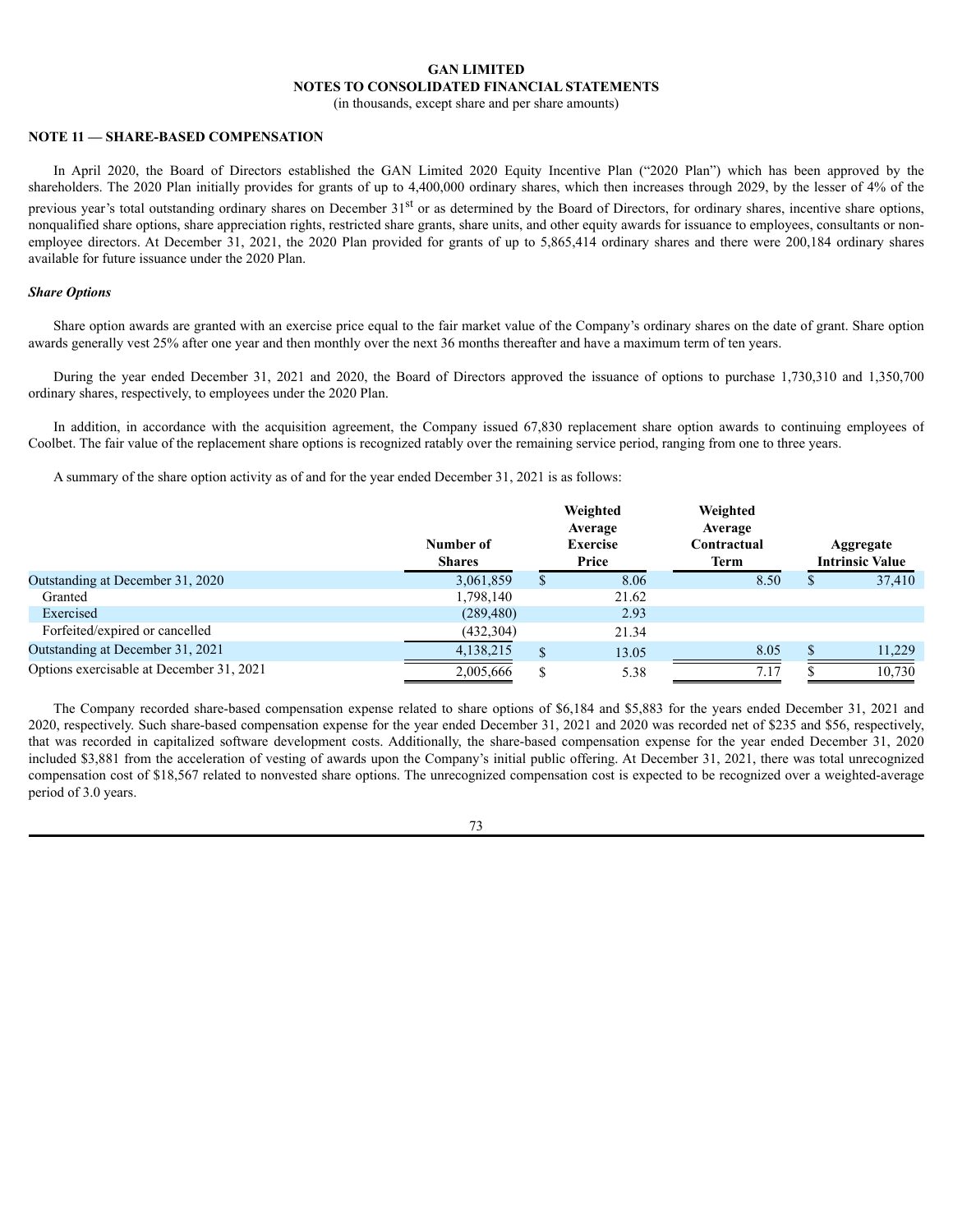(in thousands, except share and per share amounts)

The weighted average grant date fair value of options granted was \$11.49 and \$9.47 for the years ended December 31, 2021 and 2020, respectively. The grant date fair value of each share option grant was determined using the following weighted average assumptions:

|                                 | <b>Year Ended</b><br>December 31, |        |  |  |
|---------------------------------|-----------------------------------|--------|--|--|
|                                 | 2021                              | 2020   |  |  |
| Expected share price volatility | 58.84%                            | 65.80% |  |  |
| Expected term (in years)        | 4.80                              | 4.90   |  |  |
| Risk-free interest rate         | 0.74%                             | 0.32%  |  |  |
| Dividend yield                  | 0%                                | $0\%$  |  |  |

The fair value of each share option award is estimated on the date of grant using the Black-Scholes option pricing model that uses the assumptions noted above. Estimating the grant date fair values for employee share options requires management to make assumptions regarding expected volatility of the value of those underlying shares, the risk-free rate of the expected life of the share options and the date on which share-based compensation is expected to be settled.

Expected volatility is determined by reference to volatility of certain identified peer group share trading information and share prices on the Nasdaq. The risk-free interest rate for the expected term of the option is based on the U.S. Treasury yield curve in effect at the time of grant. The expected term of the options is based on historical data and represents the period of time that options granted are expected to be outstanding.

For the period prior to the Company's initial public offering in May 2020, expected volatility was determined by reference to the historic volatility of GAN UK's share price on the AIM, the London Stock Exchange. The risk-free interest rate for the expected term of the option was based on the U.K. Gilt yield curve in effect at the time of grant. The expected term of the options is based on historical data and represents the period of time that options granted are expected to be outstanding.

In 2020, the Company recorded a liability for social and income taxes related to certain unexercised legacy options at the time of the Share Exchange. The Company accounted for the required cash payment as a cash-settled share-based compensation transaction. The related liability for the future cash payment related to employee and employer taxes on outstanding unexercised legacy share options of \$291 and \$826 at December 31, 2021 and 2020, respectively, is recorded in accrued compensation and benefits in the consolidated balance sheets. The Company recorded an expense (benefit) of \$(519) and \$3,364 related to these share options during the years ended December 31, 2021 and 2020, respectively.

## *Restricted Share Units*

Restricted share units are issued to non-employee directors and employees. For those share-settled restricted share units, the fair value of restricted share units is valued based on fair market value of the Company's ordinary shares on the date of grant and is amortized on a straight-line basis over the vesting period.

In March 2021, the Board of Directors approved the issuance of 10,358 restricted share units to its non-employee directors. The restricted share units vest over one year from the date of grant with 25% vesting per quarter.

In October 2021, the Board of Directors approved the issuance of 24,500 restricted share units to its non-employee directors, of which 7,000 restricted share units vested on December 31, 2021. The remaining 17,500 restricted share units vest one year from the grant date.

In October and November 2021, the Board of Directors approved the issuance of 84,050 restricted share units to employees. The restricted share units vest over four years from the date of grant with 25% vesting per year on the anniversary of the grant date.

In December 2021, the Board of Directors approved the issuance of 267,590 restricted share units to employees. The restricted share units vest one year from the grant date.

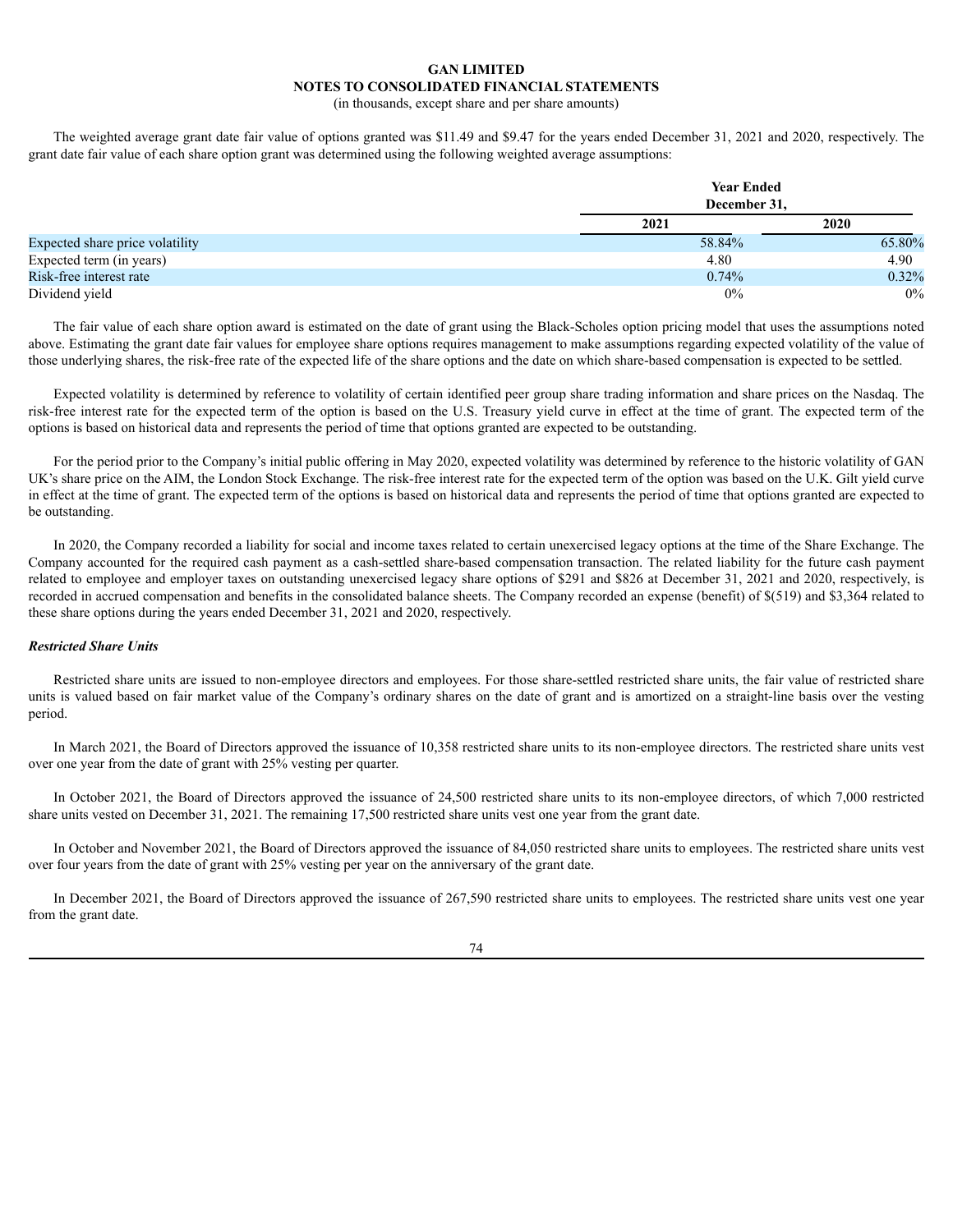(in thousands, except share and per share amounts)

In December 2021 the Company modified all outstanding restricted stock units held by three of its non-employee directors to withhold a portion of the restricted stock units upon vesting in order to remit a cash payment to the directors equal to their tax expense incurred upon vesting. The Company is not statutorily obligated to withhold taxes for non-employee directors and the modification resulted in a change in classification of the outstanding restricted stock units from equity-classified to liability-classified awards. The modification did not result in any incremental compensation cost at the date of modification. In December 2021, 9,590 restricted stock units held by the Company's non-employee directors vested and the Company repurchased 3,627 of the shares to cover the tax expense incurred by the directors. At the settlement date the Company recognized \$55 in additional paid-in capital related to the restricted share activity in the consolidated statements of changes in shareholders' equity. At December 31, 2021, the Company recognized a liability for outstanding and nonvested restricted stock units held by non-employee directors of \$27 and has recognized \$33 payable to the directors for the taxes on vested options. The liabilities are recorded in accrued compensation and benefits in the consolidated balance sheets.

The Company recorded share-based compensation expense related to restricted share units of \$621 for the year ended December 31, 2021. At December 31, 2021, there was total unrecognized compensation cost of \$3,594 related to nonvested restricted share units The unrecognized compensation cost is expected to be recognized over a weighted-average period of 1.7 years. The total fair value of the restricted share units that vested during the year ended December 31, 2021 was \$360.

A summary of the restricted share unit activity as of and for the year ended December 31, 2021 is as follows:

|                                  |                         | <b>Weighted Average</b><br><b>Grant Date Fair</b> |
|----------------------------------|-------------------------|---------------------------------------------------|
|                                  | <b>Number of Shares</b> | Value                                             |
| Outstanding at December 31, 2020 | __                      |                                                   |
| Granted                          | 386,498                 | 11.23                                             |
| Vested                           | (17,358)                | 20.74                                             |
| Forfeited/expired or cancelled   |                         |                                                   |
| Outstanding at December 31, 2021 | 369,140                 | £.<br>10.78                                       |
|                                  |                         |                                                   |

### *Restricted Share Awards*

Restricted share awards are issued to non-employee directors and certain key employees. The value of a restricted stock award is based on the market value of the Company's ordinary shares at the date of the grant.

In June 2020, the Board of Directors approved the issuance of 93,680 restricted share awards to the Chief Executive Officer and non-employee directors. The restricted share awards vested in June 2021, one year from the date of grant. The restricted share awards were issued with a grant date fair value of \$18.19 per share.

In December 2021, the Company issued 51,654 restricted ordinary shares to the selling shareholders of Silverback Gaming. The restricted share awards vest one-third on the acquisition date and one-third on each the first and second anniversary dates. The restricted share awards were issued with a grant date fair value of \$9.68 per share.

The Company recorded share-based compensation expense related to restricted share awards of \$951 and \$934 for the years ended December 31, 2021 and 2020, respectively. At December 31, 2021, there was total unrecognized compensation cost of \$319 related to the nonvested shares granted. The cost is expected to be recognized over a weighted average period of 1.9 years. The total fair value of the restricted share awards that vested during the year ended December 31, 2021 was \$1,871.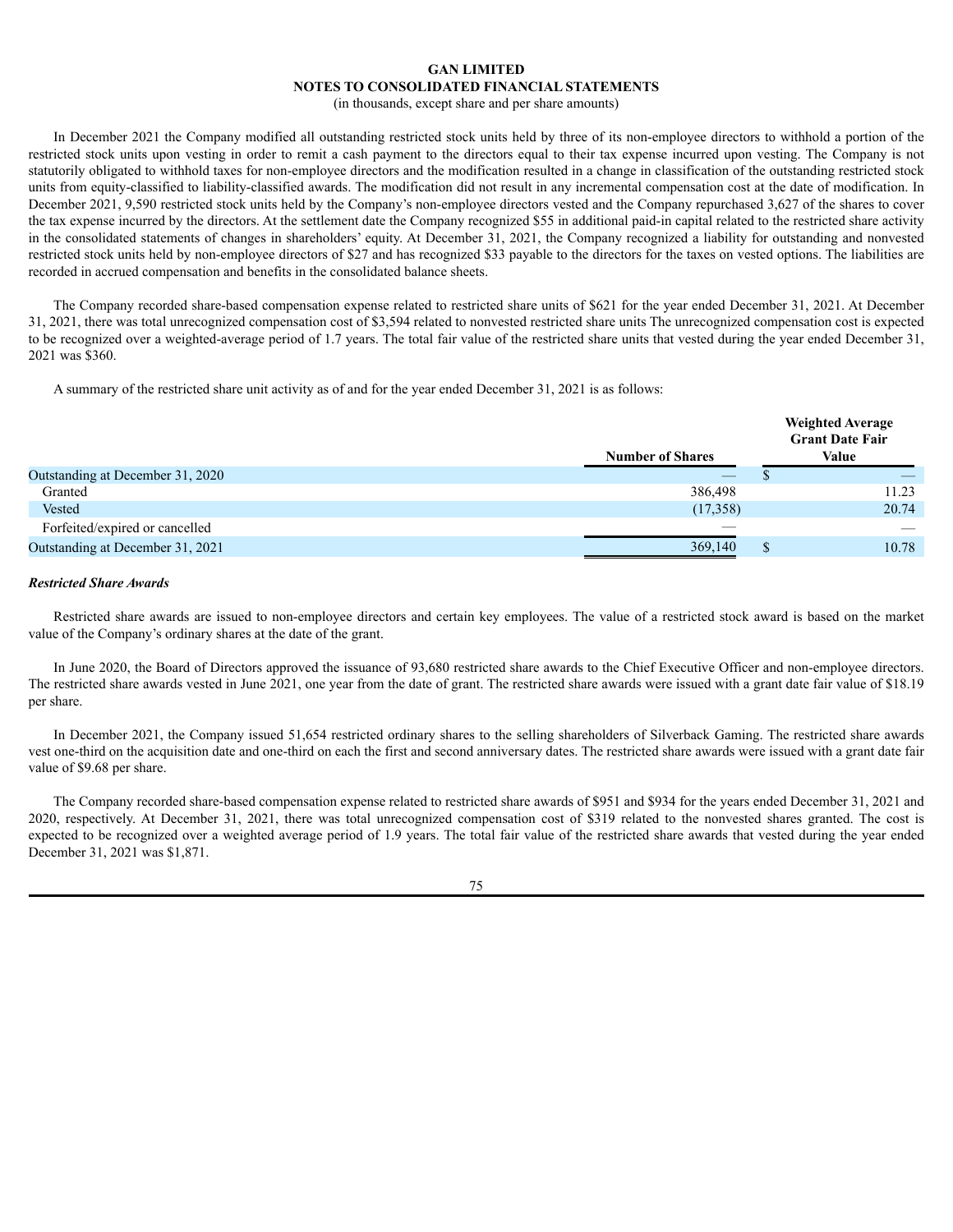(in thousands, except share and per share amounts)

#### *Employee Bonuses Issued in Shares*

In 2021, the Company entered into agreements with certain executive employees which allowed for a portion, or all, of their annual bonus to be paid in the form of the Company's shares. The Company will settle approximately \$1,053 of the total bonus by issuing a variable number of shares based on the stock price at the time of settlement. The Company recorded share-based compensation expense related to the portion of bonus which will be settled in shares of \$899 for the year ended December 31, 2021. The Company accounts for the share-based compensation as a liability-classified award and the related liability is recorded in accrued compensation and benefits in the consolidated balance sheet at December 31, 2021.

#### *2020 Employee Stock Purchase Plan*

The Board of Directors established the 2020 Employee Stock Purchase Plan, or the ESPP, which was approved by the Company's shareholders in July 2021. The ESPP is intended to qualify under Section 423 of the U.S. Internal Revenue Service Code of 1986, as amended. The ESPP provides initially for 300,000 ordinary shares to be sold and increases on February 1, 2022 and on each subsequent February 1 through and including February 1, 2030, equal to the lesser of (i) 0.25 percent of the number of ordinary shares issued and outstanding on the immediately preceding December 31, or (ii) 100,000 ordinary shares, or (iii) such number of ordinary shares as determined by the Board of Directors.

The ESPP is designed to allow eligible employees to purchase ordinary shares, at quarterly intervals, with their accumulated payroll deductions. The participants are offered the option to purchase ordinary shares at a discount during a series of successive offering periods. The option purchase price may be the lower of 85% of the closing trading price per share of the Company's ordinary shares on the first trading date of an offering period in which a participant is enrolled or 85% of the closing trading price per share on the purchase date, which will occur on the last trading day of each offering period. Currently, an offering period is defined as a three-month duration commencing on or about January, April, July and October of each year. Also, one purchase period is included within each offering period. The Company plans to commence its first offering period and first purchase period in 2022.

## **NOTE 12** — **DEFINED CONTRIBUTION PLANS**

U.S. employees and non-U.S. employees are eligible to participate in defined contribution plans by contributing a portion of their compensation, which provides for certain matching contributions by the Company. Matching contributions for the U.S. defined contribution plan are 50% of up to 4% of an employee's salary contribution. Most often, non-U.S. matching contributions are statutory amounts required by law. The Company's contributions to the retirement plans were \$614 and \$345 for the years ended December 31, 2021 and 2020, respectively.

## **NOTE 13 — OTHER (INCOME) LOSS,NET**

Other (income) loss, net consisted of the following:

|                                | <b>Year Ended</b><br>December 31, |  |      |  |
|--------------------------------|-----------------------------------|--|------|--|
|                                | 2021                              |  | 2020 |  |
| Interest expense $(1)$         | ∠                                 |  | 395  |  |
| Interest income                | (32)                              |  | (3)  |  |
| Other income                   | (378)                             |  |      |  |
| Total other (income) loss, net | (408)                             |  | 392  |  |

(1) Interest expense includes interest on a related party loan of \$385 during the year ended December 31, 2020. Refer to Note 19 – Related Party Transactions.

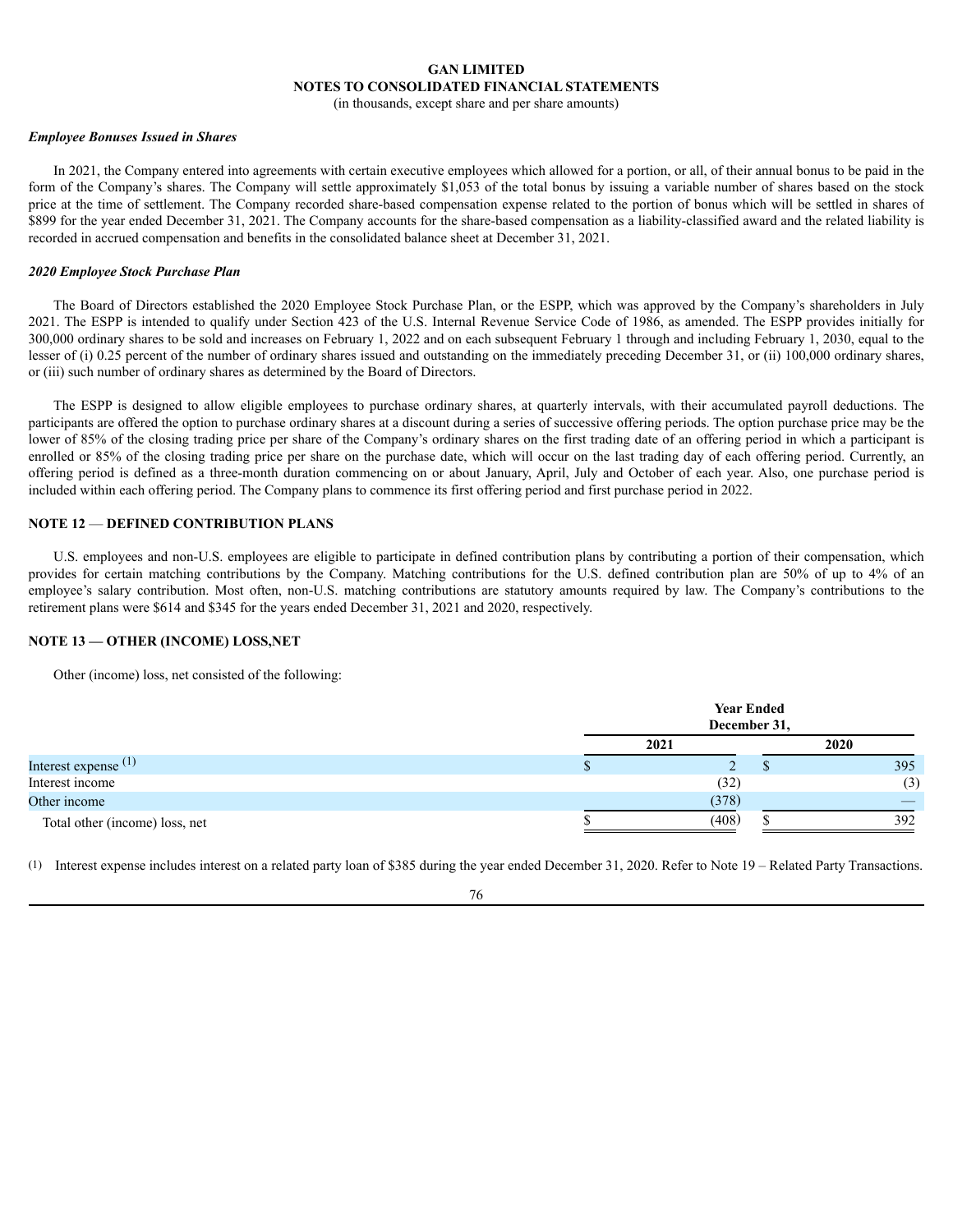(in thousands, except share and per share amounts)

# **NOTE 14 — LOSS PER SHARE**

Loss per ordinary share, basic and diluted, are computed by dividing net loss by the weighted average number of ordinary shares outstanding during the period. Potentially dilutive securities consisting of certain share options, nonvested restricted shares and restricted share units were excluded from the computation of diluted weighted average ordinary shares outstanding as inclusion would be anti-dilutive, are summarized as follows:

|                        | <b>Year Ended</b><br>December 31, |           |
|------------------------|-----------------------------------|-----------|
|                        | 2021                              | 2020      |
| Share options          | 4,138,215                         | 3,061,859 |
| Restricted shares      | 34,436                            | 93,680    |
| Restricted share units | 369,140                           |           |
| Total                  | 4,541,791                         | 3,155,539 |

### **NOTE 15 — REVENUE**

The following table reflects revenue recognized for the years ended December 31, 2021 and 2020 in line with the timing of transfer of services:

|                                                    |         | <b>Year Ended</b><br>December 31, |        |
|----------------------------------------------------|---------|-----------------------------------|--------|
|                                                    | 2021    |                                   | 2020   |
| Revenue from services delivered over time          | 40,926  |                                   | 31,715 |
| Revenue from services delivered at a point in time | 83,237  |                                   | 3,444  |
| Total                                              | 124,163 |                                   | 35,159 |

During the year ended December 31, 2021, revenue recognized at a point in time was \$83,237, of which \$78,594 related to gaming revenue and \$4,643 related to development services and other revenue. Revenue recognized at a point in time during the year ended December 31, 2020 were related to development services and other revenue.

### *Contract and Contract-Related Liabilities*

The Company has four types of liabilities related to contracts with customers: (i) cash consideration received in advance from customers related to development services not yet performed or hardware deliveries not yet completed, (ii) incentive program obligations, which represents the deferred allocation of revenue relating to incentives in the online gaming operations, (iii) user balances, which are funds deposited by customers before gaming play occurs and (iv) unpaid winnings and wagers contributed to jackpots. Contract related liabilities are expected to be recognized as revenue within one year of being purchased, earned or deposited. Such liabilities are recorded in liabilities to users and other current liabilities in the consolidated balance sheets.

The following table reflects contract liabilities arising from cash consideration received in advance from customers for the periods presented:

|                                                                                        | <b>Year Ended</b><br>December 31, |       |  |       |
|----------------------------------------------------------------------------------------|-----------------------------------|-------|--|-------|
|                                                                                        |                                   | 2021  |  | 2020  |
| Contract liabilities from advance customer payments, beginning of the period           |                                   | .083  |  | 3,023 |
| Contract liabilities from advance customer payments, end of the period <sup>(1)</sup>  |                                   | 1.874 |  | 1.083 |
| Revenue recognized from amounts included in contract liabilities from advance customer |                                   |       |  |       |
| payments at the beginning of the period                                                |                                   | 152   |  | 2,360 |

(1) Contract liabilities from advance customer payments, end of period consisted of \$261 and \$1,083 recorded in other current liabilities in the consolidated balance sheets at December 31, 2021 and 2020, respectively and \$1,614 recorded in other liabilities in the consolidated balance sheet at December 31, 2021.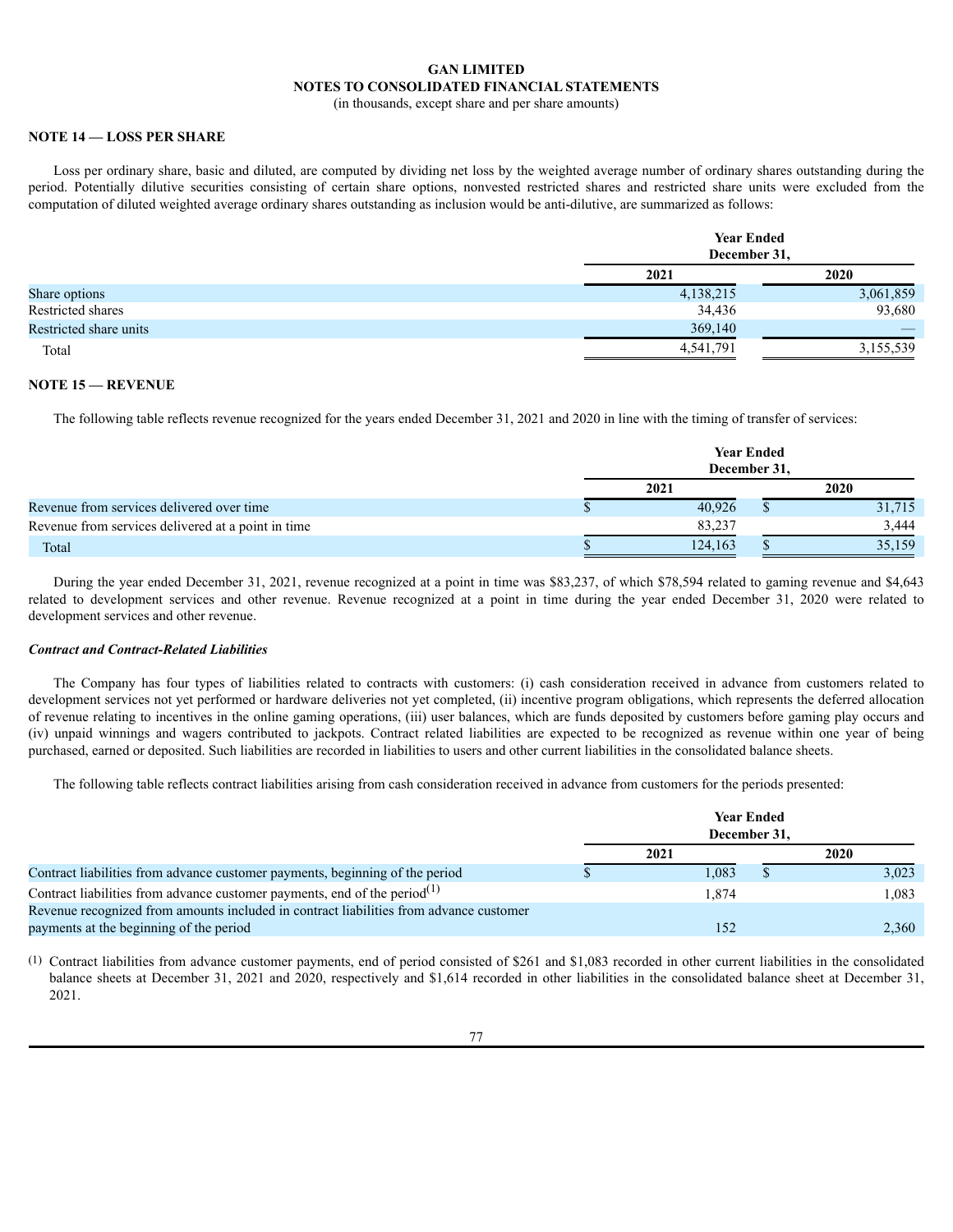(in thousands, except share and per share amounts)

## **NOTE 16 — SEGMENT REPORTING**

Effective January 1, 2021, the Company changed the structure of its internal organization with the acquisition of Coolbet (See Note 4), which caused the composition of its reportable segments to change. Accordingly, the Company implemented a segment reorganization in order to more closely align its segment reporting with its current operating structure. The Company's new reportable segments are B2B and B2C. The B2B segment develops, markets and sells instances of iSight Back Office and GameSTACK that incorporates comprehensive player registration, account funding and back-office accounting and management tools that enable the casino operators to efficiently, confidently and effectively extend their presence online in places that have permitted online real money gaming. The B2C segment includes the operations of Coolbet, since January 1, 2021, develops and operates a B2C online sports betting and casino platform that is accessible through its website in markets across Northern Europe, Latin America and Canada.

The segment information has been recast to conform to the reporting structure in effect after the segment reorganization that was effective January 1, 2021. The Company has combined its previous two reportable segments, RMiG and SIM, into one reportable segment, B2B, for the year ended December 31, 2020.

Information reported to the Company's Chief Executive Officer, the CODM, for the purpose of resource allocation and assessment of the Company's segmental performance is primarily focused on the origination of the revenue streams. The CODM evaluates performance and allocates resources based on the segment's revenue and gross profit. Segment gross profit represents the gross profit earned by each segment without allocation of each segment's share of depreciation and amortization expense, sales and marketing expense, product and technology expense, general and administrative expense, interest costs and income taxes.

Summarized financial information by reportable segments for the years ended December 31, 2021 and 2020 is as follows:

|                                |        | <b>Year Ended December 31,</b> |              |        |      |              |  |  |
|--------------------------------|--------|--------------------------------|--------------|--------|------|--------------|--|--|
|                                |        | 2021                           |              |        | 2020 |              |  |  |
|                                | B2B    | B2C                            | <b>Total</b> | B2B    | B2C  | <b>Total</b> |  |  |
| Revenue                        | 45,569 | 78,594                         | 124,163      | 35,159 |      | 35,159       |  |  |
| Cost of revenue <sup>(1)</sup> | 11,600 | 29,773                         | 41.373       | 10.471 |      | 10.471       |  |  |
| Segment gross profit           | 33,969 | 48.821                         | 82,790       | 24,688 |      | 24,688       |  |  |

(1) Excludes depreciation and amortization expense

During the year ended December 31, 2021, one customer in the B2B segment individually accounted for 14.8% of total revenue. During the year ended December 31, 2020, one customer in the B2B segment accounted for 42.6% of total revenue.

The following table presents a reconciliation of segment gross profit to the consolidated loss before income taxes for the years ended December 31, 2021 and 2020:

|                                  | <b>Year Ended</b><br>December 31, |           |              |           |
|----------------------------------|-----------------------------------|-----------|--------------|-----------|
|                                  | 2021                              |           |              | 2020      |
| Segment gross profit $(1)$       |                                   | 82,790    | <sup>S</sup> | 24,688    |
| Sales and marketing              |                                   | 22,266    |              | 5,046     |
| Product and technology           |                                   | 22,548    |              | 11,032    |
| General and administrative $(1)$ |                                   | 48,881    |              | 24,825    |
| Impairment                       |                                   | 3,500     |              |           |
| Depreciation and amortization    |                                   | 16,808    |              | 3,257     |
| Other (income) loss, net         |                                   | (408)     |              | 392       |
| Loss before income taxes         |                                   | (30, 805) |              | (19, 864) |

(1) Excludes depreciation and amortization expense

Assets and liabilities are not separately analyzed or reported to the CODM and are not used to assist in decisions surrounding resource allocation and assessment of segment performance. As such, an analysis of segment assets and liabilities has not been included in this financial information.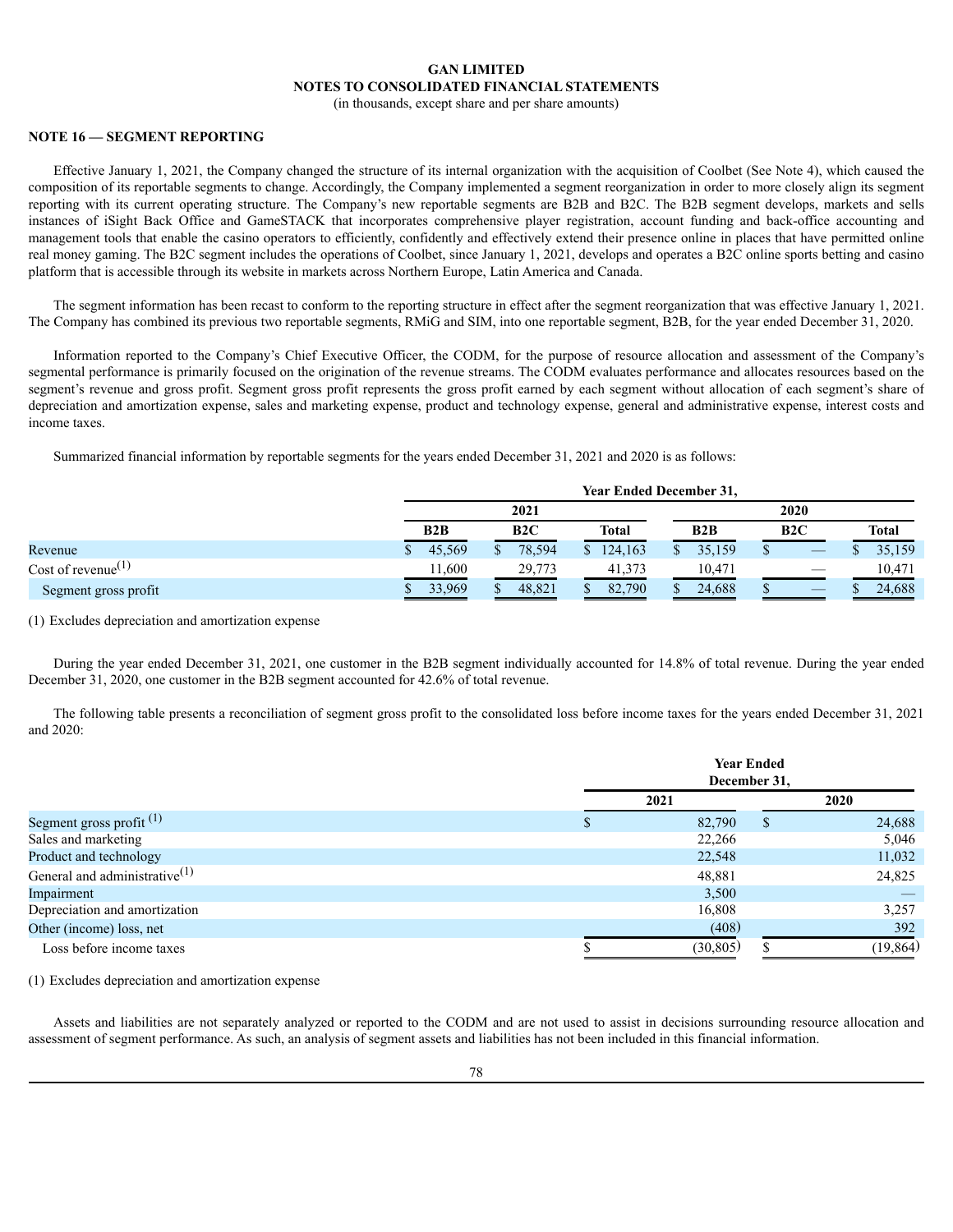(in thousands, except share and per share amounts)

The following table disaggregates total revenue by product and services for each segment:

|                                   |     | <b>Year Ended</b><br>December 31, |    |        |  |
|-----------------------------------|-----|-----------------------------------|----|--------|--|
|                                   |     | 2021                              |    | 2020   |  |
| B2B:                              |     |                                   |    |        |  |
| Platform and content license fees | \$. | 36,935                            | \$ | 26,208 |  |
| Development services and other    |     | 8,634                             |    | 8,951  |  |
| Total B2B revenue                 |     | 45,569                            |    | 35,159 |  |
| $B2C$ :                           |     |                                   |    |        |  |
| Sportsbook                        |     | 34,167                            |    |        |  |
| Casino                            |     | 41,652                            |    |        |  |
| Poker                             |     | 2,775                             |    |        |  |
| Total B2C revenue                 |     | 78,594                            |    |        |  |
| Total revenue                     |     | 124,163                           | \$ | 35,159 |  |

Revenue by location of the customer for the years ended December 31, 2021 and 2020 was as follows:

|                      |         | <b>Year Ended</b><br>December 31, |        |
|----------------------|---------|-----------------------------------|--------|
|                      | 2021    |                                   | 2020   |
| <b>United States</b> | 37,791  |                                   | 29,351 |
| Europe               | 47,309  |                                   | 5,759  |
| Latin America        | 32,434  |                                   |        |
| Rest of the world    | 6,629   |                                   | 49     |
| Total revenue        | 124,163 |                                   | 35,159 |

## **NOTE 17 — INCOME TAXES**

GAN Limited was incorporated in Bermuda solely for the purpose of acting as the new group parent company and public vehicle for investors. GAN Limited completed the Share Exchange by which it acquired GAN plc and, on May 7, 2020, GAN Limited completed its U.S. initial public offering. Bermuda, the Company's country of domicile, imposes no taxes on profits, income, dividends, or capital gains.

The Company's loss before income taxes for the years ended December 31, 2021 and 2020 consisted of the following:

|                          | <b>Year Ended</b><br>December 31, |   |           |
|--------------------------|-----------------------------------|---|-----------|
|                          | 2021                              |   | 2020      |
| Domestic                 | (1, 555)                          | ю | (13, 833) |
| Foreign                  | (29,250)                          |   | (6,031)   |
| Loss before income taxes | (30, 805)                         |   | (19, 864) |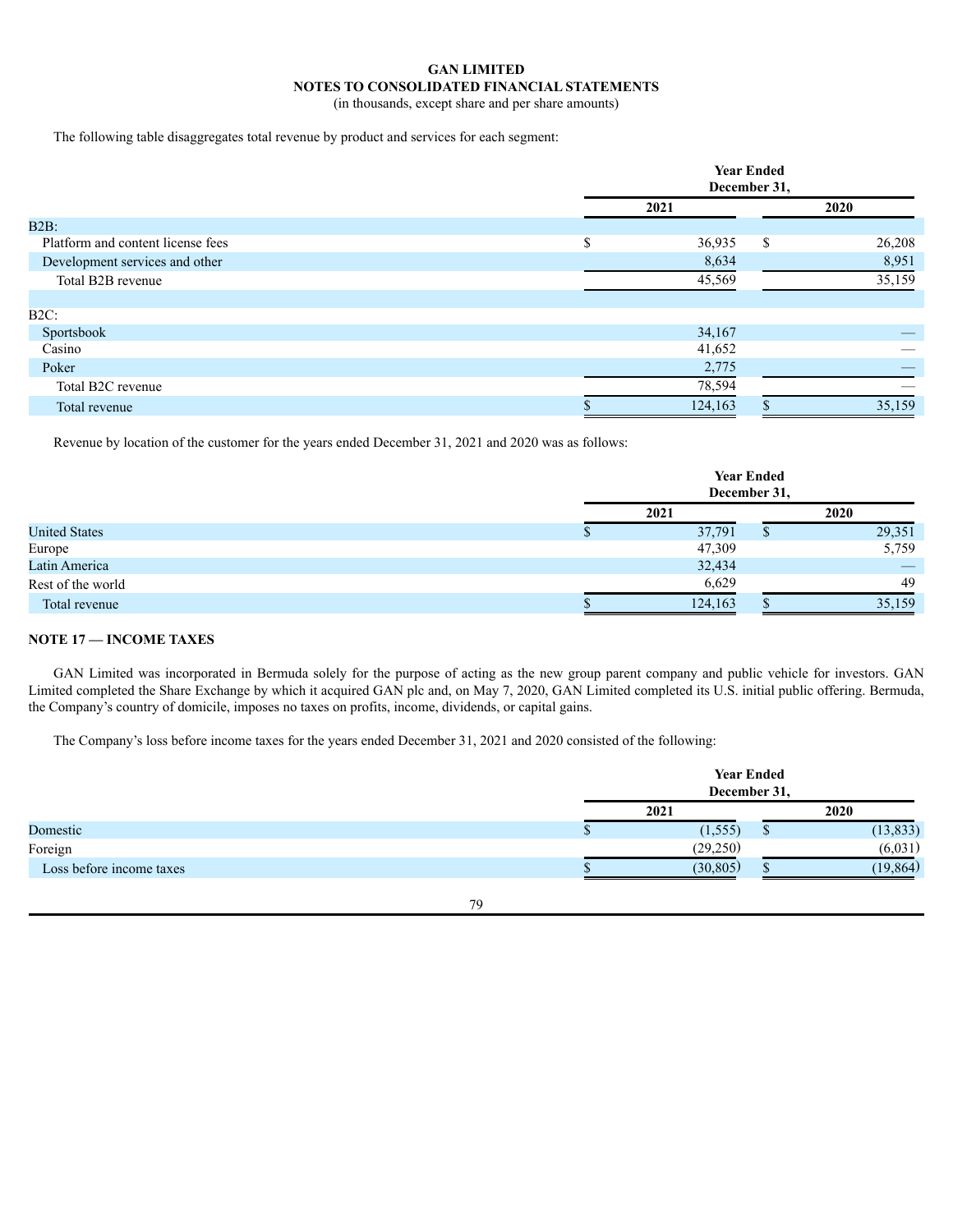(in thousands, except share and per share amounts)

The components of income tax expense (benefit) for the year ended December 31, 2021 and 2020 consisted of the following:

|                                    | <b>Year Ended</b><br>December 31, |               |      |  |
|------------------------------------|-----------------------------------|---------------|------|--|
|                                    | 2021                              |               | 2020 |  |
| Current:                           |                                   |               |      |  |
| Domestic                           | \$                                | <sup>\$</sup> |      |  |
| U.S. Federal and State             | 494                               |               | 214  |  |
| Foreign                            | 604                               |               | 139  |  |
| Total current expense              | 1,098                             |               | 353  |  |
| Deferred:                          |                                   |               |      |  |
| Domestic                           |                                   |               |      |  |
| U.S. Federal and State             | (864)                             |               |      |  |
| Foreign                            | (445)                             |               |      |  |
| Total deferred expense (benefit)   | (1,309)                           |               |      |  |
| Total income tax expense (benefit) | (211)                             |               | 353  |  |

The following is a reconciliation of income taxes computed at the statutory income tax rate to the Company's income tax expense (benefit) for the year ended December 31, 2021 and 2020:

|                                                                                 | <b>Year Ended</b><br>December 31, |  |          |  |
|---------------------------------------------------------------------------------|-----------------------------------|--|----------|--|
|                                                                                 | 2021                              |  | 2020     |  |
| Income (loss) before income taxes multiplied by the statutory tax rate of $0\%$ |                                   |  |          |  |
| Effects of tax rates in foreign jurisdictions                                   | (5,868)                           |  | (1,102)  |  |
| Share-based compensation                                                        | (434)                             |  | (1, 463) |  |
| Nondeductible officers compensation                                             | 1,145                             |  |          |  |
| Valuation allowance                                                             | 9,203                             |  | 2,868    |  |
| Unrecognized tax benefit                                                        | 191                               |  | (170)    |  |
| Intra-group transfer                                                            | (723)                             |  |          |  |
| Change in tax rates                                                             | (3,962)                           |  |          |  |
| Foreign withholding taxes                                                       | 151                               |  | 113      |  |
| Other                                                                           | 86                                |  | 107      |  |
| Total income tax expense (benefit)                                              | (211)                             |  | 353      |  |
| 80                                                                              |                                   |  |          |  |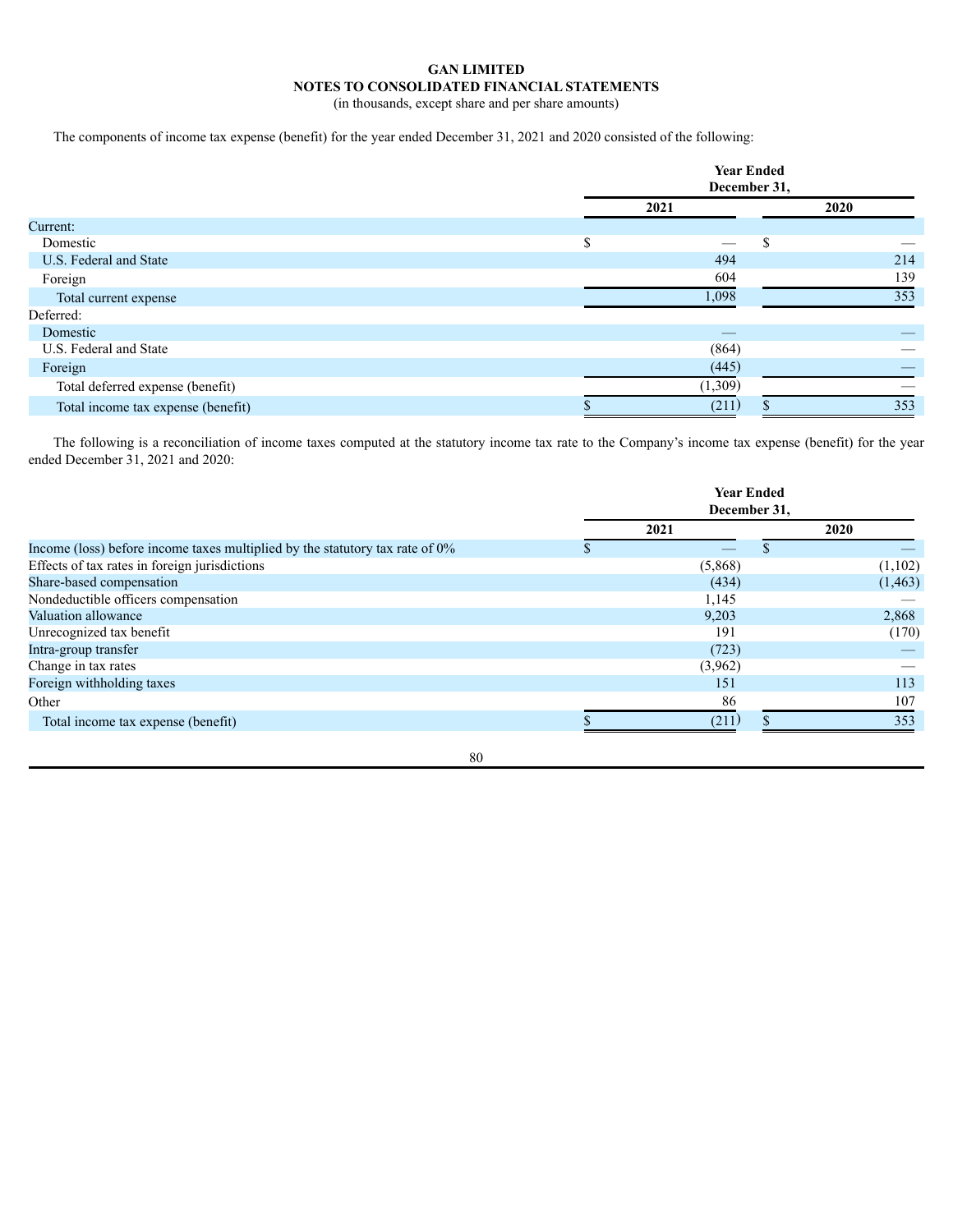(in thousands, except share and per share amounts)

Deferred income taxes reflect the net tax effects of temporary differences between the carrying amounts of assets and liabilities for financial reporting purposes and the amounts used for income tax purposes. Significant components of the net deferred taxes at December 31, 2021 and 2020 are as follows:

|                                                       |               | December 31, |    |          |  |
|-------------------------------------------------------|---------------|--------------|----|----------|--|
|                                                       |               | 2021         |    | 2020     |  |
| Deferred tax assets:                                  |               |              |    |          |  |
| Net operating loss carryforwards                      | <sup>\$</sup> | 14,810       | \$ | 5,049    |  |
| Share-based compensation                              |               | 1,567        |    | 1,383    |  |
| Accruals and allowances                               |               | 663          |    | 326      |  |
| Other                                                 |               | 34           |    | 99       |  |
| Total deferred tax assets                             |               | 17,074       |    | 6,857    |  |
| Valuation allowance                                   |               | (15, 542)    |    | (6, 490) |  |
| Total deferred tax assets, net of valuation allowance |               | 1,532        |    | 367      |  |
|                                                       |               |              |    |          |  |
| Deferred tax liabilities:                             |               |              |    |          |  |
| Property and equipment and intangibles                |               | (1,879)      |    |          |  |
| Prepayments                                           |               | (506)        |    | (280)    |  |
| Other                                                 |               | (37)         |    | (87)     |  |
| Total deferred tax liabilities                        |               | (2, 422)     |    | (367)    |  |
| Net deferred tax liabilities                          |               | (890)        |    |          |  |
|                                                       |               |              |    |          |  |

The net deferred tax liability of \$890 agrees to the balance sheet when considering the noncurrent deferred tax liability presented of \$1,791 and the noncurrent deferred tax asset of \$901 presented in other assets on the consolidated balance sheets.

At December 31, 2021 and 2020, the Company's valuation allowance was \$15,542 and \$6,490, respectively. A valuation allowance is recognized if, based on the weight of available evidence, it is more-likely-than-not that some portion, or all, of the deferred tax asset will not be realized. Management must analyze all available positive and negative evidence regarding realization of the deferred tax assets, such as cumulative income and losses from prior years, and make an assessment of the likelihood of sufficient future taxable income. The Company has provided a valuation allowance on the foreign deferred tax assets that were not deemed realizable based upon the weight of the objectively verifiable negative evidence of cumulative losses over the recent three-year period.

During 2021, we increased our valuation allowance by \$9,052 to \$15,542 primarily due to foreign loss carryforwards that are not expected to be recognized. The amount of the deferred tax assets considered realizable, however, could be adjusted if estimates of future taxable income during the carryforward period are reduced or increased or if objective negative evidence in the form of cumulative losses is no longer present and additional weight is given to subjective evidence, such as the Company's forecast for growth.

At December 31, 2021 and 2020, the Company has cumulative carryforward tax losses generated of \$59,240 and \$26,575, respectively, which have been generated in the U.K. The net operating losses can be carryforward indefinitely.

As of December 31, 2021, the Company has not provided for deferred foreign income taxes on cumulative foreign earnings of approximately \$12,093 primarily related to earnings in Estonia that are not taxed unless distributed out of the country. The unrecognized deferred tax liability associated with these earnings was approximately \$1,738 as of December 31, 2021.

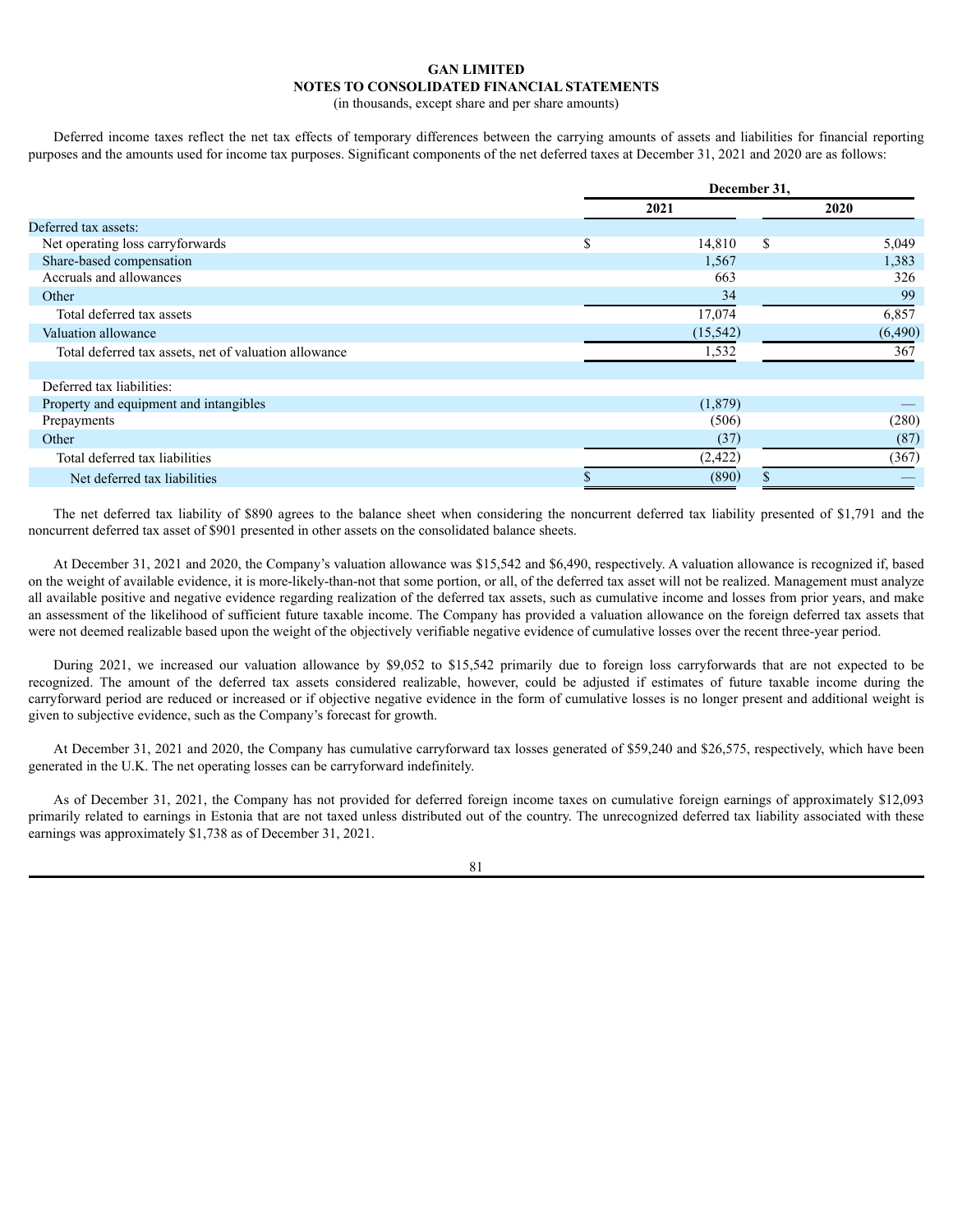(in thousands, except share and per share amounts)

A reconciliation of the beginning and ending amount of unrecognized tax benefits is as follows:

|                                                            | <b>Year Ended</b><br>December 31, |      |  |       |
|------------------------------------------------------------|-----------------------------------|------|--|-------|
|                                                            |                                   | 2021 |  | 2020  |
| Unrecognized tax benefits — January 1                      |                                   | 39   |  | 210   |
| Additions for tax positions taken in a prior year          |                                   | 94   |  |       |
| Additions for tax positions taken in current year          |                                   | 64   |  | 39    |
| Other reductions for tax positions taken in the prior year |                                   |      |  | (210) |
| Unrecognized tax benefits — December 31                    |                                   | 197  |  | 39    |

The liability for unrecognized tax benefits, including potential interest and penalties, were recorded within other liabilities in the consolidated balance sheets.

The Company, including its subsidiaries, files tax returns with domestic and foreign jurisdictions. The Company is subject to U.K. examinations by tax authorities for the 2019 tax year and U.S. examinations by federal and state tax authorities for years 2018 to 2020. The tax returns in Israel and Bulgaria are still within the examination window of the local tax authorities. The Company believes that it is reasonably possible that the unrecognized tax benefits will not significantly change within the next 12 months. Audit outcomes and the timing of audit settlements are subject to significant uncertainty. Although the Company believes that adequate provision has been made for such issues, there is the possibility that the ultimate resolution of such issues could have an adverse effect on the Company's earnings. If recognized, the total amount of unrecognized tax benefits would impact the effective tax rate.

## **NOTE 18 — LEASES**

The Company determines if an arrangement is a lease and classifies as operating or finance lease at the lease commencement date. A lease is defined as a contract, or part of contract, that conveys the right to control the use of an asset for a time period in exchange for consideration. At December 31, 2021, the Company's lease portfolio consists of operating leases related to office facilities in Estonia, Nevada, and Bulgaria and finance leases for equipment in hosting its software platform. At December 31, 2020, the Company's operating lease portfolio did not include its office facilities in Estonia. The lease terms range from one to five years. Options to extend or terminate a lease are included in the lease term when it is reasonably certain that the Company will exercise such options. In some jurisdictions it is customary for lease contracts to provide for payments to increase each year by inflation, or to be reset periodically to market rental rates or the periodic rent is fixed over the lease term. Lease payments for operating leases, consisting of fixed payments for base rent, is recognized on a straight-line basis over the lease term.

The following table discloses the operating and finance asset and liability balances at December 31, 2021 and 2020:

|                          |                                          | <b>Year Ended</b><br>December 31, |      |               |      |
|--------------------------|------------------------------------------|-----------------------------------|------|---------------|------|
|                          |                                          |                                   | 2021 |               | 2020 |
| Leases                   | Classification                           |                                   |      |               |      |
| Assets                   |                                          |                                   |      |               |      |
| Operating leases         | Other assets $^{(1)}$                    | \$                                | 695  | \$            | 577  |
| Finance leases           | Other assets <sup><math>(2)</math></sup> |                                   | 109  |               | 197  |
| Total leased assets, net |                                          |                                   | 804  |               | 774  |
| Liabilities              |                                          |                                   |      |               |      |
| Current:                 |                                          |                                   |      |               |      |
| Operating leases         | Other current liabilities                | \$                                | 472  | <sup>\$</sup> | 262  |
| Finance leases           | Other current liabilities                |                                   |      |               | 55   |
| Non-current:             |                                          |                                   |      |               |      |
| Operating leases         | Other liabilities                        |                                   | 186  |               | 313  |
| Total lease liabilities  |                                          |                                   | 658  |               | 630  |

(1) Operating lease right-of-use assets are recorded, net of accumulated amortization of \$1,036 and \$620, at December 31, 2021 and 2020, respectively.

(2) Finance lease right-of-use assets are recorded net of accumulated amortization of \$384 and \$300, at December 31, 2021 and 2020, respectively.

The Company uses its incremental borrowing rate at lease commencement to calculate the present value of lease payments when the rate implicit in a lease is not known. The incremental borrowing rate is based on the Company's credit rating based on its market valuation metrics and corporate yield curves observed for public companies with similar credit ratings.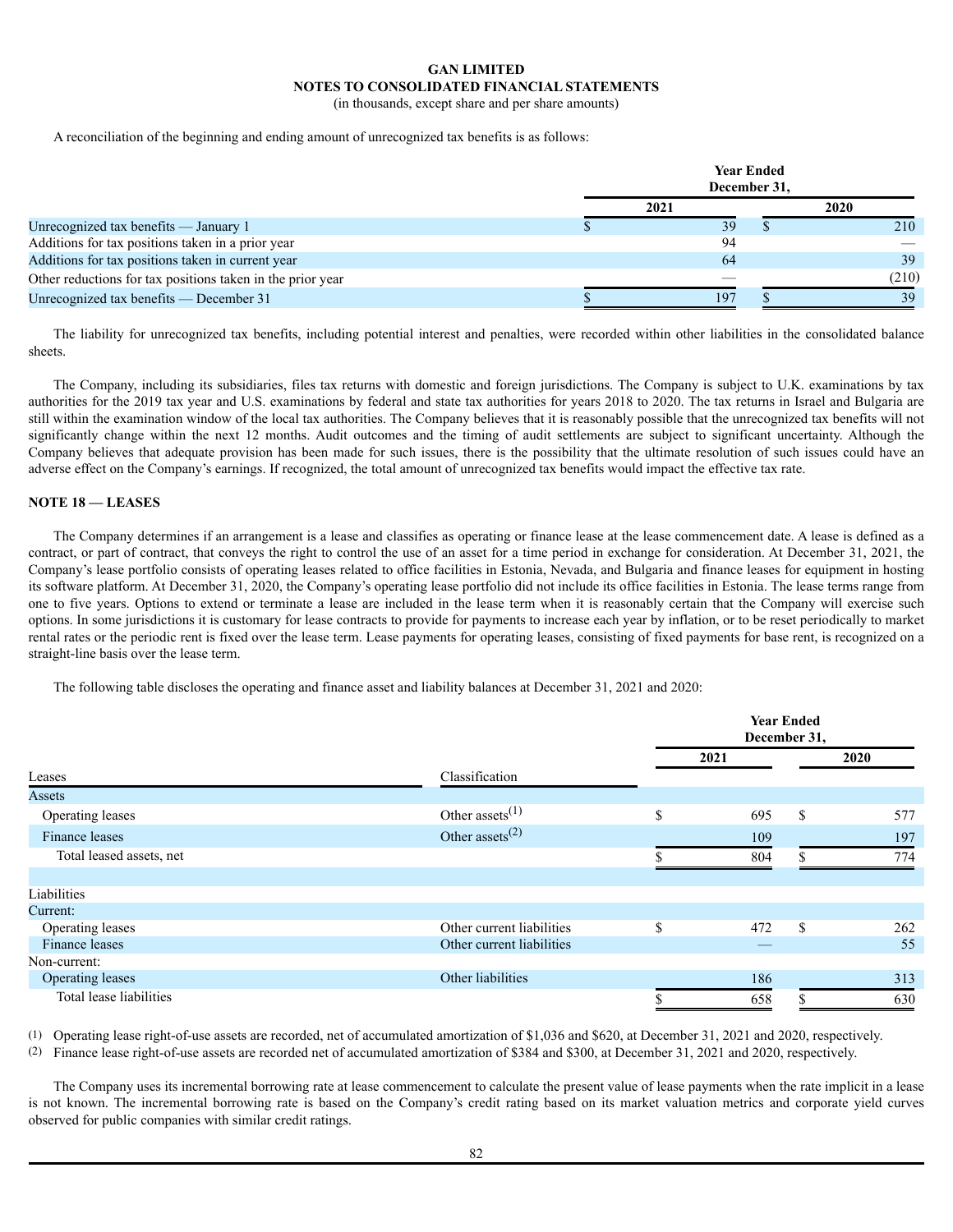(in thousands, except share and per share amounts)

The components of lease cost for the years ended December 31, 2021 and 2020 were as follows:

|                                                                                                               | <b>Year Ended</b><br>December 31. |      |  |      |
|---------------------------------------------------------------------------------------------------------------|-----------------------------------|------|--|------|
|                                                                                                               |                                   | 2021 |  | 2020 |
| Finance lease cost (including amortization of finance lease right-of-use assets, recorded in depreciation and |                                   |      |  |      |
| amortization, of \$88 and \$82 in 2021 and 2020, respectively, and interest on finance lease liabilities,     |                                   |      |  |      |
| recorded in interest expense, net, of \$10 in 2020)                                                           |                                   | 88   |  | 92   |
| Operating lease cost (included in general and administrative)                                                 |                                   | 531  |  | 566  |
| Total lease cost                                                                                              |                                   | 619  |  | 658  |

Maturities of lease liabilities, including reconciliation to the lease liabilities, based on required contractual payments, are as follows:

|                                    | Operating |
|------------------------------------|-----------|
|                                    | Leases    |
| 2022                               | 497       |
| 2023                               | 184       |
| 2024                               |           |
| 2025                               | __        |
| 2026                               |           |
| Thereafter                         |           |
| Total lease payments               | 681       |
| Less: future interest costs        | 23        |
| Present value of lease liabilities | 658       |

Other information related to leases as of and for the years ended December 31, 2021 and 2020 was as follows:

|                                                                            | <b>Year Ended</b><br>December 31. |    |             |
|----------------------------------------------------------------------------|-----------------------------------|----|-------------|
|                                                                            | 2021                              |    | <b>2020</b> |
| Finance lease weighted-average remaining lease term (years)                | 0.00                              |    | 0.67        |
| Finance lease weighted-average discount rate                               | $-$ %                             |    | 9.36%       |
|                                                                            |                                   |    |             |
| Operating lease weighted-average remaining lease term (years)              | 1.50                              |    | 2.34        |
| Operating lease weighted-average discount rate                             | $4.80\%$                          |    | 4.60%       |
|                                                                            |                                   |    |             |
| Cash paid for the amounts included in the measurement of lease liabilities |                                   |    |             |
| Operating cash flows from operating leases                                 | 533                               | ה. | 464         |
| Operating cash flow from finance leases                                    |                                   |    | 10          |
| Financing cash flows from finance leases                                   | 82                                |    | 154         |

## **NOTE 19 — RELATED PARTY TRANSACTIONS**

In connection with the Share Exchange and Reorganization disclosed in Note 2, the Company arranged funding of the cash consideration of the Share Exchange through a loan facility provided by the Parent's Chief Executive Officer and his father. The loan facility provided for a minimum interest charge of £300, and any funds borrowed thereunder would have been unsecured and borne interest at 15% per annum. Such facility was available for a term of six months. Ultimately, the facility was not used, and the cash consideration of the Share Exchange was paid from the Company's operating cash. The minimum interest charge of \$385 (or £300) was paid in May 2020 and recorded in other (income) loss, net in the consolidated statements of operations.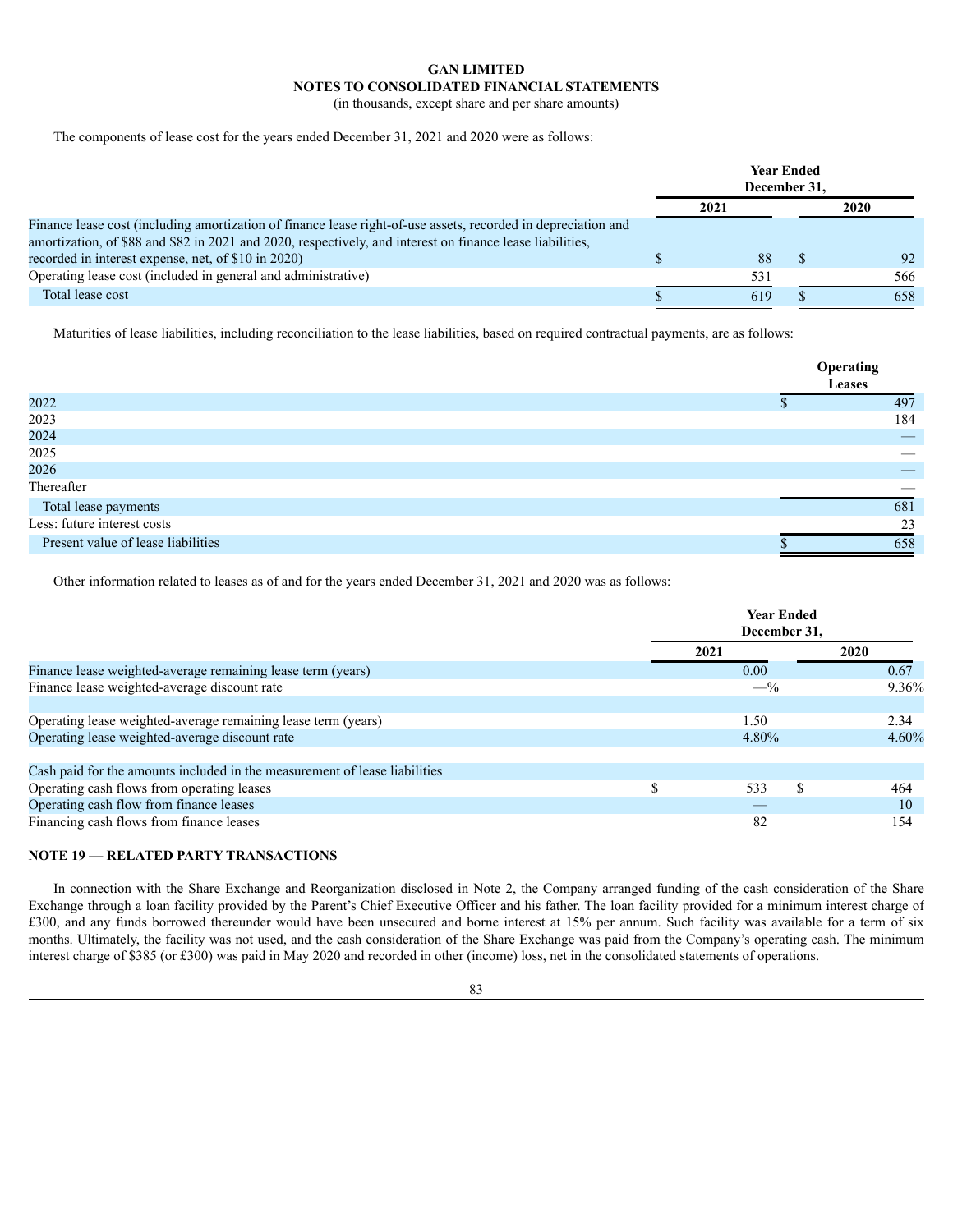(in thousands, except share and per share amounts)

### **NOTE 20 — COMMITMENTS AND CONTINGENCIES**

#### *Legal Proceedings*

The Company may be subject to legal actions and claims arising from contracts or other matters from time to time in the ordinary course of business. Management is not aware of any pending or threatened litigation, which are considered other than routine legal proceedings. The Company believes the ultimate disposition or resolution of its routine legal proceedings will not have a material adverse effect on its financial position, results of operations or liquidity.

#### *Content Licensing Agreements*

In the second quarter of 2021, the Company entered into Content Licensing Agreements (the "Agreements") with two third-party gaming content providers ("Content Providers") specializing in developing and licensing interactive games. The Agreements grant the Company exclusive rights to use and distribute the online gaming content in North America. Each of the Content Providers is committed to developing a minimum number of games for the Company's exclusive use over the five-year term, subject to extensions, of the respective Agreement. In exchange, the Company is required to pay fixed fees, totaling \$48.5 million, of which \$8.5 million were due upon execution of the Agreements, and the remaining fixed fees are paid systematically over the initial five-year terms. Additional payments could be required if the Company's total revenue generated from the licensed content exceed certain stipulated thresholds. Under the terms of the Agreements, the Content Providers are to remit the cash flows from the online gaming content with its existing customers to the Company during the exclusivity period.

On January 27, 2022, the Company served a termination notice, for cause, to a Content Provider as certain conditions precedent associated with the completion of contractual obligations had not been satisfied by the agreed upon period in 2021. In accordance with the agreement, termination for cause results in a return of the initial payment of \$3.5 million. In response to the Company's termination notice, the Content Provider responded in February 2022 alleging the Content Provider had met its contractual obligations, thereby obligating the Company to make an additional \$3.0 million payment. In March, the Content Provider served the Company a demand letter notifying of its material breach of the agreement, disputing the validity of the termination. The Company asserts that all contractual obligations to the Content Provider have been relieved as a result of the termination and will vigorously defend any claims made by the Content Provider. The Company further recognized an impairment loss related to the initial payment of \$3.5 million in the statement of operations for the year ended December 31, 2021.

The Agreement for the remaining Content Provider provides that the games software will reside and be deployed from the suppliers' remote gaming servers. Although the Company could run the games software on its platform, the Company does not have the contractual right to take possession of the software and ownership of the software does not transfer to the Company. The Company is accounting for the hosting arrangement as service contract. Total fixed service fees under the remaining Agreement, net of payments received from the Content Provider, will be expensed ratably over the term of the Agreement commencing upon initial access to the remote gaming servers. Any variable payments required upon reaching certain revenue milestones to the Content Provider will be expensed in the period incurred. The Company received access to one of the remote gaming servers in December 2021 and expensed service fees of \$0.5 million to cost of revenue in the consolidated statement of operations for the year ended December 31, 2021. At December 31, 2021, the Company had prepaid services fees of \$5.1 million in other assets in the consolidated balance sheet.

The Company expects to make fixed payments totaling \$10.0 million in 2022, \$5.0 million in each of the years 2023 through 2025.

### *Chile VAT*

Coolbet's B2C casino and sports-betting platform is accessible in Chile. Since June 1, 2020, foreign digital service suppliers that provide services to individuals in Chile have been required to register for value-added tax (VAT) purposes. In December 2021, the Chilean Tax Administration issued a general resolution as a response to another iGaming platform operator stating the Tax Administration's position that fees paid by users for entertainment services provided through online gaming and betting platforms are subject to VAT in Chile. Comprehensive legislation for online gambling was filed in Chile's Chamber of Deputies on March 7, 2022, which would allow for an unlimited number of licenses to be granted by Chile's national casino gaming authority. The Company will continue to engage with the Chilean Tax Administration on the VAT matter while monitoring the status of the proposed online gambling legislation. The Company does not believe a liability is probable as the application of VAT on customer deposits would be unreasonable due to the nature of Coolbet's operations.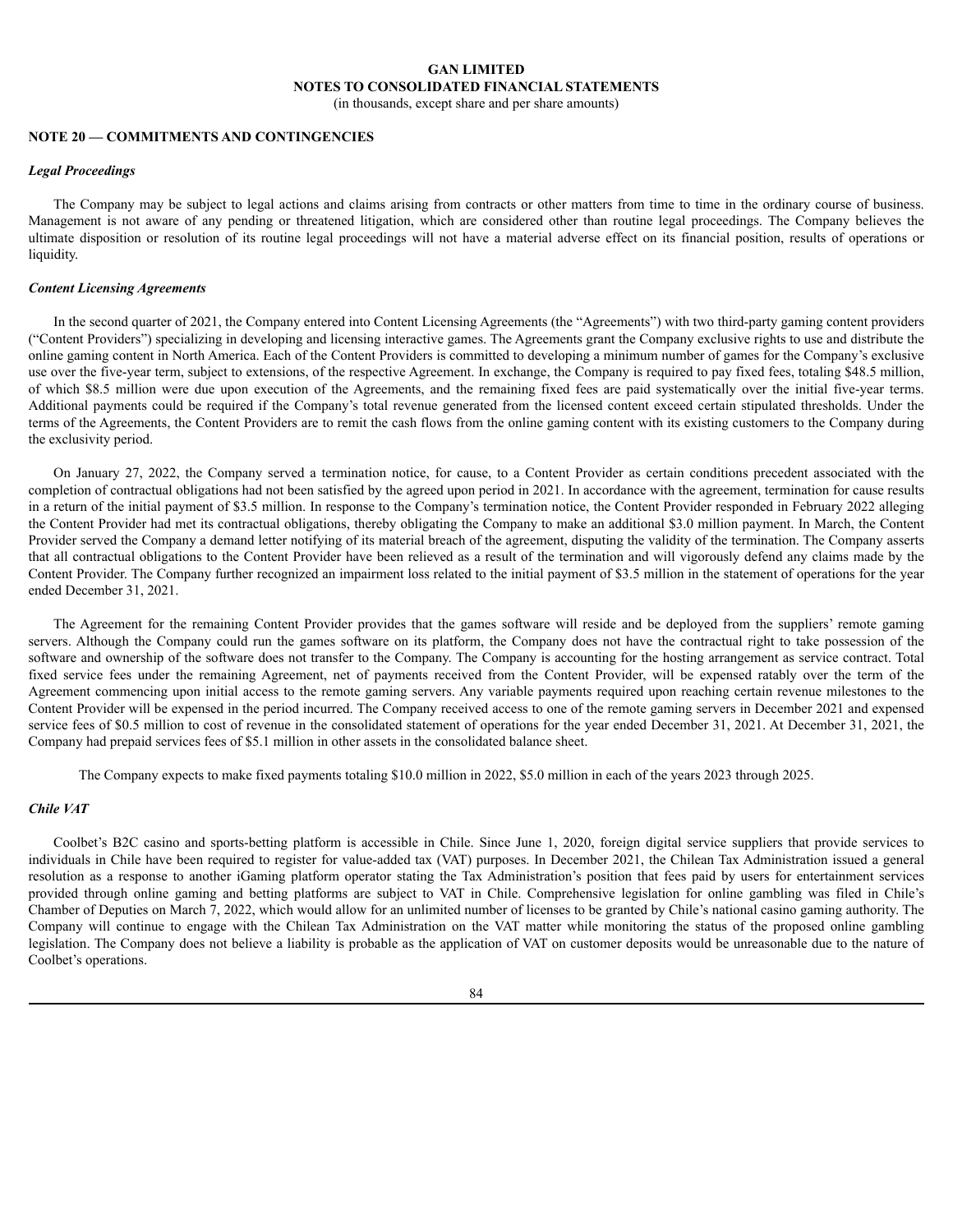(in thousands, except share and per share amounts)

## **NOTE 21 — SUBSEQUENT EVENTS**

On January 27, 2022, the Company served a termination notice to a Content Provider as certain conditions precedent associated with the certification of their remote gaming server had not been satisfied pursuant to the terms of the agreement in the period ended December 31, 2021. See Note 20 for further discussion.

On April 5, 2022, the Company amended and restated its arrangement with a separate Content Provider. In accordance with the restated arrangement, the Company obtained the contractual right to lease the remote gaming servers from the Content Provider for the duration of the arrangement and amended other commercial terms. The total fixed fees remaining under the arrangement total \$25.0 million, of which \$10.0 million is due in 2022, and \$5.0 million in each of the years 2023 through 2025. Additional payments could be required if the Company's total revenue generated from the arrangement exceed certain stipulated thresholds.

### 85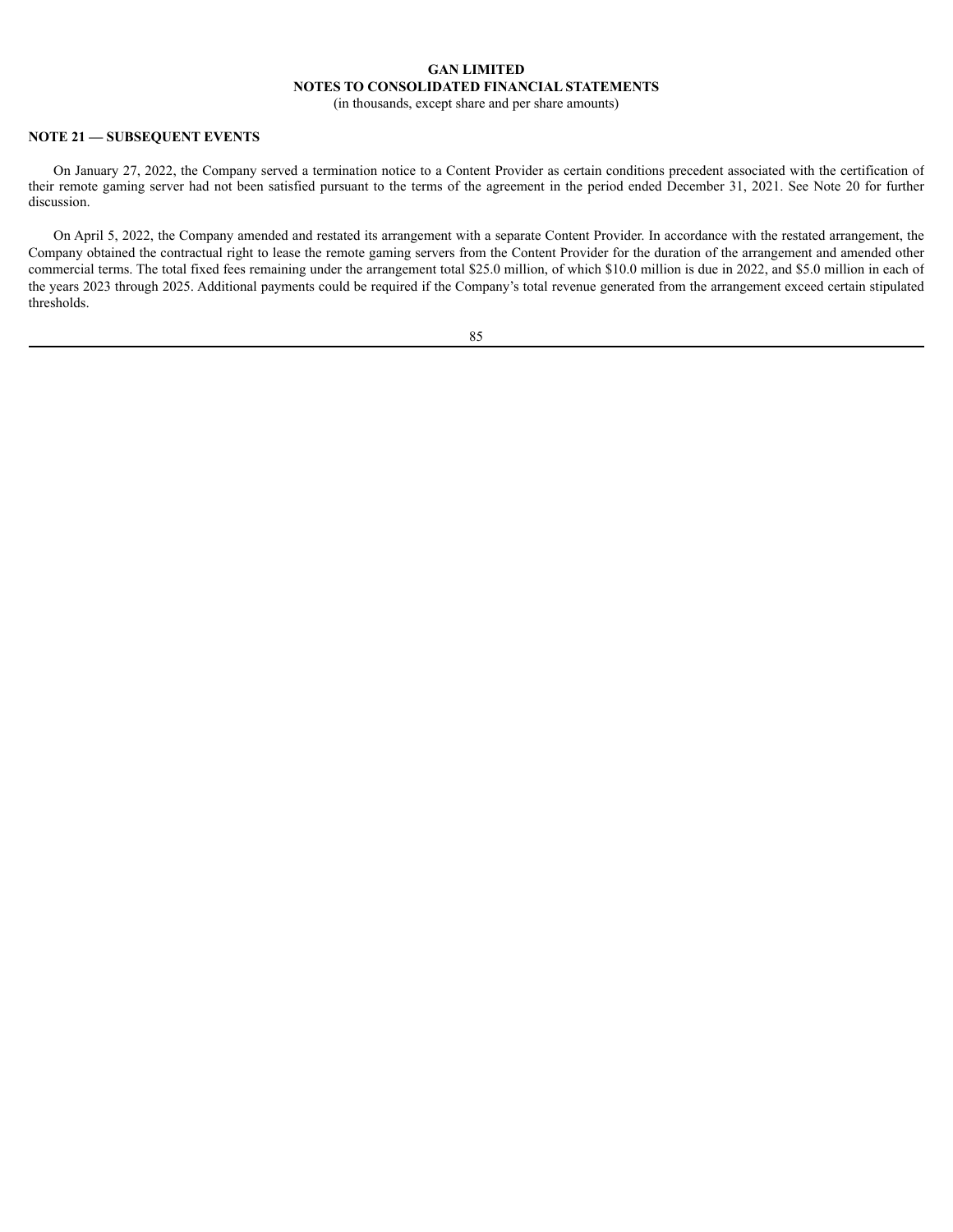#### **ITEM 9. CHANGES IN AND DISAGREEMENTS WITH ACCOUNTANTS ON ACCOUNTING AND FINANCIAL DISCLOSURE**

None.

#### **ITEM 9A. CONTROLS AND PROCEDURES**

#### **Evaluation of Disclosure Controls and Procedures**

Disclosure controls and procedures are designed to ensure that information required to be disclosed in our Exchange Act reports is recorded, processed, summarized and reported within the time periods specified in the SEC's rules and forms and that such information is accumulated and communicated to management, including our chief executive officer and chief financial officer (together, the "Certifying Officers"), as appropriate, to allow for timely decisions regarding required disclosure.

In designing and evaluating the disclosure controls and procedures, management recognizes that any controls and procedures, no matter how well designed and operated, can provide only reasonable assurance, not absolute assurance, of achieving the desired control objectives, and management is required to apply its judgment in evaluating the cost-benefit relationship of possible controls and procedures. Because of the inherent limitations in all control systems, no evaluation of controls can provide absolute assurance that misstatements will not occur or that all control issues, if any, have been detected. These inherent limitations include the realities that judgments in decision-making can be faulty and that breakdowns can occur because of simple error or mistake. The design of any system of controls is based, in part, upon certain assumptions about the likelihood of future events and there can be no assurance that any design will succeed in achieving its stated goals under all potential future conditions.

As required by SEC Rule 13a-15(b), we carried out an evaluation, under the supervision and with the participation of our management, including the Certifying Officers, of the effectiveness of the design and operation of our disclosure controls and procedures as of the end of the period covered by this report. Based on the foregoing, the Certifying Officers concluded that our disclosure controls and procedures were not effective at the reasonable assurance level as of December 31, 2021. The Certifying Officers based their conclusion on the fact that the Company has identified material weaknesses in controls over financial reporting, detailed below. In light of this fact, our management has performed additional analyses, reconciliations, and other procedures and have concluded that, notwithstanding the material weaknesses in our internal control over financial reporting, the consolidated financial statements for the periods covered by and included in this Form 10-K fairly present, in all material respects, our financial position, results of operations and cash flows for the periods presented in conformity with GAAP.

#### **Material Weakness in Internal Control Over Financial Reporting**

Material weaknesses were identified in the Company's internal control over financial reporting for the year ended December 31, 2021. A material weakness is a deficiency, or combination of deficiencies, in internal control over financial reporting such that there is a reasonable possibility that a material misstatement of the Company's interim or annual condensed consolidated financial statements will not be prevented or detected on a timely basis.

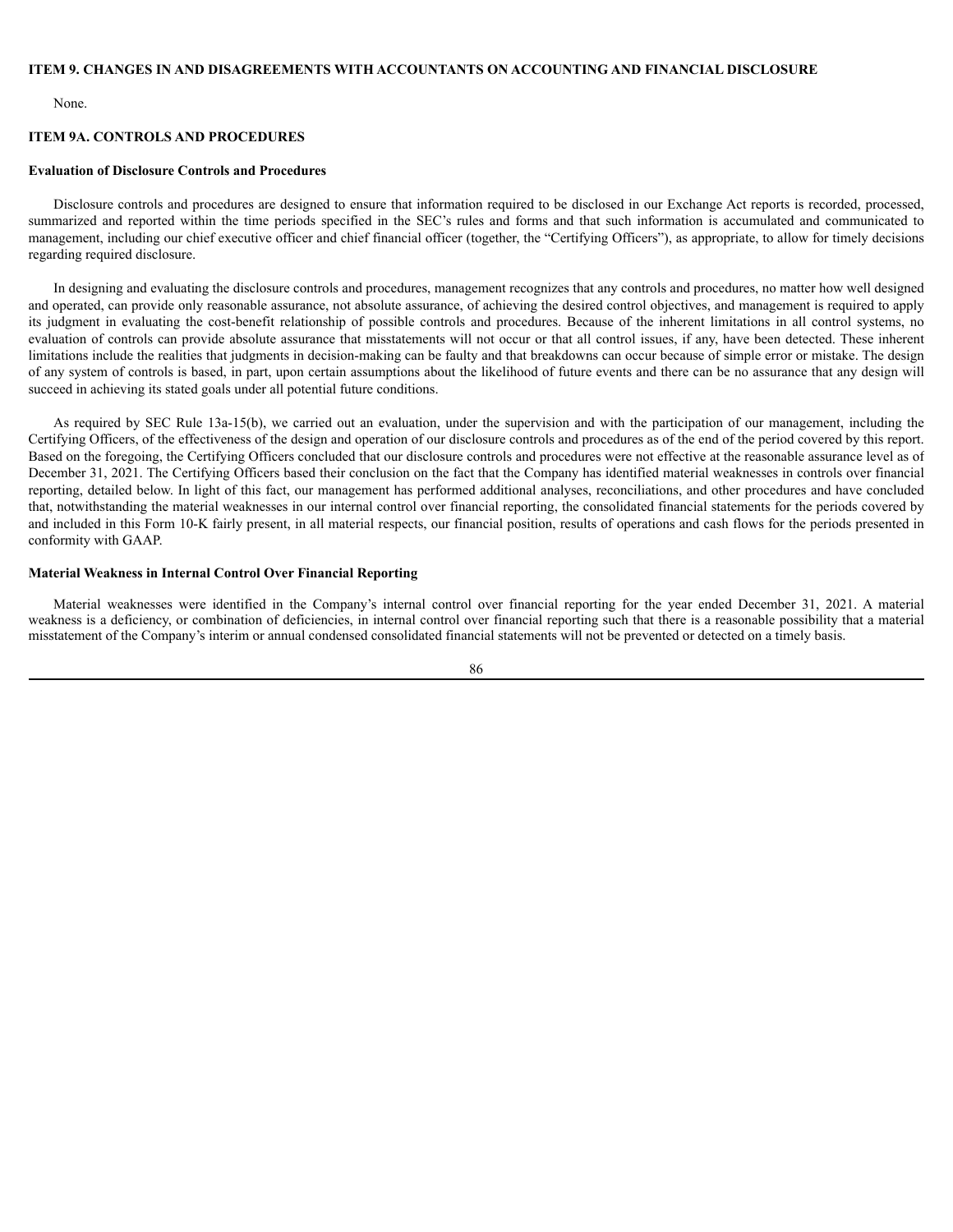During the course of management's year-end procedures, the Company examined employee costs attributed to capitalized software development costs, net and concluded that certain time previously evaluated as capitalizable was not a direct cost of software development and accounted for inconsistently with applicable accounting principles. In addition, the Company evaluated the accounting for revenue from contracts with customers that include significant customization services, previously recognized upon launch, that only the Company can perform and are necessary for the set-up of instances of the RMiG platform, concluding the services are not distinct and the related contract consideration should be allocated to the single performance obligation consisting of the right to access the SaaS platform, recognized over time during the estimated term of the arrangement. Accordingly, management undertook a review of the cost capitalization and revenue recognition errors. The Company also identified deficiencies in the design of the control environment whereby certain finance users were granted "super user" access and security administration rights to the financial reporting systems, the activity of these users with elevated access were not actively monitored, and no segregation of duties over journal entry preparation and approval within the B2C segment existed.

The Company's management and audit committee of the board of directors determined that material weaknesses exist related to the design and operating effectiveness of internal controls over the completeness and accuracy of accounting for, and disclosure of, capitalized software development costs, net and revenue recognition. Specifically, the Company did not (i) design appropriate management review controls to properly identify the appropriate costs of employee time allocated to capitalized software development costs, net, and (ii) did not have sufficiently formalized policies and procedures with respect to the capitalized software development process. In addition, the Company (i) did not design adequate procedures for customer contract reviews, (ii) had inadequate controls to appropriately apply the revenue recognition policy and (iii) had inadequate resources to properly evaluate technical aspects of revenue recognition, in each case with respect to contracts with customers.

The Company's management and audit committee of the board of directors also determined that the fact that the Company did not design appropriate controls to evaluate risks to the entity from improper segregation of duties, review user access rights, monitor activities of finance users with elevated rights within the financial reporting system, and maintain manual controls at a level of precision to mitigate potential misstatements that could be present through the lack of segregation of journal entry preparation and approval within certain financial reporting systems constituted an additional material weakness.

#### **Remediation Plans**

We are evaluating measures to remediate the identified material weaknesses. These measures include formalizing and documenting its policies and procedures surrounding capitalized software development costs and revenue recognition, designing and implementing training for the employees whose roles and activities may qualify for capitalization, instituting monthly meetings with the development leadership team to assess the status of all projects, formalizing the customer contract review process and enhancing the scrutiny and precision of the management review controls over the capitalization of software development and revenue recognition process. We also expect to implement appropriate controls to segregate journal entry preparation and approvals and to actively monitor finance users with elevated rights.

We intend to continue to take steps to remediate the material weakness described above and further evolving our accounting processes, controls, and reviews. The Company plans to continue to assess its internal controls and procedures and intends to take further action as necessary or appropriate to address any other matters it identifies or are brought to its attention. We will not be able to fully remediate this material weakness until these steps have been completed and have been operating effectively for a sufficient period of time.

87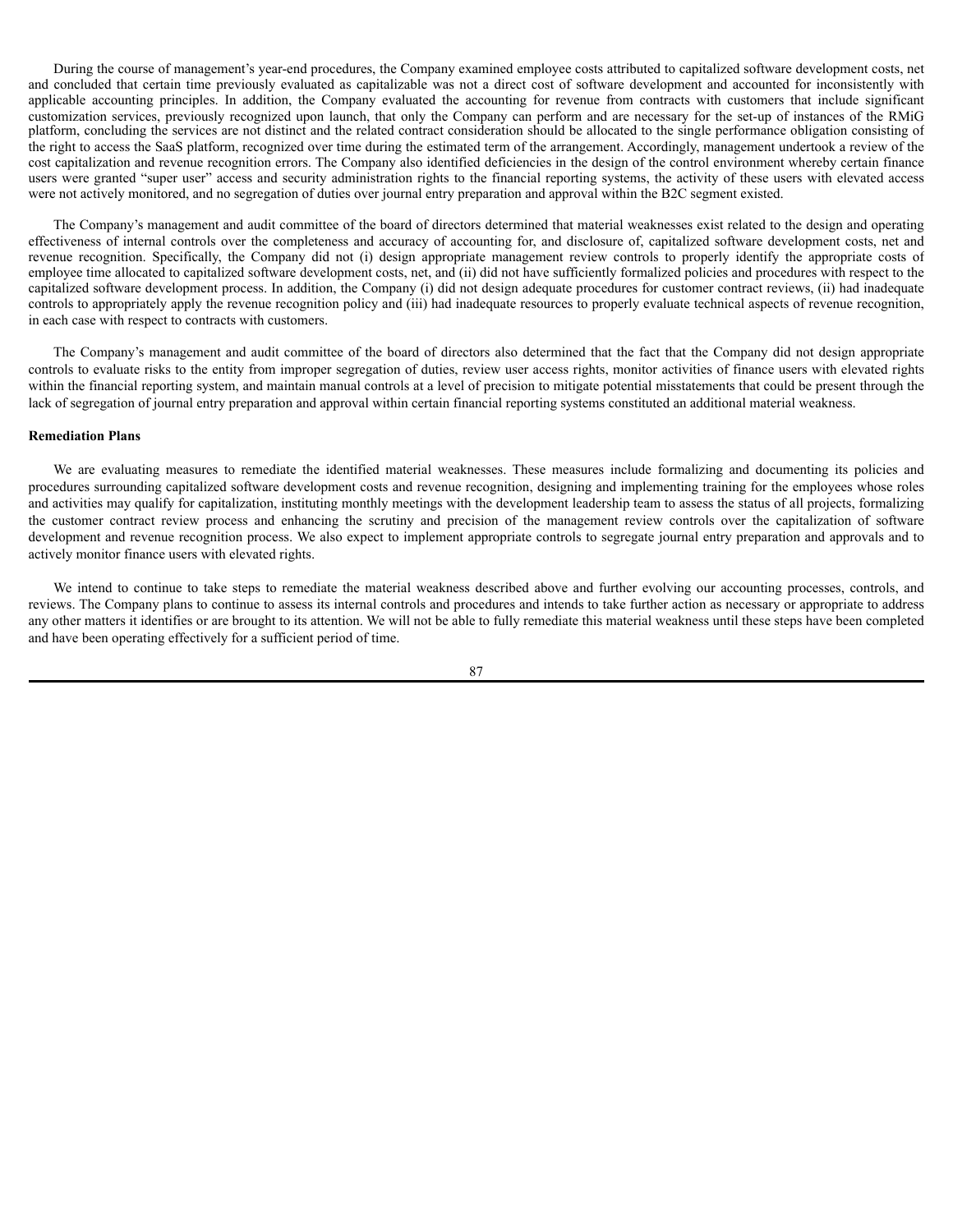The actions that we are taking are subject to ongoing senior management review, as well as audit committee oversight. We will not be able to conclude whether the steps we are taking will fully remediate the material weakness in our internal control over financial reporting until we have completed our remediation efforts and subsequent evaluation of their effectiveness. We may also conclude that additional measures may be required to remediate the material weakness in our internal control over financial reporting, which may necessitate further action.

### **Management's Report on Internal Control Over Financial Reporting**

Our management is responsible for establishing and maintaining adequate internal control over financial reporting (as defined in Rule 13a-15(f) under the Exchange Act) for the Company. Our management, under the supervision and with the participation of the Certifying Officers, assessed the effectiveness of the design and operation of our internal controls over financial reporting as of December 31, 2021, based on the criteria set forth by the Committee of Sponsoring Organizations of the Treadway Commission in Internal Control – Integrated Framework (2013). Based on this assessment and because of the material weaknesses identified above, management concluded that the Company's internal control over financial reporting was not effective as of December 31, 2021.

This Annual Report on Form 10-K does not include an attestation report of our independent registered public accounting firm regarding internal control over financial reporting. Management's report was not subject to attestation by our independent registered public accounting firm pursuant to rules of the SEC that permit us to provide only management's report in this Annual Report on Form 10-K.

#### **Changes in Internal Controls Over Financial Reporting**

Except for the control deficiencies discussed above that have been assessed as a material weakness as of December 31, 2021, there were no changes in our internal control over financial reporting during the quarter ended December 31, 2021, that have materially affected, or are reasonably likely to materially affect, our internal control over financial reporting.

#### **ITEM 9B. OTHER INFORMATION**

None.

# **ITEM 9C. DISCLOSURE REGARDING FOREIGN JURISDICTIONS THAT PREVENT INSPECTIONS.**

Not applicable.

$$
88 \\
$$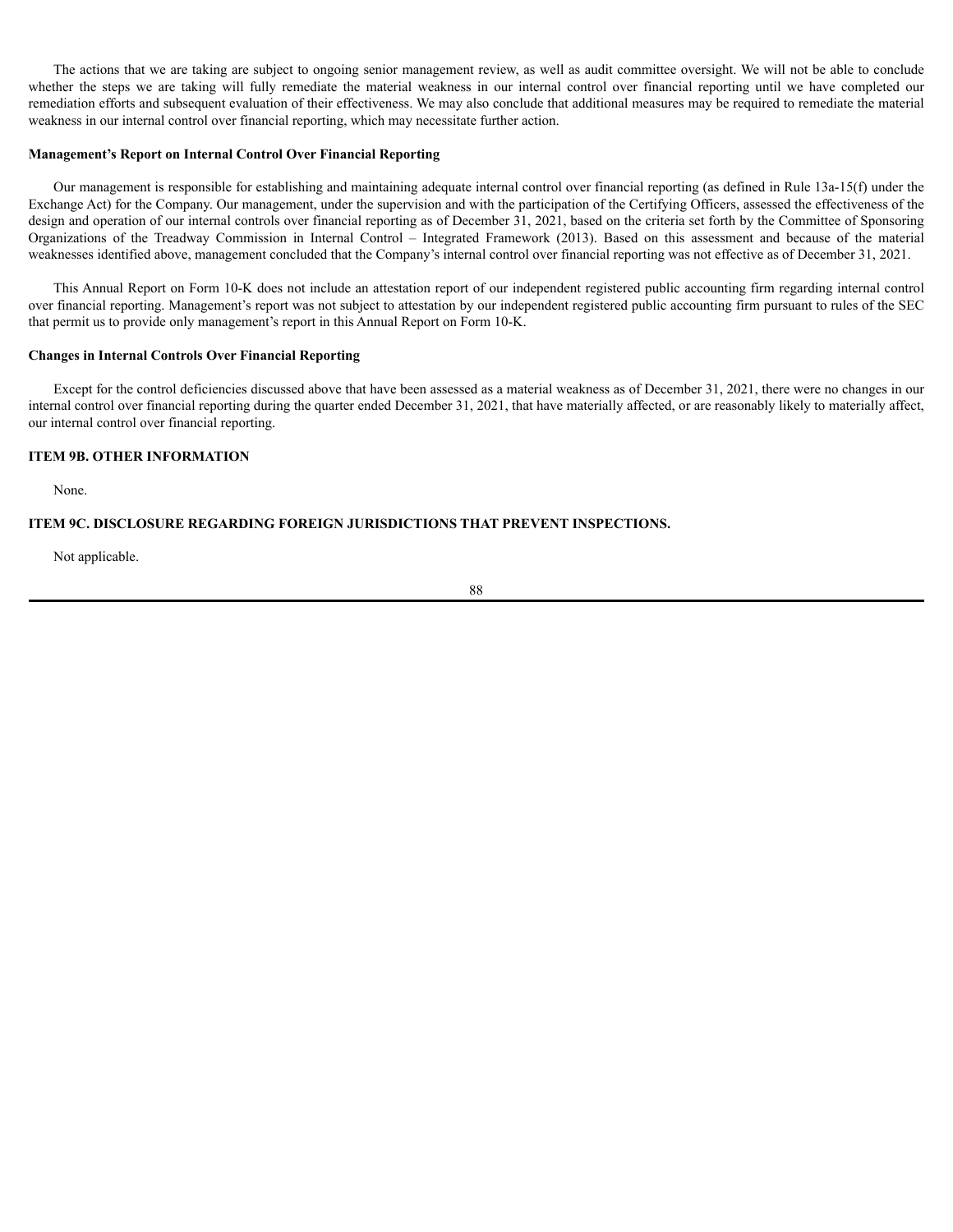### **PART III**

### **ITEM 10. DIRECTORS, EXECUTIVE OFFICERS AND CORPORATE GOVERNANCE**

The information required by this item is set forth under the following captions in our proxy statement to be filed with respect to our 2022 Annual Meeting of Shareholders (the "proxy statement"), all of which is incorporated by reference: "Directors;" "Executive Officers;" "Corporate Governance;" "Additional Information - Delinquent Section 16(a) Reports;" and "Director Nominations and Shareholder Proposals for Inclusion in GAN Limited's 2023 Proxy Materials."

#### **ITEM 11. EXECUTIVE COMPENSATION**

The information required by this item is set forth under the following captions in our proxy statement, all of which is incorporated by reference: "Executive Officers - Summary Compensation Table, Narrative Disclosure to Summary Compensation Table, Outstanding Equity Awards and Year End;" Directors - Director Compensation Table."

### **ITEM 12. SECURITY OWNERSHIP OF CERTAIN BENEFICIAL OWNERS AND MANAGEMENT AND RELATED STOCKHOLDER MATTERS**

The information required by this item is set forth under the following captions in our proxy statement, all of which is incorporated by reference: "Additional Information - Equity Compensation Plan Information, Security Ownership of Certain Beneficial Owners and Management."

#### **ITEM 13. CERTAIN RELATIONSHIPS AND RELATED TRANSACTIONS, AND DIRECTOR INDEPENDENCE**

The information required by this item is set forth under the following captions in our proxy statement, all of which is incorporated by reference: "Corporate Governance - Review and Approval of Related Party Transactions" and "Corporate Governance - Director Independence."

## **ITEM 14. PRINCIPALACCOUNTING FEES AND SERVICES**

The information required by this item is set forth under the following captions in our proxy statement, all of which is incorporated by reference: "Additional Matters - Report of the Audit Committee."

$$
89\\
$$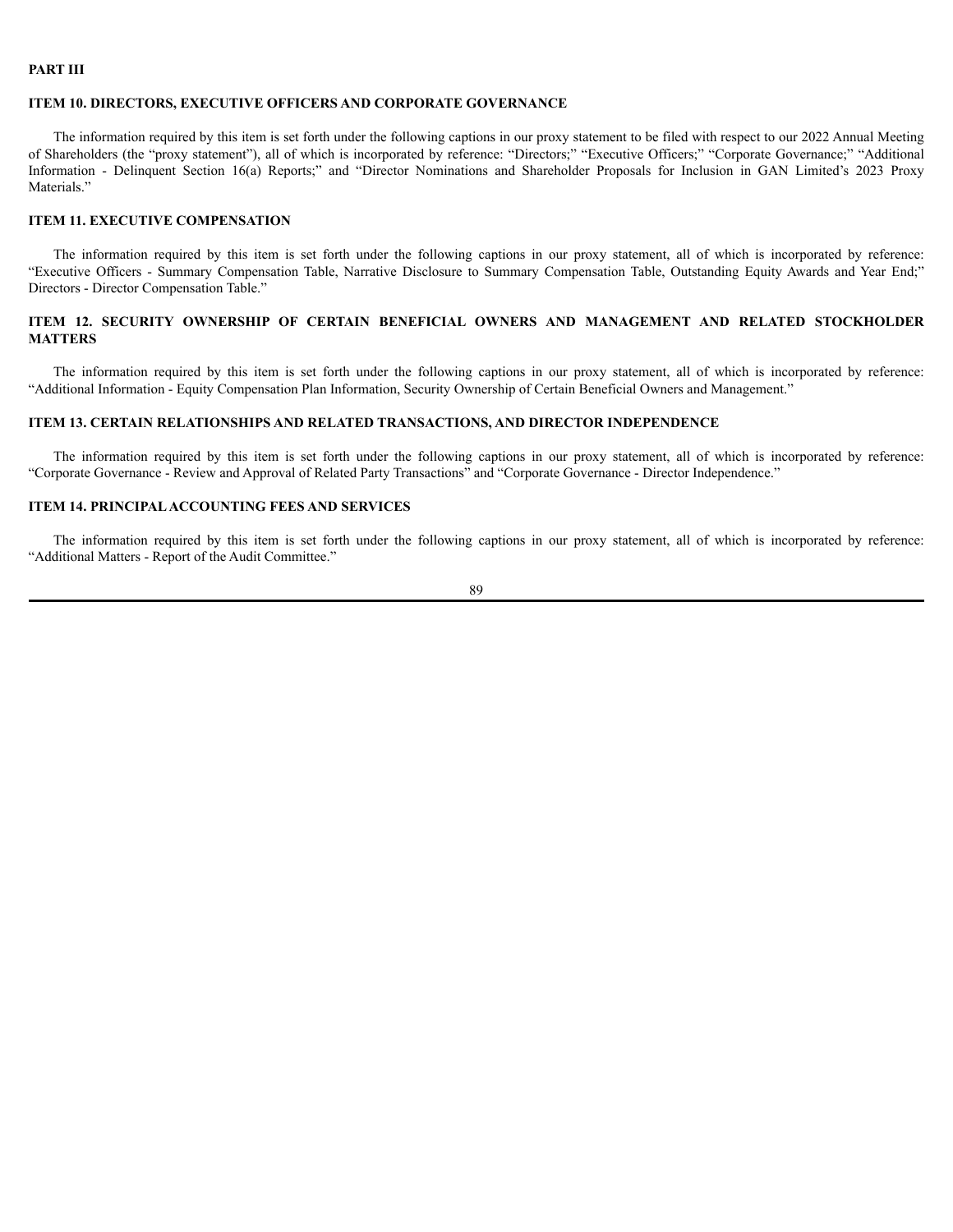## **PART IV**

# **ITEM 15. EXHIBITS AND FINANCIAL STATEMENT SCHEDULES**

(a) 1. Financial Statements

The following consolidated financial statements of GAN Limited are included in Item 8 of this report:

Reports of [Independent](#page-51-0) Registered Public Accounting Firms (Grant Thornton LLP: PCAOB ID No. 248), (BDO LLP: London, United Kingdom: PCAOB ID No. 1295)

[Consolidated](#page-53-0) Balance Sheets – As of December 31, 2021 and 2020 [Consolidated](#page-54-0) Statements of Operations – For the Years Ended December 31, 2021 and 2020 Consolidated Statements of [Comprehensive](#page-55-0) Loss – For the Years Ended December 31, 2021 and 2020 Consolidated Statements of Changes in [Shareholders'](#page-56-0) Equity – For the Years Ended December 31, 2021 and 2020 [Consolidated](#page-57-0) Statements of Cash Flows – For the Years Ended December 31, 2021 and 2020 Notes to [Consolidated](#page-58-0) Financial Statements

### 2. Financial Statement Schedules

All financial statement schedules are omitted as they are not required.

### 3. Exhibits

The exhibits required by Item 601 of Regulation S-K are included under Item 15(b) below.

### (b) Exhibits

| <b>Incorporation by Reference</b> |                   |  |  |
|-----------------------------------|-------------------|--|--|
| Exhibit<br><b>Number</b>          | <b>Date Filed</b> |  |  |
| 2.1                               | April 17, 2020    |  |  |
| 99.1                              | November 16, 2020 |  |  |
| 3.1                               | April 17, 2020    |  |  |
| 3.2                               | April 27, 2020    |  |  |
| 4.1                               | April 27, 2020    |  |  |
| Exhibit A                         | June 10, 2021     |  |  |
|                                   |                   |  |  |
| 10.1                              | December 7, 2020  |  |  |
| 10.2.1                            | April 27, 2020    |  |  |
|                                   |                   |  |  |
| 10.2.2                            | April 27, 2020    |  |  |
| 10.2.3                            | April 27, 2020    |  |  |
| 10.2.4                            | April 27, 2020    |  |  |
| 10.3                              | April 17, 2020    |  |  |
| 10.4                              | April 17, 2020    |  |  |
| 10.5                              | April 17, 2020    |  |  |
| 10.5                              | December 7, 2020  |  |  |
| 10.6                              | March 31, 2021    |  |  |
|                                   |                   |  |  |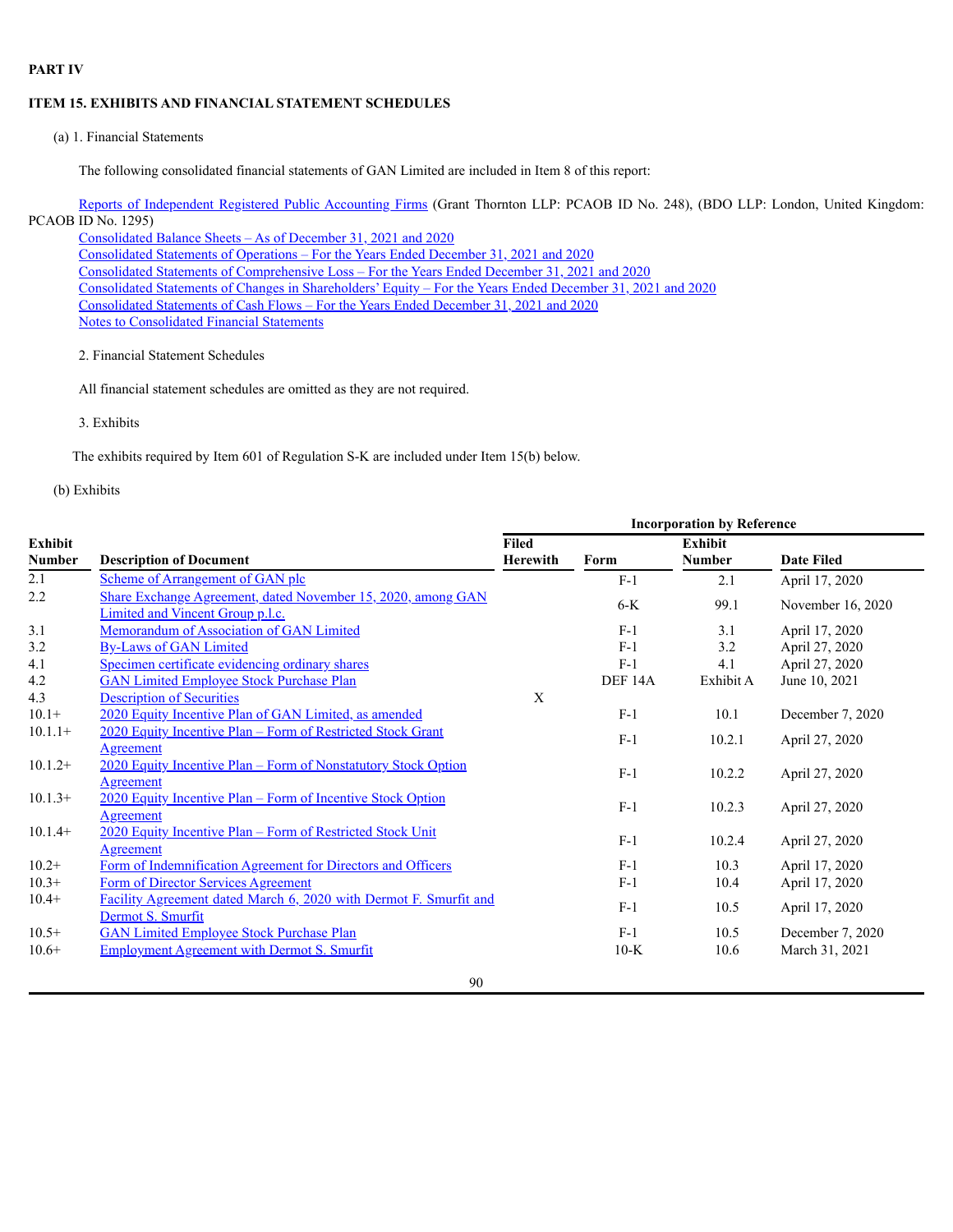| $10.7+$    | <b>Employment Agreement with Karen Flores</b>                                            |                           | $10-K$ | 10.7  | March 31. 2021    |
|------------|------------------------------------------------------------------------------------------|---------------------------|--------|-------|-------------------|
| $10.8+$    | <b>Employment Agreement with Donald Ryan</b>                                             |                           | $10-K$ | 10.8  | March 31, 2021    |
| $10.9+$    | 2020 Equity Incentive Plan U.K. Sub-Plan - Company Share Option                          |                           | $S-8$  | 4.3.5 | February 12, 2021 |
|            | Plan                                                                                     |                           |        |       |                   |
| $10.9.1+$  | 2020 Equity Incentive Plan U.K. Sub-Plan - Company Share Plan                            |                           | $S-8$  | 4.3.6 | February 12, 2021 |
|            | <b>Option Agreement</b>                                                                  |                           |        |       |                   |
| $10.9.2+$  | 2020 Equity Incentive Plan U.K. Sub-Plan - Enterprise Management                         |                           | $S-8$  | 4.3.7 | February 12, 2021 |
|            | <b>Incentive Plan Option Agreement</b>                                                   |                           |        |       |                   |
| $10.12.3+$ | 2020 Equity Incentive Plan U.K. Sub-Plan - Enterprise Management                         |                           | $S-8$  | 4.3.8 | February 12, 2021 |
|            | Incentive Plan (EMI)                                                                     |                           |        |       |                   |
| $10.13+$   | <b>Executive Employment Agreement, between the Company and Sylvia</b>                    |                           | $8-K$  | 10.2  | December 22, 2021 |
|            | Tiscareño, dated December 19, 2021                                                       |                           |        |       |                   |
| $10.14+$   | <b>Employment Contract, between the Company and Jan Roos, dated as</b>                   | $\mathbf X$               |        |       |                   |
|            | of January 13, 2022                                                                      |                           |        |       |                   |
| 16.1       | Letter of BDO LLP dated April 16, 2021                                                   |                           | $8-K$  | 16.1  | April 16, 2021    |
| 16.2       | BDO USA's letter addressed to the U.S. Securities and Exchange                           |                           | $8-K$  | 16.1  | June 15, 2021     |
|            | Commission dated June 11, 2021                                                           |                           |        |       |                   |
| 21.1       | <b>List of Subsidiaries</b>                                                              | $\boldsymbol{\mathrm{X}}$ |        |       |                   |
| 23.1       | Consent of Grant Thornton LLP, Independent Registered Public                             | $\mathbf X$               |        |       |                   |
|            | <b>Accounting Firm</b>                                                                   |                           |        |       |                   |
| 23.2       | Consent of BDO LLP, Independent Registered Public Accounting                             | $\mathbf X$               |        |       |                   |
|            | Firm                                                                                     |                           |        |       |                   |
| 24.1       | Powers of Attorney (included on signature page)                                          | $\boldsymbol{\mathrm{X}}$ |        |       |                   |
| 31.1       | Certification of Chief Executive Officer pursuant to Section 302 of                      | $\mathbf X$               |        |       |                   |
|            | the Sarbanes-Oxley Act of 2002                                                           |                           |        |       |                   |
| 31.2       | Certification of Chief Financial Officer pursuant to Section 302 of the                  | $\mathbf X$               |        |       |                   |
|            | Sarbanes-Oxley Act of 2002                                                               |                           |        |       |                   |
| $32.1**$   | Certification of Chief Executive Officer pursuant to Section 906 of                      | $\mathbf X$               |        |       |                   |
|            | the Sarbanes-Oxley Act of 2002                                                           |                           |        |       |                   |
| $32.2**$   | Certification of Chief Financial Officer pursuant to Section 906 of the                  | $\mathbf X$               |        |       |                   |
|            | Sarbanes-Oxley Act of 2002                                                               |                           |        |       |                   |
| 101.INS    | <b>Inline XBRL Instance Document</b>                                                     | $\mathbf X$               |        |       |                   |
| 101.SCH    | Inline XBRL Taxonomy Extension Schema Document                                           | $\mathbf X$               |        |       |                   |
| 101.CAL    | Inline XBRL Taxonomy Extension Calculation Linkbase Document                             | $\mathbf X$               |        |       |                   |
| 101.DEF    | Inline XBRL Taxonomy Extension Definition Linkbase Document.                             | $\mathbf X$               |        |       |                   |
| 101.LAB    | Inline XBRL Taxonomy Extension Label Linkbase Document                                   | $\mathbf X$               |        |       |                   |
| 101.PRE    | Inline XBRL Taxonomy Extension Presentation Linkbase Document                            | $\mathbf X$               |        |       |                   |
| 104        | Cover page Interactive Data File (formatted Inline XBRL and<br>contained in Exhibit 101) | $\mathbf X$               |        |       |                   |
|            |                                                                                          |                           |        |       |                   |

+ Indicates management contract or compensatory plan or arrangement.

\*\* Furnished herewith. This certification is being furnished solely to accompany this report pursuant to 18 U.S.C. 1350, and is not being filed for purposes of Section 18 of the Securities Exchange Act of 1934, as amended, and is not to be incorporated by reference into any filing of the registrant, whether made before or after the date hereof, regardless of any general incorporation language in such filing.

# **ITEM 16. FORM 10-K SUMMARY**

None.

91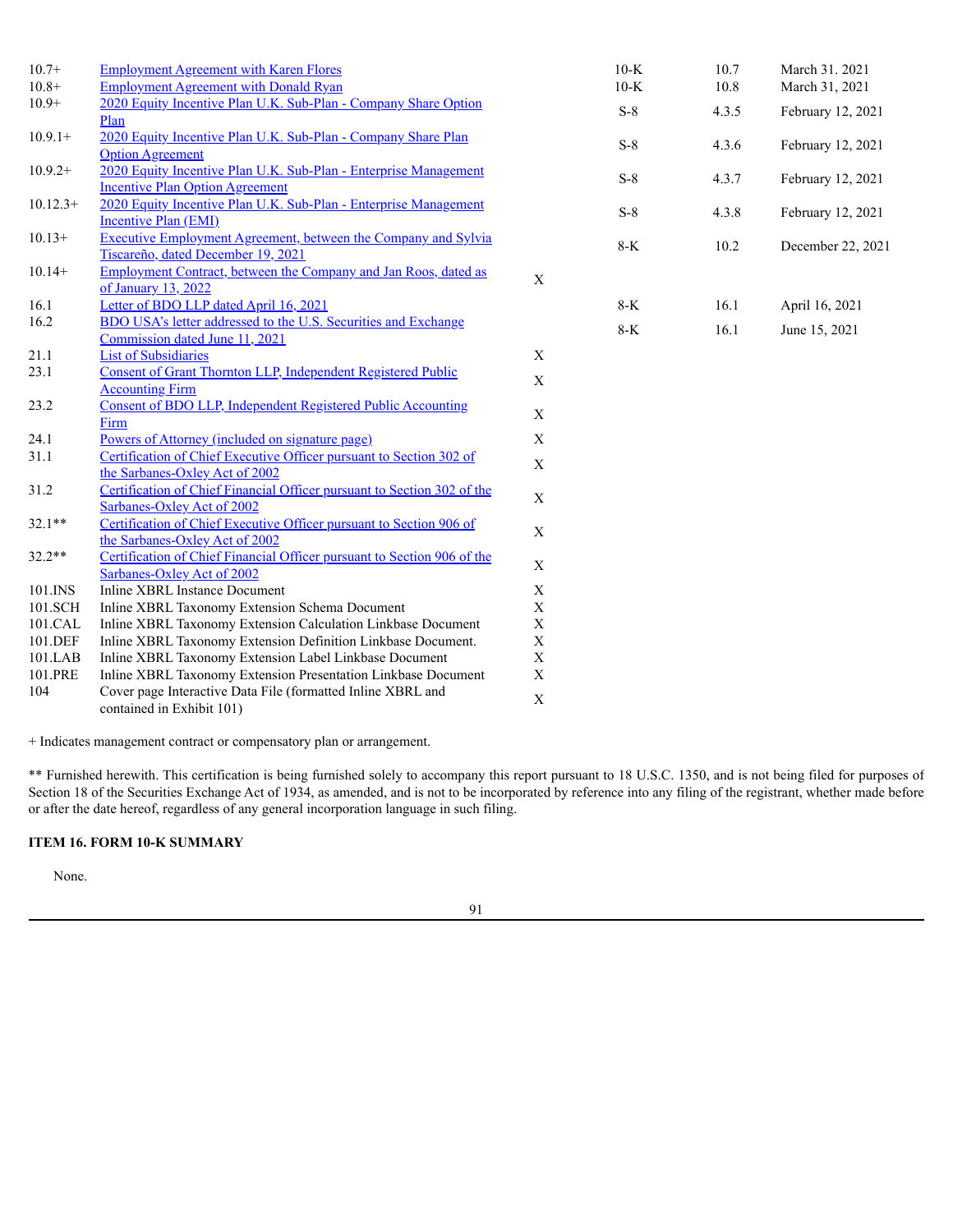#### <span id="page-92-0"></span>**SIGNATURES**

Pursuant to the requirements of Section 13 or 15(d) of the Securities Exchange Act of 1934, the Registrant has duly caused this report to be signed on its behalf by the undersigned, thereunto duly authorized.

Dated: April 15, 2022

**GAN LIMITED** (Registrant)

By: */s/ DERMOT S. SMURFIT*

Dermot S. Smurfit *Chief Executive Of icer (Principal Executive Of icer)*

## **POWER OF ATTORNEY**

KNOW ALL PERSONS BY THESE PRESENTS, that each individual whose signature appears below constitutes and appoints each of Dermot S. Smurfit and Karen E. Flores as his or her true and lawful attorney and agent, with full power of substitution and re-substitution, for him or her and in his or her name, place and stead, in any and all capacities, to sign any and all amendments to the Registrant's Annual Report on Form 10-K for the year ended December 31, 2021, and to file the same with all exhibits thereto, and all other documents in connection therewith, with the Securities and Exchange Commission, granting unto said attorney and agent full power and authority to do and perform each and every act and thing requisite and necessary to be done, as fully to all intents and purposes as he or she might or could do in person, hereby ratifying and confirming all that said attorney and agent may lawfully do or cause to be done by virtue hereof.

Pursuant to the requirements of the Securities Exchange Act of 1934, this report has been signed below by the following persons on behalf of the Registrant and in the capacities and on the dates indicated.

| <b>Signatures</b>                              | <b>Title</b>                                                         | Date           |
|------------------------------------------------|----------------------------------------------------------------------|----------------|
| /s/ DERMOT S. SMURFIT<br>Dermot S. Smurfit     | Chief Executive Officer (Principal Executive Officer)                | April 15, 2022 |
| /s/ KAREN E. FLORES<br>Karen E. Flores         | Chief Financial Officer (Principal Financial and Accounting Officer) | April 15, 2022 |
| /s/ SEAMUS MCGILL<br>Seamus McGill             | Director                                                             | April 15, 2022 |
| /s/ MICHAEL SMURFIT JR.<br>Michael Smurfit Jr. | Director                                                             | April 15, 2022 |
| /s/ DAVID GOLDBERG<br>David Goldberg           | Director                                                             | April 15, 2022 |
| /s/ SUSAN BRACEY<br>Susan Bracey               | Director                                                             | April 15, 2022 |
|                                                | $\Omega$                                                             |                |

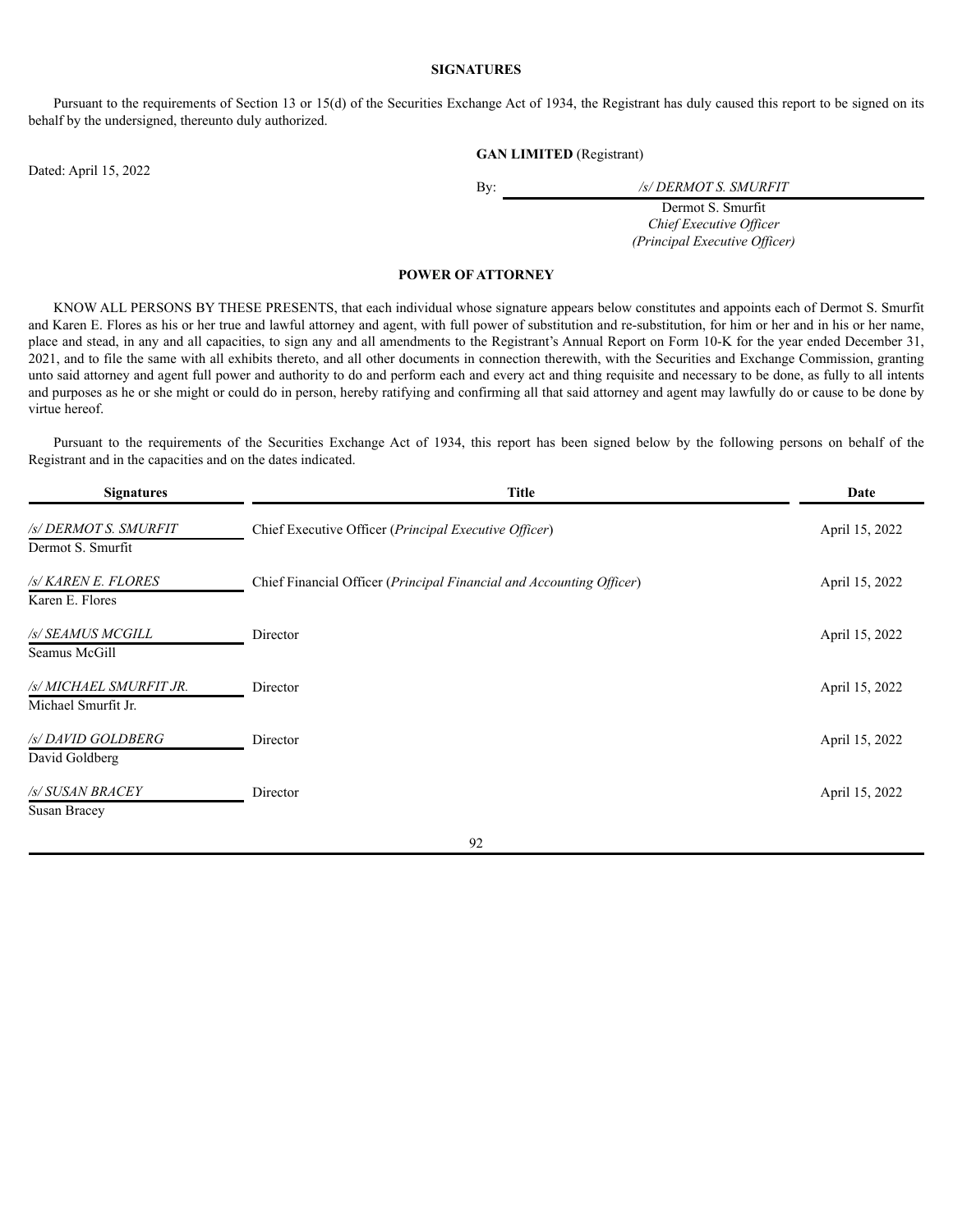### **DESCRIPTION OF THE REGISTRANT'S SECURITIES REGISTERED PURSUANT TO SECTION 12 OF THE SECURITIES EXCHANGE ACT OF 1934**

<span id="page-93-0"></span>GAN Limited ("we", or the "Company") has one class of securities registered under Section 12 of the Securities Exchange Act of 1934, as amended (the "Exchange Act"), its ordinary shares, \$0.01 par value per share, which are listed on the Nasdaq Capital Market under the symbol "GAN."

The following description of our share capital summarizes certain provisions of our memorandum of association and our bye-laws. Such summaries do not purport to be complete and are subject to, and are qualified in their entirety by reference to, all of the provisions of our memorandum of association and bye-laws.

Our authorized share capital consists of \$1.0 million divided into 100,000,000 ordinary shares, par value \$0.01 per share. As of March 9, 2022, there were 42,250,743 ordinary shares outstanding. Pursuant to our bye-laws, subject to the requirements of any stock exchange on which our shares are listed and to any resolution of the shareholders to the contrary, our Board of Directors is authorized to issue any of our authorized but unissued shares.

#### **Ordinary Shares**

Holders of ordinary shares have no pre-emptive rights under the Bermuda Companies Act, or under the bye-laws. In addition, the ordinary shares have no right to redemption, conversion or sinking fund rights. Holders of ordinary shares are entitled to one vote per share on all matters submitted to a vote of holders of ordinary shares. Unless a different majority is required by Bermuda law or by our bye-laws, resolutions to be approved by holders of ordinary shares require approval by a simple majority of votes cast at a meeting at which a quorum is present. In the event of our liquidation, dissolution or winding up, the holders of ordinary shares are entitled to share equally and ratably in our assets, if any, remaining after the payment of all of our debts and liabilities.

#### **Ownership Restrictions and Compliance with Gaming Laws**

There are no limitations on the right of non-Bermudians or non-residents of Bermuda to hold or vote our shares (for exchange control purposes, provided our shares remain listed on an appointed stock exchange, which includes The Nasdaq Capital Market).

Our bye-laws include certain provisions to ensure that we comply with applicable gaming laws affecting GAN Limited and our subsidiaries. GAN Limited is prohibited from carrying on any Gaming or Gaming Activities (as such terms are defined in our bye-laws) itself. Any person who owns or controls our ordinary shares consents to any background investigation that may be required by applicable gaming authorities, and may be required to provide information, respond to written inquires, and submit an application to any relevant gaming authorities with jurisdiction over the operations of the Company's subsidiaries. Any person holding or controlling more than five percent (5%) or more of our ordinary shares has to notify of their position.

Any person found unsuitable by a gaming authority or our Board of Directors may not hold our ordinary shares. Our bye-laws provide, among other things, that our Board of Directors has the right to investigate and provide notice to a shareholder that they are unsuitable to hold our ordinary shares and must dispose of them. If the shareholder does not dispose of the ordinary shares voluntarily, the Board of Directors has the right to cause a forced sale of the ordinary shares held by an unsuitable person. The sale would be conducted by a third party agent designated by us and the shares of the unsuitable person may be sold to us or a third party in market or private transactions.

## **Dividends and Other Distributions**

Under Bermuda law, a company may not declare or pay dividends, or make a distribution out of contributed surplus, if there are reasonable grounds for believing either that (i) the company is, or would after the payment be, unable to pay its liabilities as they become due; or (ii) the realizable value of its assets would thereby be less than its liabilities. Share premium accounts may be reduced in certain limited circumstances. There are no restrictions on our ability to transfer funds (other than funds denominated in Bermuda dollars) in and out of Bermuda or to pay dividends and/or make distributions to U.S. residents who are holders of our ordinary shares.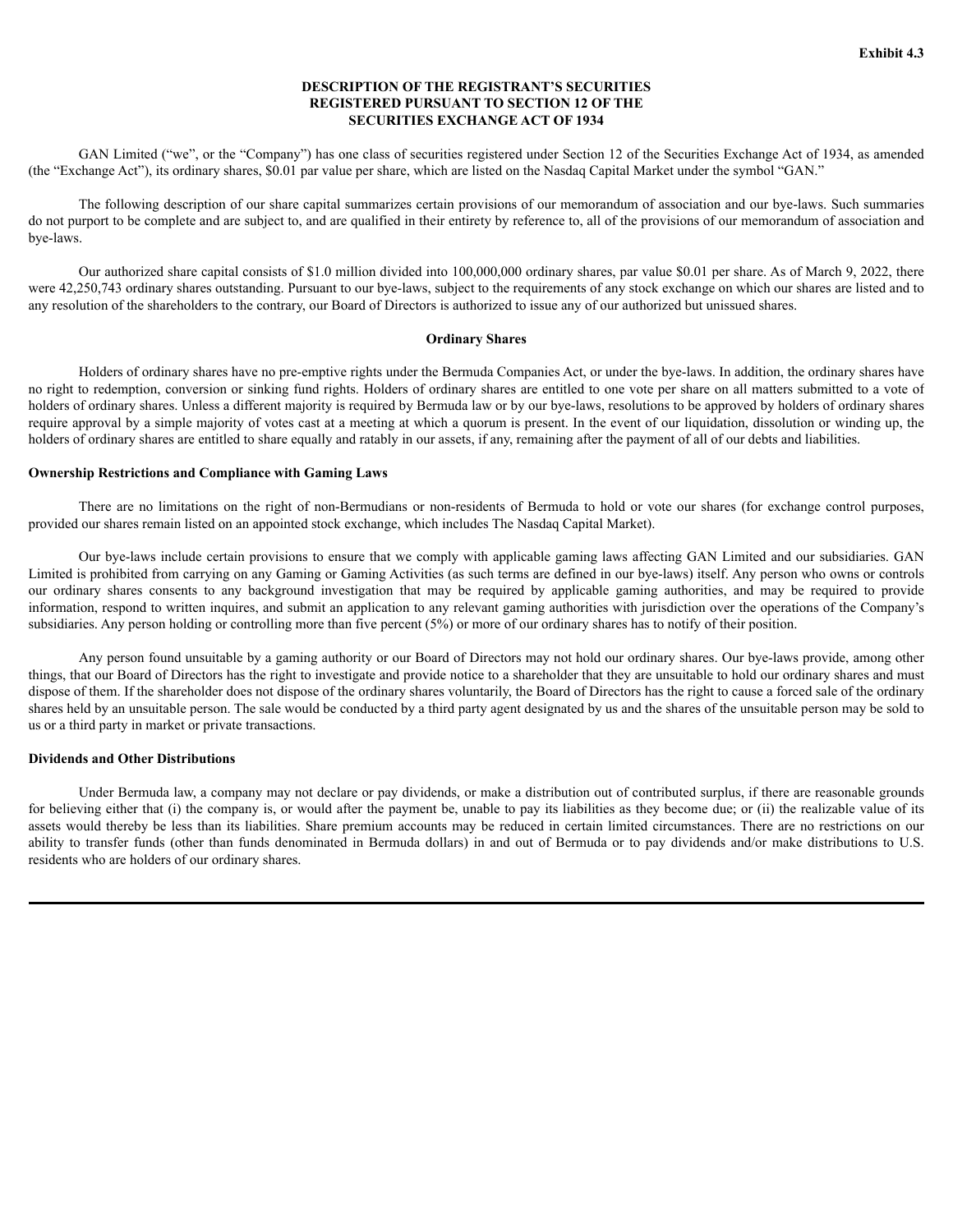### **Variation of Rights**

Subject to the special rights for the time being attached to any class of shares, if at any time we have more than one class of issued shares, the rights attaching to any class, unless otherwise provided for by the terms of issue of the relevant class, may be varied either: (1) with the consent in writing of the holders of three-fourths in nominal value of the issued shares of that class; or (2) with the sanction of a resolution passed by the holders of a majority of not less than three-fourths in nominal value of shares as voted (in person or by proxy) at a separate general meeting of the relevant class of shareholders at which a quorum consisting of at least two persons is present holding at least one-third in nominal value of the issued shares of the class (excluding any shares held as treasury shares).

#### **Shareholder Meetings**

Under our bye-laws, annual shareholder meetings will be held at a time and place selected by our Board of Directors. The meetings may be held in or outside of Bermuda. Bermuda law also requires that shareholders be given at least five days' advance notice of a general meeting, but the accidental omission to give notice to any person does not invalidate the proceedings at a meeting. Our bye-laws provide that shareholders be given at least twenty-one clear days' notice in advance of an annual general meeting and fourteen clear days' notice in advance of a special general meeting. Bermuda law provides that a special general meeting of shareholders may be called by the Board of Directors of a company and must be called upon the request of shareholders holding not less than 10% of the paid-up capital of the company carrying the right to vote at general meetings. Our bye-laws provide that the Board of Directors may convene a special general meeting whenever in their judgment such meeting is necessary and that the Board of Directors must call a special general meeting upon the request of shareholders holding not less than 10% of the paid-up capital of the Company carrying the right to vote at a general meeting.

#### **Anti-Takeover Provisions**

The following is a summary of the provisions of our bye-laws that may be deemed to have an anti-takeover effect:

### *Election and Removal of Directors*

Our bye-laws do not permit cumulative voting in the election of directors. Our bye-laws require shareholders wishing to propose a person for election as a director (other than persons proposed by our Board of Directors) to give advance written notice of nominations for the election of directors. Our bye-laws also provide that our directors may be removed only upon the affirmative vote of the holders of a majority of the ordinary shares voted in person or by proxy at a duly authorized meeting of shareholders called for that purpose, provided that notice of such meeting is served on such director at least 14 days before the meeting and at such meeting the director shall be entitled to be heard on the motion for such removal. These provisions may discourage, delay or prevent the removal of our incumbent directors. Our bye-laws also provide for the election of directors to be staggered into three classes, of equal number or as close in number as reasonably possible. Each class of directors are elected for a three-year term until their successors are appointed or they are re-elected at the corresponding annual general meeting.

### *Limited Actions by Shareholders*

Subject to certain rights set out in the Bermuda Companies Act, our bye-laws provide that shareholders are required to give advance notice to us of any business to be introduced by a shareholder at any annual general meeting. The advance notice provisions provide that, for business to be properly introduced by a shareholder when such business is not specified in the notice of meeting or brought by or at the direction of our Board of Directors, the shareholder must have given our secretary notice not less than 90 days nor more than 120 days prior to the anniversary date of the immediately preceding annual general meeting of the shareholders. In the event the annual general meeting is called for a date that is not within 30 days before or after such anniversary date, the shareholder must give our secretary notice not later than 10 days following the earlier of the date on which notice of the annual general meeting was given to the shareholders or the date on which public disclosure of the annual general meeting was made. The chairman of the meeting may, if the facts warrant, determine and declare that any business was not properly brought before such meeting and such business will not be transacted.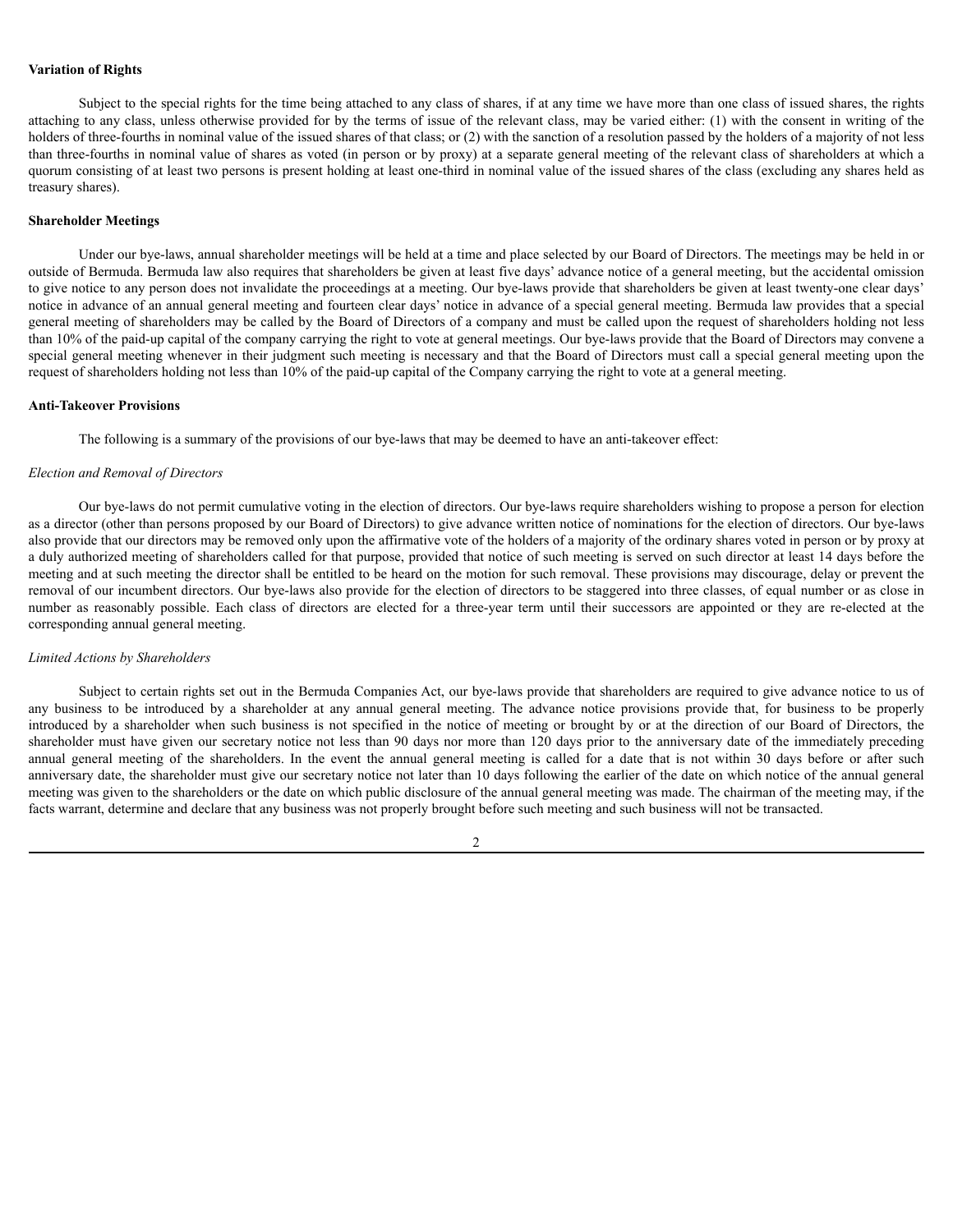### **Registrar, Transfer Agent and Securities Depository**

A register of holders of the ordinary shares is maintained by Walkers Corporate (Bermuda) Limited in Bermuda, and Continental Stock Transfer and Trust Company serves as the transfer agent and registrar and maintains a branch register of holders of our ordinary shares.

The Depository Trust Company ("DTC"), New York, NY, acts as securities depository for our ordinary shares.

#### **Certain Provisions of Bermuda Law**

We have been designated by the Bermuda Monetary Authority as a non-resident for Bermuda exchange control purposes. This designation allows us to engage in transactions in currencies other than the Bermuda dollar, and there are no restrictions on our ability to transfer funds (other than funds denominated in Bermuda dollars) in and out of Bermuda or to pay dividends and/or distributions to United States residents who are holders of our ordinary shares.

The Bermuda Monetary Authority has given its general permission for exchange control purposes for the issue and free transferability of all of our ordinary shares to and between persons resident and non-resident of Bermuda, provided our shares remain listed on an appointed stock exchange, which includes The Nasdaq Capital Market. Approvals or permissions given by the Bermuda Monetary Authority do not constitute a guarantee by the Bermuda Monetary Authority as to our performance or our creditworthiness. Accordingly, in giving such consent or permissions, the Bermuda Monetary Authority shall not be liable for the financial soundness, performance or default of our business or for the correctness of any opinions or statements expressed in this prospectus.

In accordance with Bermuda law, our ordinary shares may be issued in the names of companies, partnerships or individuals. In the case of a shareholder acting in a special capacity (for example as a trustee), registration may, at the request of the shareholder, record the capacity in which the shareholder is acting. Notwithstanding such recording of any special capacity, with respect to any trust, we are not bound to investigate or see to the execution of any such trust, and we will take no notice of any trust applicable to any of our shares, whether or not we have been notified of such trust.

3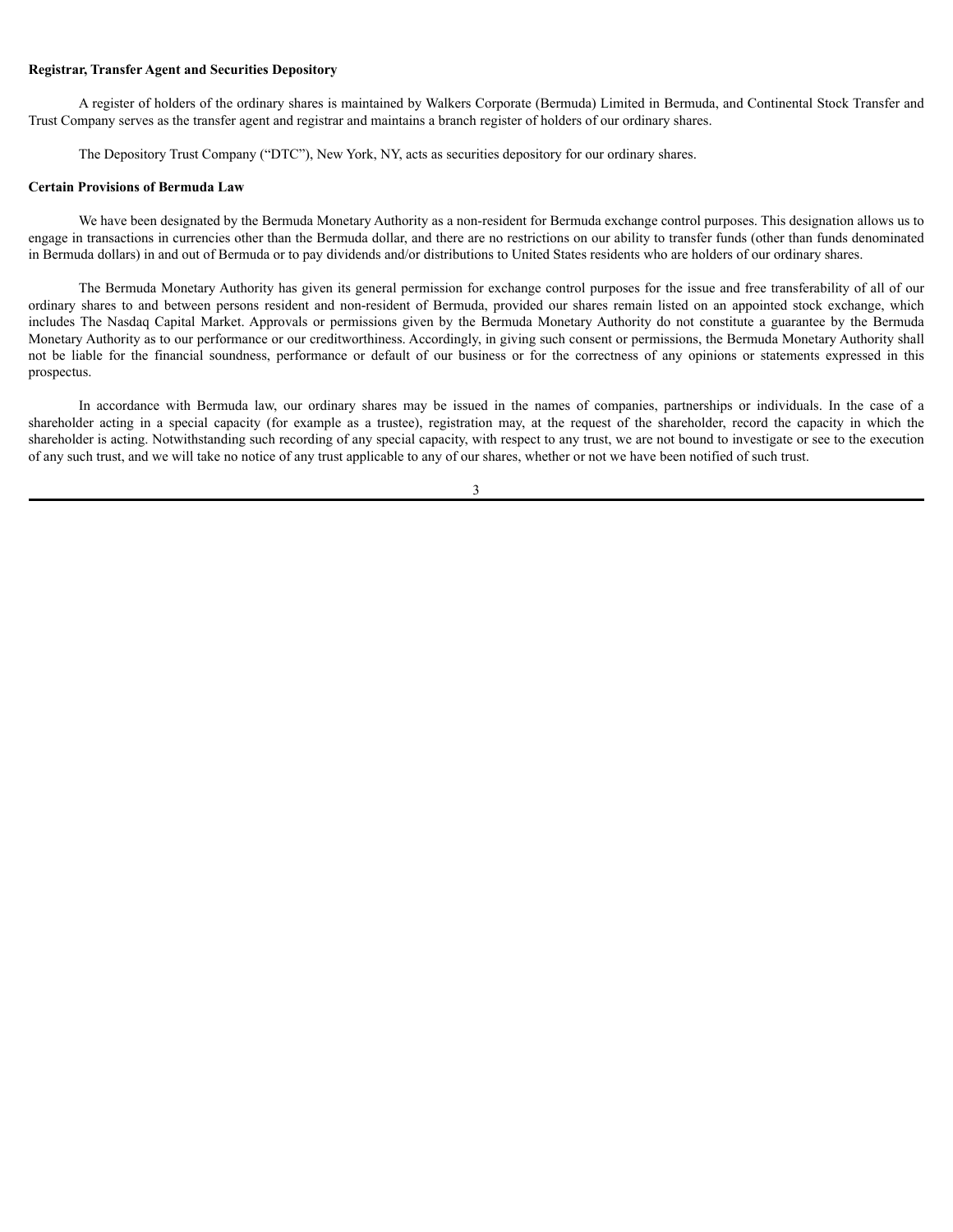### **EMPLOYMENT CONTRACT NO 141**

<span id="page-96-0"></span>This employment contract (hereinafter **Contract**) has been concluded on 06.01.2022 in Tallinn and is effective from 13.01.2022 between

**VG Estonia OÜ**, registry code \*\*\*, located at Paldiski mnt 29, Tallinn 10612, Estonia, e-mail address enquiry@vincentplc.com (hereinafter **VG Estonia/Employer**), represented by GAN Chief Executive Officer Dermot Smurfit and the management board member Yannick André Svendsen,

and

**Jan Roos**, ID code \*\*\*, resident at \*\*\*, e-mail address \*\*\* (hereinafter **Employee**). **WHEREAS:**

- (A) The employment contract concluded between \*\*\* and the Employee on 20.07.2017 was terminated by agreement on 28.02.2021.
- (B) The Contract replaces the employment contract concluded between the parties on 20.07.2017 and 15.04.2021 (including its annexes). The Employee's length of employment shall be calculated from the start of the employment relationship as of 01.07.2015.
- (C) The Employee has also valid service agreement regarding the Employee's activities as the Employer's management board member (hereinafter **Board Member Agreement**).

#### **THE PARTIES HAVE AGREED AS FOLLOWS**:

#### **1. TERM AND OBJECT OF EMPLOYMENT**

- 1.1. The date of starting employment under amended terms and conditions of this Contract is 13.1.2022.
- 1.2. The Contract has been concluded for an indefinite period.
- 1.3. The trial period of four months is not applied.
- 1.4. The Employee is employed as Chief Technology Officer. The skills required from the Employee, his detailed employment tasks, and competence are determined by the job description, which shall be signed as an Appendix no 1 to the Contract. By signing the Contract and Appendix no 1 the Employee confirms that he has thoroughly studied the job description and has fully understood the content of the work duties and competence.
- 1.5. Employment tasks are given and controlled by Employer's Member of the Management Board or a person nominated by him/her.
- 1.6. The place of employment is Tallinn, Estonia. The special condition of employment is that the employment includes business trips. Business trips are regulated by the laws of the Republic of Estonia.
- 1.7. The Employee can become acquainted with the rules of work organisation adopted by the Employer in the Intranet system, or in documents presented by the Employer upon starting employment and from time to time.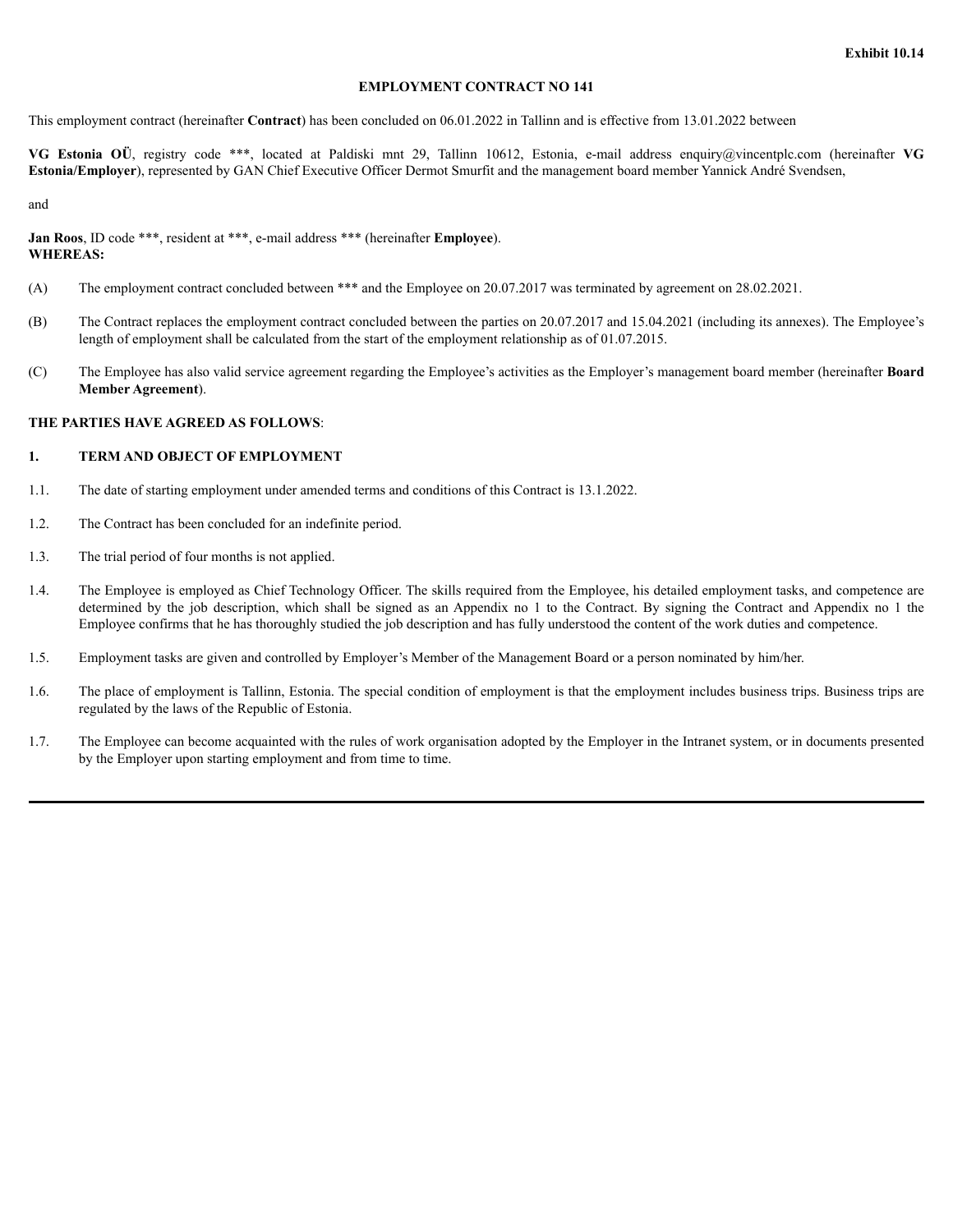## **2. WORKING TIME**

- 2.1. The Employee shall commence work with full work time, 8 (eight) hours a day and 40 (forty) hours a week. The duration of lunch break is 1 (one) hour and it is not included in the working time.
- 2.2. In case of an event or a situation where the Employer's operation is severely disturbed due to unforeseen technical problems and non-postponable work of the Employee is required to restore it, the Employee is obliged by the order of the Employer to come to work on a vacant day and work overtime, if the work is temporary and imminent.
- 2.3. The Employee can work overtime subject to a separate agreement with the Employer.

## **3. REMUNERATION**

- 3.1. The Employer shall pay the Employee a salary in the amount of 17500 Euros (gross) per month (hereinafter **Salary**). The parties have agreed that if the Board Member Agreement is terminated or it terminates, regardless of the reason, the Salary is deemed automatically increased by the amount of the monthly remuneration that was paid to the Employee under the Board Member Agreement, effective as of the first calendar day immediately following the last day of validity of the Board Member Agreement. The parties have agreed that the Salary includes remuneration for working at night-time.
- 3.2. Depending on the Employee's work results, the Employer at its sole discretion may pay the Employee a target bonus in addition to the Salary (Appendix no 2). Payment of bonus shall not be construed as changing of the Salary as provided in the section 3.1 or become usages and practices.
- 3.3. The Employer shall transfer the Employee's Salary to the bank account No \*\*\* indicated by the Employee once a month not later than on the 5th day of the month following the month when the work was carried out.
- 3.4. Income tax and unemployment insurance premium shall be withheld from the Employee's Salary and the Employer shall pay the Employee's social tax and unemployment insurance premium. In case the Employee has joined the mandatory pension fund or is obliged to make the mandatory pension fund payments under the Funded Pensions Act, the Employer also withholds corresponding pension payments from the Employee's Salary. The Employee is aware that the amount and type of the taxes and premiums withheld and paid by the Employer on behalf of the Employee may change according to amendments made to the relevant laws.

## **4. VACATION**

- 4.1. The Employee's annual paid vacation lasts for 28 calendar days.
- 4.2. In determining the schedule for vacations, the working arrangements of the Employer and wishes of the Employee are taken into consideration. The vacation can be cancelled and the Employee invited back to work subject to an agreement by the parties. If such a cancellation happens unexpectedly, the Employer will compensate the Employee for direct costs associated with returning to work, such as travel and events cancellation costs.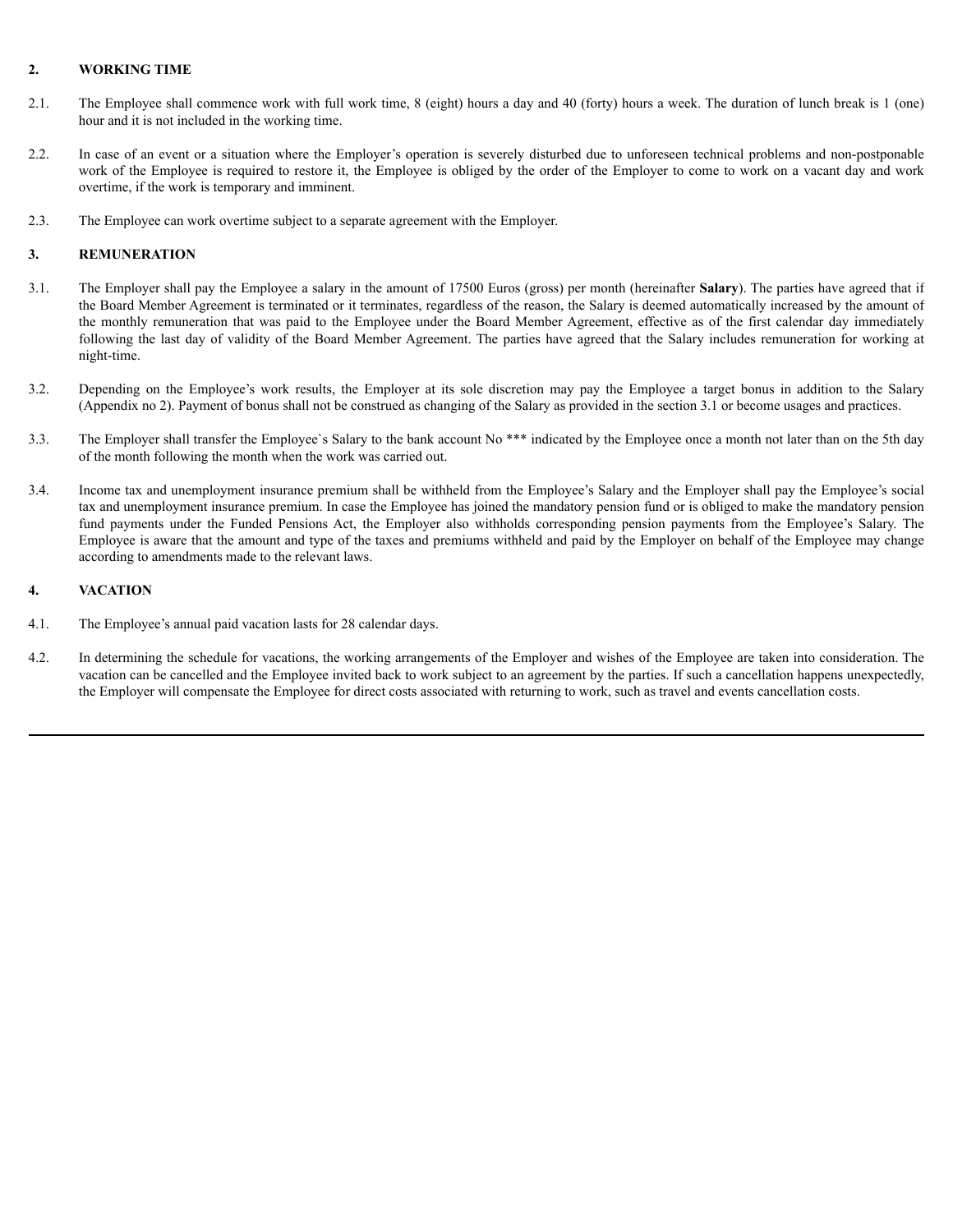### **5. WORKING CONDITIONS OFFERED BY THE EMPLOYER TO THE EMPLOYEE**

- 5.1. The Employer shall provide the Employee with office space and necessary equipment.
- 5.2. The Employer and the Employee shall conclude, in case of any need, in writing an agreement about objects stipulated in section 5.1. of the Contract for the complete material liability of the Employee pursuant to which the Employee accepts the complete material responsibility for the proper use of the assets entrusted to the Employee by the Employer and obliges to compensate the Employer in full for the material damages arising from lack, deforming/deformation, demolition, loss, breaking etc. of the assets due to the Employee`s careless or willful behavior.

## **6. OBLIGATIONS OF THE EMPLOYEE**

6.1. The Employee shall receive and fulfill obligations given by the Employer and/or other companies belonging to the same group as the Employer (hereinafter the Employer and all its group companies jointly, **Group Company**).

The Employee is obliged to:

- 6.1.1. perform the agreed work and perform the duties arising from the characteristics or general conduct of the work without special instructions;
- 6.1.2. promptly notify the Employer of impediments to work or the threat thereof and, if possible, to eliminate such impediments or threats without special instructions;
- 6.1.3. communicate politely and properly with colleagues, the Employer's representatives and third parties (including clients, associates etc.) and to rationally utilize the property trusted to him/her by the Employer and other persons and colleagues;
- 6.1.4. dedicate all his/her attention and abilities to fulfilling the contractual obligations during work hours and fulfil the mentioned obligations and use the associated authority carefully and diligently;
- 6.1.5. inform the Employer about the changes of his/her place of residence, contact information and bank account used to transfer the Salary no later than one week after the changes have occurred;
- 6.1.6. notify the Employer at the earliest opportunity of *his/her* temporary incapacity for work and, where possible, the presumed duration thereof;
- 6.1.7. refrain from actions which hinder other employees from performing their duties or endanger the property or reputation of the Employer, other employees or third parties (including the Employer's clients and partners) or bring about the clients' or partners' distrust in the Employer;
- 6.1.8. cooperate with the Group Company in order to timely submit any and all applicable gaming applications that may be required by the Employee's position;
- 6.1.9. perform any other obligations arising from laws, the Contract, and rules of work organisation established by the Employer.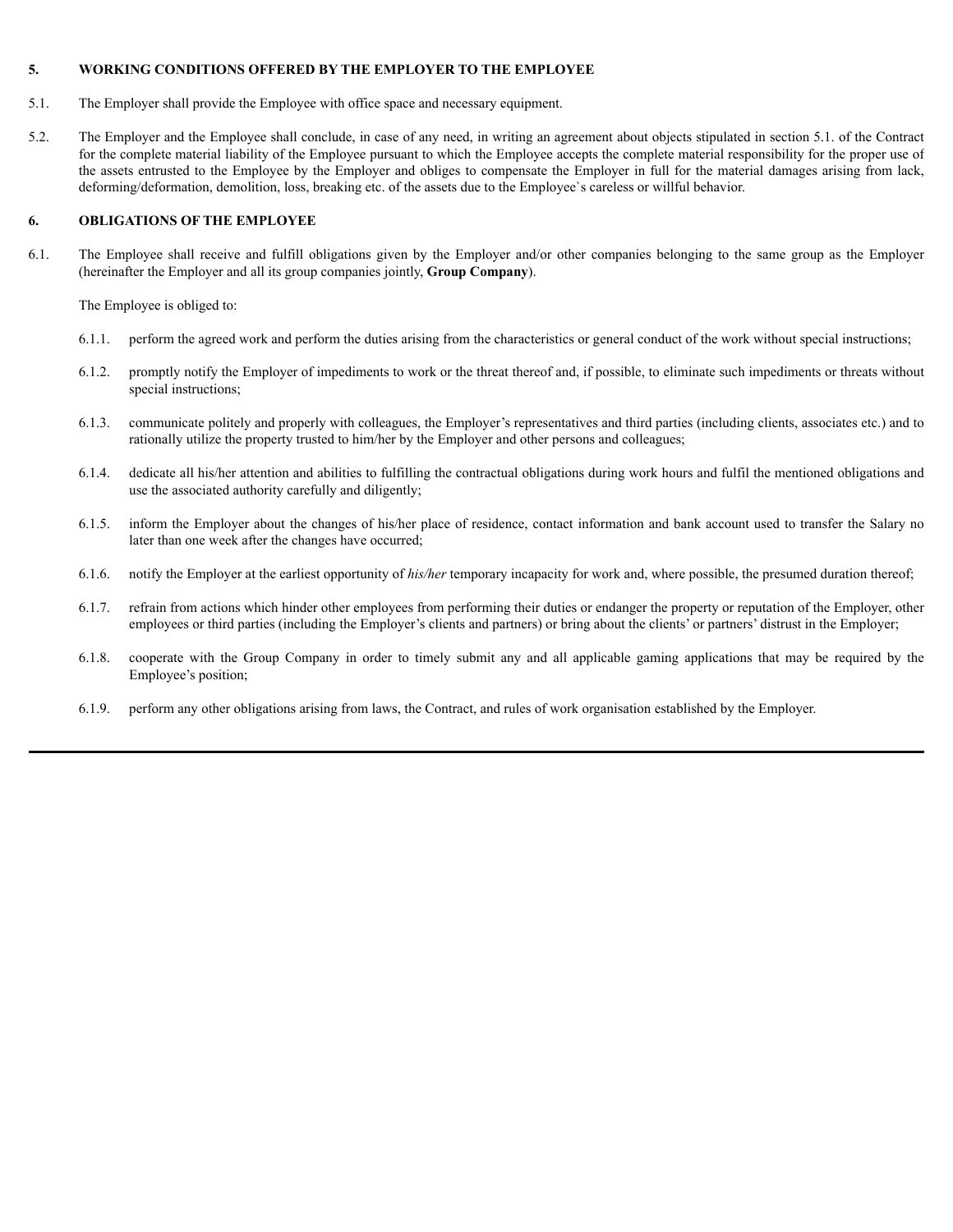# **7. CONFIDENTIALITY OBLIGATION**

- 7.1. The Employee shall maintain confidential and shall not disclose or use (except for the purposes of the performance of work duties), both during the term of the Contract and within 3 (three) years after the termination of the Contract, business secrets of the Employer and/or the Group Company, which have become known to the Employee in relation to the performance of his/her work duties and the disclosure of which could significantly affect the legitimate economic interests of the Group Company and which are not generally available and/or which have a notation "*Confidential*" or any equivalent notation and/or that are disclosed to third parties only confidentially and/or that were disclosed to the Group Company by the clients, suppliers, or other persons as confidential. The Employee is also required to take reasonable measures to prevent the Group Company's business secrets getting into the possession of a third party. The following data, but not limited to, about the Group Company, in any form and/or on any data medium, is considered as a business secret:
	- 7.1.1. any information related to, exchanged with or related to agreements negotiated and/or entered into with the Group Company's customers, suppliers, sub-suppliers, and other co-operation partners;
	- 7.1.2. any information related to the Group Company's commercial and other agreements, financial status, monetary operations and transactions, accounting data and pricing principles (including rebates), developments and future plans, planned transactions, market surveys, negotiations, training materials, etc;
	- 7.1.3. any information related to the Group Company's structure, internal work procedures and key employees, directing bodies and shareholders, including their personal information (salary conditions and amounts, procedure for payment, contact details, work experience, etc);
	- 7.1.4. any information related to intellectual property or IT in use (including status of IT-database and intended acquisitions, information regarding created IT hardware and software, software code, design), any information related to the provided services or sold goods, all the usernames, passwords, access phrases of IT systems used by the Group Company, location of servers, inter-company e-mail, which has not been made publicly available, decryption keys, etc;
	- 7.1.5. any information related to the cases being heard in the court or cases in the proceedings of extra-judicial institutions resolving disputes to which the Group Company is a party (including labour dispute committee, arbitration etc).
- 7.2. The Employee shall keep the business secrets also in case the information provided in section 7.1 has become known to the Employee by mistake, i.e. if the Employee has acquired or possesses the above-mentioned information not in connection with the performance of *his/her* work duties and/or as a result of it.
- 7.3. The parties have agreed that in case of a violation of the obligation to keep business secrets the Employer is entitled to demand and the Employee undertakes to immediately terminate the violation of the obligation and additionally pay the Employer a contractual penalty equal to the Employee's 3-months' Salary or increased Salary as stipulated in section 3.1 of the Contract by transferring this amount to the Employer's bank account within 10 (ten) calendar days from receipt of a respective written claim. The Employee shall also compensate the Employer for all damages exceeding the contractual penalty.
- 7.4. The business secrets as provided in the Contract are considered to be business secrets until the management or a representative of the Group Company has publicly disclosed the respective information.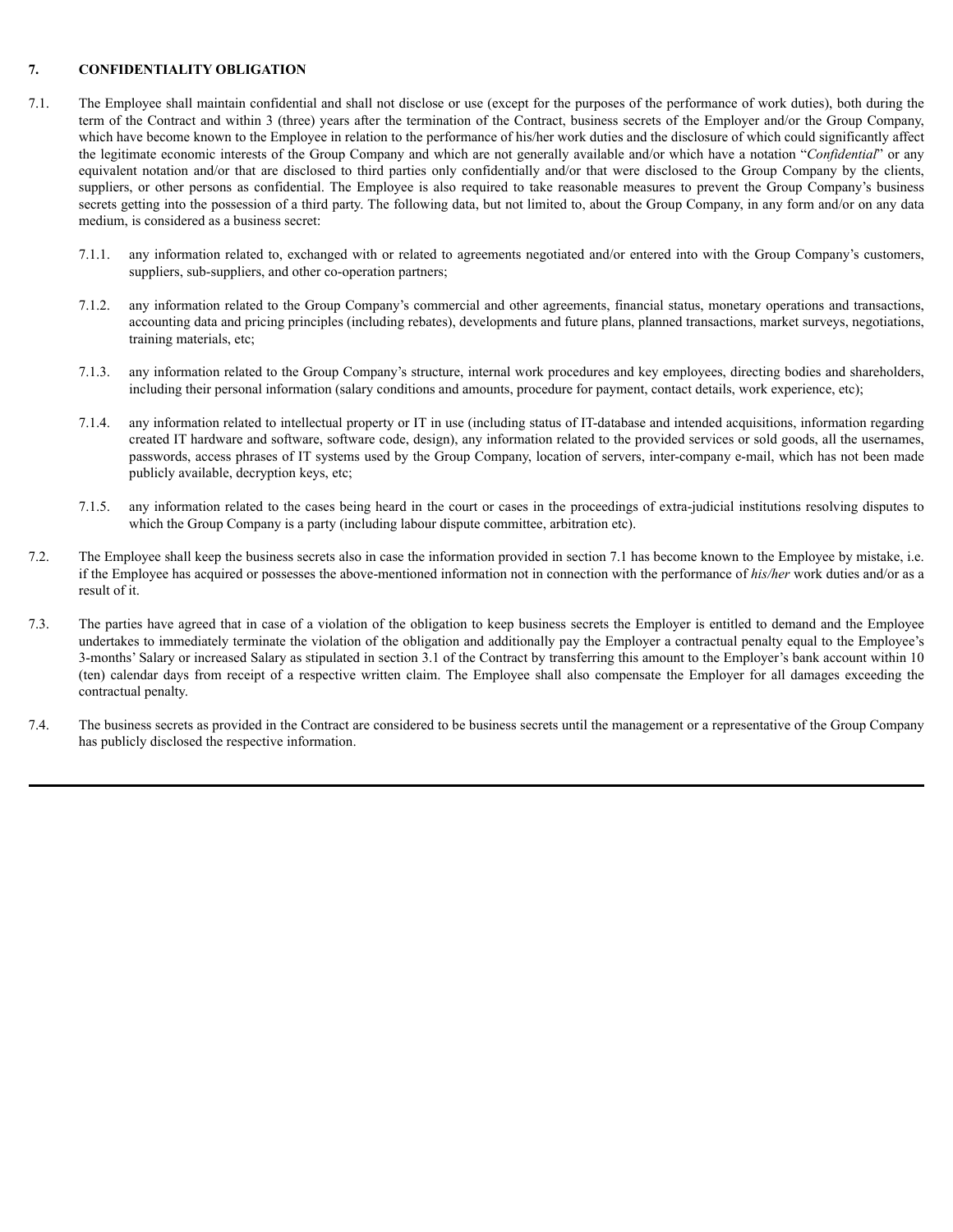## **8. NON-COMPETE AGREEMENT**

- 8.1. During the validity of the Contract and 12 (twelve) months after the termination of the Contract, the Employee shall not, without a prior written consent of the Employer, directly or indirectly, either alone or with others, or on behalf of any other person, compete with the Employer in Estonia, Latvia, Lithuania, Malta, Finland, Sweden, Norway, Denmark, Iceland, Canada, Chile, Peru, Poland, Ecuador, Paraguay, USA, UK, Bulgaria, Israel and any other jurisdictions, where the Employer and/or its direct and/or indirect Group Companies has operations which generates at least 5% of the turnover of all Group Companies, including, but not limited to:
	- 8.1.1. shall not be employed by, member of the board, member of the supervisory board or member of any other body of the legal entity or other business unit that is or might potentially be a competitor of the Employer and/or its direct and/or indirect Group Companies;
	- 8.1.2. shall not consult, enter into agreements with, be agent, participate individually or otherwise in the legal entities or other business units that are or might potentially be the competitors of the Employer and/or its direct and/or indirect Group Companies;
	- 8.1.3. shall not directly or indirectly be engaged in business that competes or might potentially compete with the business of the Employer and/or its direct and/or indirect Group Companies;
	- 8.1.4. shall not directly or indirectly own shares, other parts of capital or hold any other direct or indirect private interests in the legal entities or other businesses that are or might potentially be the competitors of the Employer and/or its direct or indirect Group Companies, except that the Employee may (a) hold up to 5% of any class of securities of any company listed or dealt in a regulated market; (b) make angel investments into any early stage company provided that as a result of such investment the shareholding (or other equity interest) of the Employee in each such company does not exceed 5% of such company's share capital.
- 8.2. The term "**compete**" used in section 8.1 hereof shall be understood as competing in internet gambling and betting service business and provision of the following support services: customer support, financial support, IT support, Sportsbook support, etc. (such support services hereinafter **Restricted Support Services**); and the term "**competitor**" means a person who is engaged in provision of gambling services as its main business activity or any Restricted Support Services to companies providing gambling services. The term "**private interests**" of the Employee used in section 8.1.4 shall mean personal property and/or non-property interests of the Employee or interests of the persons directly or indirectly controlled by the Employee.
- 8.3. The Employer will pay the Employee a monthly compensation for observing the non-competition obligation applicable after the termination of the Contract (hereinafter **Compensation**). The amount of the monthly Compensation shall be 100% of the total of the accrued or agreed remuneration and salaries payable to the Employee by the Employer under any employment and/or service agreements/relationships (including management board member and/or director service agreement/relationship) for the last month, i.e. the month preceding the month when this Contract terminates or is terminated. This Compensation will be paid to the Employee's bank account by the 5<sup>th</sup> date of each month following the month of observing the noncompetition obligation.
- 8.4. If the Employee breaches non-competition obligations provided for in section 8.1 of this Contract, the Employee shall pay to the Employer within 30 (thirty) calendar days as from receipt of a written claim from the Employer a contractual penalty equal to the Employee's 3-months' Salary or increased Salary as stipulated in section 3.1 of the Contract for any such breach and compensate any loss or damages that are not compensated by the contractual penalty.
- 8.5. The Employer has the right to demand from the Employee, both during the validity of the Contract and after the termination of the Contract, any information concerning the Employee's employment and economic or professional activities to the extent that it is required for exercising supervision over the performance of non-compete obligation.
- 8.6. The Employer is entitled to cancel the non-compete agreement unilaterally upon 120 (one hundred twenty) days prior notice.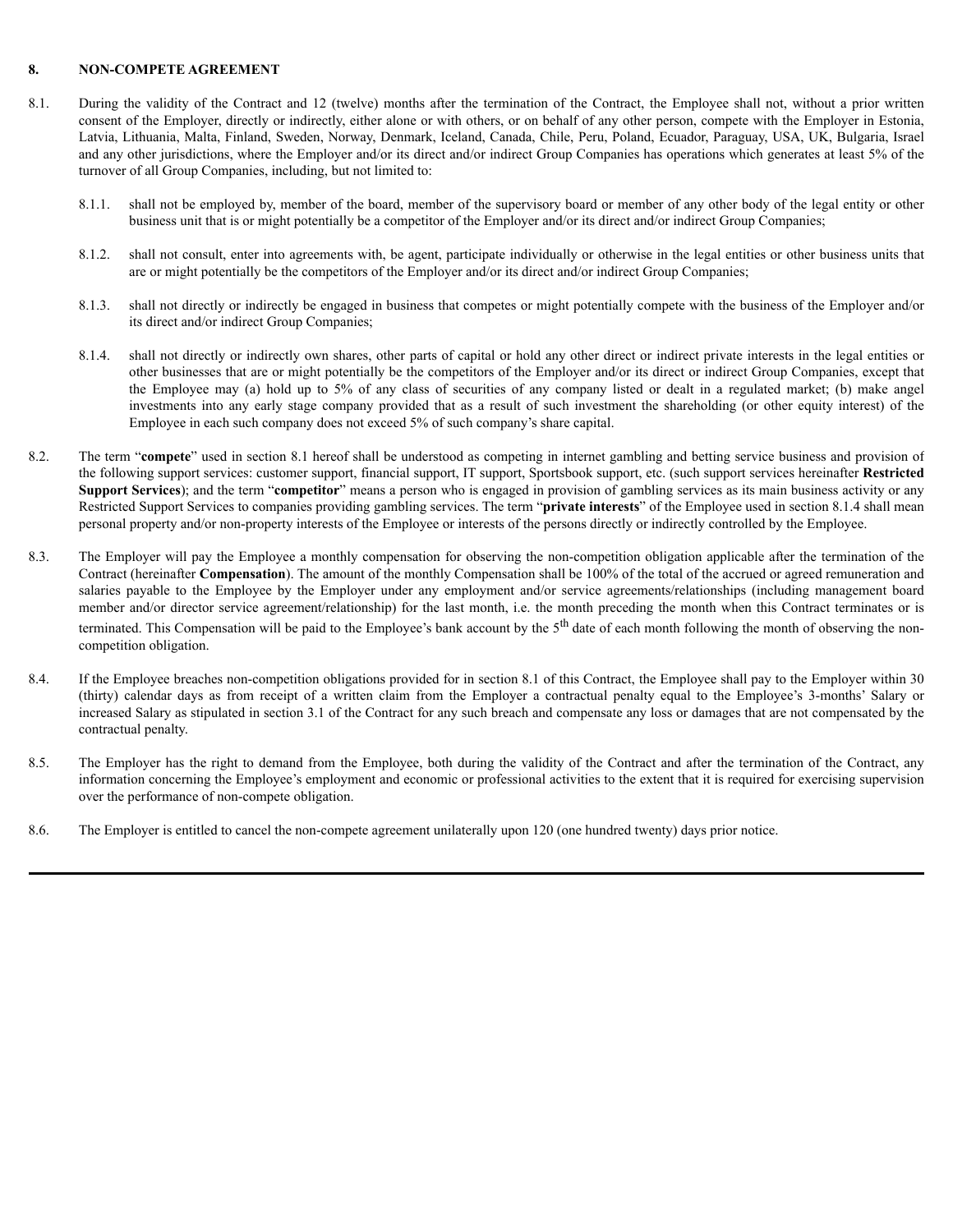# **9. INTELLECTUAL PROPERTY**

- 9.1. For the purpose of this section, **Intellectual Property Rights** mean all copyrights and industrial property rights and similar rights of whatever nature anywhere in the world whether currently existing or coming into existence at some future time, whether registered or not, including (but not limited to) any copyrights and related rights, industrial design rights, patents and utility models, trademarks, business and domain names, database rights, software rights, topography rights, trade secrets, know-how and other legal rights anywhere in the world protecting such intangible property including, where applicable, renewals, extensions and applications for registration and the right to sue for damages for past and future infringement in respect of any of the same.
- 9.2. To the extent not done before, the Employee hereby exclusively and unconditionally and without any separate consideration, assigns to the Employer free from all encumbrances and third party rights, all Intellectual Property Rights with respect to works that have been, or will, in the future, be made, developed, created or otherwise delivered by the Employee (i) in the course of his/her employment relationship with the Employer or a Group Company or in connection therewith and/or (ii) by way of using the equipment, facilities, assets, know-how or information of the Employer or a Group Company (hereinafter **Works**). The aforesaid shall apply also with respect to those Works with respect to which industrial property registrations or means of protection will be obtained in the future. All such Intellectual Property Rights are deemed automatically transferred to the Employer as of the moment of their creation without any separate consideration payable and for the whole period of validity of the respective Intellectual Property Rights.
- 9.3. If and to the extent it is impossible as a matter of law to transfer ownership in the Intellectual Property Rights specified in section 9.2 from the Employee to the Employer, the Employee hereby grants to the Employer (to the maximum extent and length possible under applicable law) an exclusive (excluding also the Employee), irrevocable, transferable, sub-licensable, fully paid-up, world-wide, unconditional and unlimited right to exercise such Intellectual Property Rights in any manner now known or in the future introduced.
- 9.4. In accordance with section 9.2, the Employee grants to Employer the worldwide right to apply for registration and become owner of any patent, utility model, industrial design right or any other registrable right.
- 9.5. The Employee grants to the Employer in regard of all copyright-protected Works a transferable, sub-licensable, worldwide, unconditional and unlimited exclusive right (exclusive license) to use and exploit the author's moral rights (as defined in the copyright laws) for the maximum period permitted under applicable laws.
- 9.6. In order to ensure that the Employer will be able to acquire, perfect, use and exercise the rights assigned or licensed to it under the above provisions the Employee shall:
	- 9.6.1. transfer possession, ownership, and title to media, models, prototypes, and other tangible objects containing Works to the Employer, including delivery of a copy of the source code for any software, if the Employee has acquired the ownership or possession of such item;
	- 9.6.2. sign documents and take other actions at the Employer's request to assist the Employer in the documentation, perfection, registration (including cooperation in conducting the patent research and claims) and enforcement of its rights, including to obtain acceptance of any applications for registering Intellectual Property Rights and for procuring the grant of the Intellectual Property Rights as well as for the registration of the Employer as the proprietor of the Intellectual Property Rights; and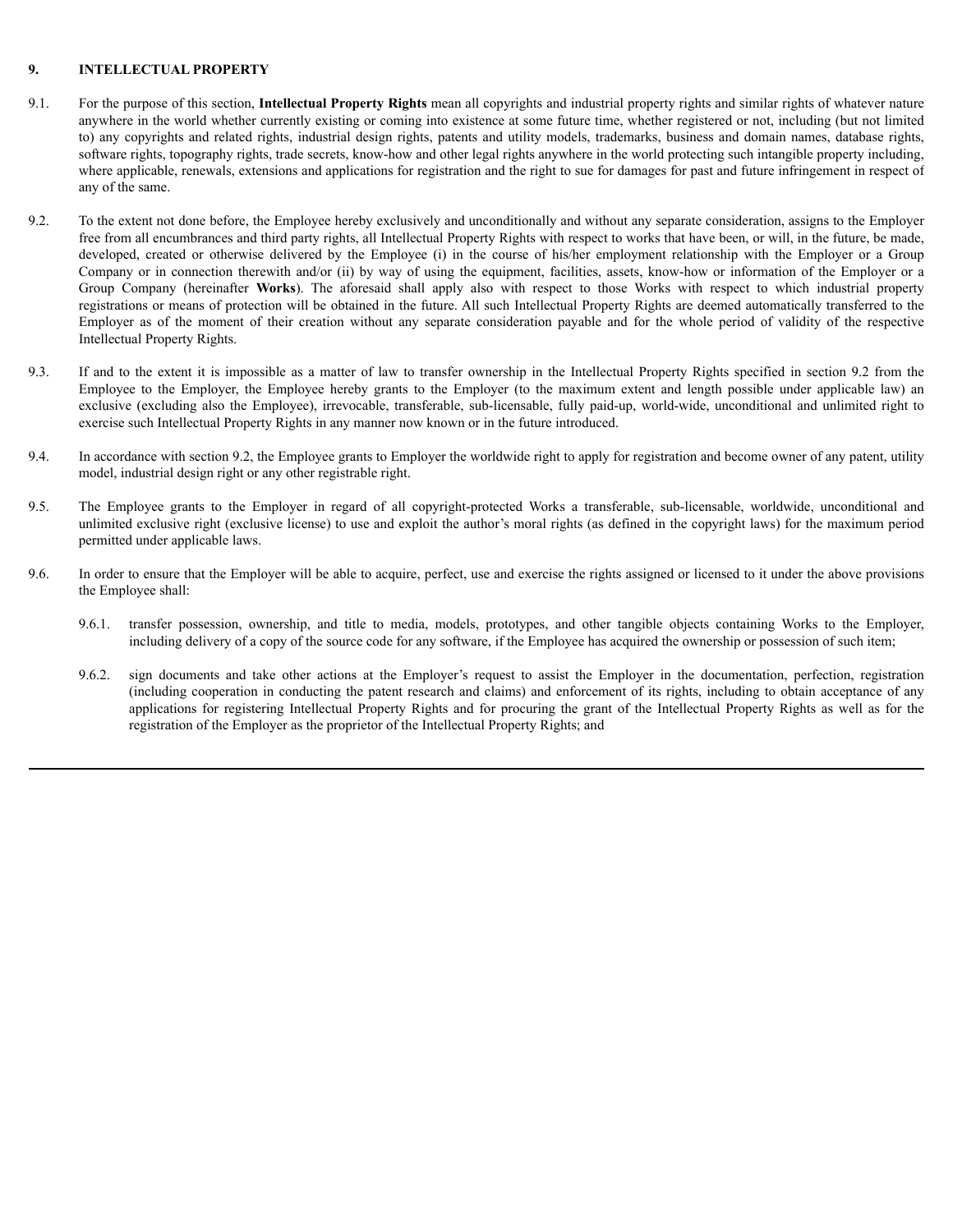- 9.6.3. provide the Employer with information regarding the creation of Intellectual Property and help the Employer to record, perfect, register, defend, and enforce such rights in any and all countries, including in case the validity of any Intellectual Property Rights is challenged.
- 9.7. In case, under applicable law, the Employee retains any rights of authorship, integrity, disclosure and withdrawal or any other inalienable rights to Works, the Employee hereby agrees not to exercise such rights, in any way other than for the purpose of performing his/her obligations with respect to the Employer or for performing the obligations of the Employer.
- 9.8. The parties agree that the fee for assignment and licensing of the Intellectual Property Rights and the Works is included in the Salary paid under this Agreement. The Employee hereby unconditionally waives any and all of his/her current and future rights and claims to receive any additional compensation or payment for exploiting any Intellectual Property Rights or Works, including, any right to receive any additional compensation or payment in connection with any exploitation of patents or utility models being part of the Works.
- 9.9. The termination of this Contract (irrespective of the reason) shall not affect the validity of transfers made and licenses given hereunder.

### 10. **OTHER CONDITIONS**

- 10.1. The Agreement shall enter into force as of signing of it by the parties. Any amendment or supplement to the Contract shall be valid if it is made in writing and signed by both parties.
- 10.2. The processing of the Employee's personal data is described in the rules of work organisation.
- 10.3. In questions not covered by the Contract, the parties shall apply applicable laws of Estonia and other acts regulating their relationship.
- 10.4. The Contract terminates or is cancelled on the basis and according to the procedure provided in the Employment Contracts Act. When cancelling the Contract, the cancelling Party must follow the terms of advance notice provided in § 96, 97, 98 and 103 of the Employment Contracts Act.
- 10.5. The parties hereby agree to keep in secret and not to disclose to third parties any information regarding the termination of the Contract (including the reasons of termination) unless and to the extent disclosure of such information is required by the laws of the Republic of Estonia or unless disclosure is made to applicable government authorities and/or gaming regulators of the Group Company, or a party's legal advisor(s) bound by confidentiality.
- 10.6. Upon termination of the Contract, the Employer shall pay the Employee, in addition to the final settlement, a severance payment (hereinafter **Severance Payment**), unless the Contract is cancelled by the Employer due to the Employee's material breach of the Contract. The amount of the Severance Payment shall be three times the total of the accrued or agreed remuneration and salaries payable to the Employee by the Group Companies under any employment and/or service agreements/relationships (including management board member and/or director service agreement/relationship) for the last month, i.e. the month preceding the month when this Contract terminates or is terminated. The Employee is entitled to the Severance Payment also in case the Employer is liquidated, or the Employer is declared bankrupt. The Severance Payment shall be paid to the Employee on the date of termination of the Contract.
- 10.7. This Contract is not subject to any collective agreement.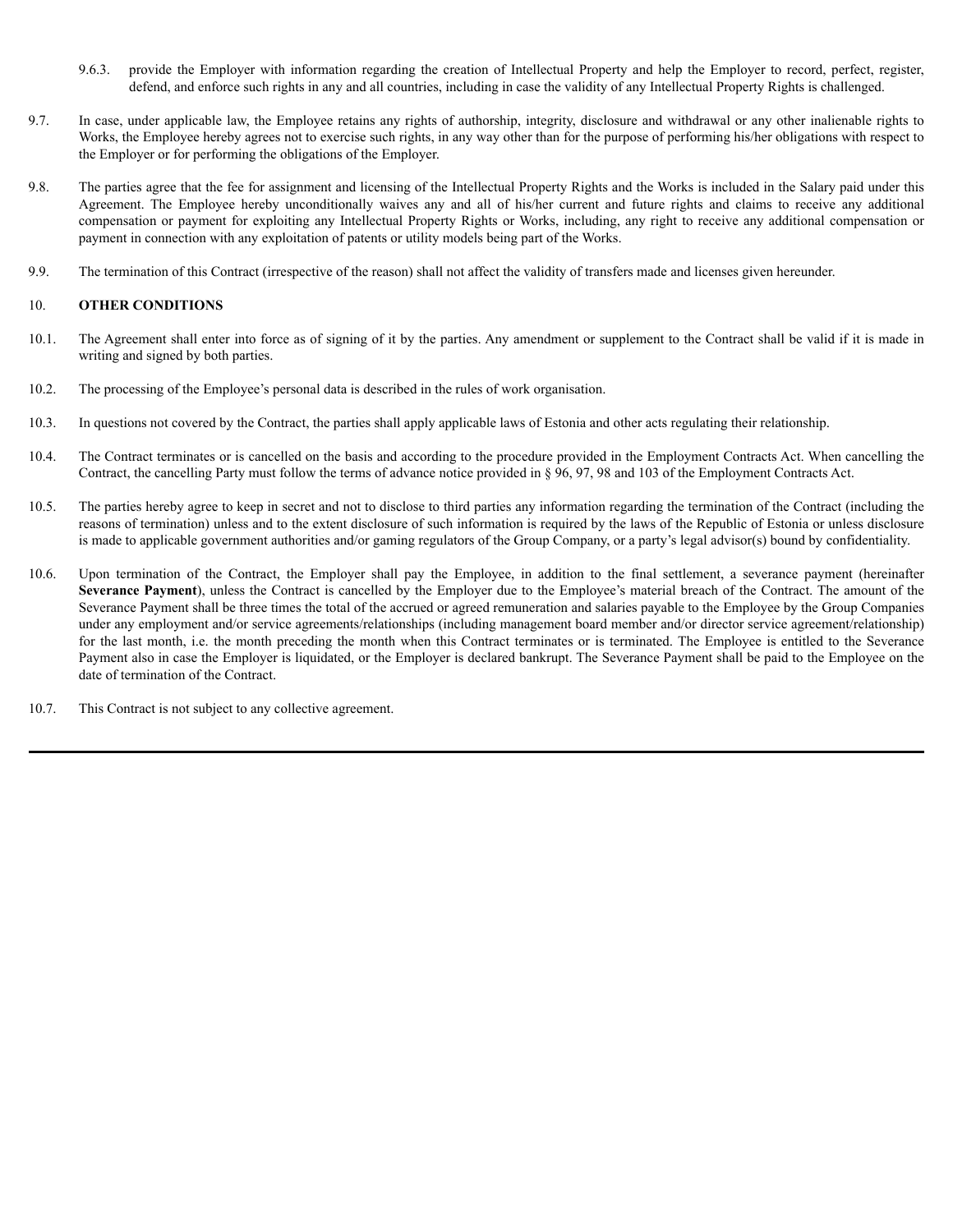- 10.8. The parties shall forward all notices relating to the performance of the Contract to the postal or e-mail address indicated in the Contract. All notices relating to the amendment, termination or violation of the Contract shall be forwarded in a format which can be reproduced in writing.
- 10.9. All disputes arising from the Contract are settled first through negotiations. If the parties fail to reach an agreement, the dispute is settled as determined by the legislation of the Republic of Estonia.
- 10.10. The parties shall not, during the validity and after the termination of the Contract, address any conflicts or disagreements between them in public, media or Internet, including social media platforms.
- 10.11. If the Employer breaches section 10.5 or 10.10 of the Contract, the Employee is entitled to demand and the Employer undertakes to immediately terminate the violation of the obligation and additionally pay the Employee a contractual penalty equal to the Employee's 3-months' Salary or increased Salary as stipulated in section 3.1 of the Contract by transferring this amount to the Employee's bank account within 10 (ten) calendar days from receipt of a respective written claim. The Employer shall also compensate the Employee for all damages exceeding the contractual penalty.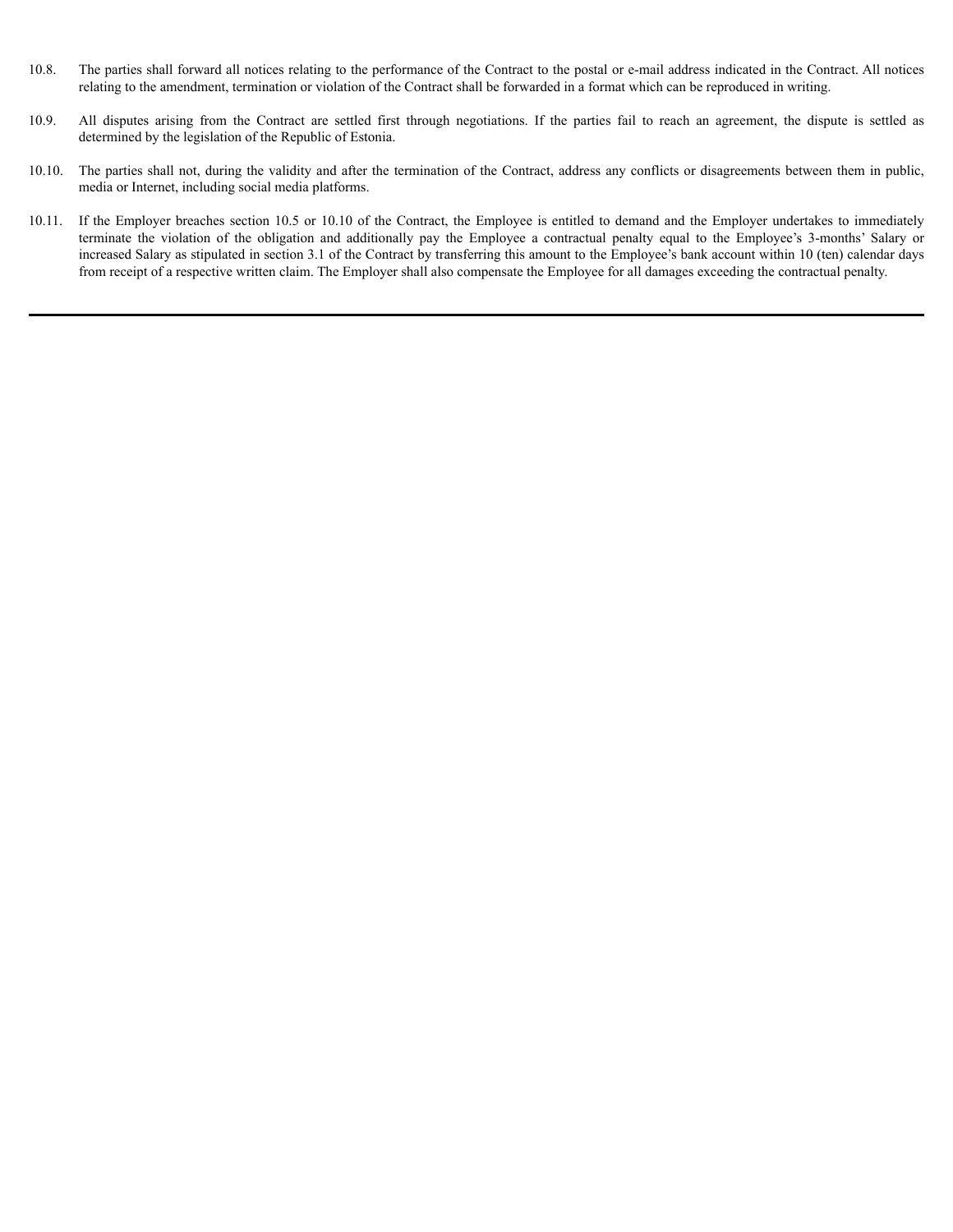*/s/ Yannick André Svendsen*

Yannick André Svendsen, Chief Financial Officer, Coolbet VG Estonia OÜ

*/s/ Dermot Smurfit*

Dermot Smurfit, Representative of VG Estonia OÜ, Chief Executive Officer GAN

*/s/ Jan Roos*

Employee: Jan Roos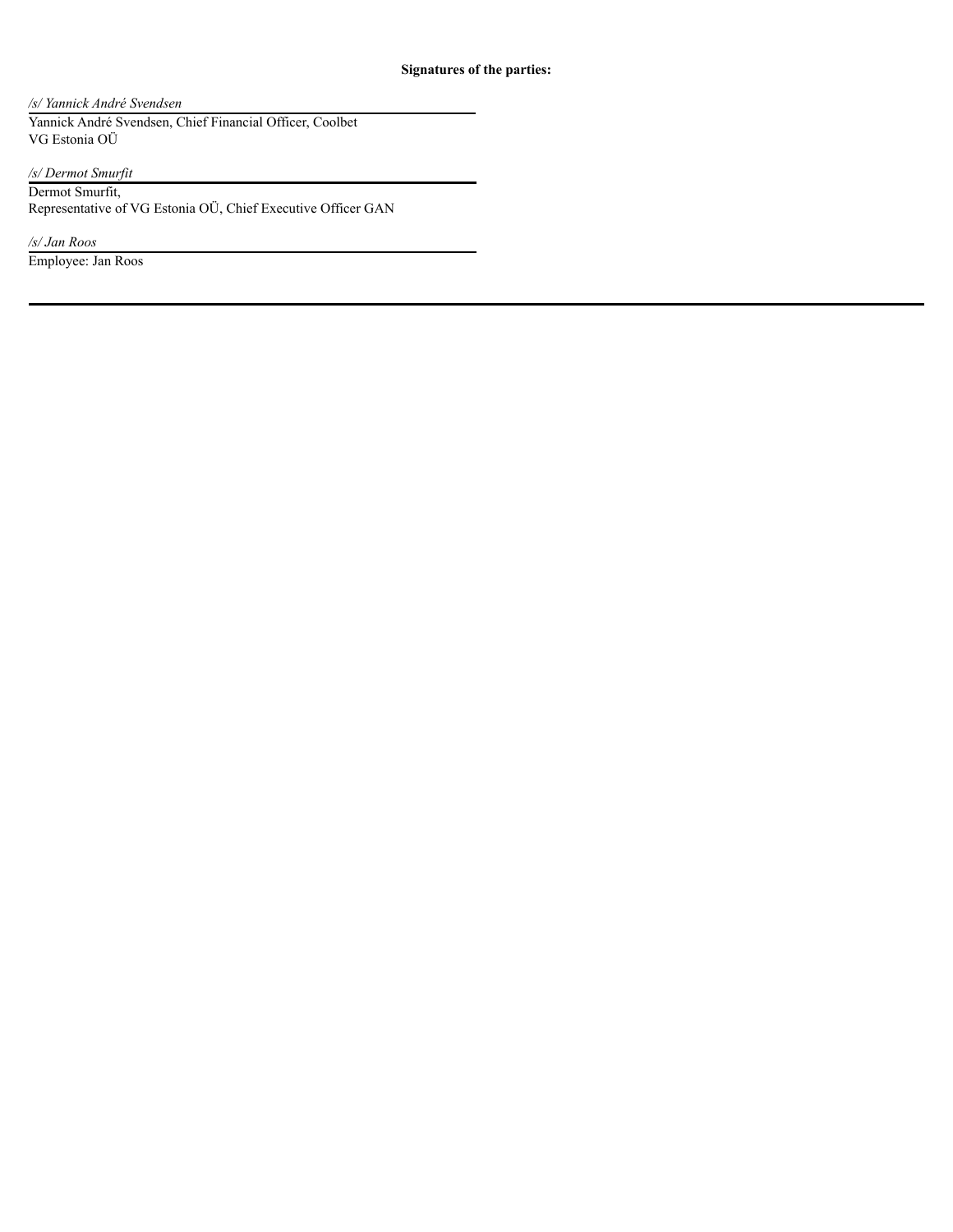Appendix 1 – Job Description Appendix 2 – Annual Target Bonus Appendix 3 - Equity Incentive Plan Appendix 4 – Change-in-Control Payments and Benefits

## **Job Description Appendix No. 1 to Employment Contract No 141**

**Title:** Chief Technology Officer **Company:** VG Estonia OÜ **Reports to:** Chief Executive Officer, GAN **Main Relationships:** Management, Supervisory Board, all departments.

### **Requirements for Position**

- ♦ Education: Bachelor's degree in IT field
- ♦ Experience: Working in software development projects at least 7 years, 3 years of iGaming experience and 1 year of people management experience.
- ♦ Computer skills: Good computer using skills, good MS Office programs using skills.
- ♦ Language skills: Excellent written and spoken English and one other of the company's core languages (Norwegian, Swedish, Finish, Estonian).

♦ Personal characteristics: Excellent oral and written communication skills, good co-operation skills, oriented to achievements, strategic and analytical thinking, able to take initiative and handle stress, good at problem solving and multitasking, ability to efficiently manage resources (people, time, money, work), ability to prioritize work, ability to lead, motivate and coach people. Ability to convey information to non-technical colleagues in a concise and clear way.

### **Job summary (Purpose of the position)**

Oversees all technical aspects and technological resources of an organization. Establishes a technological vision for the company and leads the company's technological development.

### **Duties and Responsibilities (including, but not limited to)**

- 1. Manage Company's IT team.
- 2. Manage the performance of and be contact person for technical consultants of the Company.
- 3. Recruit IT personnel.
- 4. Manage IT resources.
- 5. Manage software development processes.
- 6. Ensure quality of Company's software under development.
- 7. Ensure the proper operation of technical systems. Minimize downtime.
- 8. Analyze occurring issues and solve root causes.
- 9. Make sure that data is stored securely in the company's systems.
- 10. Ensure frequent data backups and have a plan for disaster recovery.
- 11. Ensure adequate documentation of the software development processes and the software.
- 12. Develop, analyze and maintain department's budget and forecasts.
- 13. Report agreed KPIs on a weekly, monthly, quarterly and annual basis.
- 14. Follow work assignments given by the CEO or management.
- 15. Responsibilities may require evening and weekend work according to the needs of the systems being supported.
- 16. Ensure smooth communication between the IT department and the rest of the company.
- 17. Maximise employees' retention and engagement.

18. The CTO may be required to undertake any of the above mentioned duties or any other duties from time to time as the Company may require with any of the Group Companies (any subsidiary companies of Vincent Group Limited).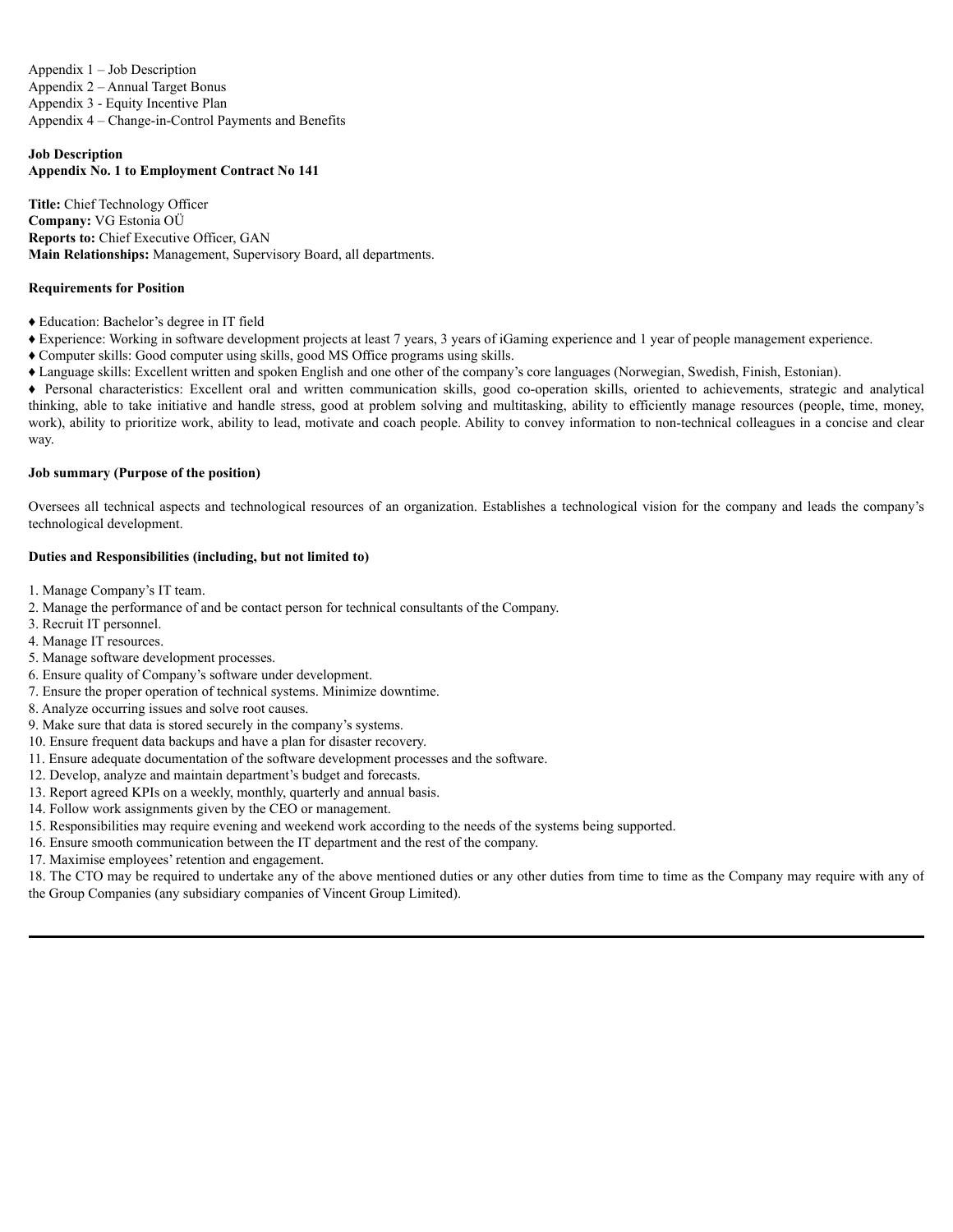## **Annual Target Bonus Appendix No. 2 to Employment Contract No 141**

**Title:** Chief Technology Officer **Company:** VG Estonia OÜ **Reports to:** Chief Executive Officer, GAN

- 1. The Employee shall be eligible to earn an annual target bonus equal to 100% of Employee's Base Salary actually paid to the Employee for the calendar year (the "**Target Bonus**"), as determined by the Compensation Committee of the Board (the "**Compensation Committee**"),
	- 1.1. based 50% upon the Company's performance, with such Company performance goals to be set annually in good faith by the Compensation Committee, and 50% upon the Employee meeting certain specific performance objectives to be defined by the CEO in consultation with the Compensation Committee and the Employee.
	- 1.2. Notwithstanding the forgoing, the Employee shall be deemed to have earned the Target Bonus so long as all of the following conditions have been satisfied: (i) the Employee remains employed with the Company through the end of the year in which the applicable Target Bonus is based, (ii) the Employee does not voluntarily terminate his Employment (other than for Good Reason\*) prior to the payment of the Target Bonus, and (iii) the Employee is materially in compliance with this Agreement. The Company shall pay to the Employee the Target Bonus within 90 calendar days following the end of the Company's applicable fiscal year.
- 2. The Employee's 2021 annual bonus target does not change. The Employee's 2021 target bonus may now be fulfilled as (i) 65% cash, and (ii) 10% nil-cost options (the award of which is based on Employee's performance and Company performance), that are immediately vested; provided, however, the Employee may elect, within 5 business days of receiving notice thereof, to receive, in lieu of the 65% cash, from 1 - 65% in nil-cost options, at a multiplier of 1.5%. Further, the Employee may elect, within 5 business days of receiving notice thereof, to apply the multiplier of 1.5% to the 10% nil-cost options.
- 3. Notwithstanding the foregoing, the Employee's 2022 year-end Target Bonus (and on a going-forward basis), may be fulfilled with a maximum 50% of such bonus paid in cash, and the remaining 50% portion paid in RSUs (the award of which is based on the Employee's performance and Company performance, as further contemplated in this Employment Agreement), that are immediately vested.
	- 3.1. For each fully vested options tranche, the Employee has up to 3 years and 6 months from the contract start date to exercise the tranche if the Employee has voluntarily or involuntarily terminated his Employment. If the Employee has not terminated his Employment with the Company, the Employee may elect to exercise his options if they have fully vested.

\***Good Reason**" means, without the Employee's written consent: (i) any material diminution in Employee's authorities, duties, titles, or responsibilities with the Employer or successor company; (ii) any material reduction of Employee's benefits, unless such reduction is in connection with a general reduction of benefits across the Employer or successor company; (iii) any reduction in Employee's compensation, including but not limited to a reduction in Employee's potential Target Bonus, unless such reduction is in connection with a general reduction of compensation across the Employer or successor company; (iv) any change in Employee's direct reporting line to the CEO of the parent company or successor parent company; (v) relocation of Employee's Principal Place of Business outside of a 30 mile/48 km radius without the express written consent of Employee, or (vi) any failure to pay timely and completely any Base Salary or Target Bonus owed to Employee for work performed for the benefit and on behalf of the Employer.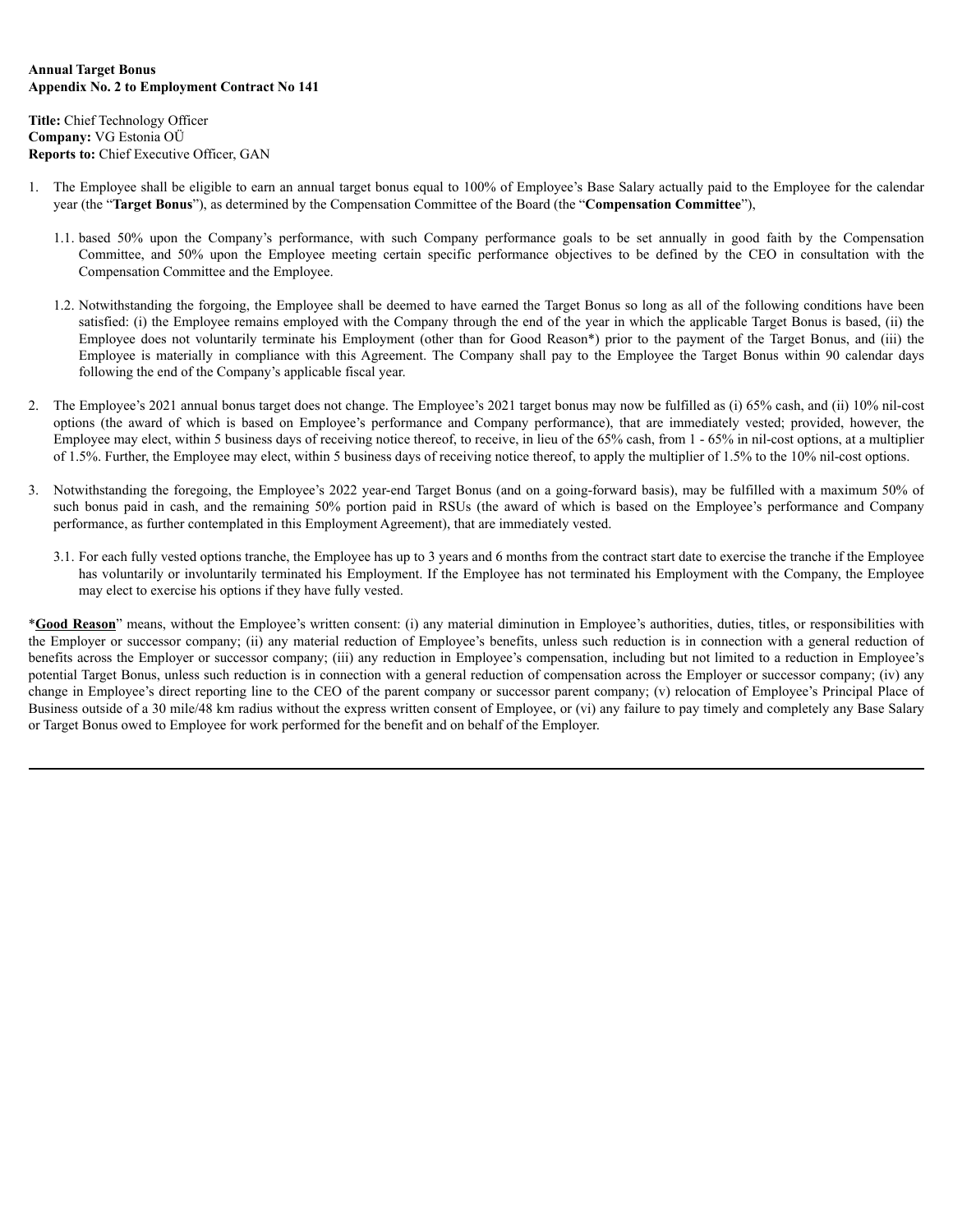## **Equity Incentive Plan Appendix No. 3 to Employment Contract No 141**

**Title:** Chief Technology Officer **Company:** VG Estonia OÜ **Reports to:** Chief Executive Officer, GAN

On or about May 4, 2020, the Company (all companies and subsidiaries inclusive of GAN Limited, GAN Nevada, Vincent Group Limited) established the 2020 Equity Incentive Plan (the "**Plan**"), which is attached hereto this Contract and incorporated by reference. Executive shall be eligible to receive, but not guaranteed, equity awards under the Plan ("**Equity Awards**") pursuant to form agreements that describe, among other things, the vesting schedule, strike price (if applicable), expiration date, and other terms, all of which are incorporated herein by reference (each an "Award Agreement").

For each calendar year commencing in the year following the year in which the Effective Date occurs, but not later than March 31 of each such year, Employee will be eligible, but not guaranteed, to receive an annual grant of equity grant under an Award Agreement in an amount established by the Chief Executive Officer, in consultation with the Company's Compensation Committee.

Executive's Equity Award for each calendar year from 2022 onward will be based on a percentage (150%) of Executive's Base Salary, issued as options vesting annually over 4 years. The LTI grant will be refreshed each year at the discretion of the Company, subject to approval by its Board of Directors. The initial LTI grants are not envisioned to have a performance-based vesting component, however the Company reserves the right to introduce this in the future.

*Year One Equity Grant*. Subject to Board approval, before the end of the first quarter of 2022, the Company will grant Employee an Equity Award of 37,303 share options. Vesting will commence within Q1 2022.

*Special Vested Options Exercise Timeline Provision*. For each fully vested options tranche, the Employee has up to 3 years and 6 months from the contract start date to exercise the tranche if the Employee has voluntarily or involuntarily terminated his Employment. If the Employee has not terminated his Employment with the Company, the Employee may elect to exercise his options if they have fully vested.

## **Change-in-Control Payments and Benefits Appendix No. 4 to Employment Contract No 141**

**Title:** Chief Technology Officer **Company:** VG Estonia OÜ **Reports to:** Chief Executive Officer, GAN

**Change-in-Control Payments and Benefits**. Not in limitation of the forgoing, upon a Change-in-Control, Employee shall be entitled to the additional payments and equity treatment set forth in this section incremental to any other compensation due to Employee under this Agreement.

a. *Transaction Bonus*. If a Change-in-Control occurs, the Employer shall pay Employee a transaction bonus in an amount equal to one hundred percent (100%) of Employee's then-current Base Salary (the "Transaction Bonus"). The Employer shall pay Employee the Transaction Bonus in a lump sum within ten (10) days following the Change-in-Control.

b. *Equity Acceleration*. Notwithstanding anything to the contrary in this Contract, Award Agreement, or otherwise, if Employee's employment is terminated by the Employer pursuant to applicable law or by Employee for Good Reason within three (3) months before or two (2) years after a Change-in-Control occurs, all of Employee's Equity Awards shall accelerate and become fully vested, non-forfeitable, and exercisable, regardless of any limitation with respect to time, performance, vesting, or other restrictions.

*Elevated Cash Severance and Benefits*. If Employee's employment is terminated by the Employer pursuant to applicable law or by Employee for Good Reason within three (3) months before or two (2) years after a Change-in-Control occurs, then the Employer shall (i) in lieu of any amounts payable provide to Employee a cash severance payment in an amount equal to one and one-half (1.5) times the sum of Employee's then-current Base Salary and Target Bonus, payable in a lump sum within ten (10) calendar days of the Termination Date and (ii) the Pro Rata Bonus.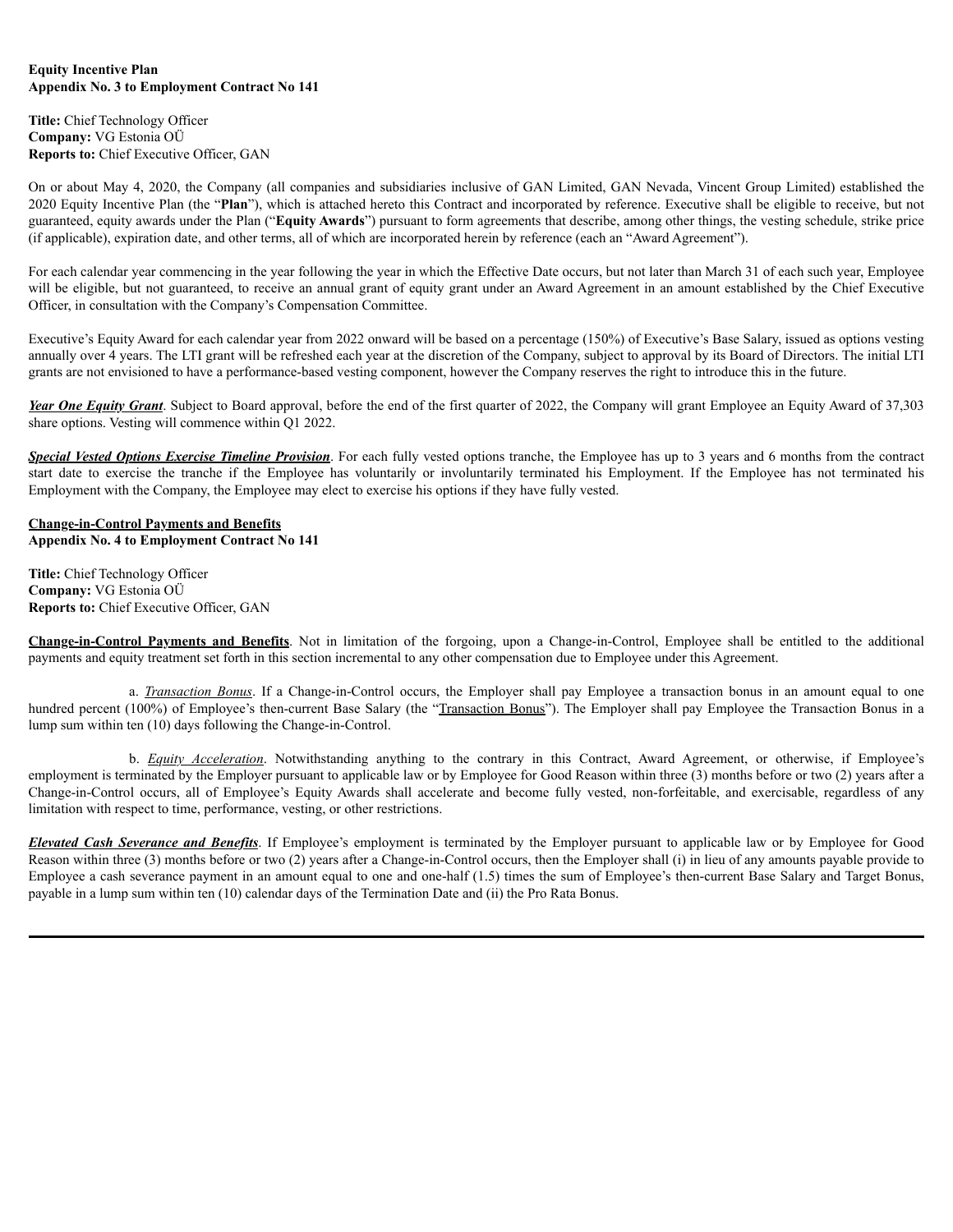| Subsidiary                   | <b>Place of Incorporation</b> |
|------------------------------|-------------------------------|
| GAN (UK) Limited             | <b>England and Wales</b>      |
| GameAccount Alderney Limited | Alderney                      |
| GAN Nevada, Inc.             | <b>United States</b>          |
| GAN Software Services BG Ltd | Bulgaria                      |
| Lockbox Games Limited        | <b>England and Wales</b>      |
| <b>GAN Digital Ltd</b>       | Israel                        |
| <b>GAN Services Limited</b>  | <b>England and Wales</b>      |
| Vincent Group Ltd            | Malta                         |
| StayCool OÜ                  | Estonia                       |
| Polar Ltd                    | Malta                         |
| DoubleSpin Ltd               | Guernsey                      |
| VG Estonia OÜ                | Estonia                       |
| CheckBox Limited             | Malta                         |
| SureWin Limited              | Malta                         |
| PayFlow Limited              | Malta                         |
| GAN Ontario Inc.             | Canada                        |
| Coolbear Ontario Limited     | Canada                        |
| GAN Chile SpA                | Chile                         |
| <b>Big Blind Limited</b>     | Isle of Man                   |
| Isle of Bear Limited         | Isle of Man                   |
|                              |                               |
|                              |                               |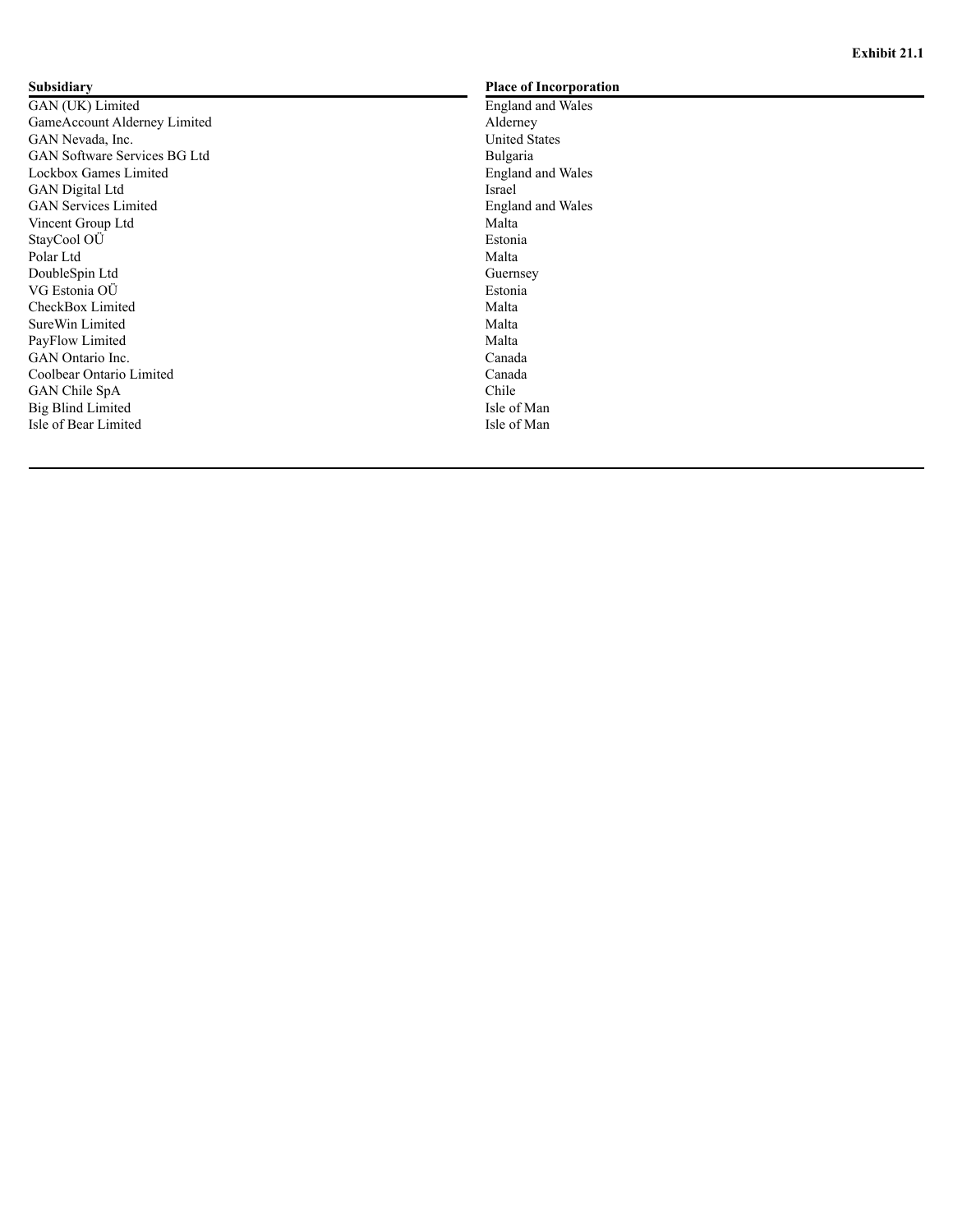## **CONSENT OF INDEPENDENT REGISTERED PUBLIC ACCOUNTING FIRM**

GAN Limited Irvine, California

We have issued our report dated April 15, 2022, with respect to the consolidated financial statements included in the Annual Report of GAN Limited on Form 10-K for the year ended December 31, 2021. We consent to the incorporation by reference of said report in the Registration Statements of GAN Limited on Form S-3 (File No. 333-258987) and on Forms S-8 (File Nos. 333-258989, 333–253102, and 333-238017).

/s/ GRANT THORNTON LLP

Los Angeles, California April 15, 2022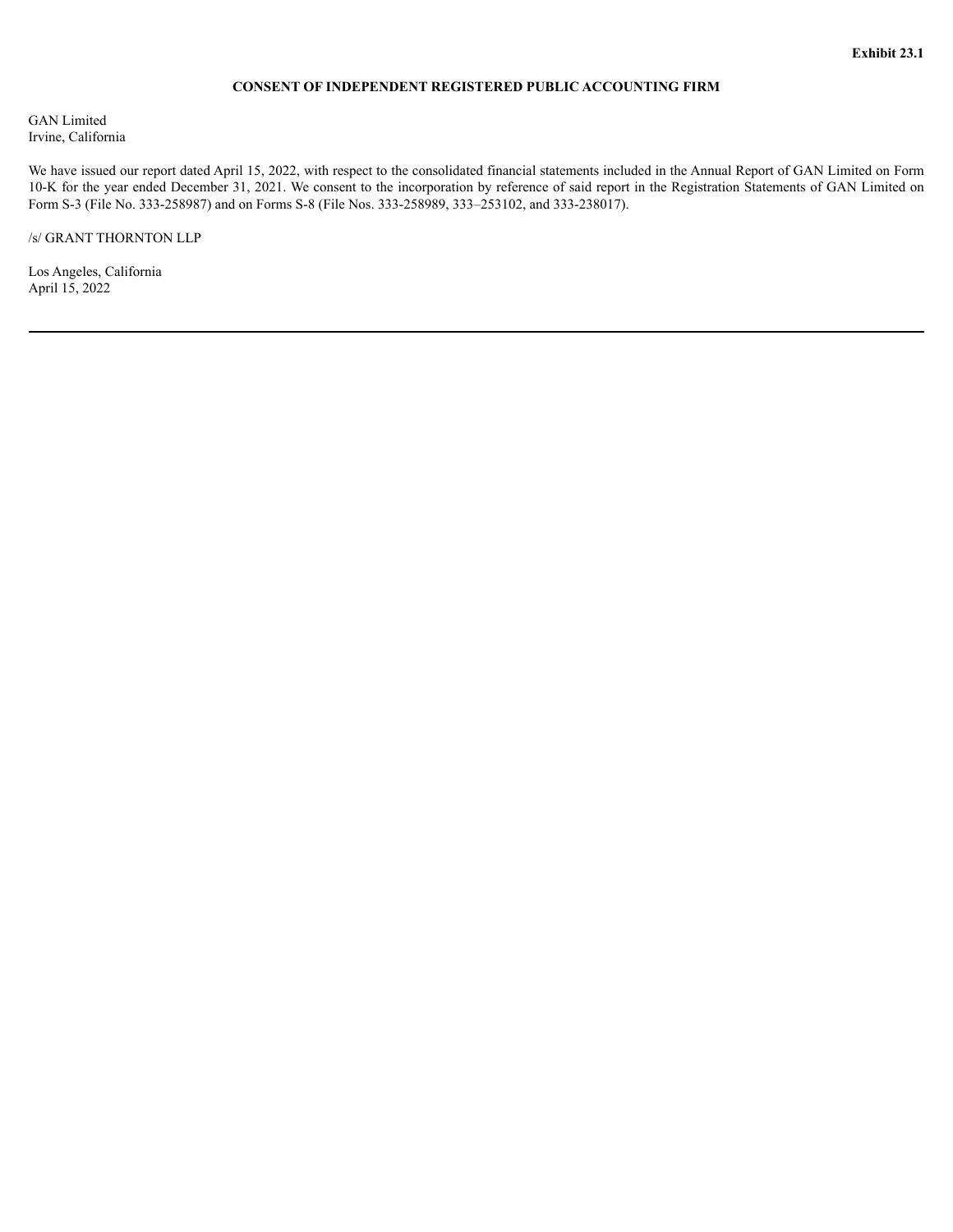# **CONSENT OF INDEPENDENT REGISTERED PUBLIC ACCOUNTING FIRM**

GAN Limited Irvine, California

We hereby consent to the incorporation by reference in the Registration Statements on Form S-8 (No. 333-238017, No. 333–253102 and No. 333-258989) and Form S-3 (No. 333-258987) of GAN Limited of our report dated March 31, 2021, except for Note 16, as to which the date is August 20, 2021, relating to the consolidated financial statements which appears in this Annual Report on Form 10-K.

*/s/ BDO LLP*

BDO LLP London, United Kingdom

April 15, 2022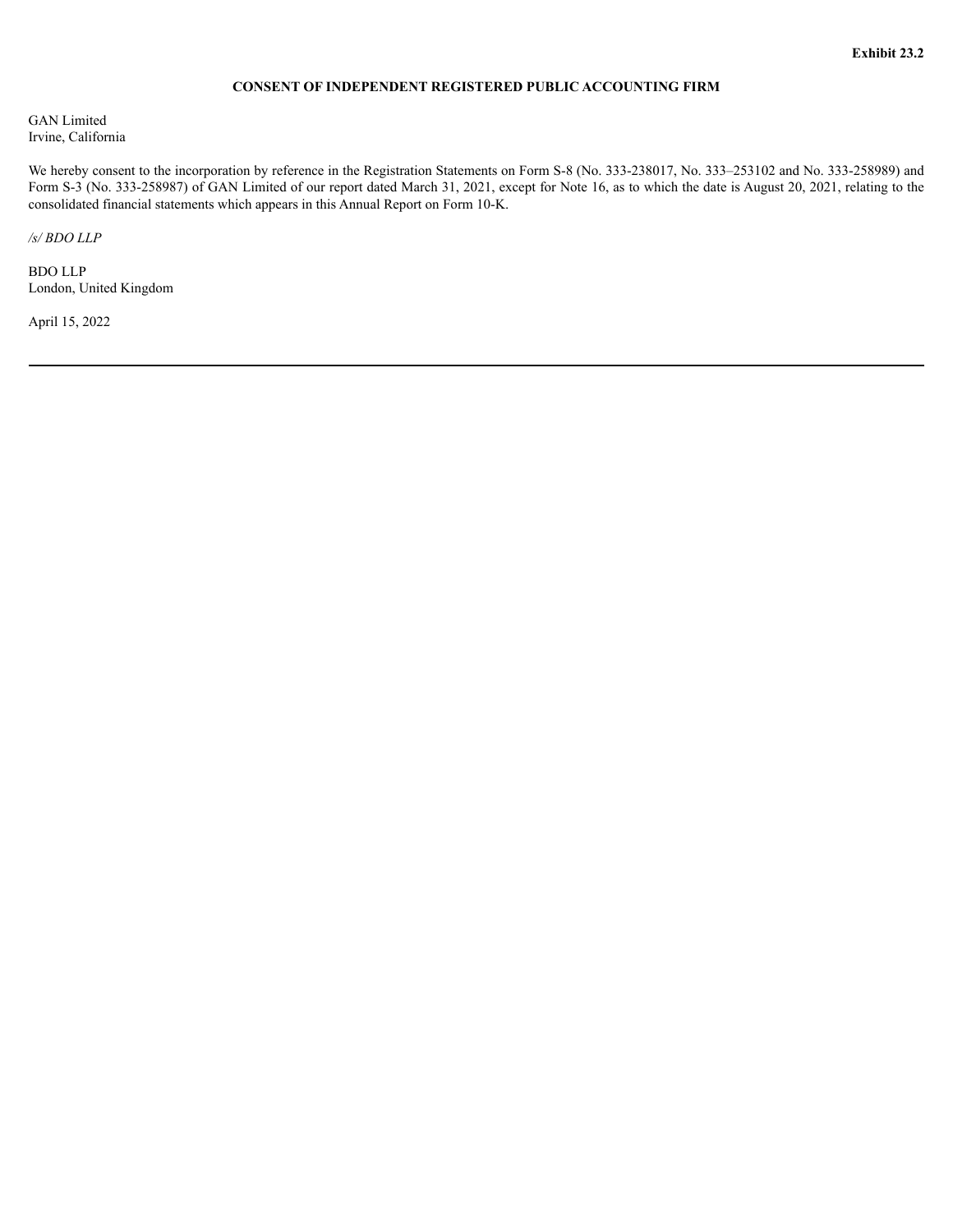### **CHIEF EXECUTIVE OFFICER'S FORM OF 302 CERTIFICATION**

I, Dermot S. Smurfit, certify that:

- 1. I have reviewed this Annual Report on Form 10-K of GAN Limited for the year ended December 31, 2020;
- 2. Based on my knowledge, this report does not contain any untrue statement of a material fact or omit to state a material fact necessary to make the statements made, in light of the circumstances under which such statements were made, not misleading with respect to the period covered by this report;
- 3. Based on my knowledge, the financial statements, and other financial information included in this report, fairly present in all material respects the financial condition, results of operations and cash flows of the Company as of, and for, the periods presented in this report;
- 4. The Company's other certifying officer(s) and I are responsible for establishing and maintaining disclosure controls and procedures (as defined in Exchange Act Rules 13a-15(e) and 15d-15(e)) and internal control over financial reporting (as defined in Exchange Act Rules 13a-15(f) and 15d-15(f)) for the Company and have:
	- (a) Designed such disclosure controls and procedures, or caused such disclosure controls and procedures to be designed under our supervision, to ensure that material information relating to the Company, including its consolidated subsidiaries, is made known to us by others within those entities, particularly during the period in which this report is being prepared;
	- (b) Designed such internal control over financial reporting, or caused such internal control over financial reporting to be designed under our supervision, to provide reasonable assurance regarding the reliability of financial reporting and the preparation of financial statements for external purposes in accordance with generally accepted accounting principles;
	- (c) Evaluated the effectiveness of the Company's disclosure controls and procedures and presented in this report our conclusions about the effectiveness of the disclosure controls and procedures, as of the end of the period covered by this report based on such evaluation; and
	- (d) Disclosed in this report any change in the Company's internal control over financial reporting that occurred during the Company's most recent fiscal quarter (the Company's fourth fiscal quarter in the case of an annual report) that has materially affected, or is reasonably likely to materially affect, the Company's internal control over financial reporting; and
- 5. The Company's other certifying officer(s) and I have disclosed, based on our most recent evaluation of internal control over financial reporting, to the Company's auditors and the audit committee of the Company's board of directors (or persons performing the equivalent functions):
	- (a) All significant deficiencies and material weaknesses in the design or operation of internal control over financial reporting which are reasonably likely to adversely affect the Company's ability to record, process, summarize and report financial information; and
	- (b) Any fraud, whether or not material, that involves management or other employees who have a significant role in the Company's internal control over financial reporting.

Date: April 15, 2022

*/s/ DERMOT S. SMURFIT*

Dermot S. Smurfit *Chief Executive Of icer (principal executive of icer)*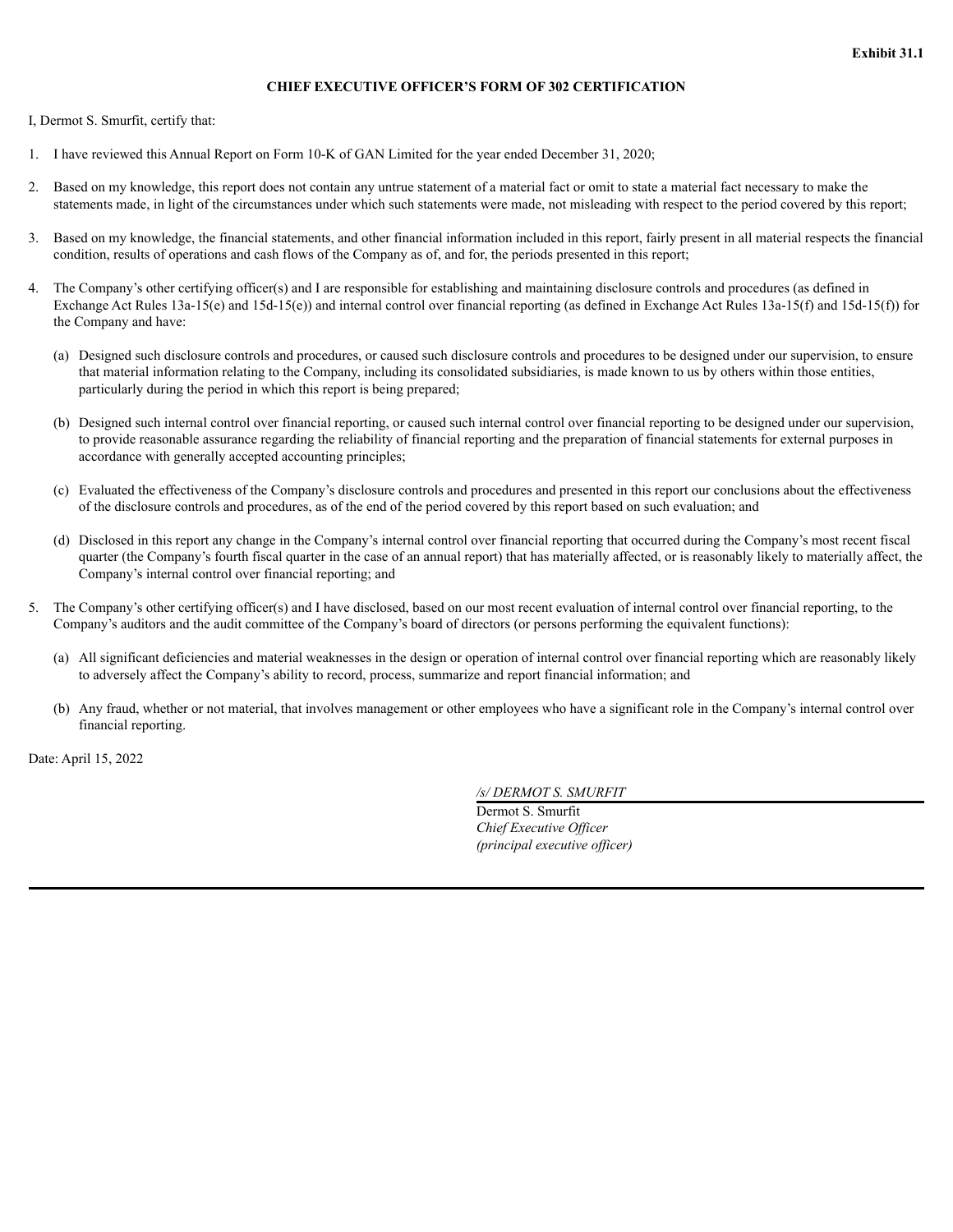#### **CHIEF FINANCIAL OFFICER'S FORM OF 302 CERTIFICATION**

I, Karen E. Flores, certify that:

- 1. I have reviewed this Annual Report on Form 10-K of GAN Limited for the year ended December 31, 2020;
- 2. Based on my knowledge, this report does not contain any untrue statement of a material fact or omit to state a material fact necessary to make the statements made, in light of the circumstances under which such statements were made, not misleading with respect to the period covered by this report;
- 3. Based on my knowledge, the financial statements, and other financial information included in this report, fairly present in all material respects the financial condition, results of operations and cash flows of the Company as of, and for, the periods presented in this report;
- 4. The Company's other certifying officer(s) and I are responsible for establishing and maintaining disclosure controls and procedures (as defined in Exchange Act Rules 13a-15(e) and 15d-15(e)) and internal control over financial reporting (as defined in Exchange Act Rules 13a-15(f) and 15d-15(f)) for the Company and have:
	- (a) Designed such disclosure controls and procedures, or caused such disclosure controls and procedures to be designed under our supervision, to ensure that material information relating to the Company, including its consolidated subsidiaries, is made known to us by others within those entities, particularly during the period in which this report is being prepared;
	- (b) Designed such internal control over financial reporting, or caused such internal control over financial reporting to be designed under our supervision, to provide reasonable assurance regarding the reliability of financial reporting and the preparation of financial statements for external purposes in accordance with generally accepted accounting principles;;
	- (c) Evaluated the effectiveness of the Company's disclosure controls and procedures and presented in this report our conclusions about the effectiveness of the disclosure controls and procedures, as of the end of the period covered by this report based on such evaluation; and
	- (d) Disclosed in this report any change in the Company's internal control over financial reporting that occurred during the Company's most recent fiscal quarter (the Company's fourth fiscal quarter in the case of an annual report) that has materially affected, or is reasonably likely to materially affect, the Company's internal control over financial reporting; and
- 5. The Company's other certifying officer(s) and I have disclosed, based on our most recent evaluation of internal control over financial reporting, to the Company's auditors and the audit committee of the Company's board of directors (or persons performing the equivalent functions):
	- (a) All significant deficiencies and material weaknesses in the design or operation of internal control over financial reporting which are reasonably likely to adversely affect the Company's ability to record, process, summarize and report financial information; and
	- (b) Any fraud, whether or not material, that involves management or other employees who have a significant role in the Company's internal control over financial reporting.

Date: April 15, 2022

*/s/ KAREN E. FLORES*

Karen E. Flores *Chief Financial Of icer (principal financial of icer)*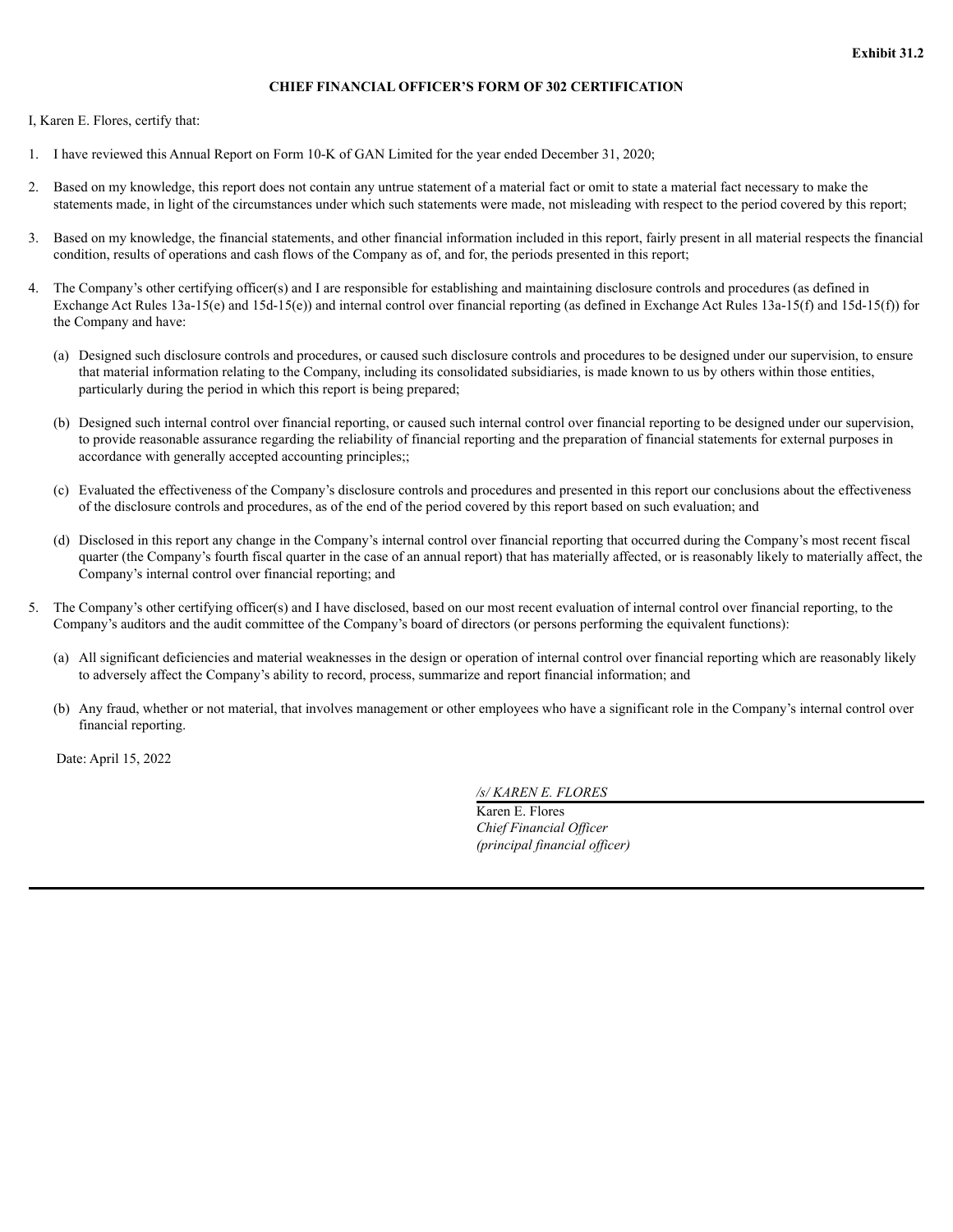## **CERTIFICATION PURSUANT TO 18 U.S.C. SECTION 1350, AS ADOPTED PURSUANT TO SECTION 906 OF THE SARBANES-OXLEY ACT OF 2002**

In connection with the Annual Report on Form 10-K of GAN Limited for the year ended December 31, 2020, as filed with the Securities and Exchange Commission on the date hereof (the "Report"), I, Dermot S. Smurfit, Chief Executive Officer of the Company, certify, pursuant to 18 U.S.C. Section 1350, as adopted pursuant to Section 906 of the Sarbanes-Oxley Act of 2002, that:

- The Report fully complies with the requirements of Section 13(a) or 15(d) of the Securities Exchange Act of 1934; and
- The information contained in the Report fairly presents, in all material respects, the financial condition and results of operations of the Company.

Date: April 15, 2022

*/s/ DERMOT S. SMURFIT*

Dermot S. Smurfit *Chief Executive Of icer (principal executive of icer)*